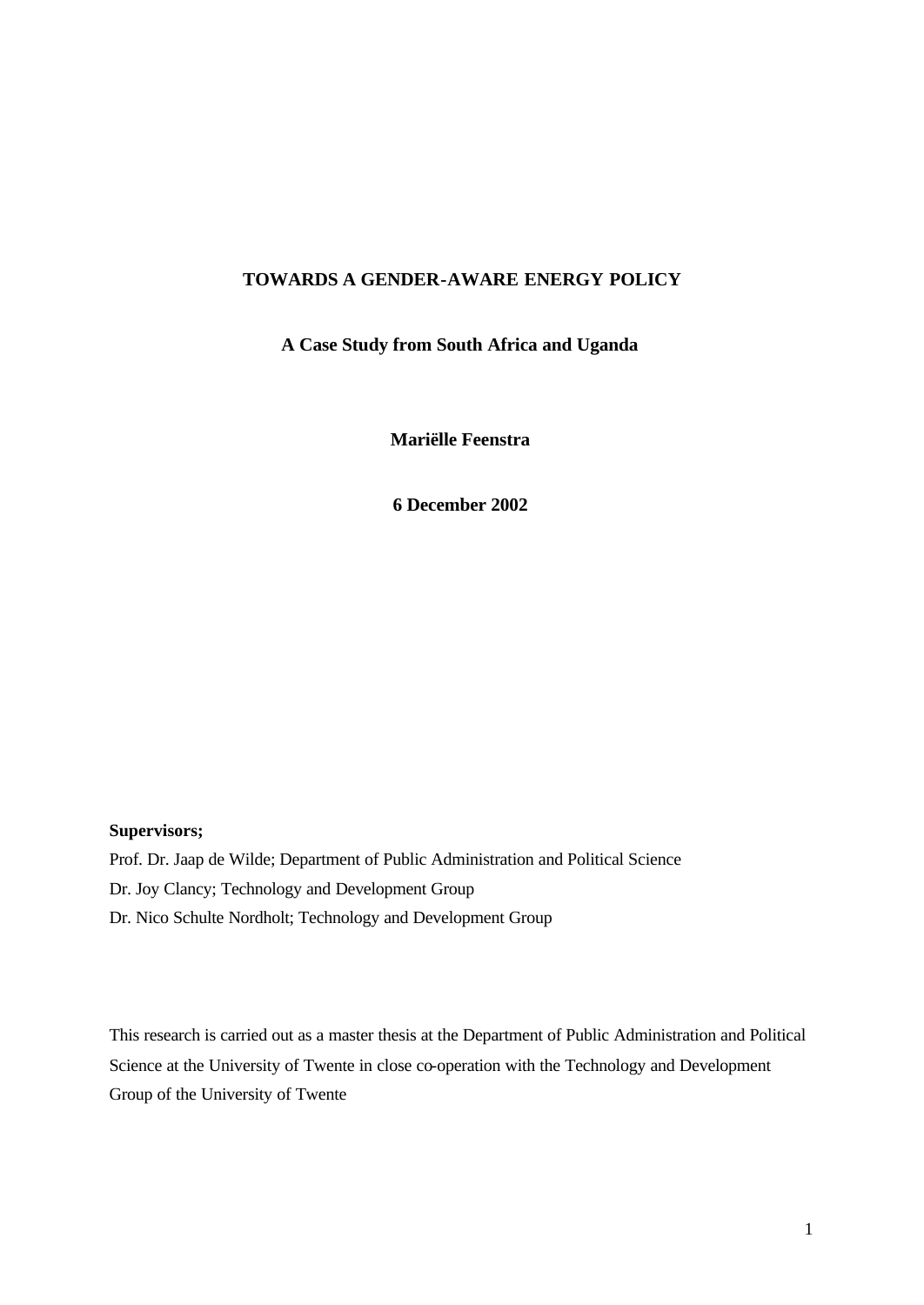*Voor Opa*

A women needs a man Like a fish needs a bicycle When you're tryin' to throw your arms around the world

'Tryin' To Throw Your Arms Around The World', U2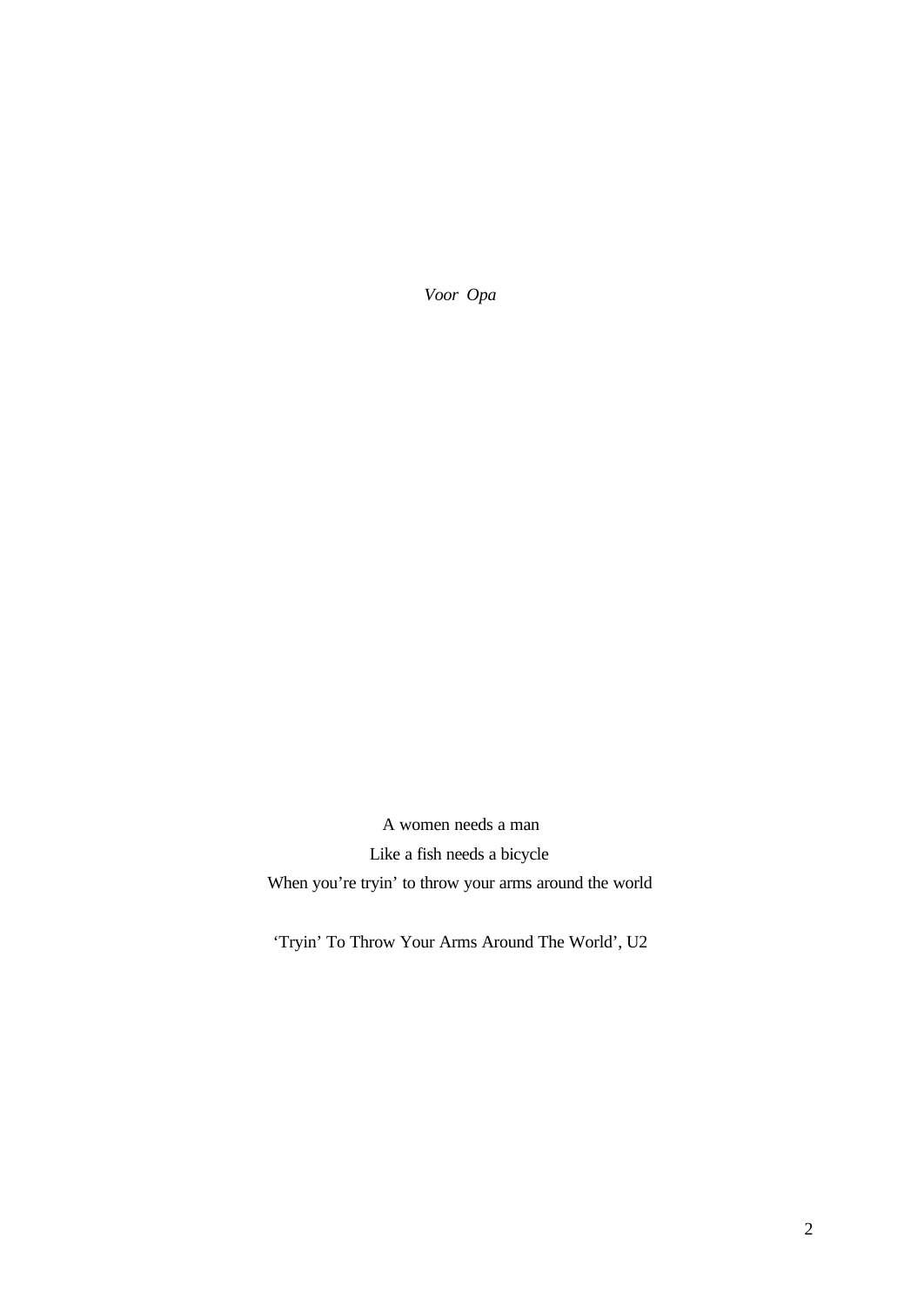#### **ABSTRACT**

Despite the efforts of South Africa and Uganda to genderize their energy policy, a clear idea what engendering energy policy is about is still lacking. There is not much knowledge on what its main characteristics are and how national governments can genderize their energy policy. Governments, civil society and development organizations, do not know how to realize gender mainstreaming in this area. The experience of South Africa in genderizing their energy policy and the attempts of the Ugandan government to integrate gender in their energy policy document could provide an example for other governments. The main objective of this study is therefore to contribute to the formulation of a gender-aware energy policy, which could help to overcome gender-inequality in national energy policy by developing and defining the main characteristics of gender-aware nation al energy policy and analyzing under which conditions such a policy can be realized.

To realize this objective, the main research question of this study was formulated as followed; what are the characteristics of a gender-aware energy policy and what conditions, based on the experience of South Africa and the developments in Uganda, enable the integration of gender in a national energy policy? To find answers to the research questions, a literature study was carried out, which also provided theoretical background information on gender mainstreaming and on energy policy. The literature offered insights how national governments could genderize their energy policy and the motivations of governments to do this. Furthermore, conditions for and characteristics of genderizing energy policy were identified in the literature. Because gender and energy policy is a little researched area, a literature study could not answer the research question entirely. Therefore two case-studies in Uganda and South Africa were carried out to offer an example of how national governments genderize their national energy policy. In the case studies, the focus is on the energy policy process and the integration of gender into that process.

Five characteristics of a gender-aware energy policy were identified. The first characteristic is gendermainstreaming. Gender mainstreaming is a process to ensure that the concerns and needs of both women and men are considered in all planning and policy-making and that all policy-makers are aware of the needs of women and men and their roles and responsibilities. In South Africa as well as in Uganda, this was the case during the energy policy formulation process. The second characteristic is participation. Besides some exceptions, women are generally under-represented at the decisionmaking level in the energy sector and are rarely consulted regarding energy projects. To react on women's energy needs and concerns and to react on their demand, the government should consult those women and to let them participate in order to formulate an energy policy that reflects their energy demands. In South Africa, the Women's Energy Group did participate in the Energy Policy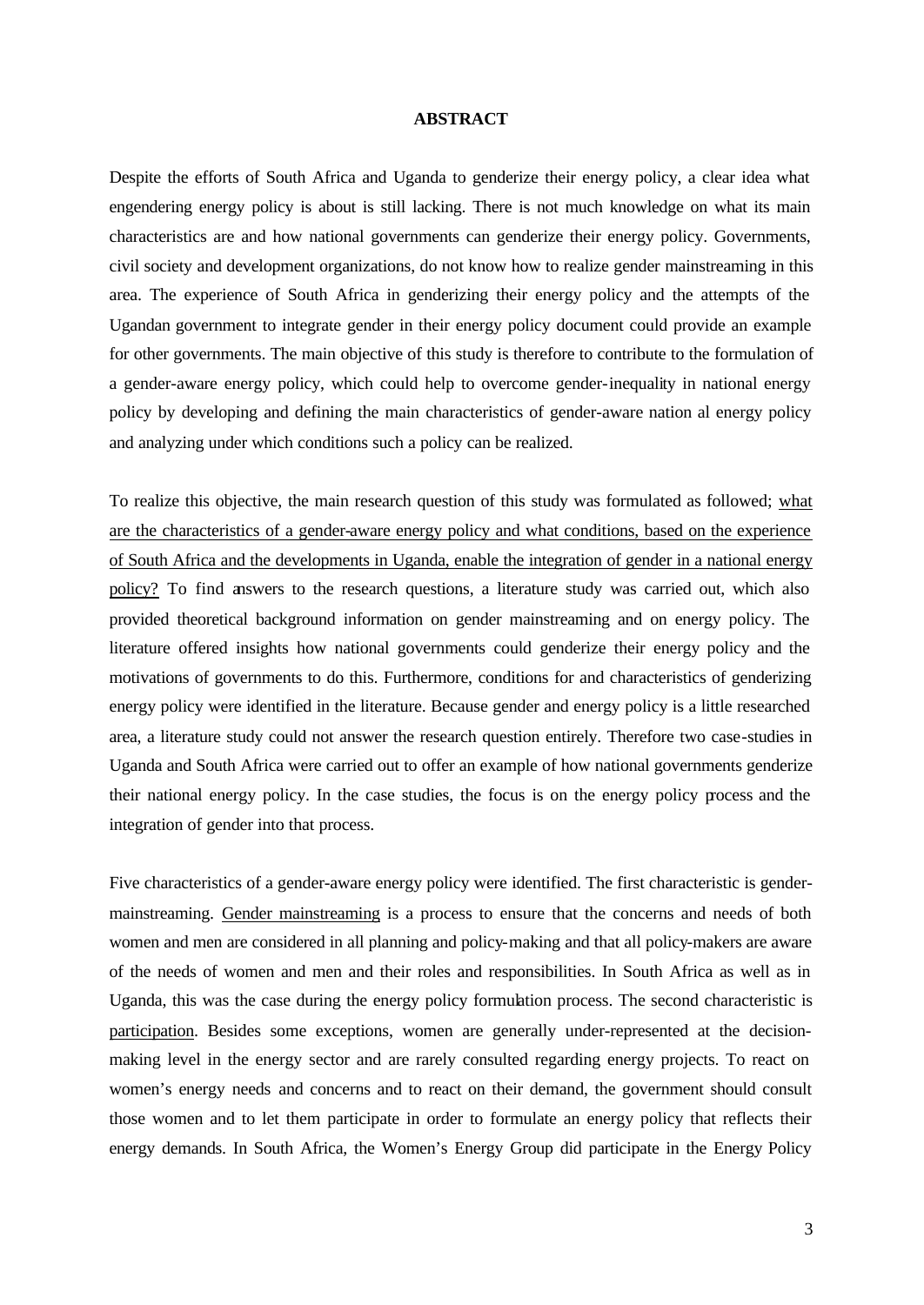formulation process. In Uganda stakeholders were consulted about all the aspects within the energy policy.

A gender-aware energy policy should furthermore recognise women's role in the energy provision and use and their energy needs. The recognition of women's role and their energy needs in the energy policy of South Africa is made explicit in some sections of the policy. However, mostly the policy speaks about households and the 'poor'. This is also the case in Uganda. When integrating gender into energy policy, a fourth character is an integrated energy planning (IEP) approach, which recognizes that energy has multi-disciplinary (political, social, economic and environmental) aspects and which promotes a demand-driven approach towards energy planning. The integrated energy planning approach was the leading approach during the energy policy formulation process in South Africa and in Uganda and is used as the framework for the energy policy. The fifth character of a gender-aware energy policy is gender-disaggregated data on male and female energy use. This can be used as a tool to enlarge the knowledge on women's energy use and demand. In South Africa, there is a lack of disaggregated data and statistical information on energy use. In Uganda, there are genderdisaggregated data available and published, however, not on energy issues.

Six conditions can be identified to realize gender-aware public policy and in the case studies of Uganda and South Africa it was analyzed whether these conditions were achieved. A first condition to be realized is a participatory framework; involving beneficiaries in public policy through stakeholdersparticipation by working in collaboration and participation of government, development organizations, civil society organizations, etc. A second condition is the availability of a methodological framework. This is necessary to generate and analyze gender-disaggregated data so that policy-makers can have appropriate data so that they can take action to overcome unequal gender relations. Gender awareness of a government, can furthermore be demonstrated by equalizing opportunities by modifying the legal framework. Is the legal treatment of men and women equal? Are men and women equal for the law? Are gender-issues integrated into the constitution? The fourth condition that needs to be fulfilled in order to realize gender mainstreaming is the establishment of a political framework for using targeting measures to narrow the gender gap. To implement the political framework and to monitor the legal framework, an institutional framework for gender issues needs to be established. Finally, a financial framework is crucial for realizing gender-aware policies and to demonstrate political commitment to gender mainstreaming by allocating sufficient resources to gender policies.

These conditions can be considered not only as a way to create an enabling (political) environment within a country for gender-mainstreaming but also as conditions for gender-aware energy policy. When these conditions are realized, a background is established to create a gender-aware energy policy. Fulfilling the conditions mentioned above will demonstrate a commitment within a society to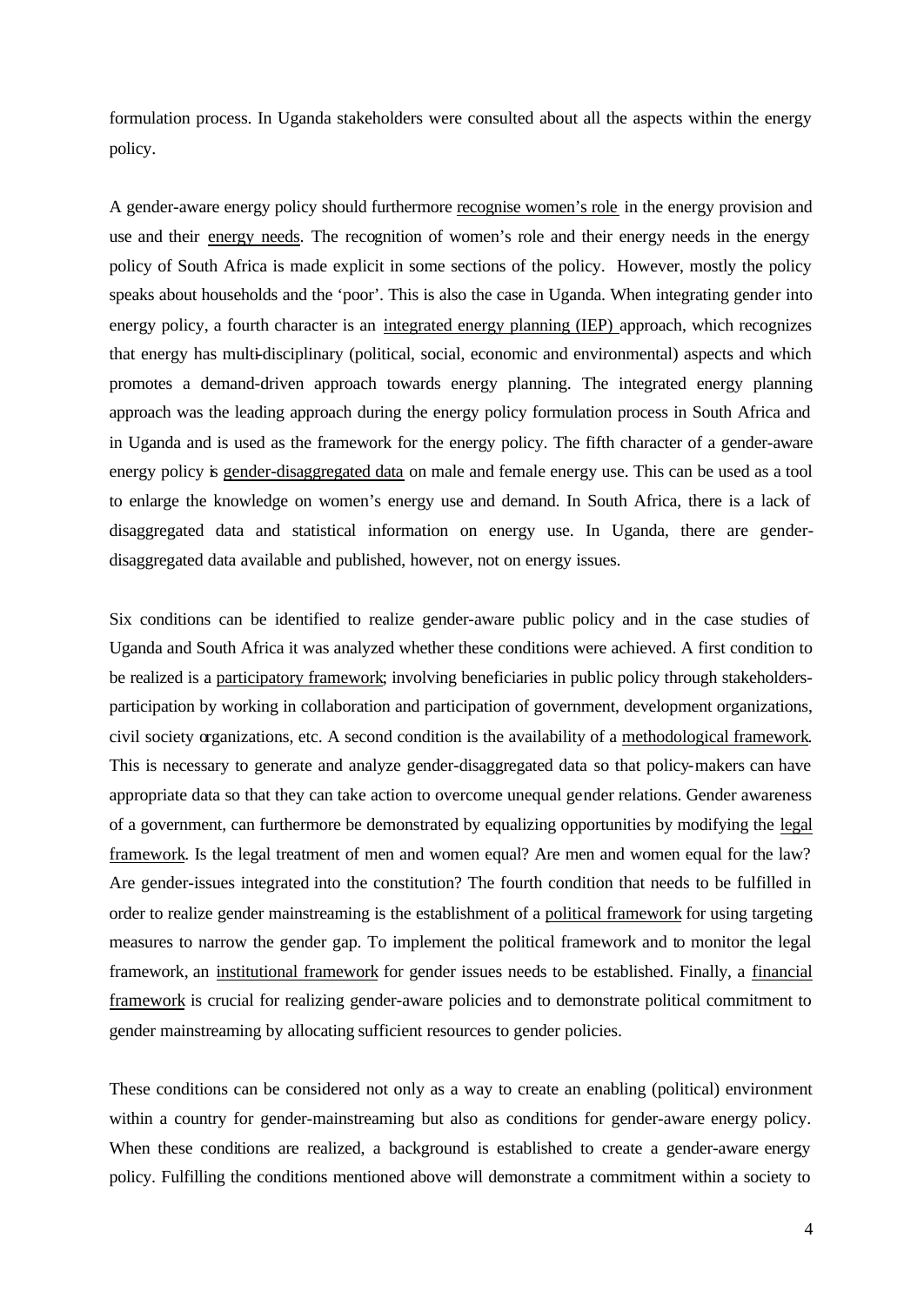realize gender-mainstreaming. However, several actors within that society will have their own motivation for aiming gender-mainstreaming. Therefore, several underlying principles for genderizing policy are identified, namely; welfare, empowerment, equality/ equity, efficiency and anti-poverty. Which underlying principle a government chooses to implement gender-aware energy policy determines their motivations and their underlying reasons for realizing that. However, within a government, even within a department of a ministry, several motivations can exist simultaneously. Also several stakeholders in a policy formulation process are participating with different (often conflicting) underlying principles.

The process towards a gender-aware energy policy will therefore start with the conditions for realizing a gender-aware energy policy and fulfilling these conditions will create an enabling background for gender-mainstreaming. Then the process moves on towards the characteristics of a gender-aware energy policy. What makes an energy policy gender-aware? The objectives of integrating gender into an energy policy will form the underlying principles of stakeholders in the policy process. However, different stakeholders do have other (mostly conflicting) underlying principles.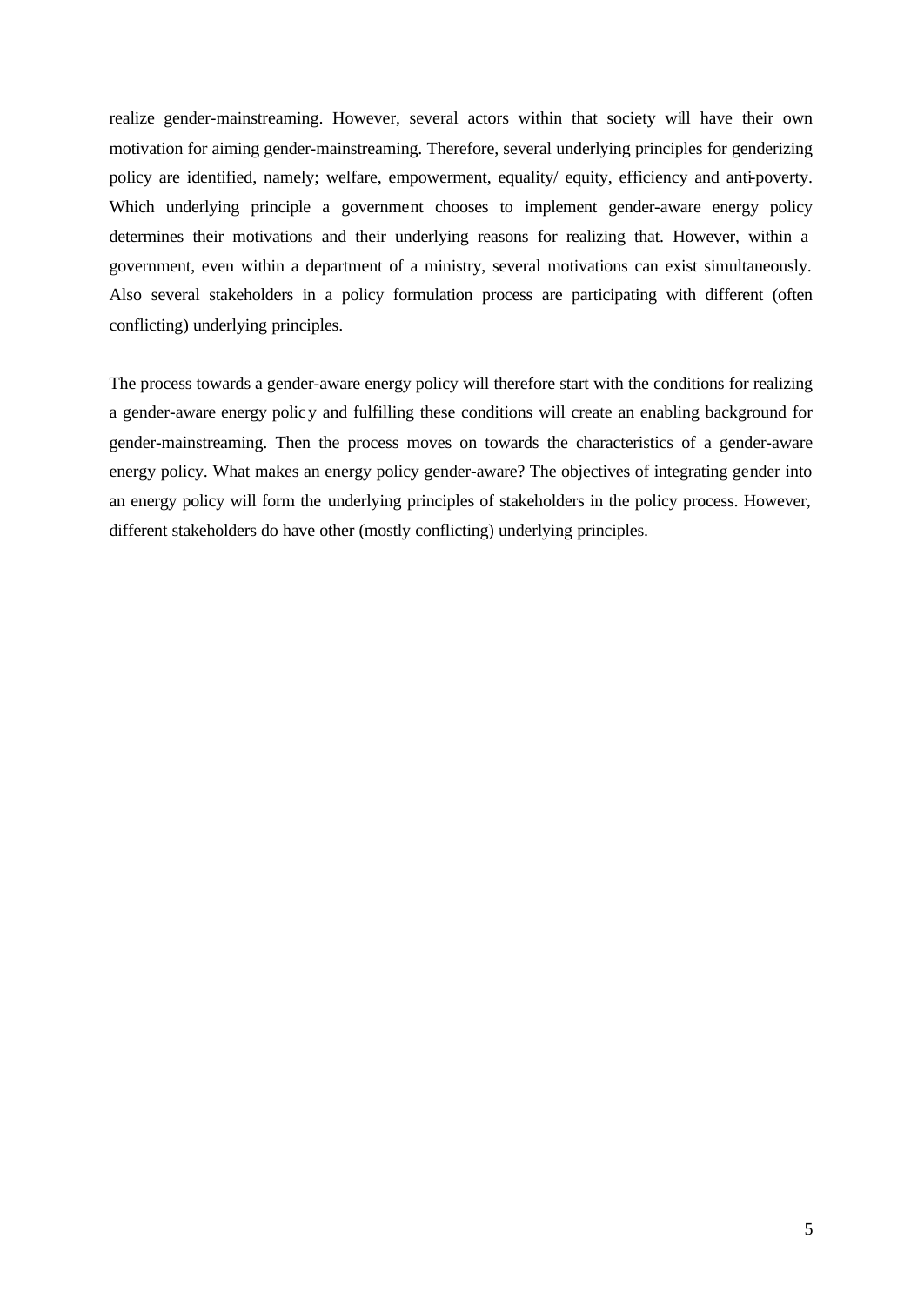#### **GLOSSARY**

- Energy services includes lightening, cooking, heating and cooling, pumping water sterilisation, refrigeration, transportation, communication and power for productive purposes
- Gender a system of socially defined roles, privileges, attributes and relationships between women and men, which are not determined by biology, but by social, cultural, political and economic forces*.*
- Gender awareness ability of persons or policies to understand the implications of a particular programme, project or policy for both men and women, and to plan according to the needs of both.
- Gender-aware policy a policy, which takes into account the social relations of women and men as well as differences in their needs, as opposed to a policy specifically for women or men.
- Gender inequality biases against men or women determined by their gender, such that women's and men's participation in different social, political and economic sectors, and in development in general lead to unequal outcomes and benefits
- Gender gaps statistical and practical indicators of the differences in access to resources and to social and economic benefits for men and women
- Gender imbalance unequal distribution of women's and men's access to and control of resources, services and benefits, and their participation in production and social reproduction
- Gender-mainstreaming process to realise gender awareness within an organization and/or its policies, programmes and projects
- Green Paper policy discussion document in South Africa
- Stakeholder Actor participating in the development process
- White Paper final policy discussion document in South Africa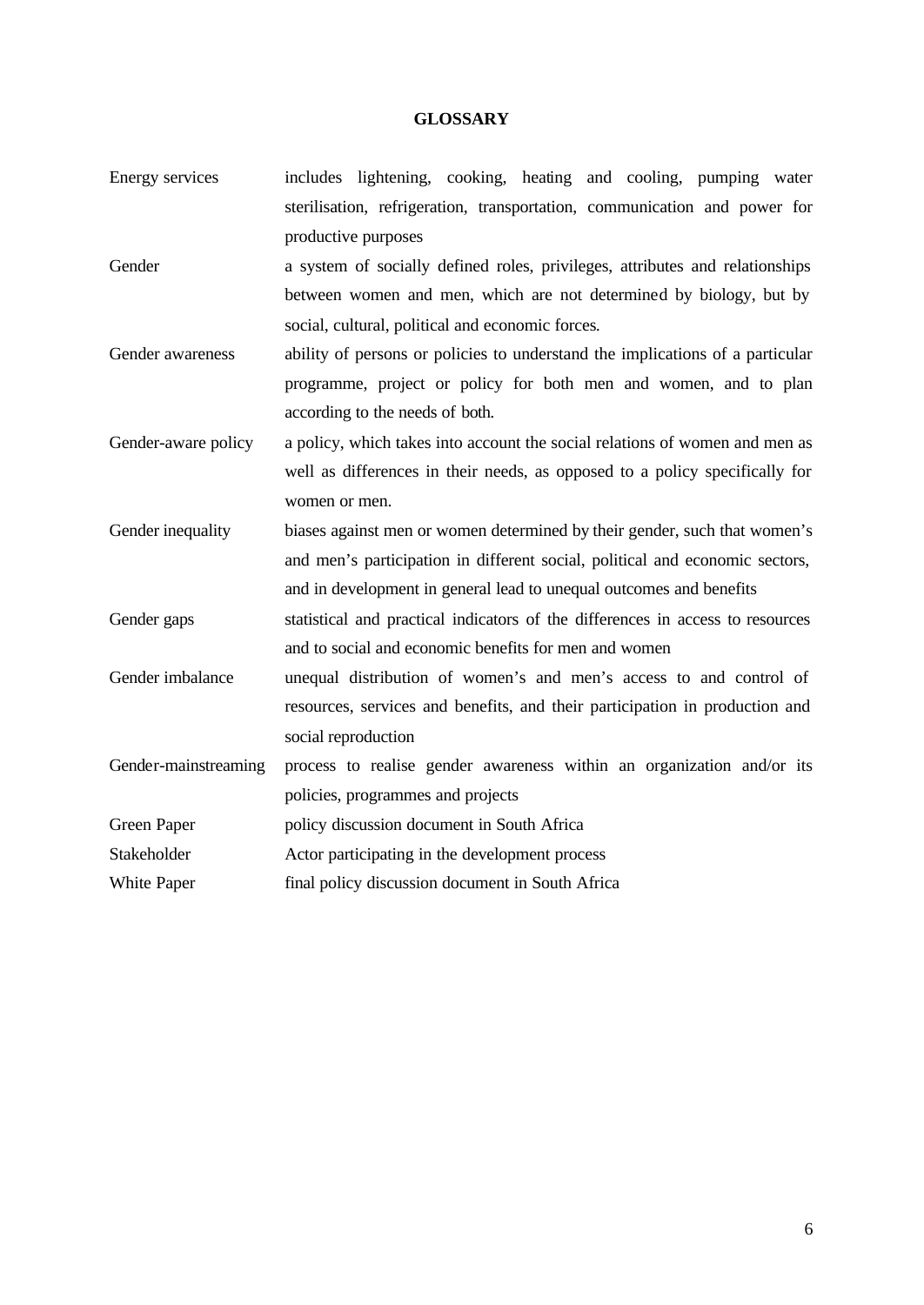# **LIST OF ACRONYMS**

| <b>ANC</b>       | African National Congress (in South Africa)                                |  |
|------------------|----------------------------------------------------------------------------|--|
| ANCWL            | ANC Women's League (in South Africa)                                       |  |
| <b>CBO</b>       | Civil Society Based Organization                                           |  |
| <b>CEDAW</b>     | Convention on the Elimination of all forms of Discrimination against Women |  |
| CGE              | Commission on Gender Equality (in South Africa)                            |  |
| CSD <sub>9</sub> | Ninth Session of the Commission on Sustainable Development                 |  |
| <b>DMEA</b>      | Department of Mineral and Energy Affairs (South Africa)                    |  |
| EADI             | European Association of Development Research and Training Institutes       |  |
| <b>EAETDN</b>    | East African Energy Technology Development Network                         |  |
| <b>ENERGIA</b>   | International Network for Gender and Sustainable Energy                    |  |
| <b>EPRET</b>     | Energy Policy Research and Training (research project in South Africa)     |  |
| <b>ERDC</b>      | Energy for Development Research Centre, University of Cape Town            |  |
| GAD              | Gender-and-Development method                                              |  |
| <b>GTZ</b>       | Deutsche Gesellschaft fur Technische Zusammenarbeit GmbH                   |  |
| <b>IEA</b>       | <b>International Energy Agency</b>                                         |  |
| <b>IEP</b>       | <b>Integrated Energy Planning</b>                                          |  |
| <b>MEPC</b>      | Minerals and Energy Policy Centre (in South Africa)                        |  |
| <b>NGO</b>       | Non Governmental Organisation                                              |  |
| <b>NRM</b>       | <b>National Resistance Movement</b>                                        |  |
| <b>OSW</b>       | Office of the Status of Women (in South Africa)                            |  |
| PAEP             | Poverty Eradication Action Plan in Uganda                                  |  |
| <b>PGN</b>       | <b>Practical Gender Needs</b>                                              |  |
| <b>RDP</b>       | Reconstruction and Development Programme (of South Africa)                 |  |
| SADC             | Southern African Development Community                                     |  |
| SGN              | <b>Strategic Gender Needs</b>                                              |  |
| <b>TDG</b>       | Technology and Development Group, University of Twente                     |  |
| UN               | <b>United Nations</b>                                                      |  |
| <b>UNDP</b>      | <b>United Nations Development Programme</b>                                |  |
| <b>UNIFEM</b>    | United Nations Development Fund for Women                                  |  |
| WBI              | Women's Budget Initiative (in South Africa)                                |  |
| WEG              | Women's Energy Group (in South Africa)                                     |  |
| <b>WID</b>       | Women-in-development                                                       |  |
| <b>WNC</b>       | Women's National Coalition (in South Africa)                               |  |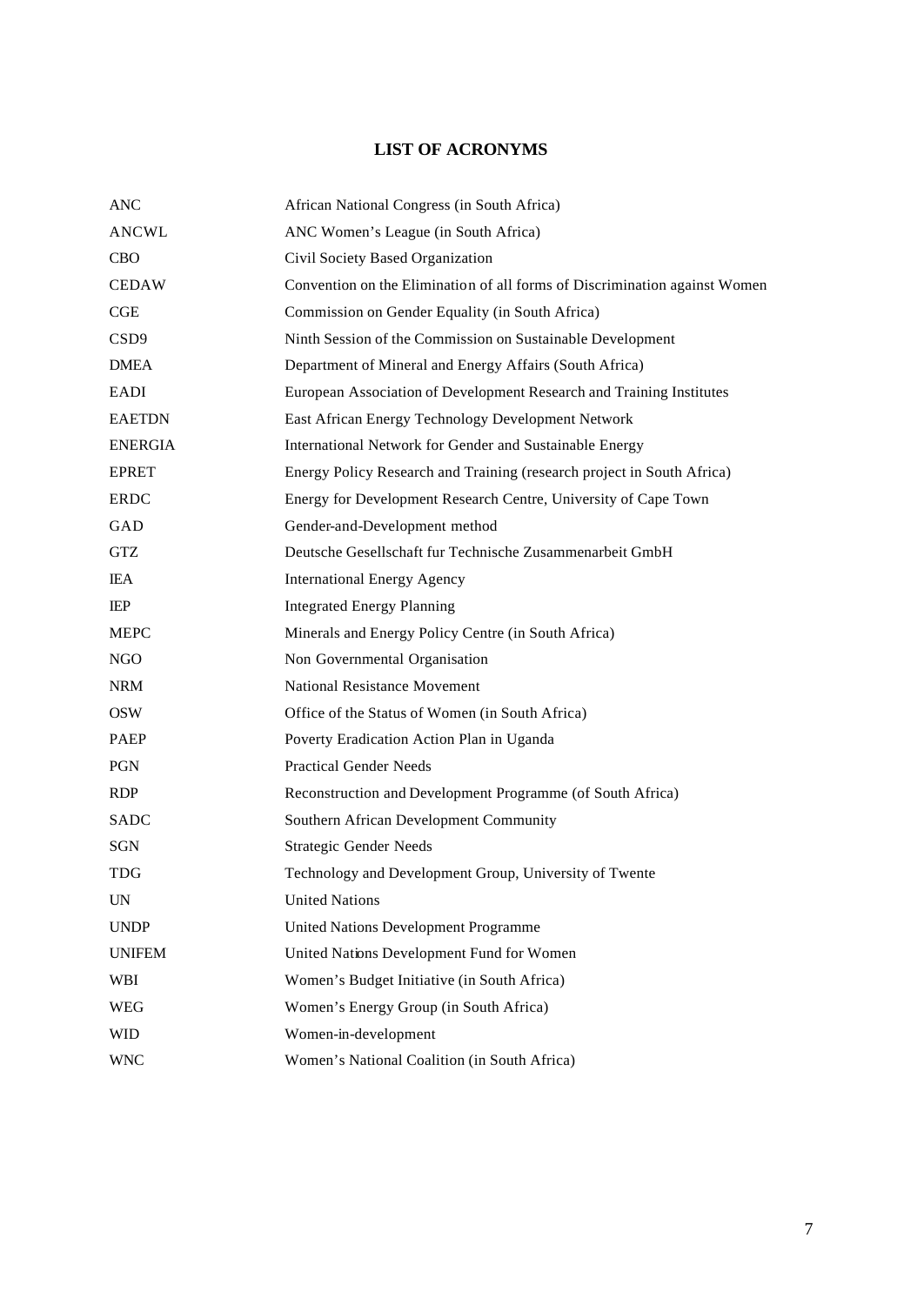#### **PREFACE**

As a Dutch woman, you don't have to be worried about energy issues like if there is enough available or how much time you will need to collect it. In Uganda however, the situation is quite different. Only 5% of the country is connected to the electricity grid network and 93% of the country is depending on biomass. So when I traveled in the rural areas of Uganda, a hot shower, watching television, recharging the batteries of my laptop, ironing my skirts, was impossible or very difficult. After 6.15 p.m. it was dark, so I had the choice whether to stay at home and try to read a book by candle -light or to go out with the risk of hurting myself walking over dirt-roads in a bad conditions without streetlights lightening my way. As a Dutch woman, only being there for a short time, it is more part of the adventure of being abroad and even nostalgically, than a burden. However, for the men and women living in Uganda, this is every-day-live and although they might be used to that, a lot can be improved. To make an attempt to improve their situation, this study will explore how needs of men and women can be reflected in energy policy.

There are many people and organizations that made my study possible. It is difficult to mention them all by name, because I might forget some. There are however some persons who meant a lot to me in this graduation period. First of all, my family, friends and especially Hylke, who supported me during my study and encouraged me to go my own way. Furthermore a special thanks to my supervisors for their contribution in this study by offering their comments and insights. Especially, I would like to thank Joy Clancy. She not only inspired me to study gender and energy issues, she also gave me the opportunity to work with her as a research-assistant on an annotated bibliography on gender and energy. I would also like to thank you for enabling my field studies and the interviews during the ENERGIA Workshop in Soesterberg.

Furthermore, I want to thank the people who made my field-studies possible and pleasant. First of all, the respondents who were willing to share their experiences with me and gave me essential input for this study. I also want to thank ENERGIA, for enabling contacts, EDRC for the warm welcome and inspiring time in Cape Town and the Women's and Gender Studies Department of Makarere University and EAETDN-Uganda that supported me during my field study in Uganda. There are some people who meant a lot to me during my field studies. First of all, Reint and Alida Bakema who opened their house for me and gave me a home away from home in Kampala. Last but certainly not at least; May Sengendo and Wendy Annecke. Thank you May, for our loving time in Cape Town and all the arrangements you organized for me in Uganda. Wendy, thank you for teaching me how to combine personal commitment to realise gender equality with a scientific view.

Mariëlle Feenstra Enschede, 27 November 2002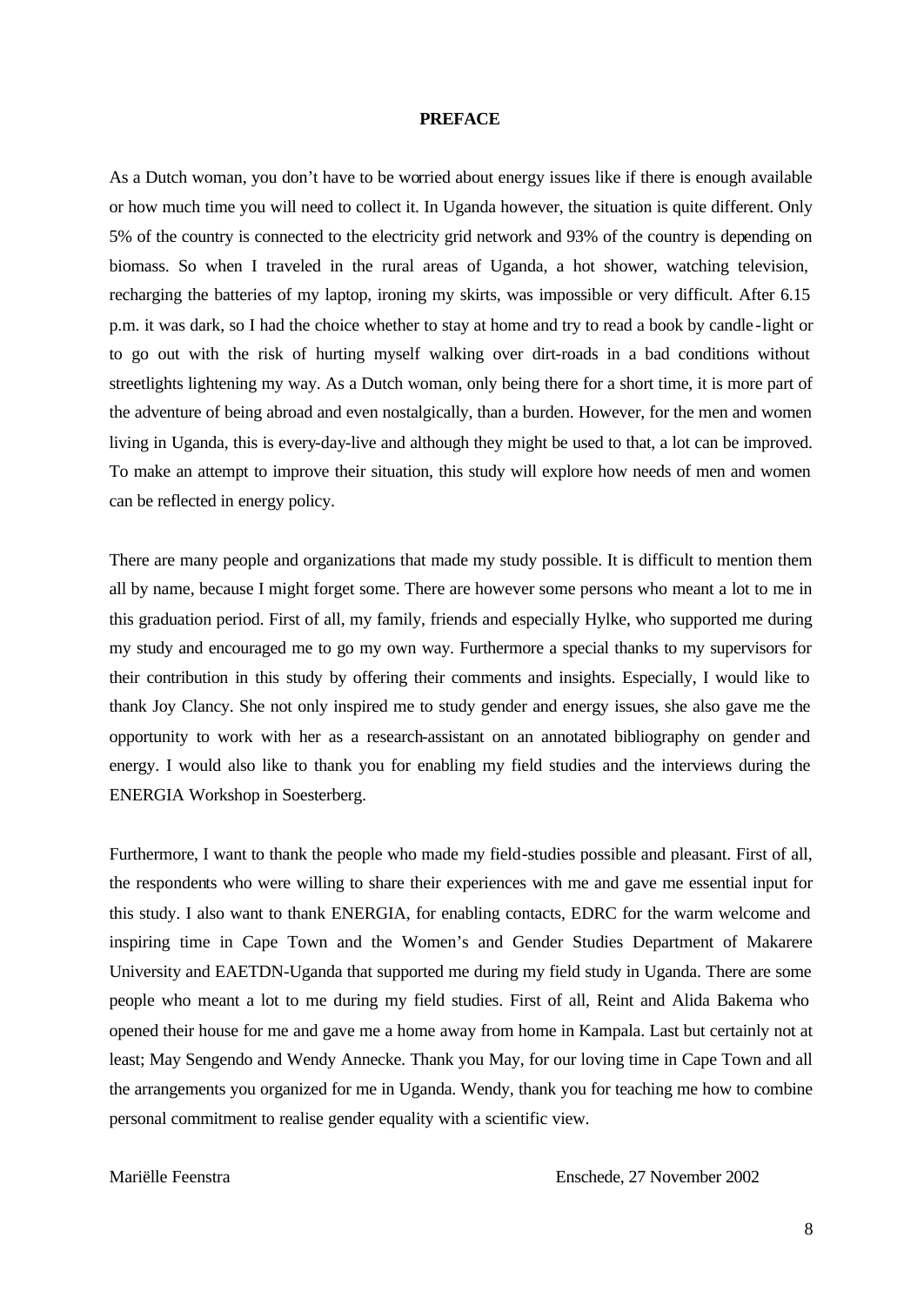| 1              |       |                                                                          |
|----------------|-------|--------------------------------------------------------------------------|
|                | 1.1   |                                                                          |
|                | 1.2   |                                                                          |
|                | 1.3   |                                                                          |
|                | 1.4   |                                                                          |
| $\overline{2}$ |       | <b>CHARACTERISTICS OF GENDER-AWARE ENERGY POLICY 20</b>                  |
|                | 2.1   |                                                                          |
|                | 2.1.1 |                                                                          |
|                | 2.1.2 |                                                                          |
|                | 2.2   |                                                                          |
|                | 2.2.1 |                                                                          |
|                | 2.2.2 |                                                                          |
|                | 2.2.3 |                                                                          |
|                | 2.2.4 |                                                                          |
|                | 2.3   |                                                                          |
|                | 2.4   |                                                                          |
| 3              |       |                                                                          |
|                | 3.1   |                                                                          |
|                | 3.1.1 |                                                                          |
|                | 3.1.2 |                                                                          |
|                | 3.2   |                                                                          |
|                | 3.2.1 |                                                                          |
|                | 3.2.2 |                                                                          |
|                | 3.2.3 |                                                                          |
|                | 3.2.4 |                                                                          |
|                | 3.2.5 |                                                                          |
|                | 3.2.6 |                                                                          |
|                | 3.3   | CONCLUSIONS; THE CONDITIONS FOR REALIZING A GENDER-AWARE ENERGY POLICY57 |
| 4              |       |                                                                          |
|                | 4.1   |                                                                          |
|                | 4.1.1 |                                                                          |
|                | 4.1.2 |                                                                          |
|                | 4.1.3 |                                                                          |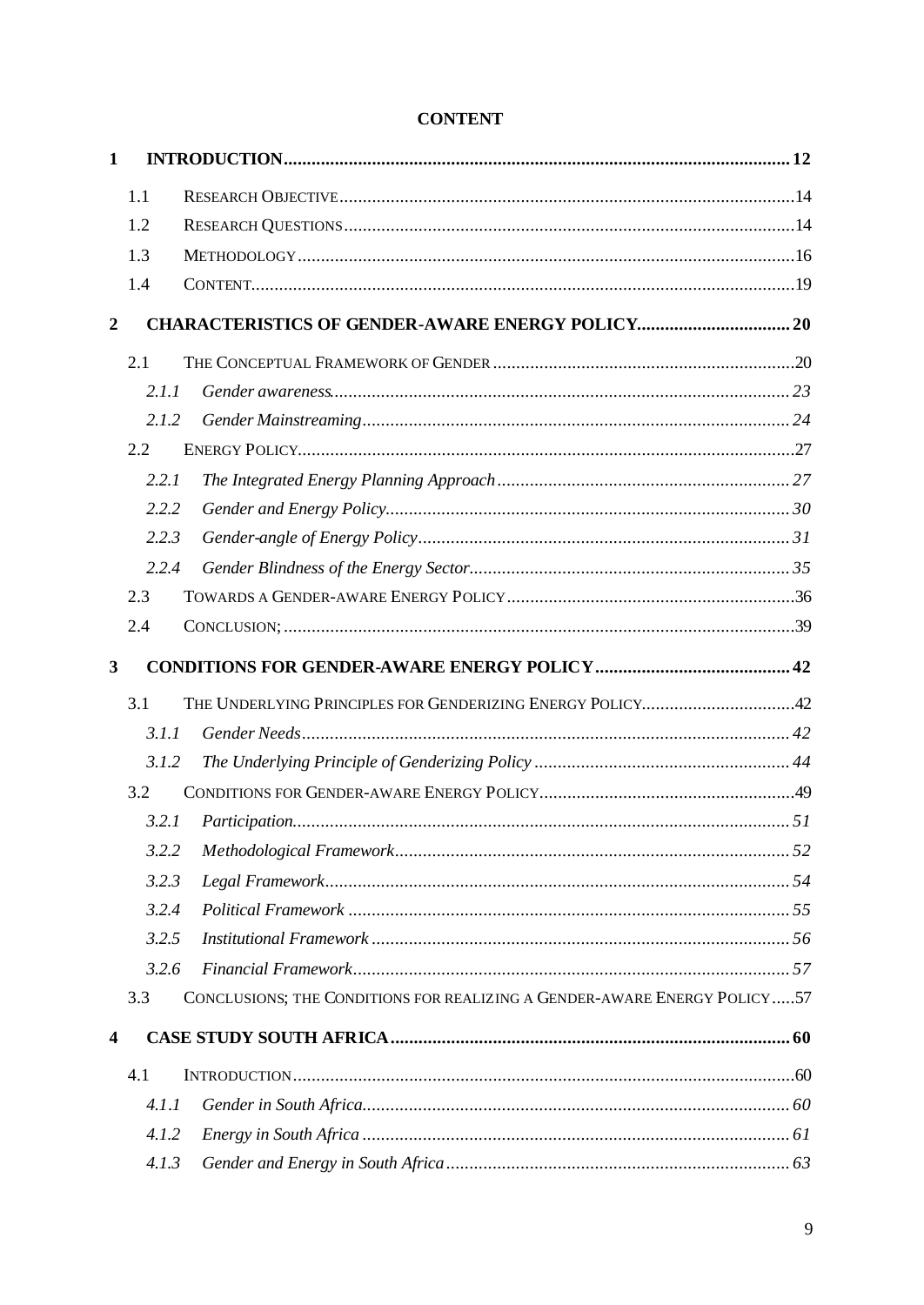|   | 4.2   |  |
|---|-------|--|
|   | 4.2.1 |  |
|   | 4.2.2 |  |
|   | 4.2.3 |  |
|   | 4.2.4 |  |
|   | 4.2.5 |  |
|   | 4.2.6 |  |
|   | 4.2.7 |  |
|   | 4.3   |  |
|   | 4.3.1 |  |
|   | 4.3.2 |  |
|   | 4.3.3 |  |
|   | 4.4   |  |
| 5 |       |  |
|   | 5.1   |  |
|   | 5.1.1 |  |
|   | 5.1.2 |  |
|   | 5.1.3 |  |
|   | 5.2   |  |
|   | 5.2.1 |  |
|   | 5.2.2 |  |
|   | 5.2.3 |  |
|   | 5.2.4 |  |
|   | 5.2.5 |  |
|   | 5.2.6 |  |
|   | 5.2.7 |  |
|   | 5.3   |  |
|   | 5.3.1 |  |
|   | 5.3.2 |  |
|   | 5.3.3 |  |
|   | 5.4   |  |
| 6 |       |  |
|   | 6.1   |  |
|   | 6.1.1 |  |
|   | 6.1.2 |  |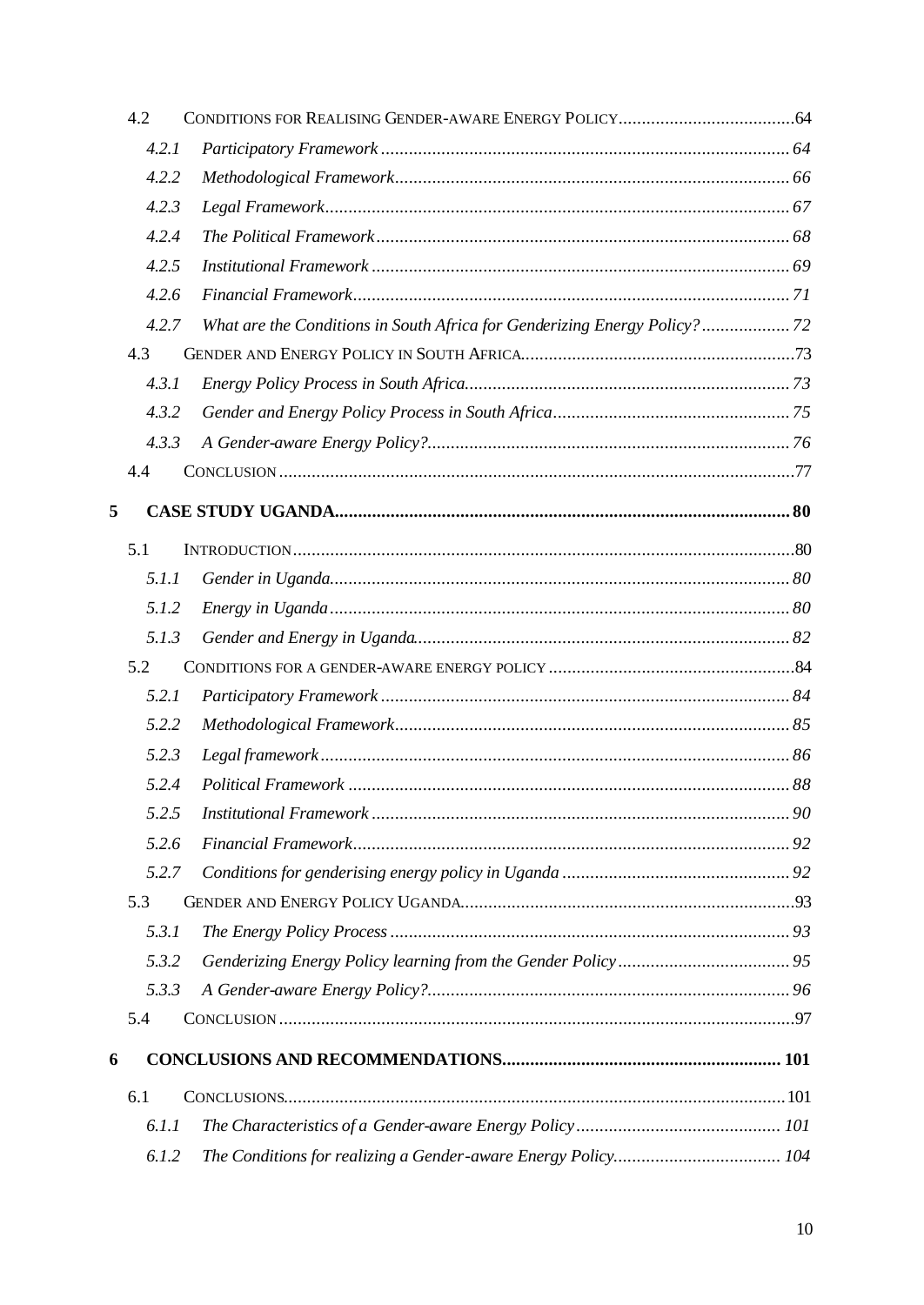# **APPENDIX............................................................................................................................. 115**

# **LIST OF FIGURES**

| Figure 9: Overview of the different underlying principles for Gender-mainstreaming 48    |  |
|------------------------------------------------------------------------------------------|--|
|                                                                                          |  |
|                                                                                          |  |
| Figure 12: Conditions for realizing a Gender-aware Energy Policy in South Africa 72      |  |
| Figure 13: the Process of Realizing a Gender-aware Energy Policy in South Africa78       |  |
| Figure 14: Indicators for the energy sector (based on the Uganda Energy Balance 2000):81 |  |
| Figure 15: The development of the Ministry of Gender, Labour and Social Development 91   |  |
| Figure 16: the Conditions for realizing a gender-aware Energy Policy in Uganda 93        |  |
|                                                                                          |  |
|                                                                                          |  |
| Figure 19: Conditions for realizing a Gender-aware Energy Policy compared117             |  |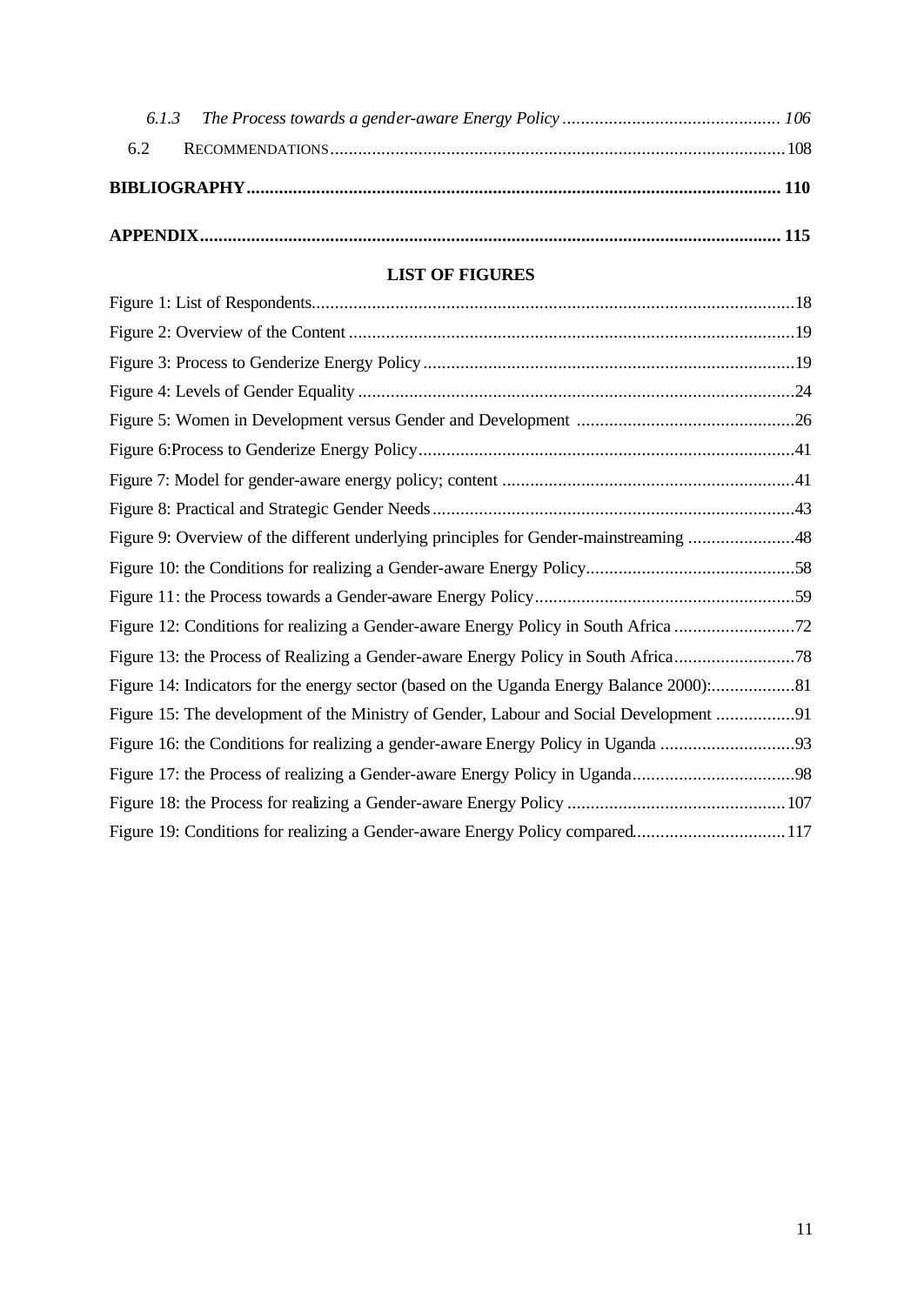#### **1 INTRODUCTION**

Energy is central to current concerns about sustainable human development. Wendy Annecke (1999) points out that, at the local and national levels a reliable energy supply is recognised as being essential to economic stability and growth, jobs and improved living standards. Nevertheless, according to statistics of the World Bank (2000, p.2), approximately 2 billion people in the world still lack access to basic energy services.<sup>1</sup> The need and demand for energy services in developing countries is expected to increase dramatically. As a reaction to that, new policies and projects to provide energy services in developing countries will be developed. By developing these policies, it is important to be aware of another concern of the sustainable development-discourse; gender. Energy is not gender-neutral. Skutsch (1998, p. 946-947) emphasises that a focus on gender and not specifically confined to women is important, because *'gender and energy' implies that it is not only a women's issue, but a concern for the whole society and that the social relations between men and women, and the expectations and roles of both men and women as regard to energy, need to be taken into account.*

Men and women have different levels of access to different energy sources. Changes in the availability of energy, due to policy interventions, have different impacts on men and women. Therefore, gender needs to be taken into account when developing energy policy. Governments should try to integrate gender into their energy policy. This is however not the case; current energy policy can be considered gender blind. One reason for this is the fact that most governments do have not that much knowledge on gender-aware energy policy. They are struggling with questions like; what are the characteristics of such a policy? What makes an energy policy gender-aware? Are governments aware of the genderaspects of energy and are they willing subsequently to genderize their energy policy? Besides the political will, are there other conditions that need to be fulfilled for realising a gender-aware energy policy? Are there examples of countries with experiences of genderizing their energy policy? What lessons do they provide for countries that want to develop a gender-aware energy policy?

A literature search shows that, there is not much knowledge on gender mainstreaming in energy policy to answer the questions above. However, there are two countries with interesting developments in this field; South Africa and Uganda. South Africa has an energy policy document since 1986, but after the apartheid-period all the policy documents were rewritten so as the energy policy. This was an opportunity to integrate gender-issues into the energy policy document. One of the ways in which the South African government tried to genderize their national energy policy after the apartheid-period,

<sup>&</sup>lt;sup>1</sup> According to Annecke (1999), energy services include lightening, cooking, heating and cooling, pumping water sterilisation, refrigeration, transportation, communication and power for productive purposes. The delivery of these services begins with the collection of primary energy, which is converted into a form suitable for the user.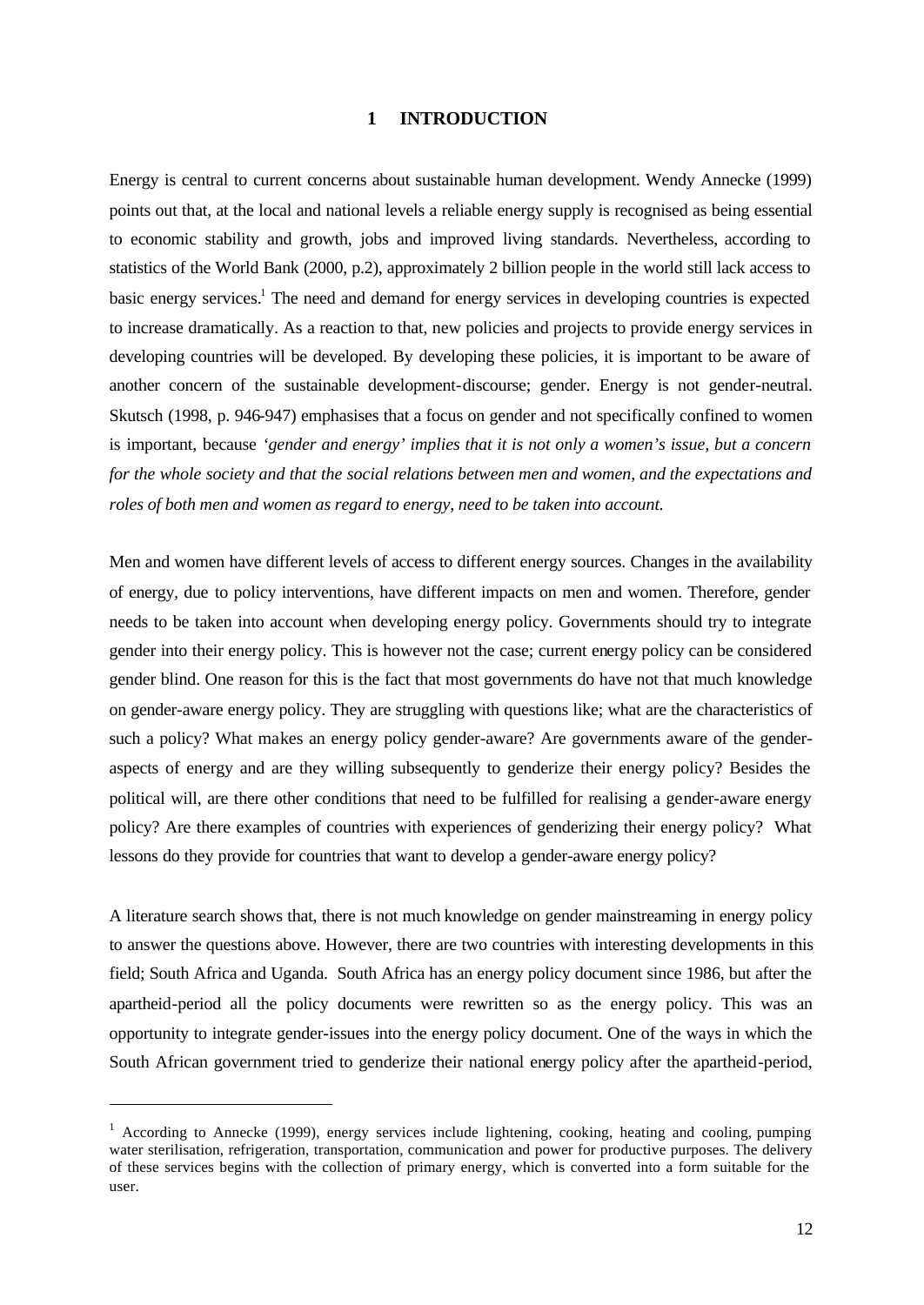was the participation of The Women's Energy Group to the drafting process of the new energy policy. The WEG prepared several contributions to the discussion document-the Green Paper on Energy Policy-that was used to establish energy priorities for the new South African Government. As a result, women and gender needs were integrated in the final White Paper on Energy Policy. Also noteworthy is the fact that South Africa has a female Minister of Minerals and Energy since 1994. Another country with a female Minister of Minerals and Energy is Uganda. However, there are gendersensitive men and gender-blind women, so having women in decision-making positions does not imply that an energy policy will be gender-aware. Since gender is about the relationship between men and women, the men should be involved as well. They should be trained about gender-issues and how gender-mainstreaming can be applied in an energy policy. Furthermore, a gender-aware energy policy should look at the impact of energy at the relation between men and women and not at women's issues only.

The Uganda Government just finished the drafting of their energy policy document since September 2002. Looking at their energy policy, a substantial part of the investment in the sector goes to electrification. Less then 5 per sent of the Uganda's population of 24.6 million people has access to grid-based electricity. Hence, a major objective for the Uganda government is creating general conditions for improved electricity supply and to increase rural electricity from 2 per cent in 2000 to 4 per cent in 2005. However, electricity does not provide the cheapest solution to the main concern of rural women's energy needs: cooking. This implies an imbalance in the investment in the energy sector, which has its roots in energy policy. The fact that Uganda is drafting their Energy Policy document could be an opportunity to integrated gender-issues in their energy policy, especially since the Uganda government has adopted in 1997 a National Gender Policy. This National Gender Policy as an integral part of National Development Policy complements all sectoral policies and programmes in Uganda.

Despite the efforts of South Africa and Uganda to genderize their energy policy, a clear idea what engendering energy policy is about is still lacking. There is not much knowledge on what its main characteristics are and how national governments can genderize their energy policy. Governments, civil society and development organisations, do not know how to realise gender mainstreaming in this area. The experience of South Africa in genderizing their energy policy and the attempts of the Ugandan government to integrate gender in their energy policy document, could provide lessons for other governments. It might be assumed that these two countries will be compared in this study. However, caution needs to be applied, because these two case areas have different starting points. South Africa has a unique set of circumstances, namely the legacy of the apartheid period and the radical politicisation of the majority population that makes generalisation of the findings of this case study difficult. Uganda also has a set of unique circumstances and in general caution needs to be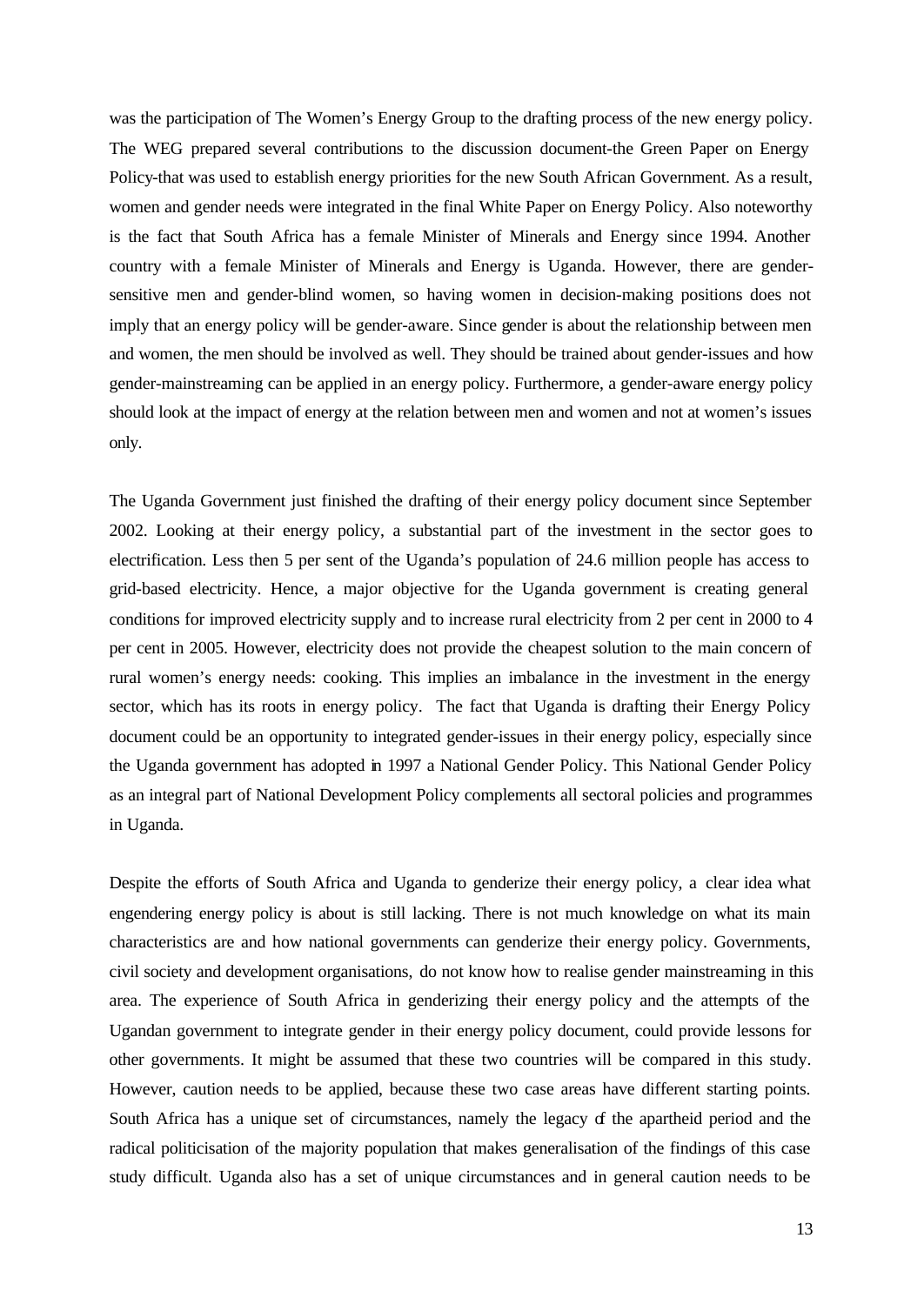comply with generalisation from unique country studies. Therefore, the case studies will be used to complement the literature study to analyse whether the characteristics and the conditions identified in the literature study will be found in the case study. The main research question of this study is the following;

What are the characteristics of a gender-aware energy policy and which conditions, based on the experience of South Africa and the developments in Uganda, enable the integration of gender in a national energy policy?

#### **1.1 Research Objective**

The main objective of this study is to contribute to the formulation of a gender-aware energy policy, which could help to overcome gender-inequality in national energy policy by developing and defining the main characteristics of gender-aware energy policy and analysing under which conditions such a policy can be realised. The focus of this study is the energy policy process of national governments, with an emphasis on developing countries, in this study South Africa and Uganda. Within this study, the policy process is emphasised instead of in-depth analyses of energy policy. This study could contribute to enlarge the academic knowledge in a little researched area on gender-aware energy policy, by describing two case studies and by defining the main characteristics of gender-aware national energy policy. It will analyse the conditions for successful implementation and realisation of gender mainstreaming in energy policy. Furthermore, it will make recommendations for research on this topic. A social objective of this study is that it offers people working in the energy sector knowledge on gender mainstreaming in their field. Beside that the study could give insights how national energy policy could overcome gender-inequality in access and control over energy resources. It could also help to understand what gender-aware energy policy is about and what its main characteristics are. Additionally, the case studies of South Africa and Uganda could provide lessons for people working in the energy sector in other countries how to genderize their energy policy by complying with certain conditions

#### **1.2 Research Questions**

Looking at the main research question, there are four elements that need clarification. First of all, conditions are mentioned for gender-aware energy policy. But before conditions can be formulated, gender-aware energy policy needs to be defined. What makes an energy policy gender-aware and what is lacking in current energy policy, which can be considered to be gender-blind? These questions lead to the second element of the main research question that needs clarification; the characteristics of gender-aware energy policy. Furthermore, in the research question South Africa and Uganda are put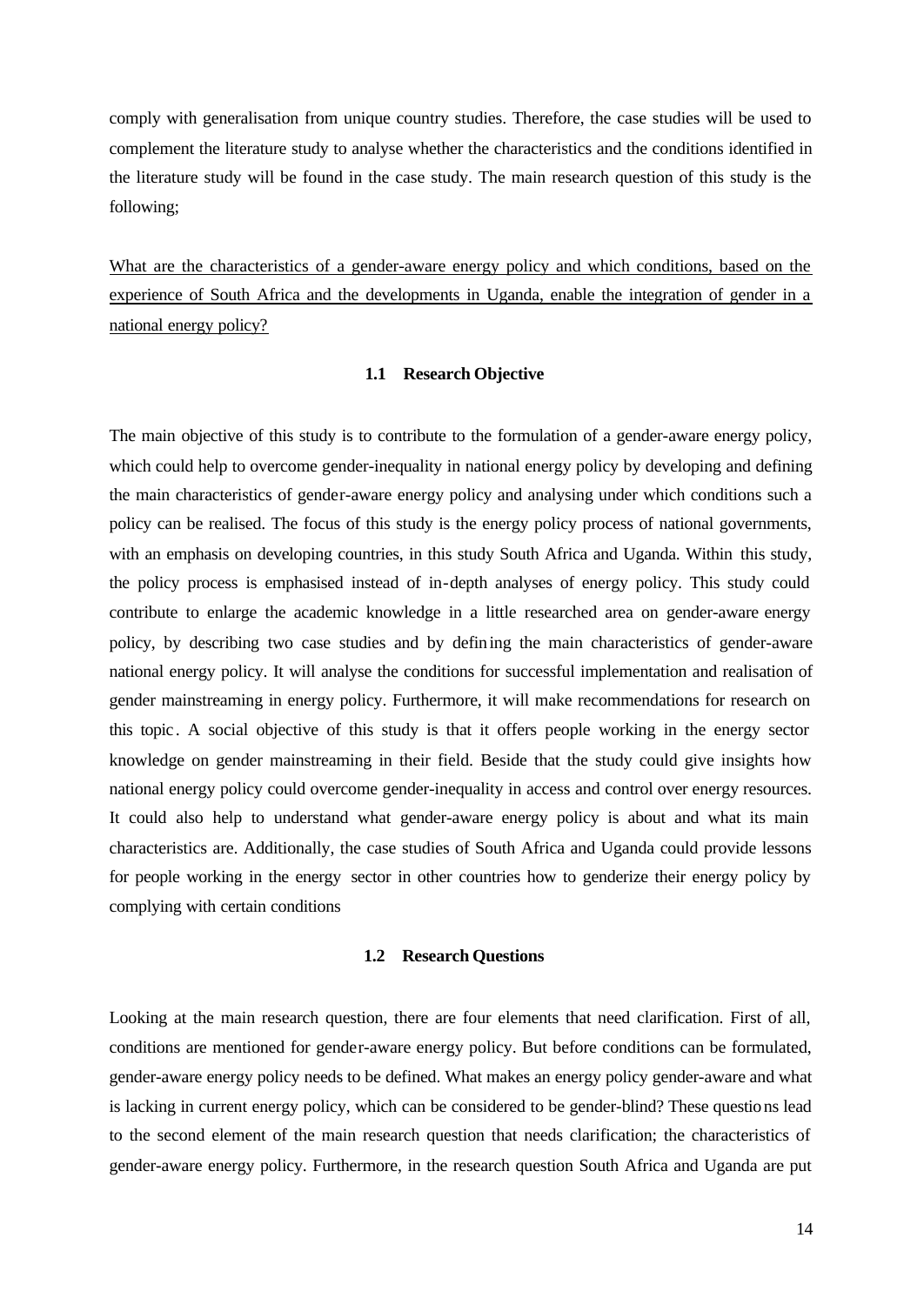forward as two countries with interesting developments in genderizing their energy policy. What are the experiences and developments of gender-aware energy in these countries and what lessons do these countries provide in this respect? Why can these two countries be an example for other countries? To cla rify the main research question, the research question can be divided into four research questions:

- 1. What are the characteristics of gender-aware energy policy?
- 2. Under which conditions can a gender-aware energy policy be achieved?
- 3. What are the experiences of South Africa in genderizing national energy policy and under which conditions is this implemented?
- 4. What are the developments in Uganda towards gender-aware energy policy and what conditions the realisation?

#### 1. What are the characteristics of gender-aware energy policy?

Research questions can be placed in different categories. Geurts (1995, p.84-86) makes a distinction between a descriptive or explaining character of research questions, depending on the aim of the research. This research question has a descriptive character, because the aim is to describe what the characteristics are of gender-aware national energy policy. In chapter 2, an answer to this research question will be formulated. To describe gender-aware energy policy, the concepts need to be defined first. The concept gender is defined and what it means to have a gender-aware policy, in this case energy policy. A description of energy policy is given and the major energy planning method used by the South African and Ugandan government; the Integrated Energy Planning method. Furthermore, gender-aware energy policy is described and what the characteristics are that makes an energy policy gender-aware. In the literature, the relation between gender and energy policy is described and reasons are given why current energy policy can be considered as gender-blind. By identifying what is missing in energy policy, characteristics and conditions for gender-aware energy policy can be formulated. The next step is to describe the process how gender-aware energy policy can be realised; the second research question.

#### 2. Under which conditions can a gender-aware energy policy be achieved?

In chapter 3 the conditions under which a gender-aware energy policy can be achieved are identified and explained. This research question has therefore an explanatory character. The focus of this chapter is the process towards gender-aware energy policy. When describing the process of making energy policy gender-aware, it is important to bear in mind what the underlying principle is why stakeholders want to genderize an energy policy. Furthermore, stakeholders in an energy policy formulation process can have (and often do have) different conflicting principles. In the literature several underlying principles for realizing gender mainstreaming are identified of which the important ones are equity and equality in gender relations, women's empowerment, efficiency of projects, programmes, policies and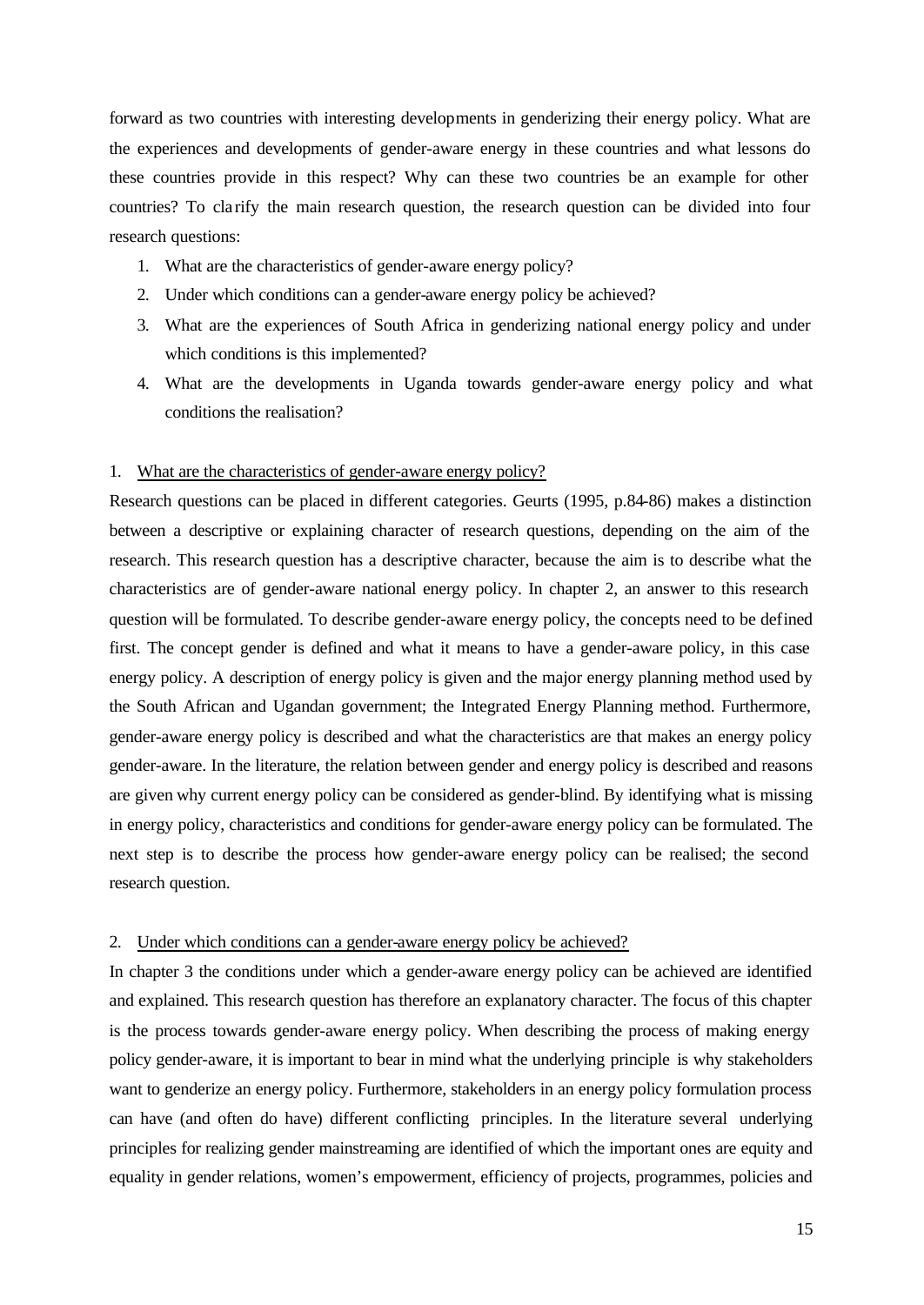sustainability. To find an answer to the research question, a literature study is carried out. Conditions are also identified by interviewing key-informants on gender and energy issues. In the end of the chapter, a list of conditions will be formulated and whether these conditions are achieved in practice, will be tested in the case studies of chapter 4 and 5. When the conditions formulated in chapter 3 are not achieved in the case studies, then it should be analysed what the explanation could be. There might be something wrong with the model, or there are such unique circumstances in a country that applying a general model is not possible .

- 3. What are the experiences of South Africa in genderizing national energy policy and under which conditions is this implemented?
- 4. What are the developments in Uganda towards gender-aware energy policy and what conditions the realisation?

To examine whether the defined conditions in the literature study and characteristics of gender-aware energy policy can be retrieved in practice, a case study is carried out in South Africa, because this country has experiences in genderizing its national policies, as well as energy policy. The South African case study is described in chapter 4. Chapter 5 describes the situation of gender and energy policy in Uganda. In Uganda also key-informants were interviewed in addition to literature study. Both chapters are based on the same methodology; by analysing policy documents and by reading academic publications on the energy policy process, the gender-awareness of the energy policy will be examined and the characteristics and conditions under which it is realised will be identified and compared with the conclusions of chapter 2 and 3.

### **1.3 Methodology**

To find answers to the research questions, a literature study was carried out, which also provided theoretical background information on gender mainstreaming and on energy policy. The literature offered insights how national governments could genderize their energy policy and the motivations of governments to do this. Furthermore, conditions for and characteristics of genderizing energy policy were identified in the literature. The literature study included academic publications, as well as the socalled grey-literature, such as documents of development organisations like the United Nations and the World Bank and publications of NGO 's working on gender mainstreaming and on genderizing energy policy. The statistics used in this study are mostly from the World Bank. Because they are using a constant methodology, it is possible to make comparisons between countries. Also statistics from the Ugandan and South African governments are used. The problem with statistics in general is, that it is difficult to assess which methodology was used in their compilation. Therefore numbers are used when available only to support an argumentation.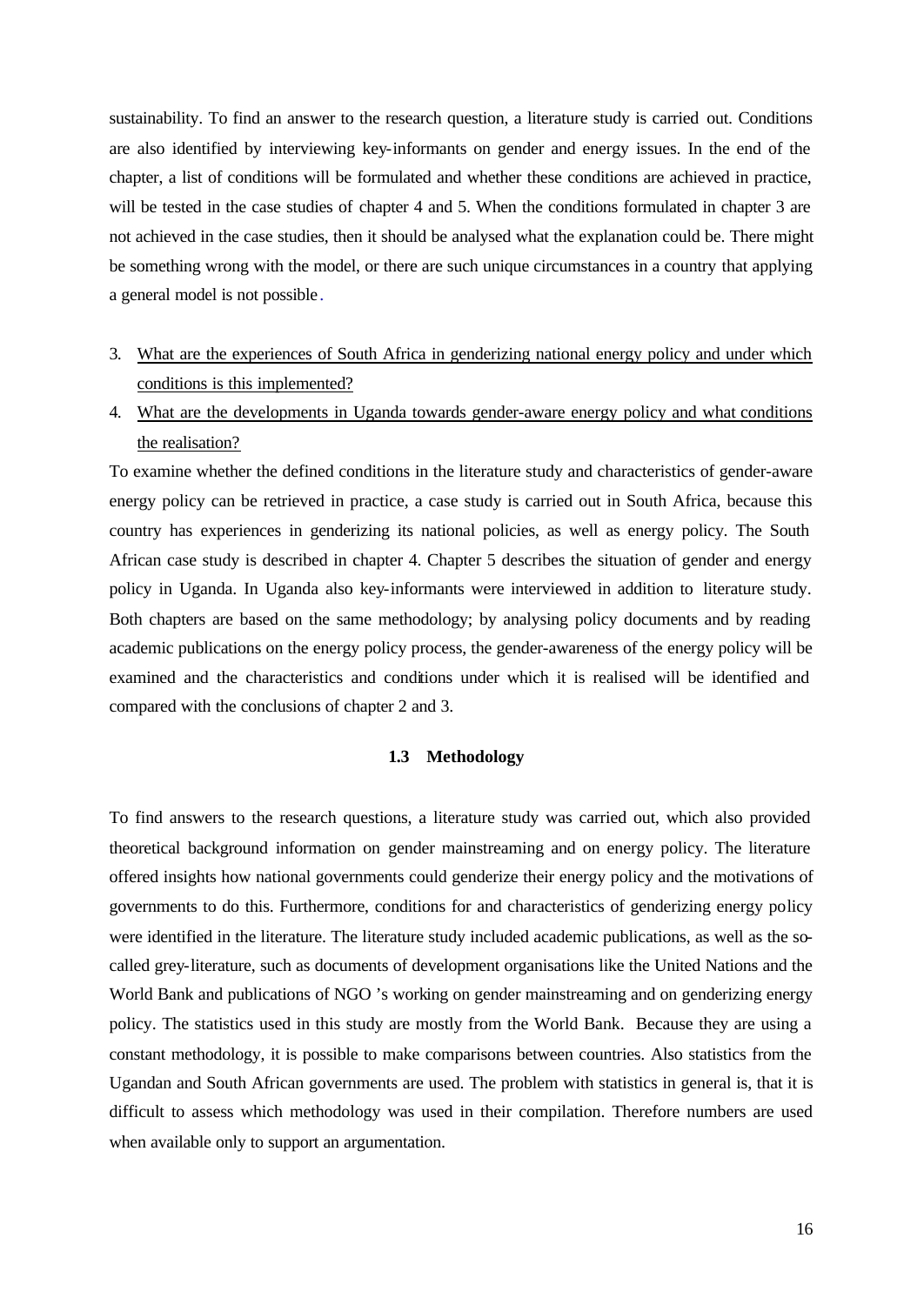Because gender and energy policy is a little researched area, the literature study could not answer the research question entirely. Therefore two case-studies were carried out to offer an example of how national governments genderize their national energy policy. In the case studies, the focus was on the energy policy process and the integration of gender into that process. Also the conditions for and the obstacles met are analysed. Since the South African government worked in close co-operation with the university-based Energy for Development Research Centre in drafting their energy policy document, there is quite some academic literature available on this process and on energy policy in general. This was, on the contrary, not the case in Uganda. Besides some publications on gender and energy in general, there is hardly any academic literature on gender and energy policy. Therefore, people from organizations representing civil society, the state and the private sector were interviewed on how these stakeholders influence the policy process. Stakeholders who participate in the policy process are international, national and local actors, private, governmental and non-governmental organisations. Particular interesting is to try to understand how different actors participated, or did not participate in developing national energy policy, and what the actors have done to put gender on the energy agenda and which obstacles they are facing in doing that.

The first case study was carried out in South Africa. In Cape Town the Energy for Development Research Centre is based at the University of Cape Town, where Wendy Annecke is writing her thesis on women, gender and energy policy in South Africa. Cape Town was visited from the  $15<sup>th</sup>$  of May 2002 till the  $3<sup>d</sup>$  of June 2002. In Cape Town most of the literature reviewing was carried out. The focus was on background information on energy and gender policy in South Africa and information on stakeholders-participation in the formulation process of policy-making. During the field study, the work was done at EDRC and in close co-operation with Wendy Annecke. Besides Wendy Annecke, there was also contact with May Sengendo. She is a lecturer at the Women's Studies Department at the Makarere University in Kampala, Uganda and chairperson of the East African Energy Technology Development Network (EAETDN – Uganda).

The case study in Uganda was carried out from 17th of June till the 19th of July; of which 3,5 weeks were spend in Kampala (the capital) and almost 2 weeks in the more rural areas. In Kampala literature was collected and reviewed at the Makarere University, Gender and Women Studies Department but also at the Ministry of Gender, Labour and Social Development and at the Ministry of Energy and Mineral Development. Furthermore people working on gender and/or energy issues were interviewed and many organisations working on those issues were visited. During the field study in the rural areas, some projects and organisations in the East, West and Southern part of Uganda were visited and also learned a lot about live in the rural areas. It is something different to read about the lack of rural electrification and to actually experience it.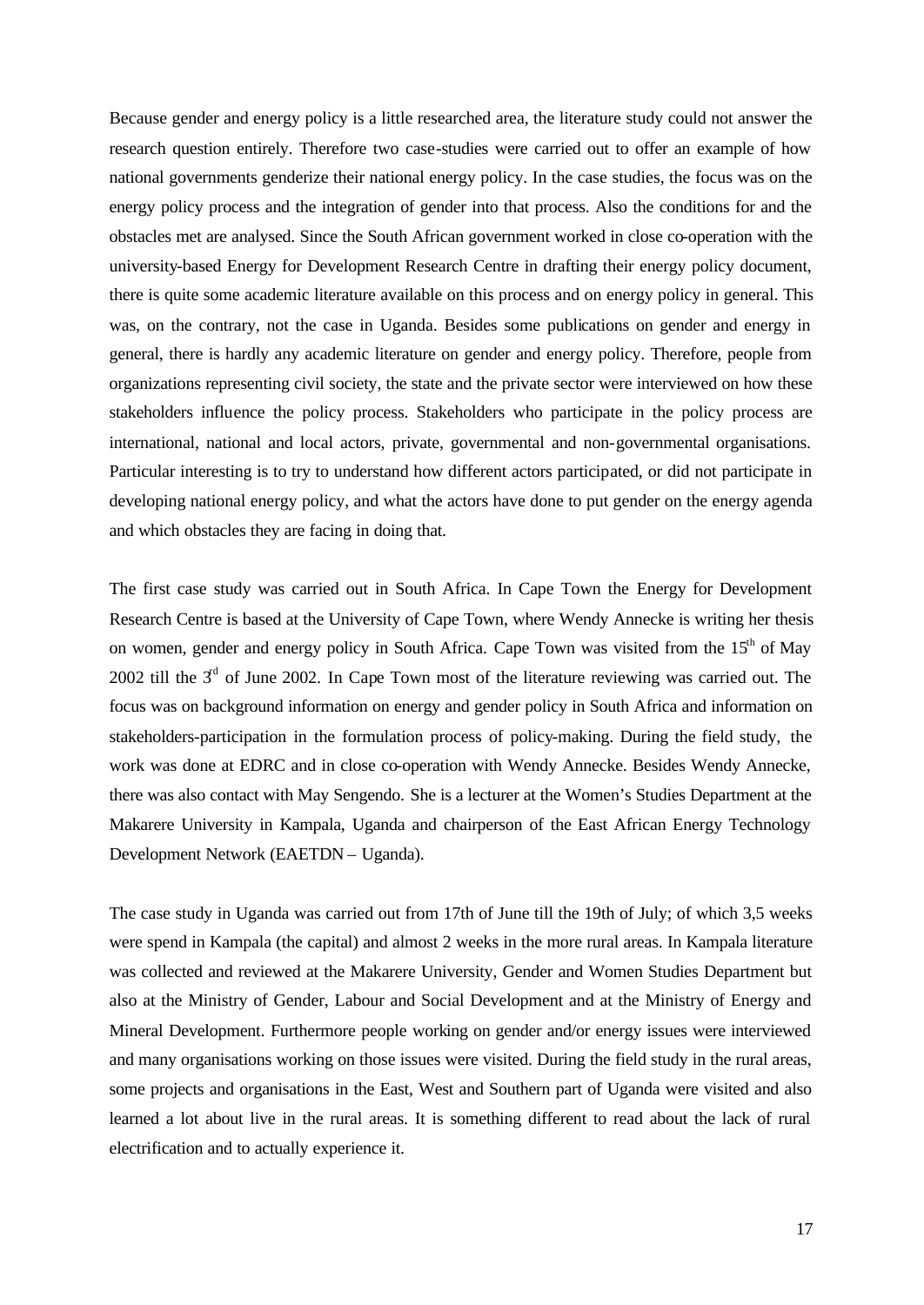The research questions could not be answered by literature-study and by case study only. Therefore 21 key-informants in gender and energy were interviewed to provide additional information and insights on integrating gender in energy policy.<sup>2</sup> As demonstrated in the figure below, of the 21 respondents there were 8 females and 13 males, 10 working with energy-issues, 9 with gender and 2 with gender and energy. Of the respondent 8 were working at the public sector, 5 at universities, 7 at NGO's and 2 at private sector. The respondents were selected by using snowball-sampling; asking respondents if they know other possible respondents. Respondents were interviewed by using two separate questionnaires, one for gender-experts and one for energy-experts. The gender-people were asked about national gender policy and the general background information on gender-issues in their country and what they know about gender and energy policy. The energy experts could provide background information on energy in general and the attempts to integrate gender into energy policy and projects.

Most of these interviews were carried out in Uganda. Four respondents were however interviewed on Tuesday 19th February 2002 in Soesterberg, The Netherlands.<sup>3</sup> This was made possible by ENERGIA. ENERGIA was facilitating a workshop in Soesterberg at that time and they enabled the contacts with the four respondents. The findings of those interviews are mostly used in chapter 1,2 and 3.

| Number of respondents<br>Occupation                           |                        | Gender/energy   | Country      |
|---------------------------------------------------------------|------------------------|-----------------|--------------|
| $3$ (male)                                                    | Public sector/ministry |                 | Uganda       |
| Public sector/Ministry<br>$1$ (fe male)                       |                        | Energy          |              |
| $4(1$ female, $3$ male)                                       | Public sector/Ministry | Gender          | Uganda       |
| $3(2 \text{ female}, 1 \text{ male})$<br>Academic/ University |                        | Gender          | Uganda       |
| 1 (female)                                                    | Academic/university    | Gender & Energy | South Africa |
| 1 (female)                                                    | Academic/University    | Gender & Energy | India        |
| $3$ (male)                                                    | NGO                    | Energy          | Uganda       |
| 1 (female)                                                    | NGO                    | Energy          | Senegal      |
| $2(1$ female, 1 male)                                         | NGO                    | Gender          | Uganda       |
| $2$ (male)                                                    | Private sector         | Energy          | Uganda       |

#### **Figure 1: List of Respondents**

 $2$  a list with all the respondents and their occupation is attached in the appendix

<sup>&</sup>lt;sup>3</sup> W. Annecke (South Africa), F. Denton (Senegal), J. Parikh (India), M. Sauturaga (Fiji Islands)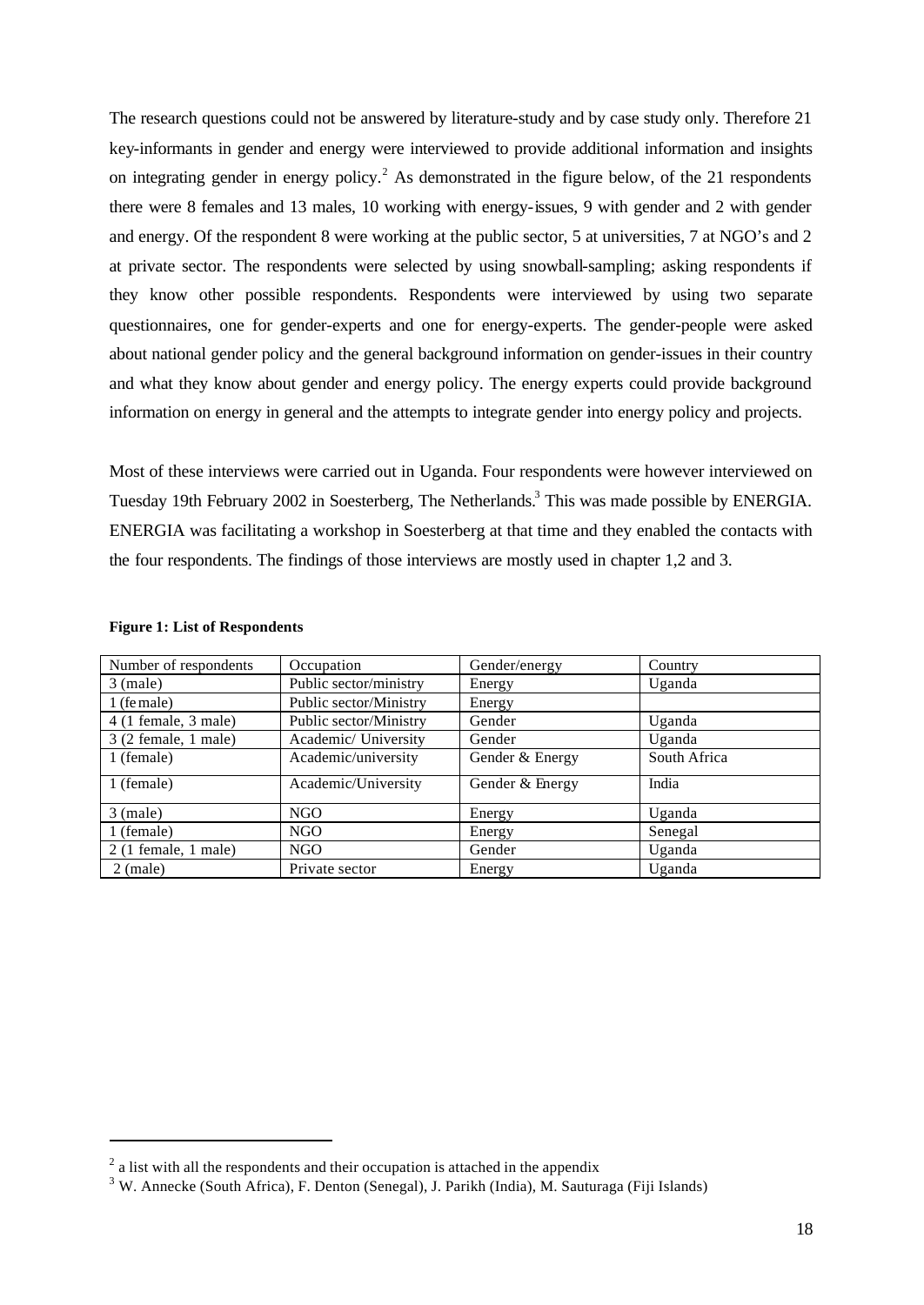#### **1.4 Content**

Based on the outline above, this thesis has in summary the following content;

#### **Figure 2: Overview of the Content**

| Chapter                                                            | Topic                     | Content                                                                                                                                                                                                                                              | Methodology                                    |
|--------------------------------------------------------------------|---------------------------|------------------------------------------------------------------------------------------------------------------------------------------------------------------------------------------------------------------------------------------------------|------------------------------------------------|
| 1: Introduction                                                    | Research<br>outline       | Problem definition & research methodology                                                                                                                                                                                                            | Literature                                     |
|                                                                    |                           |                                                                                                                                                                                                                                                      | study                                          |
| 2: Characteristics of<br>Gender-aware<br><b>Energy Policy</b>      | Research<br>question 1    | Explanation of the relation between gender and<br>energy.<br>Characteristics of gender-aware national energy<br>policy<br>Concepts; gender and energy policy                                                                                         | Literature<br>study<br>Interviews              |
| The Conditions<br>3:<br>for a Gender-aware<br><b>Energy Policy</b> | Research<br>question 2    | Different aims of genderizing energy policy<br>The conditions for realising a gender-aware energy<br>policy                                                                                                                                          | Literature<br>study<br>Interviews              |
| The<br>South<br>4:<br>African case                                 | Research<br>question 3    | Background information on gender and energy<br>policy in South Africa<br>Conditions for and characteristics of gender-aware<br>energy policy<br>Energy policy process in South Africa and the<br>attempts to integrate gender into the energy policy | Case study;<br>interviews.<br>literature study |
| 5:<br>The<br>Ugandan<br>Case                                       | Research<br>question 4    | Background information on gender and energy<br>policy in Uganda<br>Conditions for and characteristics of gender-aware<br>energy policy<br>Energy policy process in Uganda and the attempts to<br>integrate gender into the energy policy             |                                                |
| 6: Conclusions                                                     | All research<br>questions | Discussion, conclusions and recommendations                                                                                                                                                                                                          |                                                |

Besides the overview of the content above, the elements of the research questions can be visualised as below. Since the aim of this study is to offer insights in the process to genderize energy policy, the elements of the research questions can be visualised in a process starting with the conditions for realising a gender-aware energy policy, moving on to the policy itself and what characterises it. Furthermore, several stakeholders participating in the process for genderizing an energy policy will have different underlying principles or motivations to do so. What these conditions, characteristics, and underlying principles are will be identified and analysed in this study.

#### **Figure 3: Process to Genderize Energy Policy**

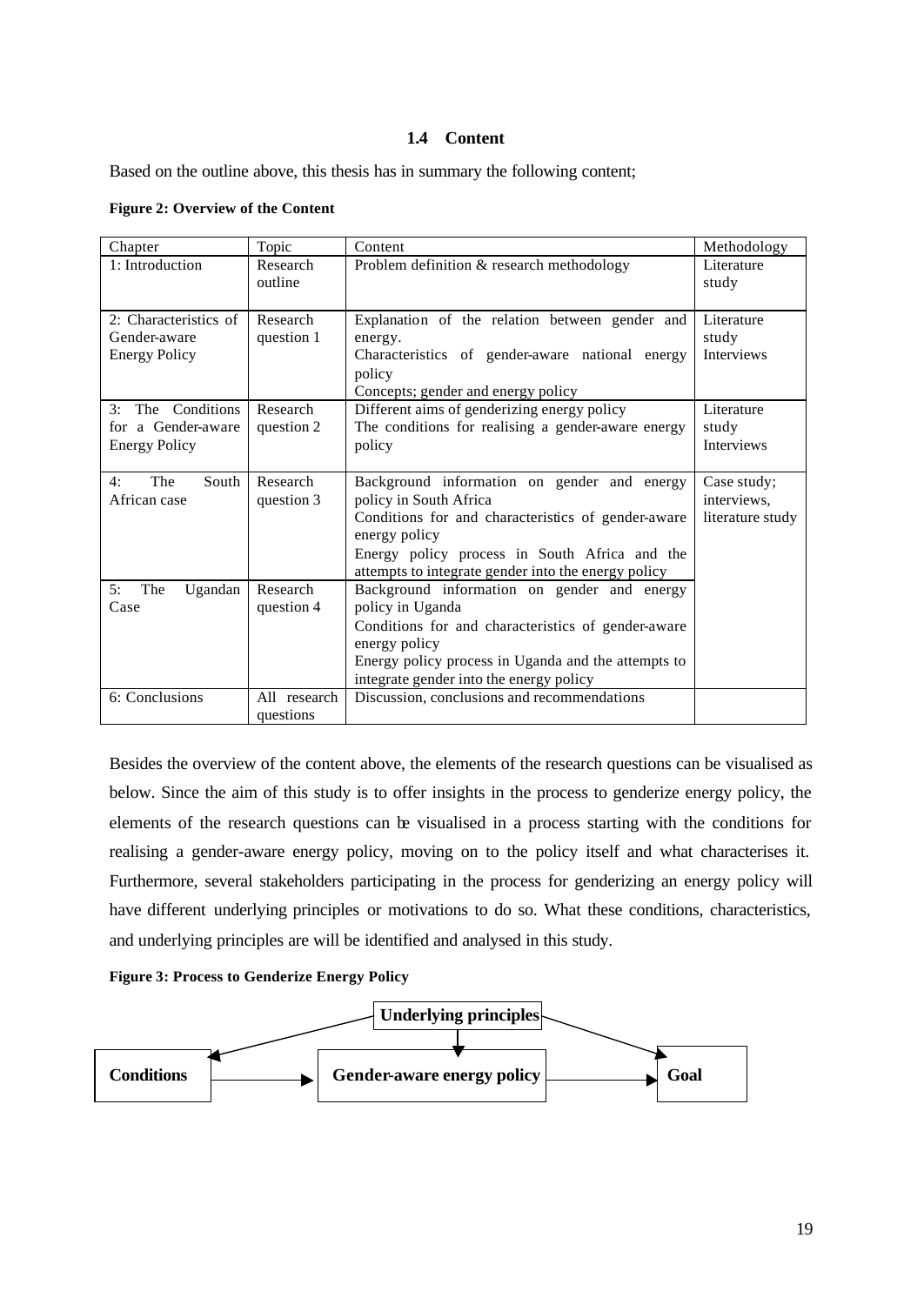#### **2 CHARACTERISTICS OF GENDER-AWARE ENERGY POLICY**

In this chapter the central concepts of this thesis will be explained and defined. The conceptualization correlates with the first research question; *what characterizes gender-aware energy policy?* To identify the characteristics of gender-aware energy policy, the concepts need to be defined first. The main characteristic of gender-aware energy policy is the fact that it is a *policy*, focused on *energy* and that this energy policy needs to be *gender-aware*. Therefore the concept of gender is defined and the relation between gender and policy is explained. After that, energy policy and a gender-aware energy policy are described and the following questions are answered; what makes an energy policy genderaware and why is it that current energy policy can be considered to be gender-blind? The chapter ends with a section on the process towards a gender-aware energy policy.

#### **2.1 The Conceptual Framework of Gender**

Moser (1993) states that the United Nations' Decade for Women (1976-1985) played a crucial role in highlighting the important but often previously invisible role of women in the social and economic development of Third World countries and communities. Since the 1970s, several development projects were designed with only women as target-groups (known as the women-in-development or WID approach), but in line with many others, Moser recognised a shift to a gender-focus since the 1990s. This shift is a positive development, because women were perceived in terms of their 'sex' namely their biological differences from men-rather then in terms of their 'gender'-that is, the social relationship between men and women. By using the term 'gender' it is possible to acknowledge women's triple role, namely reproductive, productive and community roles. The need to be aware of gender is nowadays recognised by the different actors involved in developing co-operation as a necessary condition for sustainable development. To plan development projects in a gender sensitive way is today a requirement for governments and donor-agencies, like the UN agencies and the World Bank.

There are many definitions of the concept of 'gender' in the literature. The common view on 'gender' makes a distinction between three roles; the reproductive, the productive and the community role. When somebody is born, nature determines whether it is a boy or girl. This reproductive role is given by nature and is difficult to change. However, society and nurture determine much of the social role (the productive and community role) of an individual. Within a society, there are values and norms how men and women should behave. From the earliest stages of life, individuals are socialised through identification with specific characteristics associated with being male or female. Gender roles are an integral part of social identity and belonging. They influence not only the division of labour, but also access to and control over resources and their ability to address them. They determine power relations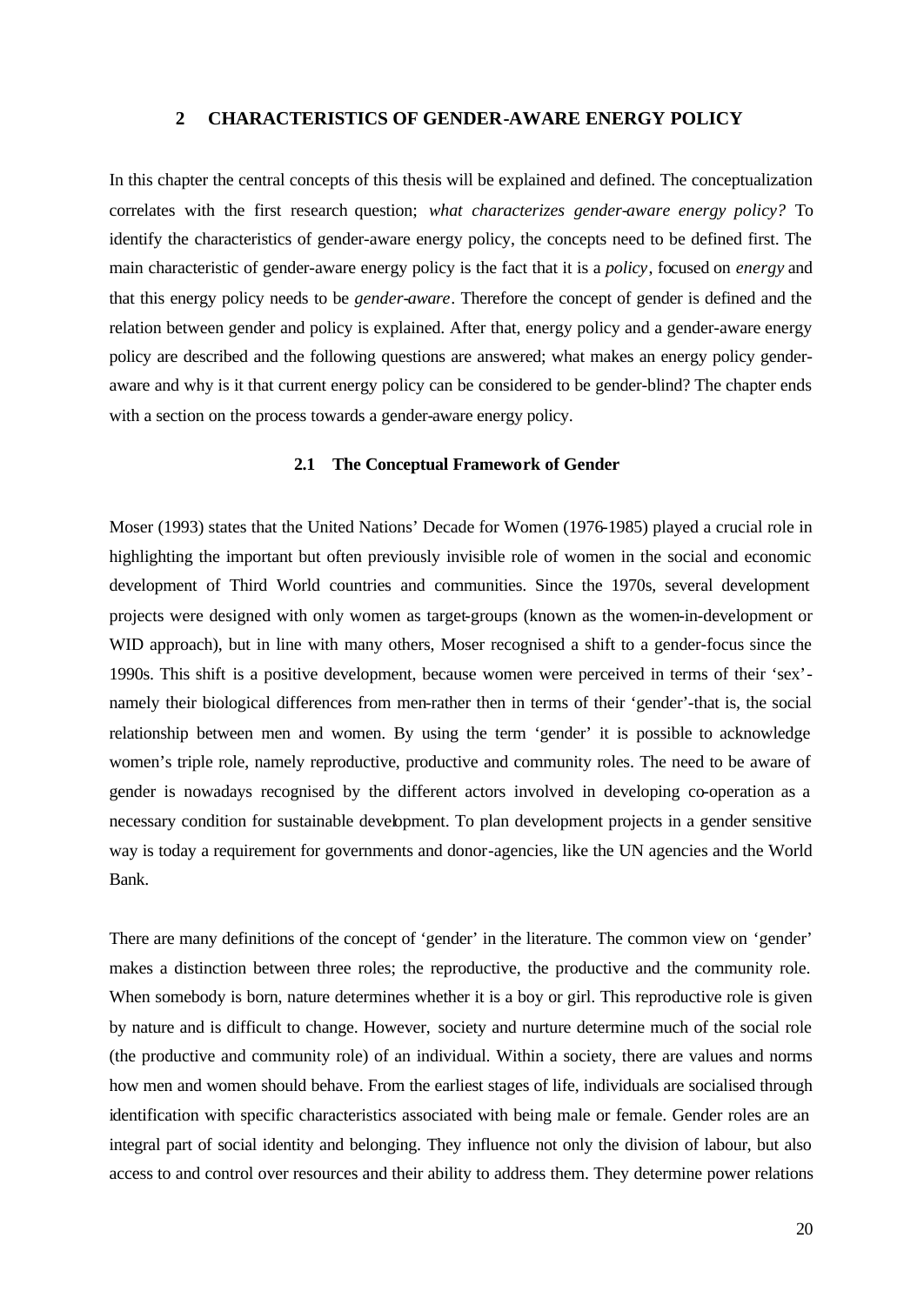and from the different gender roles different needs are arisen. Mubarak (1998, p.2) summarized this in the following definition; *the concept gender refers to a system of socially defined roles, privileges, attributes and relationships between women and men, which are not determined by biology, but by social, cultural, political and economic expectations.* This definition implies that since the concept of gender is socially defined, the concept is transitory; how gender can be defined changes with time and is culture specific.

The concept of gender adds a dimension to several issues, like gender issues, gender imbalance, gender discrimination and gender gaps. In the literature several definitions of these concepts are given.<sup>4</sup> Based on these definitions, the following description of the different concepts are used in this paper; *Gender issues* are issues that arise from the fact that society makes a distinction between what women and men can and cannot do, and what they can and cannot have. These historical, social and cultural distinctions, together with biological differentiation give rise to gender issues and concerns. *Gender imbalance* occurs when women's and men's access to and control of resources, development services and benefits, and their participation in production and social reproduction are not equitably distributed. The main cause for gender imbalance is gender discrimination. *Gender discrimination* occurs conscious and unconscious where there are biases against men or women, such that women's and men's participation in different social, political and economic sectors, and in development in general are determined by their gender. Gender discrimination and gender imbalance result in *gender gaps*, which are the statistical and practical indicators of the differences in access to resources and to social and economic benefits for men and women.

However, the concept of gender cannot be used without taking in consideration the following limitations of the concept. Kathy Davis (1991, p.5-6) notices that the stratification and complexity of the concept of gender limits the use of gender as a theoretical category. She offers two explanations. First, gender is a descriptive instead of an explanatory concept. It is possible to describe and predict gender roles, but they are difficult to explain. The concept gender does not give explanations of the dynamics of gender relations. Furthermore, the gender concept seems to imply that relations between the sexes are in some way specific or different from other relations between subordinate and dominant groups (e.g. social class, ethnic background). Since the structured forms of domination are constantly changing, asymmetric power relations are difficult to take apart as the only source of causality. These are useful remarks to take into consideration when using the gender-concept in a theoretical way. However, since Davis wrote the publication in 1991, much has changed and the theoretical knowledge on gender has been increased with a close examination of power relations and the origin of genderrelations and roles.

<sup>&</sup>lt;sup>4</sup> e.g. Caroline Moser, Mubarak, May Sengendo, UNDP publications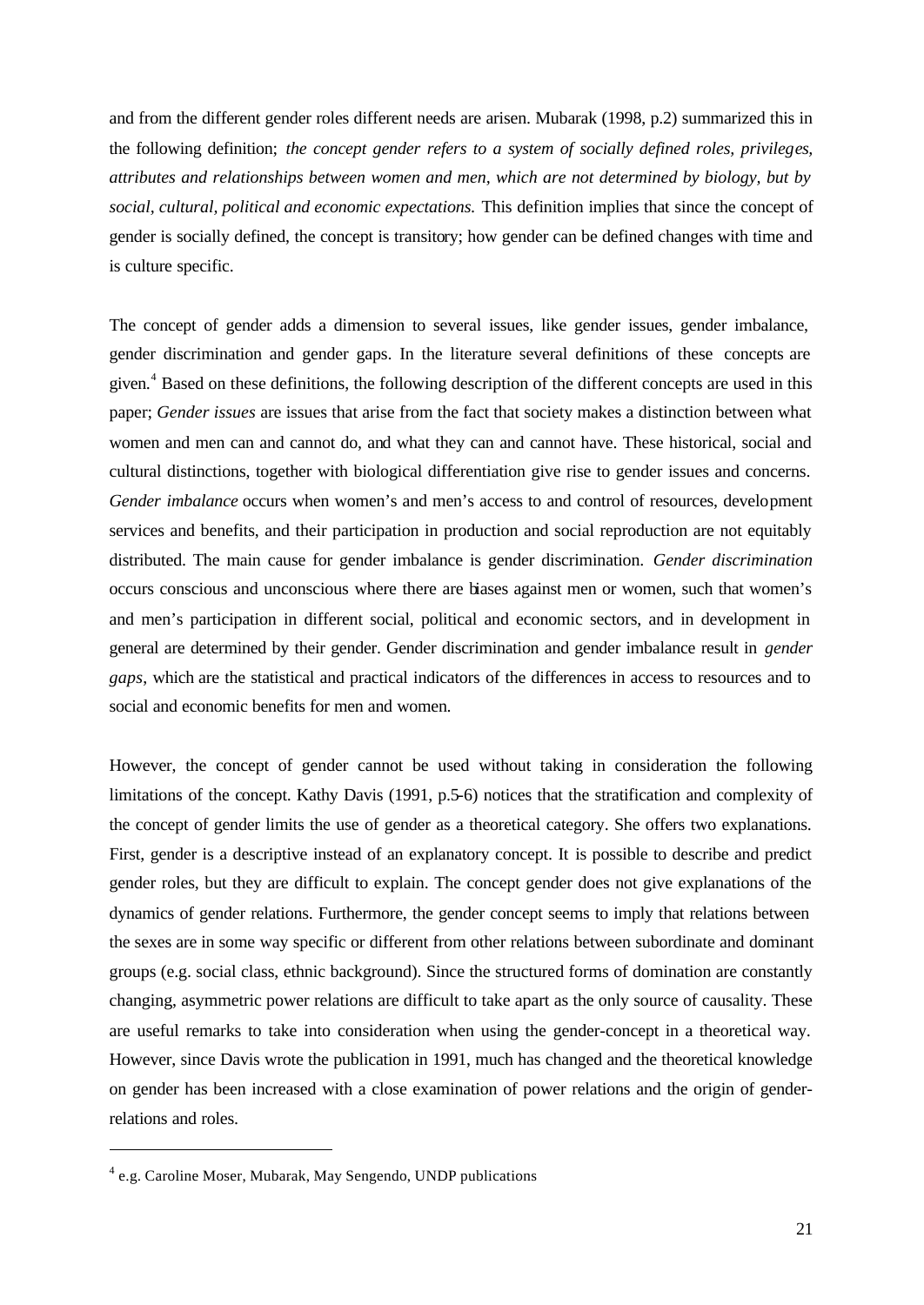Another point to take into consideration when using the concept of gender is that gender is a dynamic concept; it is a universal concept but the expressions are unique, differing from place to place and across time. Since gender relationships are social constructions, they vary according to divergent political, social, cultural and economical conditions and history. Gender is cultural and social determined and as such conceptual related to other identities like race, ethnicity and religion. Perceptions of what the definition of identity is, vary between culture and time. That means that varying cultural perceptions of identity represent the different understanding of differences. So the question is whether a Western definition can be applied to African societies. As an answer to that question, Tripp argues for conceptualisation and situation of western feminist discourses of differences in a broader comparative and historical perspective.

Initially, Western debate about differences deconstructed the idea of the generic human to demonstrate that gender mattered. However, the notion of human is gender blind and does not address women's social, economic and political subordinate position. To overcome this gender-blindness, a shift in the theoretical debate emerges during the 1970's towards a women-only-perspective. Women were dealt in isolation of other social differences. In the late 1980s, it was realised that gender intertwined with race, class and other differences and therefore, women were not longer dealt with in a vacuum. Currently there is a theoretical impasse. Some feminist theorists do not like the idea that any generalisation about women masks differences of race, class, etc. Therefore they are arguing for a redefinition of the concept of differences. Anne Marie Goetz (quoted in Aili Mari Tripp, p.651) argues that the emphasis on identity-politics reducing the political to the personal instead of showing how structures of power constitute differences. She believes that scholars need to understand better how oppression is constituted as a system and be able to identify locations where oppressions interconnect. Tripp is reacting on this with the argument that identity politics may lead to relativism that can be political paralysing by 'crippling our capacity to theorize resistance'. This implies that the focus on identity may make it politically impossible to build coalitions, because all oppressions are seen as equal and are requiring similar attention. However, a coalition does not imply the loss of identity. It requires compromise and temporarily subsuming one's oppression in the interests of addressing greater need elsewhere. If all experiences of oppression can be equalised, as relativistic identity politics implies, how do we then understand injustice where political and material imbalances exist, where one group actively oppresses another?

Therefore, there are enormous disjunctions between this feminist discourses of differences and how the idea of differences has been articulated in women's movements in e.g. Uganda or South Africa, where politicisation of differences has resulted in civil war and violent conflict based on ethnic, racial, religious differences. The challenge of the women's movement in these countries is to focus on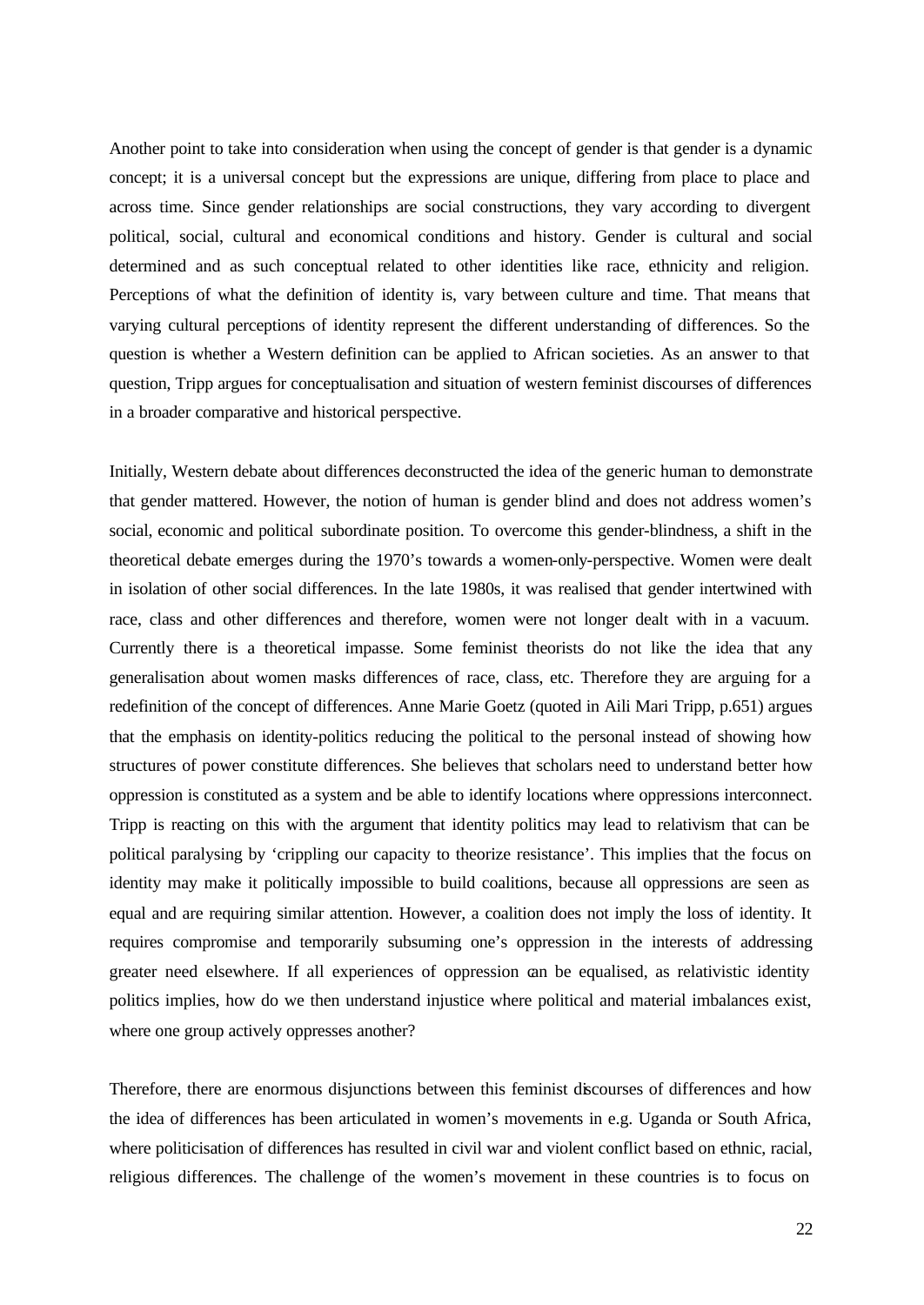commonalities among women and to create coalitions to minimise the difference. The women's movement in Africa has demonstrated to be very active in bridging ethnic, racial and religious differences. But the women's movement in Africa needed to response to divisiveness; corruption and violence associated with state patronage politics, because they are not benefiting the majority of the women. In highly fractured societies, like Uganda and South Africa, patronage politics resulted in the establishment of networks along narrow lines of ethnicity, religious affiliation, religion, clan, etc. Women's associations have sought for autonomy to build their organizations along broad bases in order to be able to press for an agenda for women that does not simply serve the interests of patronage networks along ethnic, religious, regional lines. As a result, the central characteristic of indigenous women's movements in Africa is the struggle to defend their autonomy and self-governance both against Northern feminism and from oppression within their own societies.

#### **2.1.1 Gender awareness**

The major challenge of the women's movement is the translation of its goals and objectives into public policy. As Bonaparth (1982) describes, in the 1970's the women's movement in the North realised that public policy was a good way to achieve their goals, because the government has the resources and authority to change behaviour and attitudes. Furthermore, to overcome gender gaps, gender issues need to be integrated into policies, which need to become gender-aware. A *gender-aware policy* can be defined as a policy, which takes into account the social relations of women and men as well as differences in their needs, as opposed to a policy specifically for women or men. *Gender awareness* is the ability of persons or policies to understand the implications of a particular programme, project or policy for both men and women, and to plan according to the needs of both. The problem concerning gender in energy policy is not that they are deliberately discriminating against women, but the lack of gender-awareness of policy makers and that they do not know how to relate gender to their sector. By realising gender mainstreaming, energy policy makers could become more gender-aware and their knowledge on how gender is linked to their sector will be increased.

Longwe identifies three essential elements in gender awareness. First the recognition that women have different and special needs. Second that they are a disadvantaged group, relative to men, in terms of their level of welfare and access to and control over the factors of production. Third that women's development entails working towards increased equality and empowerment for women, relative to men. She adds that if the central issue in women's development is equality with men, then there is a need to spell out the different forms and levels of equality that constitute development. She identifies the following five levels of equality; welfare, access, conscientisation, participation and control (Figure 4).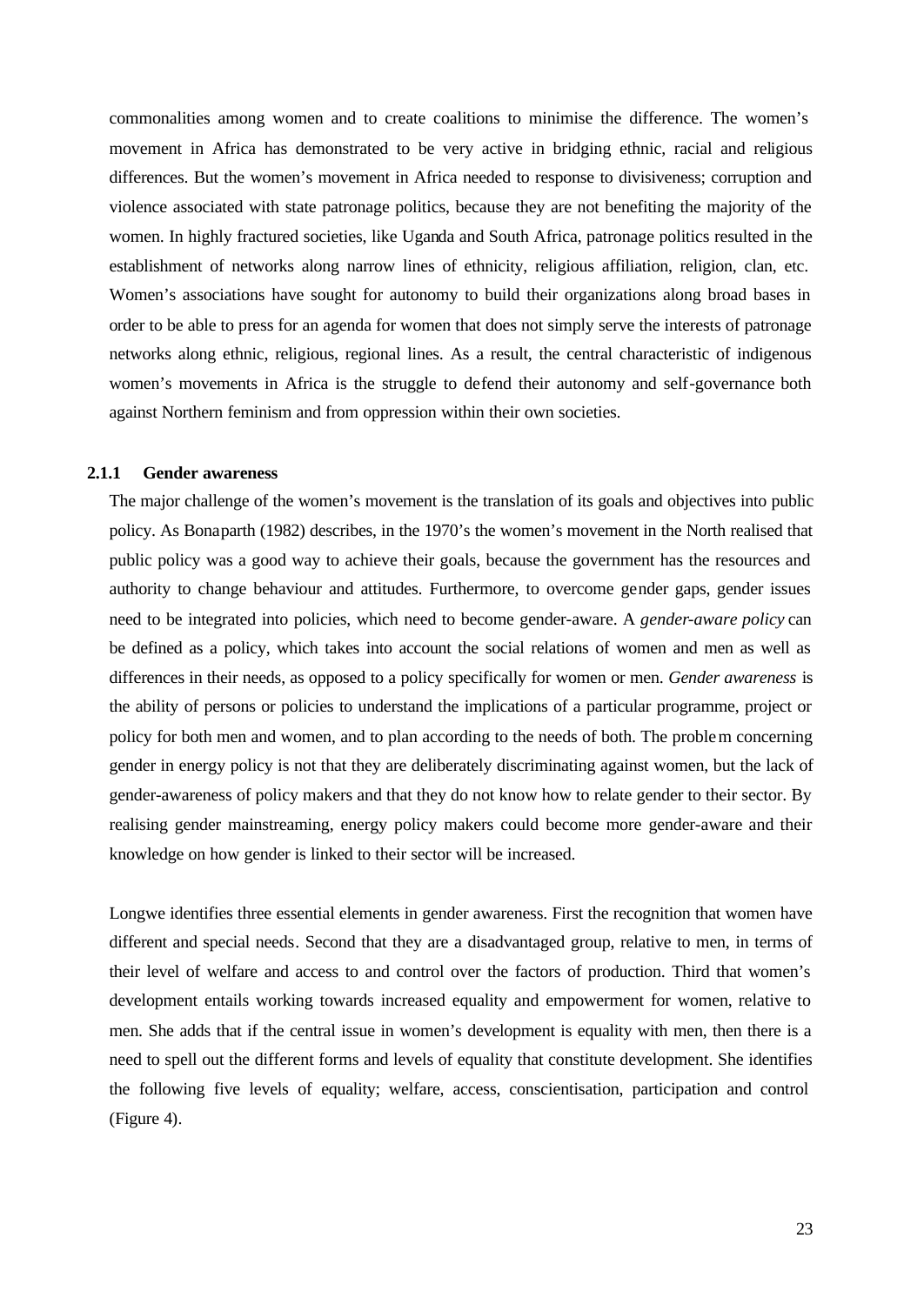The level of welfare is about the material welfare of women, relative to men, in such matters as sufficient energy supply. Access contains equal access to energy services between men and women. conscientisation is the understanding of the difference between sex roles and gender roles and that the latter are cultural determined and can be changed. Participation is about women's and men's equal participation in the decision making process, policy making, planning and administration. The highest level of gender equality is control; a utilisation of participation of women and men in decision-making process through conscientisation and mobilisation, to achieve equality of control over energy services.

#### **Figure 4: Levels of Gender Equality**



It is suggested in figure 4 that these levels of equality are in hierarchical relationship, so that equality of control is more important for women's development than equality of welfare. It is also suggested that the higher levels of equality are automatically higher levels of development and empowerment. According to Longwe, any social situation becomes a women's issue when one of the above five levels of equality is called into question; it becomes a more serious issue when it is concerned with the higher levels, and a more basic issue when it is concerned with the lower levels.

#### **2.1.2 Gender Mainstreaming**

*Mainstreaming gender issues* is a process to realise gender awareness within an organization and/or its policies, programmes and projects. Gender mainstreaming is a strategy that can be undertaken through different methods, approaches and use of tools. Like the concept of gender, gender-mainstreaming has been defined in different ways by various actors. Kakande and Sengendo (2001, p.9) are giving a broad definition of gender mainstreaming by defining it *as a strategy to ensure that all gender issues in development policies, programmes and projects are identified and addressed, irrespective of the sector type of project, and at all stages from planning and implementation, to monitoring and evaluation, depending on the user*. The term gender mainstreaming is usually used to mean addressing gender inequalities in all aspects of development across all sectors and programmes. Mainstreaming is not the same as 'male streaming', which implies that women's development is simply about ensuring that women's position is improved within the existing frameworks, which are dominated by men. Organisations working at the community level mostly use a definition of gender mainstreaming, which state that mainstreaming is a way of working; it is about how gender analysis is put into what an organization does. Kakande and Sengendo (2001) point out that mainstreaming gender means in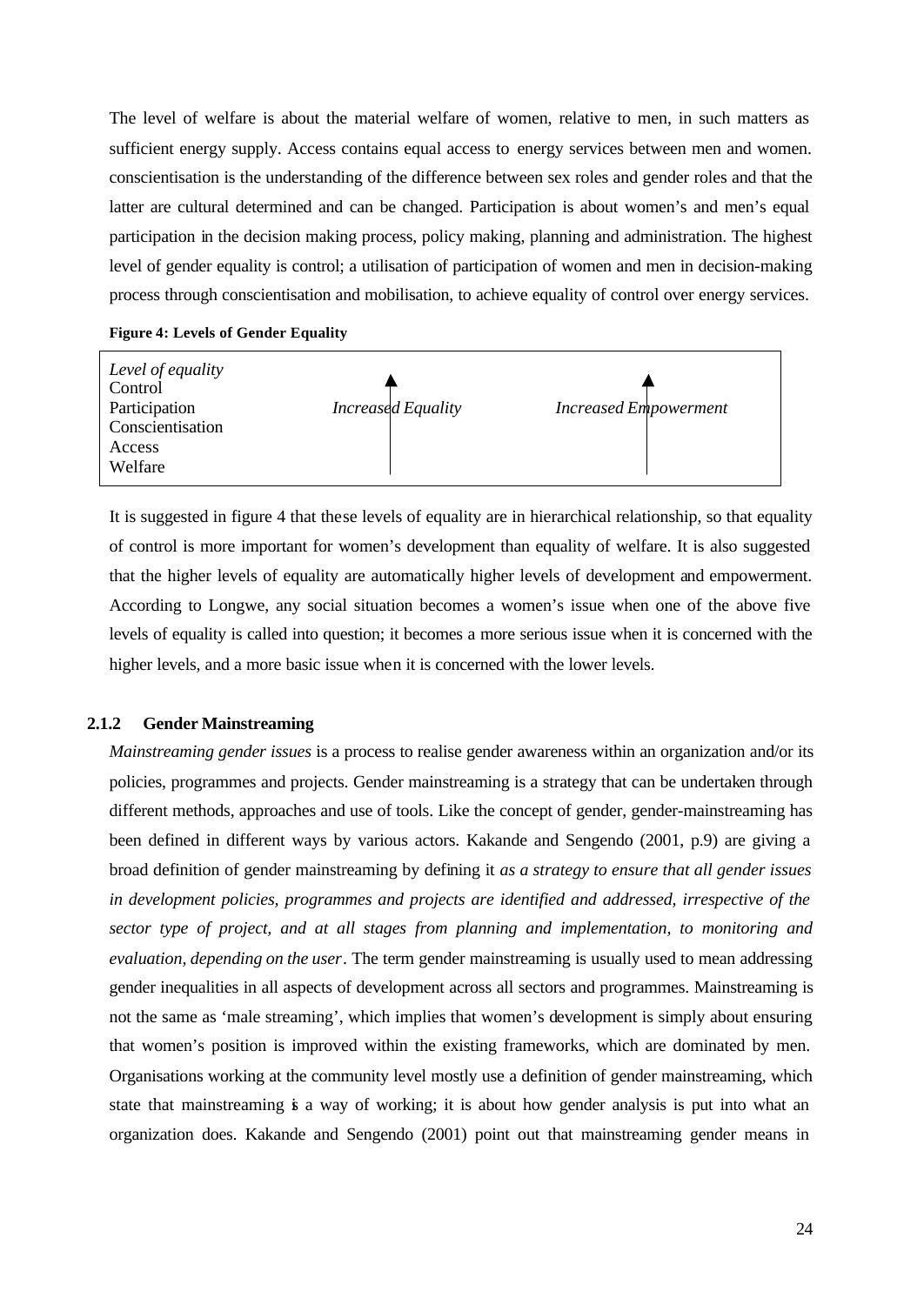practice addressing gender issues in all aspects of development, including decision-making structures, and planning processes such as policy making, budgeting and programming.

Because gender-mainstreaming is a development strategy that focuses on gender relations and development issues, another name used for this approach is Gender-and-Development (GAD). It has a holistic perspective by including both men and women. The GAD approach aims to analyse unequal power relations and seeks to transform that to equal relations between men and women. According to Lozano et al (1995) GAD allows consideration of economic and political relations, and emphasises empowerment, which is based on satisfaction of all human needs; social, psychological and material. Some organizations are combining GAD and Women-in-Development (WID). This makes it possible to gender-mainstream a policy, programme or project and it also allows designing projects for women only. A WID approach can be necessary to help women to overcome the gender inequality between men and women. To use the GAD and WID approaches simultaneous can sometimes be confusing since they are very distinct. The simultaneous use of both approaches is however mostly unconsciousness. What happens a lot in practice, that organizations claim to use a GAD approach, but in fact they are working with a WID approach. In those cases, it is important to be aware of the differences between the two so that gender policies can be examined if a WID or a GAD approach was used as a reference point.

During the United Nations Decade for Women (1976-1985), there was an incentive to stimulate the integration of women into development, a strategy that became known as 'women in development' or WID. Jo Beall (1998) critized in line with many others, the WID approach as being primarily concerned with access and inclusion of women in the existing development process, without challenging that process itself. The Gender and Development (GAD) approach, by contrast, is concerned with making development co-operation more gender-aware and constituted a potential challenge to the process of development itself. The shift from the goal of 'integrating' women into development to on of 'mainstreaming' gender in development was particularly pursued by international agencies. Whereas previously they had funded and implemented women's projects, they now saw themselves as catalysts for advancing gender awareness in development co-operation, both within their own organizations and among their development partners. Mainstreaming included ensuring that women had more influence in determining the overall goals, policies and strategies of development. The mainstreaming approach is central to the Platform for Action adopted at the 1995 Fourth World Conference on Women, which called for the promotion of a 'policy mainstreaming'.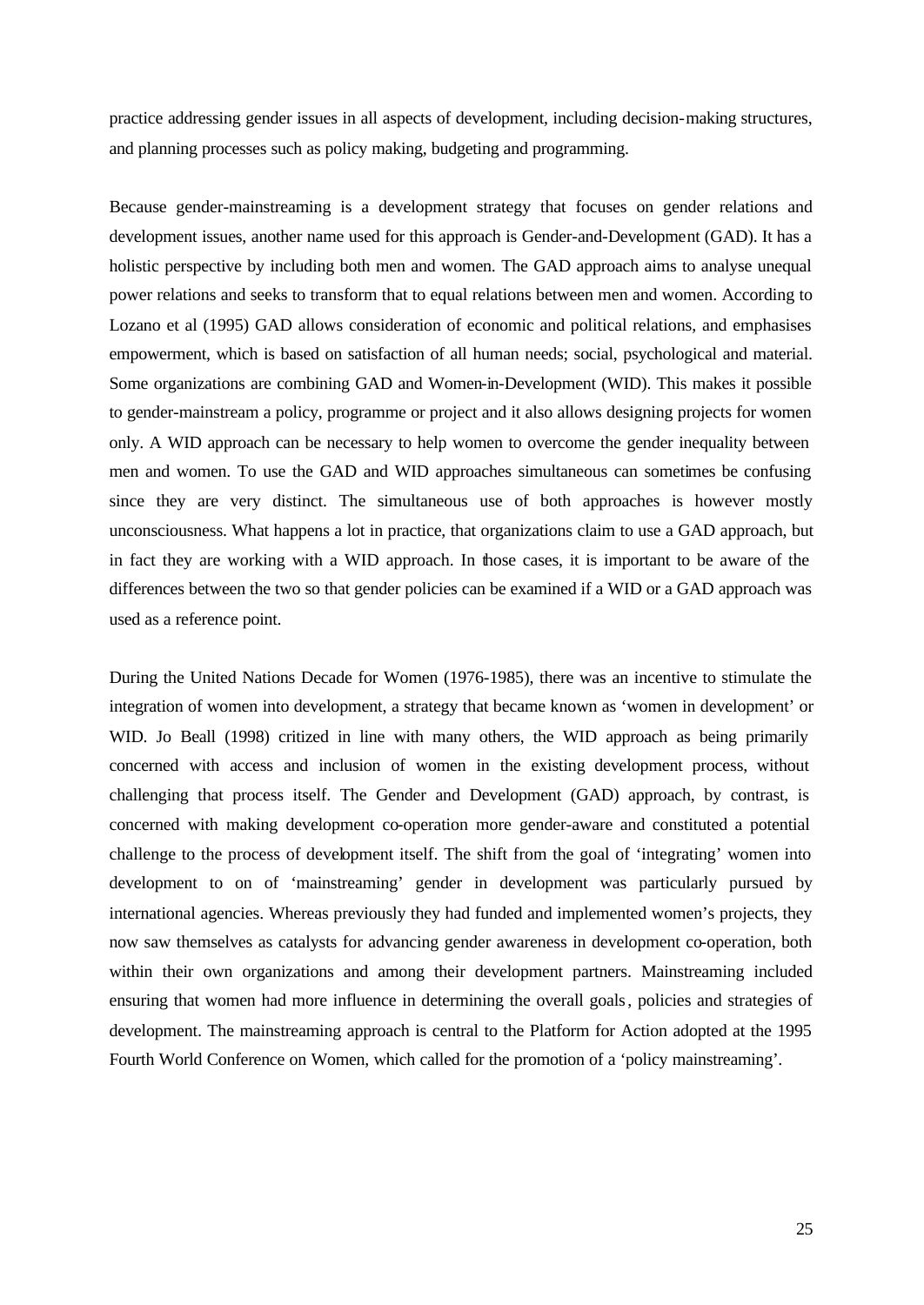|                                   | Women in Development (WID)                                                                                                                                                                                                                                                                                    | <b>Gender and Development (GAD)</b>                                                                                                                                                                                                                                                                                                                                                                                                                  |
|-----------------------------------|---------------------------------------------------------------------------------------------------------------------------------------------------------------------------------------------------------------------------------------------------------------------------------------------------------------|------------------------------------------------------------------------------------------------------------------------------------------------------------------------------------------------------------------------------------------------------------------------------------------------------------------------------------------------------------------------------------------------------------------------------------------------------|
| <b>Focus</b>                      | Women                                                                                                                                                                                                                                                                                                         | Relations between men and women                                                                                                                                                                                                                                                                                                                                                                                                                      |
| Shortcoming<br>of the<br>approach | The exclusion of men                                                                                                                                                                                                                                                                                          | Unequal gender relations that prevent equal<br>development and women's full participation in the<br>development processes                                                                                                                                                                                                                                                                                                                            |
| Goal                              | Efficiency by integrating women into the<br>??<br>development process<br>Emphasis within women's triple on the<br>??<br>productive capacity of women                                                                                                                                                          | ??<br>Equal and sustainable development<br>??<br>gender issues<br>Mainstreaming<br>and<br>not<br>marginalize them<br>??<br>Sustainable reshaping of the power variables in<br>order to:<br>?? Introduce a power balance between men<br>and women, while<br>?? Giving both a stake in participation and in<br>the benefits of the process so that<br>?? Women and men share in decision-making                                                        |
| <b>Solution</b>                   | Integrate women into the existing<br>development process                                                                                                                                                                                                                                                      | Empower women and other disadvantaged groups<br>by transforming unequal relations                                                                                                                                                                                                                                                                                                                                                                    |
| <b>Strategies</b>                 | ?? Increase women's productivity and<br>income<br>??<br>Improve women's ability to manage<br>households<br>Integrated projects<br>??<br>??<br>Women's 'participation' in projects<br>without explicitly increase empowerment<br>22<br>Improving health, income or resources<br>without increasing empowerment | ??<br>Strategies are multi-dimensional<br>??<br>Combine activities that address practical<br>gender needs and strategic needs<br>Projects that increase women's and men's<br>??<br>knowledge of and capacity to negotiate their<br>rights<br>??<br>Increase women's capacity<br>and skills to<br>themselves<br>introduce<br>non-traditional<br>in<br>employment<br>??<br>Increasing women's capacity to control their<br>own body, time and movement |
| Critique                          | Women's multiple roles not considered<br>??<br>Miscalculation of elasticity of women's<br>??<br>time and labour<br>??<br>Men are not integrated<br>??<br>Not sustainable in the long term                                                                                                                     | ??<br>Not easy to implement; implies long term<br>commitment<br>??<br>Allows for sustainability of the result, and is<br>also efficient but only in the long run                                                                                                                                                                                                                                                                                     |

**Figure 5: Women in Development versus Gender and Development <sup>5</sup>**

Despite the differences between WID and GAD, some organizations chose to combine them. Their argument is that in order to achieve gender equality some women-only projects are needed to overcome women's subordinate position. By combining WID with GAD men are not longer excluded and there are still opportunities to have women-only projects. Nevertheless, combining WID and GAD blurs the differences between the two. Furthermore, it can be questioned why the organizations are using a combination. Are they just using a combination to make it possible to have women-only projects to improve women's position? Some organizations are working with a WID approach, but in order to achieve more funding, they say that they are using a GAD approach, since the GAD approach is now the most popular one with donor-agencies.

From an energy policy perspective, a GAD approach is the most appropriate approach for genderizing the energy policy since it is aiming at both men and women. Especially when a demand driven

<sup>5</sup> partly based on Lozano, I, L.A Messner, A.R. Parker*,* 1995, section 1, p.12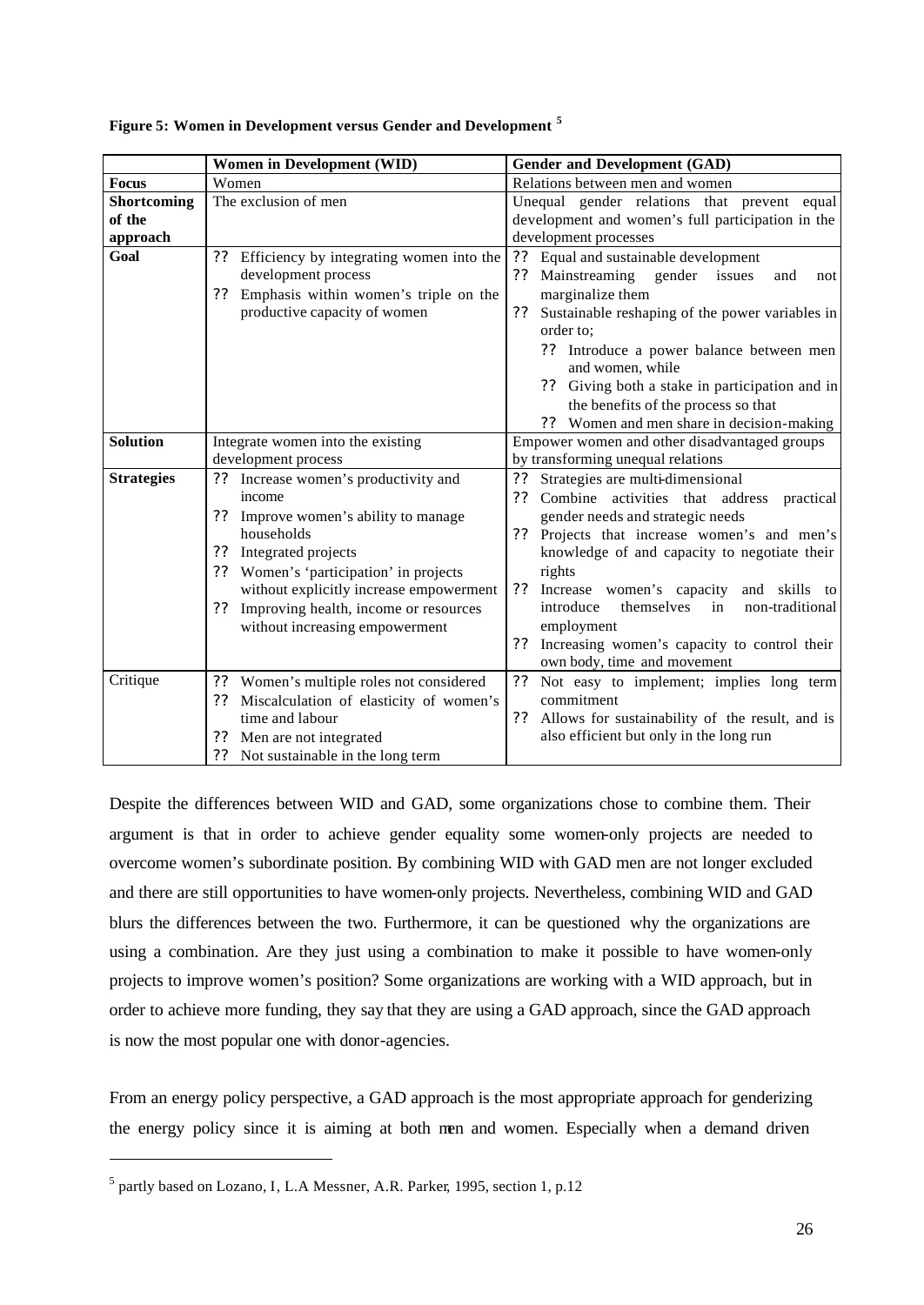approach of energy policy making is chosen, then energy policy should respond to the needs of both men and women. Furthermore, since GAD is aiming for sustainable reshaping of the power variables, they are aiming at equal participation of men and women in decision-making positions. This could give opportunities for men and women to advocate their energy needs and interests at policymaking level. Since women are the main users and providers of household energy in the South, there most be a way to pay extra attention to women's energy needs. Applying a WID approach is not a sustainable solution and is also not necessary to overcome women's subordinate position. Within the GAD approach there is space to have policie s or projects that are aiming at the empowerment of women and other disadvantaged groups in order to transform unequal relations. How gender mainstreaming can be realized in energy policy and how policymakers can react on women's energy needs and how a gender-aware energy policy should look like, is described in the section below.

### **2.2 Energy Policy**

Energy is, as Max Planck defined, a system's capacity to produce external activity. If considered in a purely physical sense, energy appears as mechanical energy (potential energy, kinetic energy), thermal energy (internal energy, enthalpy), chemical bond energy, electrical energy, and electromagnetic radiation energy. For this research energy will be considered in a physical and economic sense that means as a product or production factor. Energy appears in many different forms. A distinction can be made between primary and secondary energy sources. Primary energy sources are fuels (solid, liquid, gaseous), hydropower and all other forms of energy (solar, nuclear, biomass, wind, ocean/wave, geothermal). The main secondary energy forms are electrical energy and heat. Other distinctions appearing in the technical literature are between 'flux energies' (renewable energy sources) and 'stock energies' (non-renewable energy sources). In some literature, e.g. Kleinpeter (1995, p.6-7), words like 'soft energies' and 'hard energies', 'conventional or traditional energies' and 'new energies' are used. But these words are difficult to use because of their ambiguity. Even the expression 'renewables' is ambiguous, since a distinction needs to be made between continually renewable (permanent flux), renewable in short cycles or time periods (e.g. energy for biomass or wood), 'partially' renewable (e.g. geothermal) or 'totally' renewables.

#### **2.2.1 The Integrated Energy Planning Approach**

To provide energy services to the people, governments need to plan their energy provision to respond to the energy demand and to react on the shortage or surplus of energy supply. There are several approaches towards energy planning, of which the integrated energy planning (IEP) is one. In the 1980s the concept of integrated energy planning (IEP) was widely discussed. How to define IEP is not unambiguous. Codoni defines IEP as the analysis of energy demand and supply within an integrated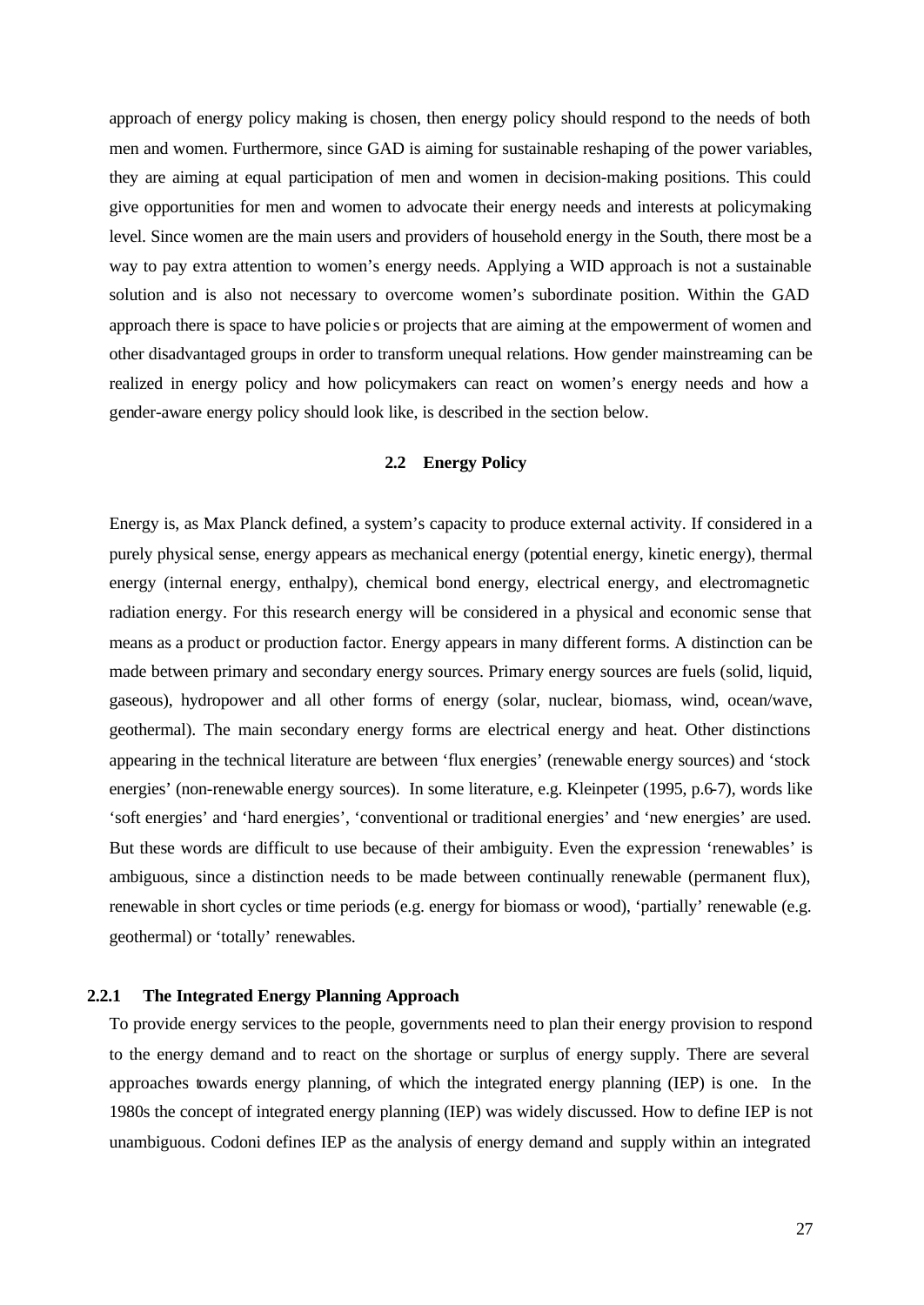framework.<sup>6</sup> For Hosier it is the process whereby the physical energy needs of all sectors of the economy are planned in coherence.<sup>7</sup> Links between the energy sector and the macro-economy are considered as well as links between energy sub-sectors. While much of energy planning and policy analysis still focuses on individual supply sectors (electricity in particular), many now accept that energy planning should start with an analysis of energy end-use demand. Therefore in integrated energy planning, unlike the traditional approach, demand is no longer seen as a market-given obligation determining energy supply planning, with prices as the only mechanism of adjustment. Planning is integrated across sectors and can include a wider range of policy measures to achieve desirable goals. Energy end-use analysis becomes central in IEP. It involves an investigation into what people are using and why, as well as an analysis of their needs.

Eberhard mentions the following arguments for the necessity of IEP. Since energy is an input to all production sectors and adequate energy supplies are an essential precondition for economic development, decisions affecting energy will thus affect other areas of the economy. Energy is also an essential component of consumption and is vital to people's material well being. Improving equity in access, as well as planning for sufficient and affordable energy supplies for households, transport and other services, is corresponding with meeting basic needs and social development. Furthermore, with increased disruptions and uncertainties in energy supply and with rising fuel prices, supply-side planning in individual energy sub-sectors is no longer adequate. End-uses of energy have to be analysed and energy planning must encompass demand management and fuel-switching within and across economic sectors in order to maximise economic and energy efficiency as well as to enhance international competitiveness. Besides, many energy supply projects require very large investments, and sectoral decisions can have a major impact on key macro-economic variables for many years ahead. Energy imports can also consume a large portion of available foreign exchange, and policies, which promote the conservation or development of indigenous supply options, can have far-reaching economic implications. Finally, major environmental costs of energy production and use, such as acid rain, global warming and deforestation, are currently not adequately accounted for within individual energy sub-sectors and have to be incorporated as externalities in the integrated energy planning process. 8

<sup>&</sup>lt;sup>6</sup> Codoni, René, 'Theory and Practice in Integrated Energy Planning; Case Examples in Asia', in; Eberhard, Anton & Theron, Paul, 1992, pp.44-52

<sup>&</sup>lt;sup>7</sup> Hosier, Richard, 'Translating Energy Planning and Research into Practice; a Reflection on ten years of African efforts', in; Eberhard, Anton & Theron, Paul, 1992, pp.78-91

<sup>&</sup>lt;sup>8</sup> Eberhard, Anton, 'Integrated Energy Planning; a Methodology', in; Eberhard, Anton & Theron, Paul, 1992, pp.11-14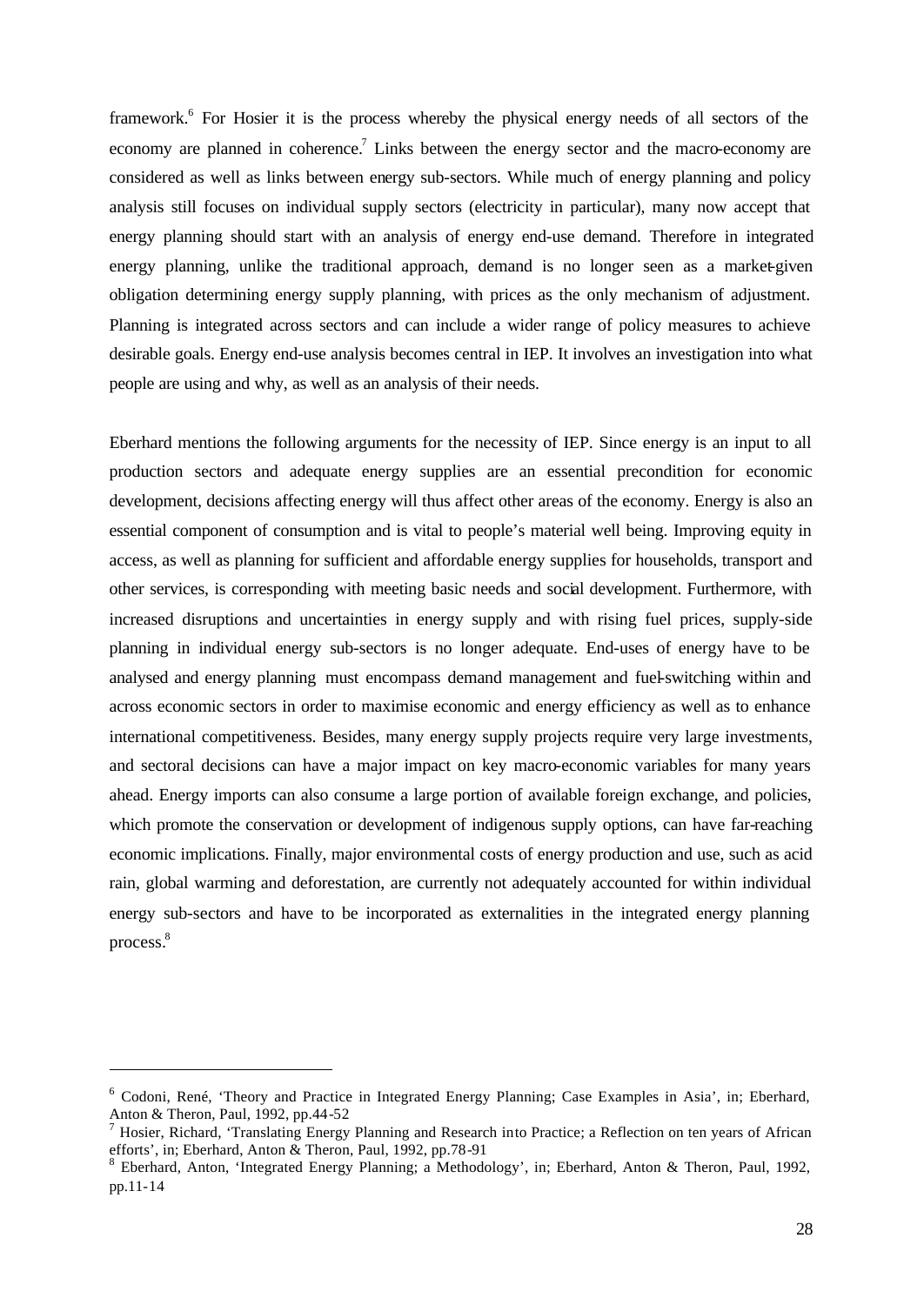Unplanned disjunctions in energy prices and supply could undermine the achievement of socioeconomic objectives such as meeting the basic needs of consumers and providing development opportunities. Developing countries in particular, face the situation of an ever-increasing foreign exchange burden in petroleum imports, and increasing woodfuel scarcities. As a result, fuel prices are increasing and especially poor people will face difficulties in fulfilling their energy need. This socalled 'fuel famine' for the poor is a serious problem; when people do not have sufficient energy, boiling water for purification, cooking food, heating and lightning will be impossible. To integrate the demand-side in energy planning, fuel famine could be prevented or at least adequately managed. A good approach to manage such problems could be therefore the integrated energy planning approach.

In the publication of Eberhard and Theron, the contributors identified many obstacles to the implementation of IEP. For example, in many developing countries there are only few linkages between energy sub-sectors, and few possibilities for substitution; many rural fuelwood and biomass users, for example, do not have access to either electricity or gas. Another obstacle is that there are also limits to energy planning. Much of the decision-making in the energy sector is beyond the realistic control of government. Private companies (like oil companies or solar panel companies) own a part of the energy supply of a country and they determine the supply and a part of the price of these energy sources.<sup>9</sup> Also external pressures have constrained efforts to implement IEP. The structural adjustment programmes imposed on many developing countries by the International Monetary Fund and World Bank has undermined state energy planning. Furthermore IEP is likely to be more successful if greater attention is given to understanding the institutional and political context of energy planning and to responding to the critical shortage of adequately trained personnel. Planning goals also need to be financially and institutionally sustainable.

Makan (1995) adds to the objections mentioned above, some other shortcomings, especially concerning gender-awareness within the IEP. At a general level, IEP has elements of the basic needs approach to development. However, the basic needs approach has been disparaged because it fails to address unequal power and gender relations within the household, while this is the main characteristic of gender-awareness. Another shortcoming of IEP is in the methodology. By focusing on understanding and representing the end-user, the IEP methodology fails to go beyond the household to define who is the end-user. The end-user is according to IEP a gender-neutral category by assuming that women's and men' energy needs and interests are synonymous. However, this is not the case. Not only within the household but also in the whole society, women and men have different roles and according to that different energy needs. The relation between gender and energy policy is described in section 2.2.2.

<sup>&</sup>lt;sup>9</sup> governments also influence price through taxation subsidies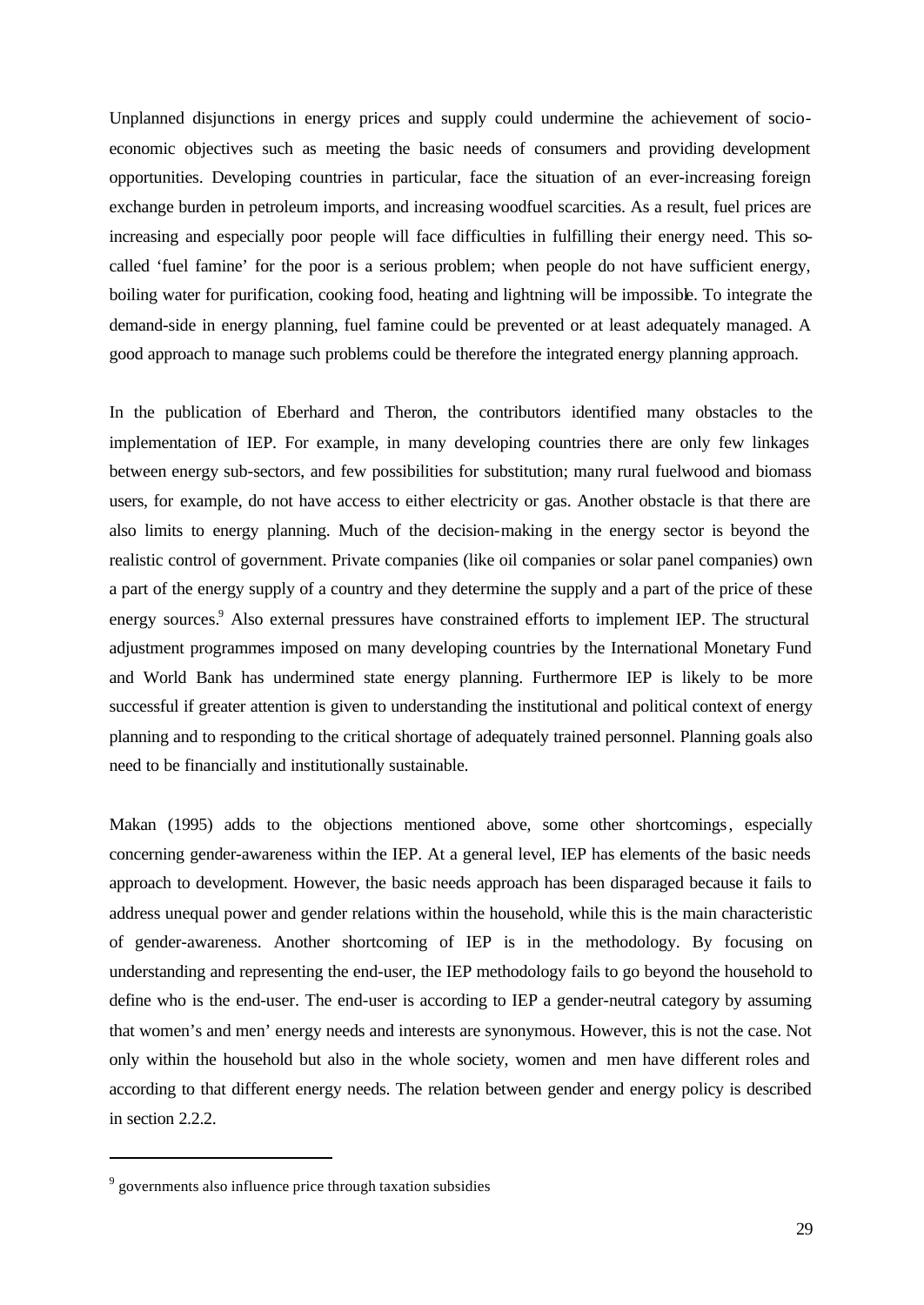The integrated energy planning approach, is described above and is chosen as a starting point for analysing energy policy, because of the following reasons. IEP is adopted in the 1990's by energy policy researchers in South Africa, who were working towards identifying policies for poor rural and urban households in South Africa. It was the leading approach in South Africa when they were formulising their energy policy. Uganda also used the IEP as background for the formulation of their energy policy, what is also reflected in their energy policy document (see chapter 5). Since these two countries are the subjects of the case studies in this study, it is important to analyse IEP. Furthermore, despite the shortcoming mentioned above, there are enough opportunities to integrate gender within IEP. The main characteristic of IEP is a demand-driven approach towards energy planning. That gives an opportunity to react on women's energy needs in energy policy. Also the fact that IEP recognizes that energy is linked with other sectors of economy and society is an opening for integrating social aspects (like gender) in the energy planning process.

## **2.2.2 Gender and Energy Policy**

l

In the past, energy policy planning was directed at 'people' or users in general. Makan (1995, p.184) criticised this for *disregarding the fact that men and women have different roles, different access and control over resources in the household, community and society in general and as a result have different energy needs, interests and responsibilities on the basis of gender*. Wendy Annecke (1999) adds that power relations, vested in a variety of social constructions including gender, differentiate access to energy. This implies that between men and women, the distribution of and the power over energy is not equal. Men are in general the decision-makers, planners and producers of energy services. According to Annecke (2001), women have little control over and negotiating power within national energy policy, in relation to pricing, production or convenience of the energy services they require. Mostly men, who traditionally work in the public sphere, make the decisions in the national energy sector. The women working at this level are mainly holding low-status position without any decision-making power as administrators and secretaries and only a few have a technical background. However, some examples can be found of women occupying senior places in the energy sector.<sup>10</sup> Nevertheless, in general energy policy at the policy-making level seems to be a man's world, where at the household-level, women are the primary users and suppliers of energy.

Women are in many households the managers, both in industrialised countries and countries in development. As household-managers, they are the principal users and providers of household energy. In Europe most households are connected to the national gas and electricity network, but in developing

 $10$  e.g. Susan Mc Dade (UNDP), Dominique Lallement (ESMAP), several female ministers (South Africa, Uganda)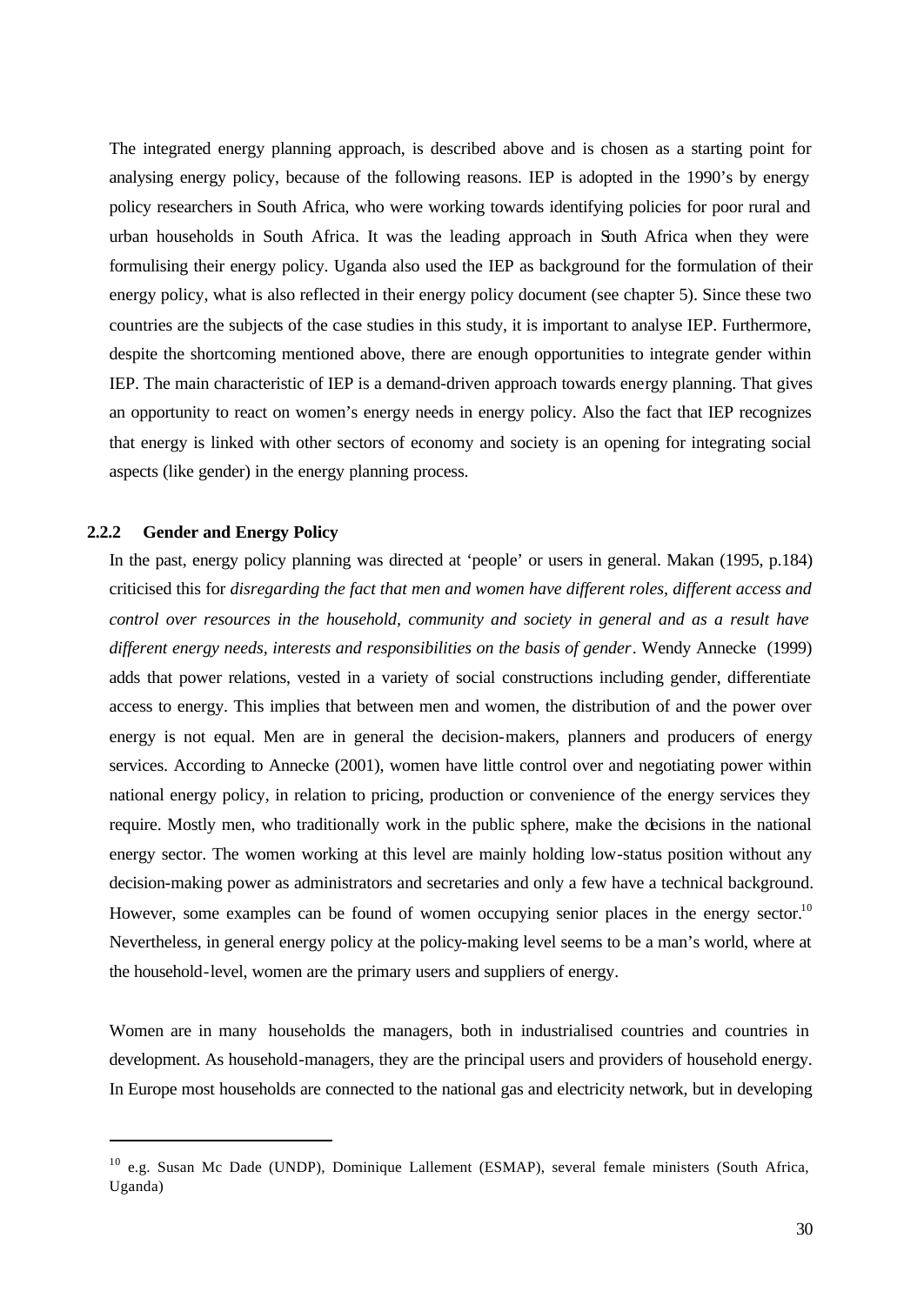countries most women have to provide their energy needs in other ways.<sup>11</sup> In many developing countries, there is hardly any electricity and other energy services available and especially poor women are facing difficulties in satisfying their energy needs (70% of the approximately 1.3 billion people living in poverty are women).<sup>12</sup> Particularly, as Cecelski (1995) explains, the gathering and using of fuel for cooking is causing tremendous problems for women. Women cook on open fires by burning dung, wood or other biomass. The collection and transport of fuel represents a labourintensive and time-consuming task undertaken mainly by women and children. The health impacts on women by using woodfuel can be, according to Cecelski's study, enormous; burning from open fire, lung diseases caused by smoke and indoor air pollution, neck and back injuries caused by the transportation of heavy woodloads.

Since women are supposed to manage households, some energy analysts are content to include their needs in the household sector. However, Parikh (1995) argues that it is a wrong assumption, that household energy is the only energy need of women. She brings up four arguments to support her statement. First of all, much of women's work goes beyond the household sector and spills into agriculture and food processing, service and manufacturing. Second, households are assumed to consist of entities, which are homogeneous, ignoring the fact that intra-household allocations differ between genders. Third, women are also a part of the energy supply system, because collecting firewood is mostly considered as a women's task. Some women are also earning money by producing and selling charcoal. Fourth, women's role is neglected in designing, adapting and using new and renewable technologies ranging from improved stoves, biogas, solar cookers, etc. The question is whether they will increase women's burden in maintaining them and if women will have sufficient training to use them. Therefore, policymakers should move beyond the 'household' by including men and women and their respective needs and interests in all sectors of energy policy.

#### **2.2.3 Gender-angle of Energy Policy**

At the Madrid Congress in September 1992, the World Energy Council defined energy policy as *that part of national (or international) policy that is concerned with the production and supply of energy, its conversion, storage, distribution and utilization and with the formulation of measures aimed at equating anticipated overall demand for energy with the presumed availability nationally and internationally of sources of energy; such a policy would take account of the potential for energy conservation, in particular of finite fuel resources as well as of the environmental impact.*<sup>13</sup> According to Kleinpeter (1995), energy planning by governments must take into account all the

 $11$  There are however some examples of poor households in the North who are not connected to energy service networks and who are living in energy poverty (Joy Clancy, ENERGIA News, Vol.4 nr.1, p.12-14, 2001)  $^{12}$  CSD9

<sup>13</sup> www.worldenergy.org visited in May 2002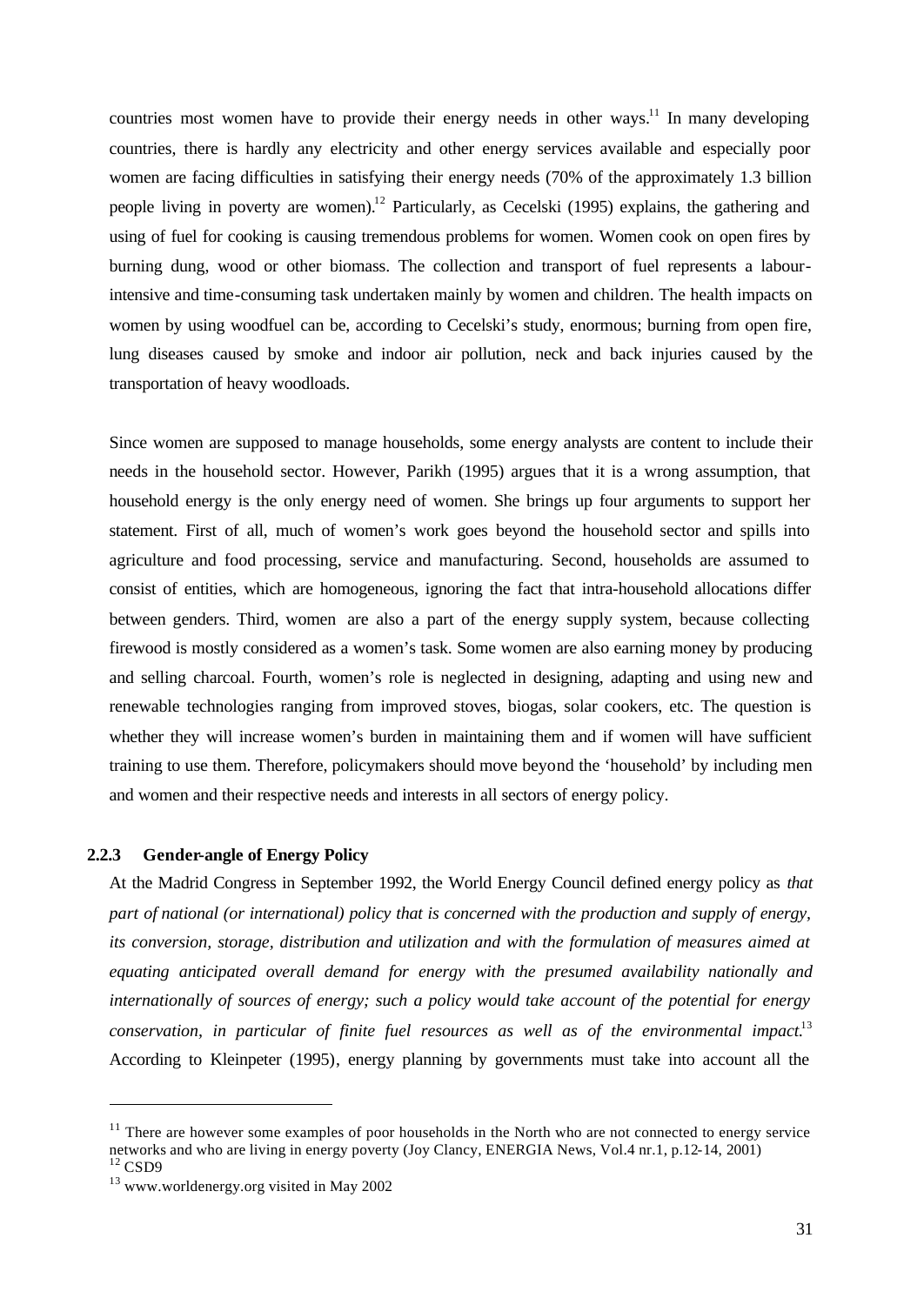aspects including political, environmental, economic and social considerations depending on available energy resources and their acceptance by society. The Integrated Energy Planning approach also recognizes the multi-disciplinarity of energy. Formulating energy policy in line with IEP implies that four aspects; economic, social, political and environmental should characterize an energy policy. Each aspect has a gender-angle as well.

The political aspect of energy policy is embedded in the fact that it is a policy in which the provision of energy services is regulated. Governments need to plan their energy provision to respond to the energy demand and to react on the shortage or surplus of energy supply. On the supply side, an energy policy could regulate the availability of energy sources. Also political decisions of investments in the energy sector and legislation that makes foreign investment possible, are parts of the supply side. On the demand side of the energy sector, an energy policy can be used to guarantee an equal distribution of energy services between men and women. Since the focus of this study is on energy policy of governments, the political aspects of energy policy are also reflected in the environmental, the economical and social aspects as described below.

That energy policy has an environmental impact is recognized in the UN Conference on Environment and Development (the Earth Summit) in Rio in 1992. This led to international consensus on the need for sustainable development, which balances economic growth with concerns for social equity and environmental protection.<sup>14</sup> Although it placed energy concerns mainly in the context of climate change, a change in attitude in energy policy can be seen towards more sustainable use. As a result many governments are promoting the use of renewable energy sources. Although the supply of renewable energy sources like wind and sun is without costs, the initial costs for installation and maintenance costs of solar collectors, windmills and biogas are very high. Renewable energy technology like solar cookers and biogas has the potential to be a substitute for fuelwood and other energy sources women are using.

However, it would be desirable to find out men's and women's opinion on these alternatives. Often, according to Parikh, women are not consulted or the availability of their time-free of costs- is assumed in the cost-benefit analysis of these options. As a consequence, they receive new technologies, without knowing how to use and maintain it or without even want the equipment at all. The new technologies will not be used or not used in the way they are supposed to. Concerning wrong assumptions about the participation of women in the project, the consequences for women could be very negative. Women do have a very busy time-schedule, and have hardly any spare time for themselves. If they have to participate in a project, than they will participate at the costs of their spare time. Furthermore, men

 $14$  UNDP, "Generating Opportunities; case studies on Energy and Women", 2001, p.8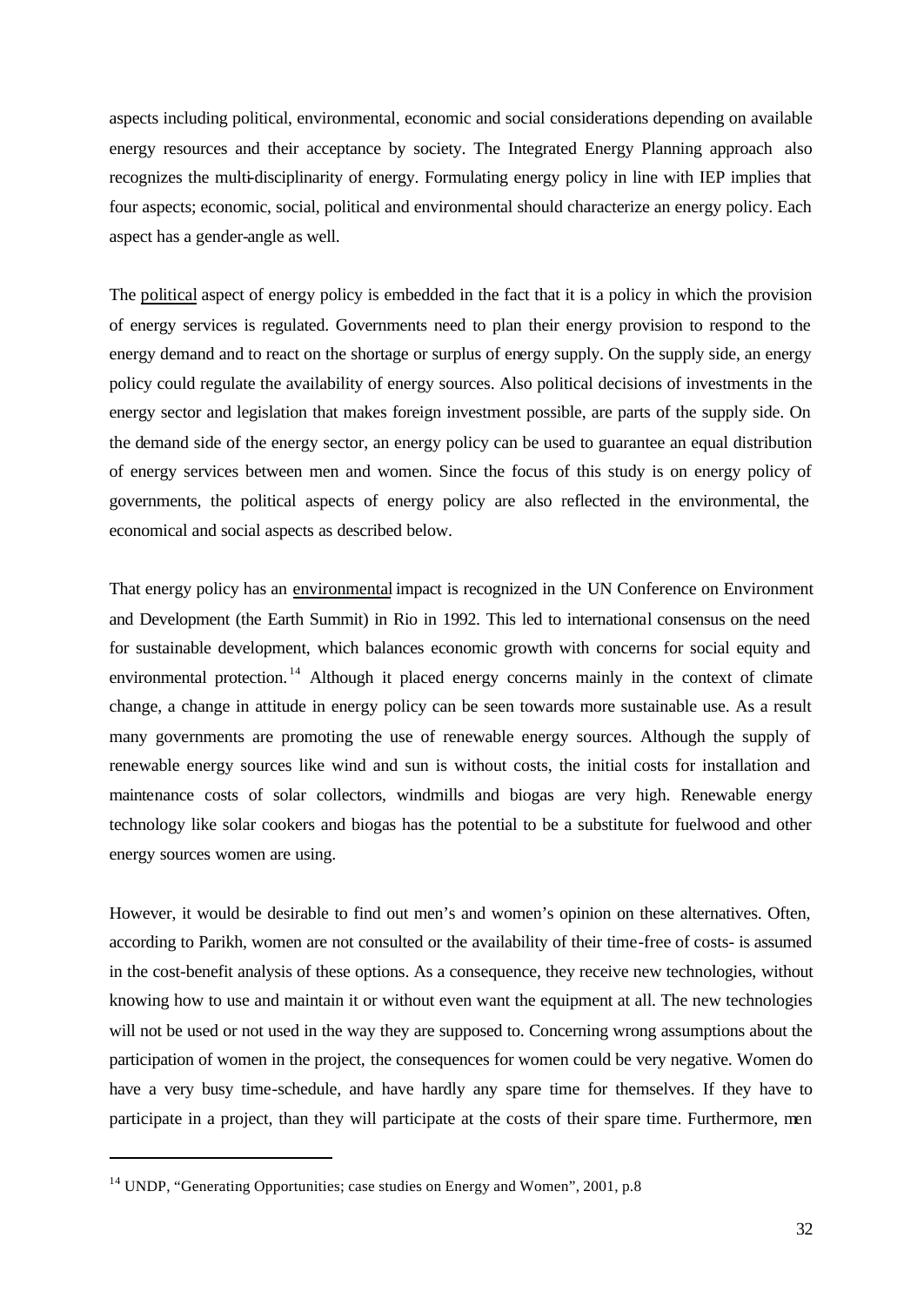should be participating in such projects as well. They should be trained how to use and maintain new technologies. Especially in household technologies, equal participation of spouses could increase men's awareness of women's energy needs and visa versa.

Considering energy planning from an economic perspective, Parikh (1995, p.745) identifies three major elements of energy policy; investments, imports and pricing. She explains this by oil import. For those developing countries where imported oil is a substantial source of energy, pricing will inevitable be linked to global oil prices and considerations of rate of return on investments of the energy sector also have an impact on energy pricing policy. Where import, investment and pricing are mostly aimed at guaranteeing the energy supply of a country, these policies do have a gender-angle as well. For example, as Parikh mentions, commercial fuels, mainly used in urban areas, meet only 50% of the estimated cooking fuel needs in Africa and Asia. These countries consume more gasoline then cooking fuels. Despite the fact that there are less then 50 cars per 1000 persons but every household need cooking fuels.<sup>15</sup> In developing countries men mostly own and driving cars and when gasoline prices rise the price for public transport will increase, as a result of commercialization/privatization policies government stops with subsidizing gasoline for public transport. This will have an impact on men and women's mobility, since men mostly own cars and women are more dependent than men on public transport. Concerning prices for cooking fuels, these effect women more then men, because women are mostly responsible for the fuel purchase. Especially for poor women in urban areas, a high price of commercial fuels is problematic , because since there is no firewood available, they have to buy all their energy resources. There is significantly more multiple fuel use (e.g. paraffin for lightening, kerosene or biomass for cooking and heating, batteries for radio's) and spacial stratification of household fuels in urban areas than in rural areas. Households that can afford it are able to select fuels that better match end-uses e.g. electric light but many even from rich households still cook with biomass due to influence on the flavor of food.

Policies for energy investments should start, according to Parikh (1995, p.753), with asking the following questions. What type of energy supply systems would women prefer? What will increase their productivity and reduce their drudgery? A choice not to invest in low-cost energy supply systems in rural areas has a result that women are still using firewood for cooking with all the associated problems, such as those mentioned earlier. Investing in renewable energy like PV systems will not mean a reduction in women's drudgery because it can not provide sufficient power for the three tasks which are significant contributors to women's drudgery; fuelwood collection, grain preparation and water purification. Especially cooking on electrical devices is very expensive for the very poor households. They will continue to cook on wood. A striking example is investment in electricity for

<sup>15</sup> Parikh, Jyoti K., 1995, p. 752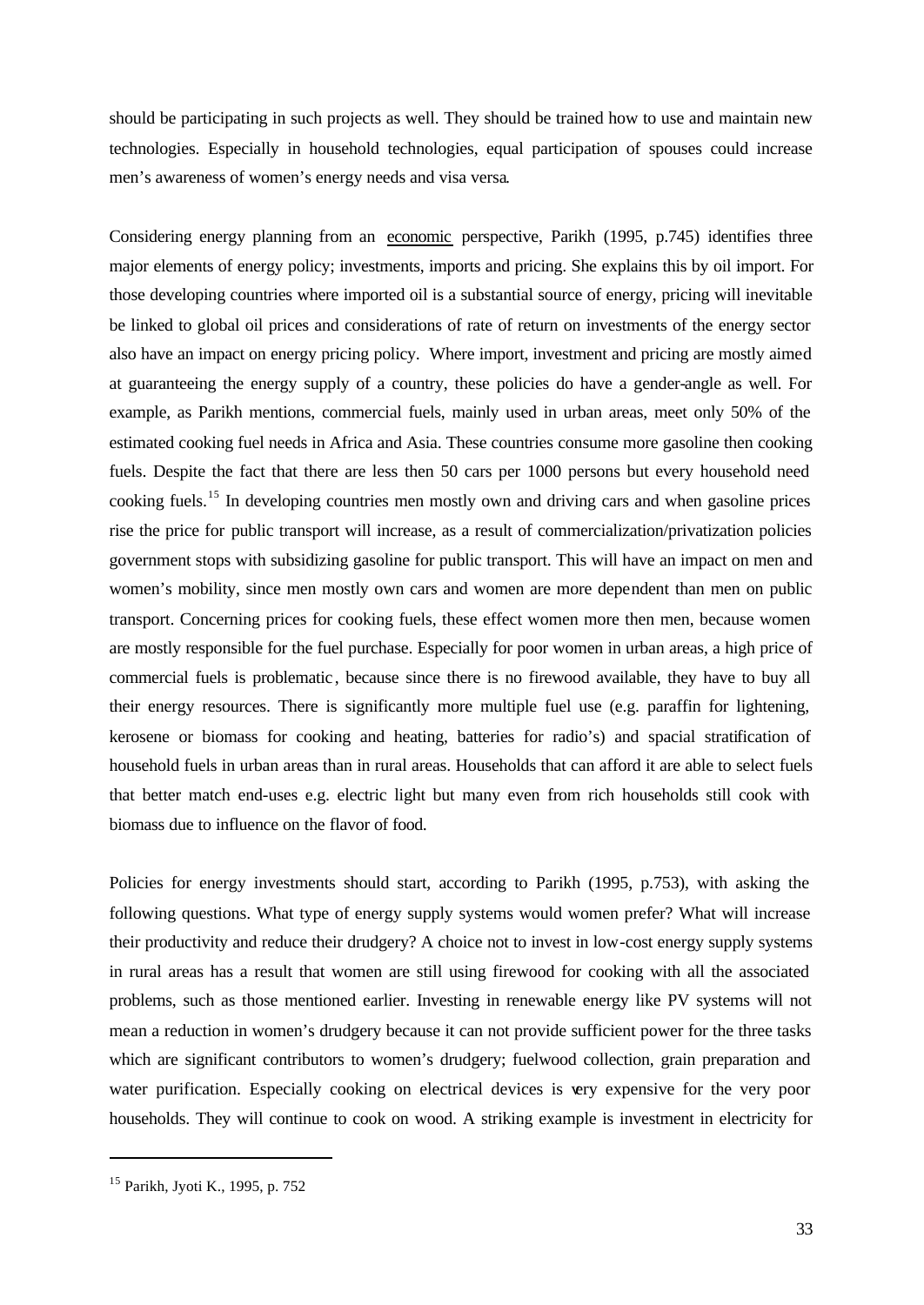lightening. This has positive as well as negative effects for women. So will lightening mean more safety in the house and street-lightening better safety on the street, furthermore women will have the opportunity to work during the evenings and generating some income. However, this is not a reduction of women's drudgery since women's working hours are extended.

Parikh (1995, p.751) proposes nine objectives of energy pricing;

- 1. pricing should promote efficiency of energy use
- 2. pricing should be such that capital costs are recovered over a stipulated period and variable costs are fully covered
- 3. pricing should be fair to customers
- 4. pric ing of certain premium fuels could be up to what markets can bear
- 5. pricing should consider the needs of disadvantaged groups
- 6. pricing should promote substitution between alternative fuels in the desired direction i.e. relative pricing of fuels should be carefully considered
- 7. items 4 and 5 suggest that pricing could be used for cross-subsidization of weaker groups. Crosssubsidies have to be balanced at all times so that subsidy for the weaker groups does exceed that provided by the stronger groups, i.e. there is no net subsidy (at least not for longer periods)
- 8. pricing should promote societal goals; be they to reduce pollution or inequity in access or control over energy sources or promote efficiency in the use of energy
- 9. pricing should consider externalities caused by the use e.g. environmental damage, international repercussions such as global warming or international price variations

Especially items 3, 5, 7 and 8 provide openings to integrate gender into energy policy. Customers are men and women, so pricing should be fair for men as well as women. Because of gender inequality, women and especially poor women, belong to a disadvantaged group. The needs of women should therefore be considered in energy pricing.

From a social perspective, energy planning needs to consider equity issues. As Eberhard (1992) argues, the market has failed to provide adequately for the basic needs of the poor. That makes selective intervention and planning to overcome historical imbalances politically and socially necessary. Therefore the political intervention in energy planning is focussing on formulation and implementation of energy policies, which ensure an equal distribution of energy. The social perspective also provides opportunities for integrating gender into energy policy. However, energy policy-makers are not used to work with gender issues and as a result energy policy is accused of being gender-blind. Possible reasons for this gender-blindness are given in 2.2.4.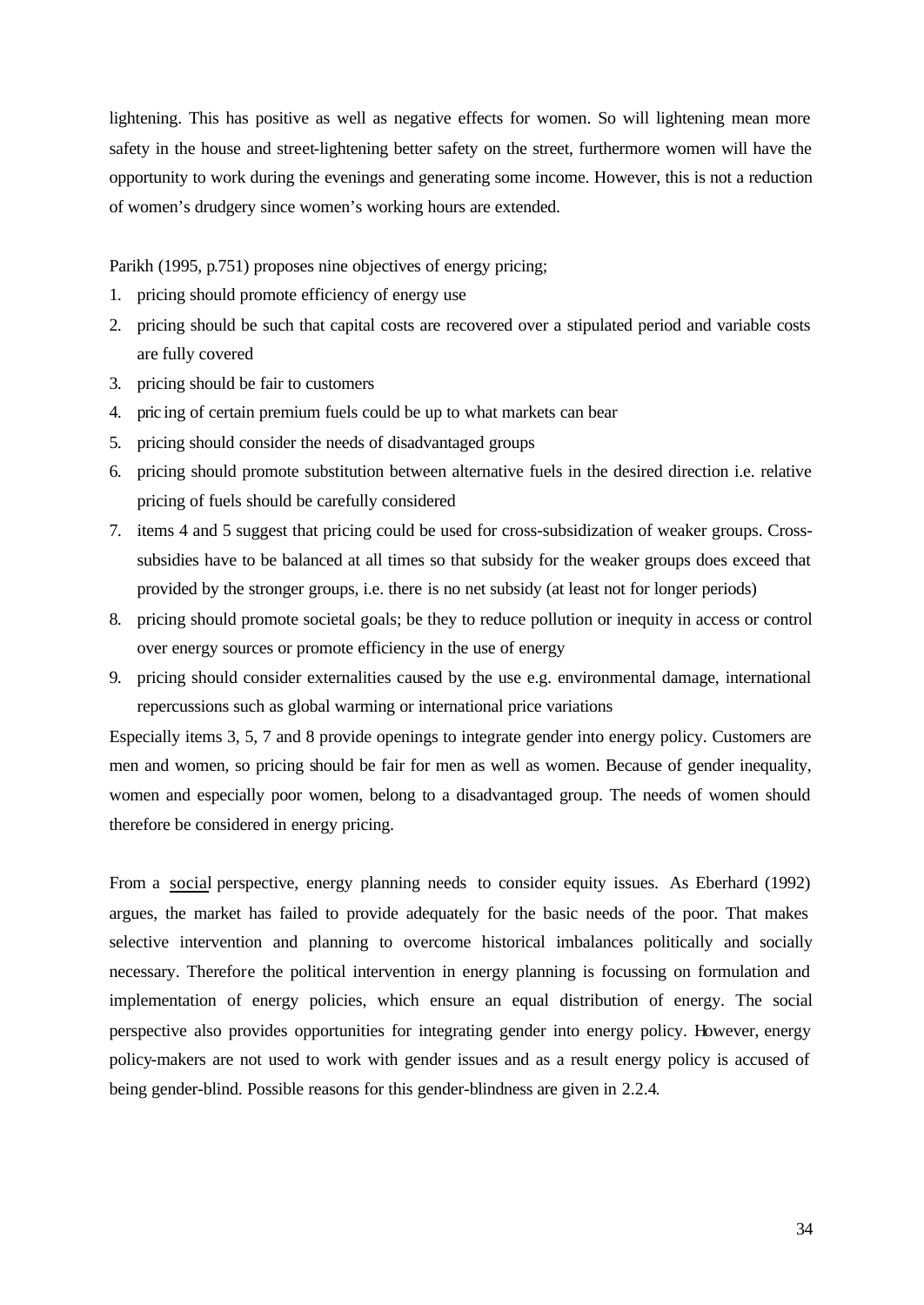#### **2.2.4 Gender Blindness of the Energy Sector**

According to Annecke (1999), the energy sector has been rather slower than other development sectors, such as water, land and health, to understand the necessity of involving women in project and policy design and implementation in order to achieve maximum benefit and ensure the sustainability of development goals. As a consequence, energy policy is accused of being blind for the gender roles and women's energy needs. Clancy (1999) gives as a possible reason, the fact that energy is not recognised by energy professionals as being a 'basic need'. She emphasis that the concept of 'basic need' has both a physical dimension and a social dimension. The physical dimension is the field of science and technology, whereas the social aspects are the objects of social science. Even though, energy is an essential input into all activities, it is not recognised and accepted as a basic need, as are water and food. In the early years of development co-operation, the focus was specific on satisfying the basic needs of people. As a result, technologists of the water and agriculture sector needed to cooperate with social scientists in development projects and hence they have learnt to work with the social dimension of their sector. This could be a reason for the awareness of gender-issues and willingness to address these within their sector. Clancy states that this co-operation between technologists and social scientists is not found in the energy sector, which is dominated by macroeconomics and technologists.

Several publications point out that gender-blindness by energy professionals could also be caused by the fact that energy statistics are not gender-disaggregated. Parikh (1995) explains that the fact that there are no gender specific data available in the energy sector-one of the most quantified sectors-is largely due to lack of concern and understanding about gender issues by energy policy makers and analysts. Energy use patterns of households and of men and women separately, are therefore invisible for decision-makers and planners. Besides that, the use of biomass and woodfuel is mostly not included in the national statistics. Cecelski (1995) adds to Parikh's arguments that women's survival tasks, based on their own metabolic energy inputs, are invisible in energy statistics, as are their contributions in the informal sector excluded from the economic statistics. As a consequence, the energy input of women's enterprises, which are mostly part of the informal sector, is missing in energy statistics. It can be conclude that the energy needs of women are invisible and therefore the consequences for women who rely on biomass fuels are not known. Clancy (1999) adds that, policy makers at a national level could be more aware of women's energy needs when users are disaggregated into male and female to analyse different patterns of use. In the next section the process towards a gendered national energy policy will be described.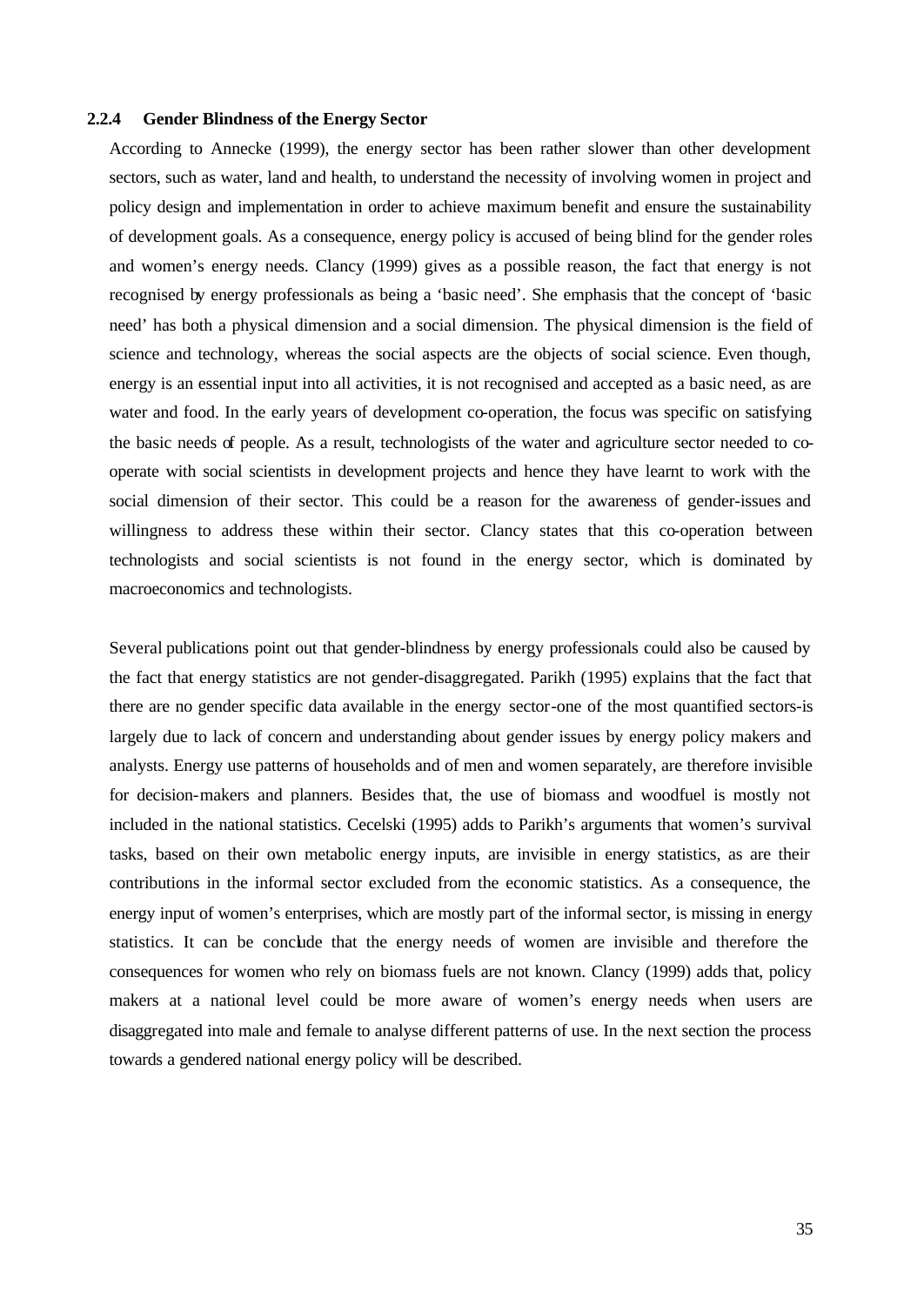#### **2.3 Towards a Gender-aware Energy Policy**

Because women are the primary end-users and managers of energy in the home, and in rural areas also the main suppliers of energy, Makan (1995) argues for a policy which is based on an interactive process directly informed by women and men and their respective needs, interests and knowledge. Women and men should directly influence policy by being involved and represented at the policy research, planning and implementation levels. In current energy policy this is not the case. Energy policy formulation generally seems to take place entirely at the national level, in a top-down manner. This can be explained partly because; energy policy formulation in the past has been supply-side dominated. There was no need to consult people, although citizens might have preference about what energy source they prefer to use. Whereas policy formulation should be the result of a process of broad consultation as part of a democratic process, it seems that politicians only consult technocrats and macro-economists on energy matters. They are considered as experts, who know how to react on the energy needs of the people. They could be right considering the technical realisation of energy policy, but for successful implementation public support is necessary and therefore the opinion of the target group needs to be taken into consideration as well.

Beside that, the current energy sector is dominated by macro-economics and scientists, which are mainly men. This makes the energy sector a men's world and the few women working in the energy sector are mainly holding positions with less decision-making power as administrators and secretaries. However, the number of women working in the energy sector is growing, especially in the North. Nevertheless the presence of women is not a guarantee that attention is paid to gender issues. There are gender blind women and gender sensitive men. For example, the Ministry of Energy and Mineral Development in Uganda is dominated by men, but can be considered to be gender-aware. They have a lot of knowledge on gender issues, as demonstrated in the interviews. Promoting women to decisionmaking positions can be a start to genderizing energy or at least to a more equal distribution of labour, power and access to energy services between men and women.

There are some examples of participation in energy policy formulation of women's or gender organizations. Some networks on gender and energy advocate at the national and international levels for putting gender-issues on the energy agenda. These networks are trying to raise awareness on gender-issues in energy by information sharing and capability building and lobby national governments, and international development agencies, to genderize their energy policy. An example is the Women's Energy Group in South Africa that contributed to a draft discussion document -The Green Paper- that was prepared to establish energy priorities for the South African Government, and argued for national policies targeted to women's needs. ENERGIA, the International Network on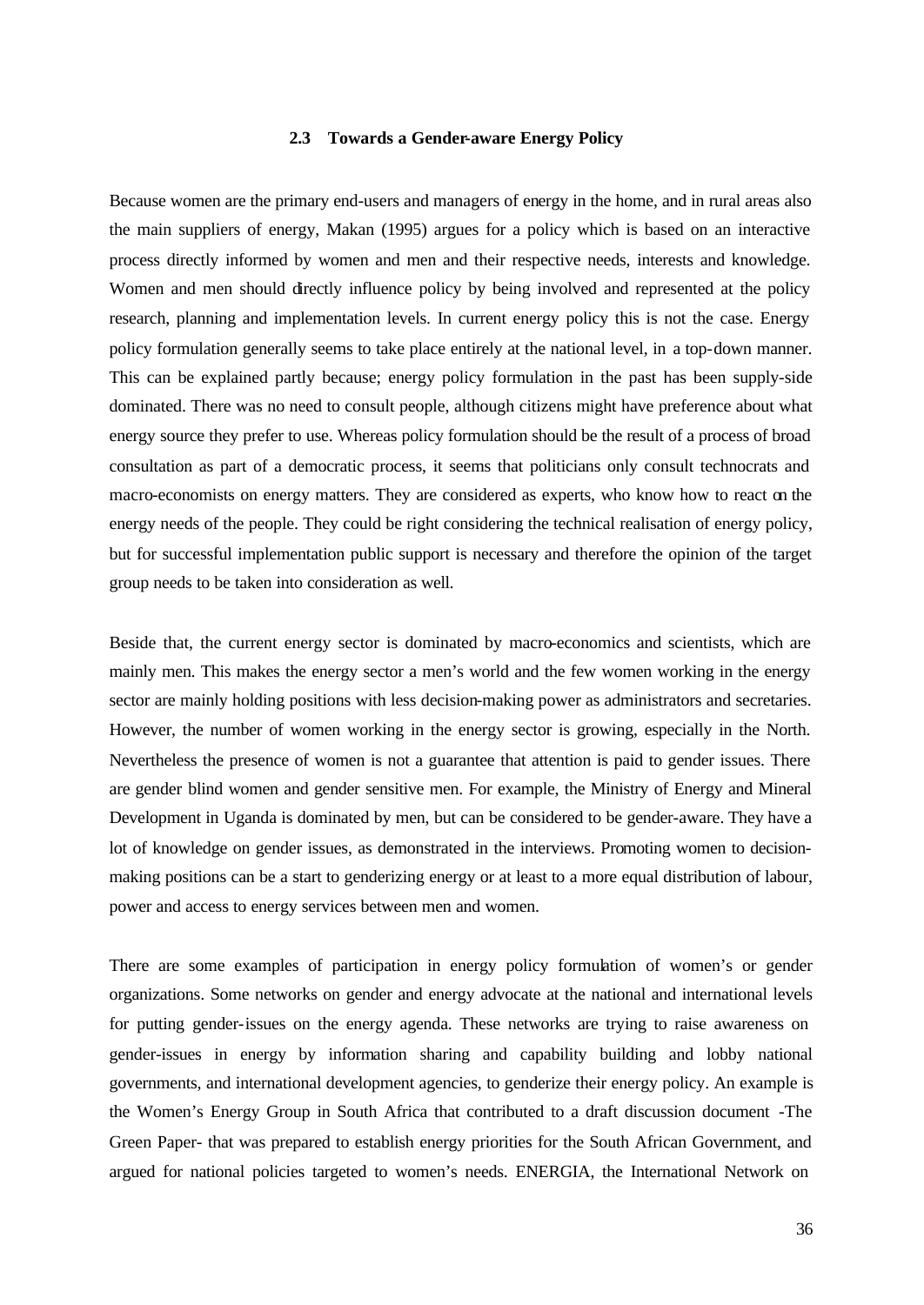Gender and Energy, has advocated to gender and energy in a number of International Fora and participated in the Ninth Session of the Commission on Sustainable Development (CSD9) and in the Earth Summit on Sustainable Development (Rio +10) in Johannesburg, August 2002.

An important step towards gender mainstreaming in energy policy is the African Ministerial Workshop on Women in Energy, 11-13 December 2000, Durban, South Africa. Common theme at this workshop was the dichotomy between women's major role as energy users in Africa and their minimal representation in decision-making and project implementation. Thirty-two African countries and the USA signed the Durban Declaration on Women in Energy. This declaration recognizes that women are the main consumers and users of household energy resources and services but are marginalized in as far as the energy issues are concerned. Their participation in energy policymaking and formulation should be promoted. Furthermore, the countries have signed the Durban Declaration. A pledge that they will support integrated and sustainable energy development and utilisation, which will have a positive impact on women's lives in terms of their health, income generation, status and overall welfare.

Besides participation in workshops like the Durban one, the government should also show some initiative to mainstream gender in their national energy policy. Brouwers et al (1993) describe two strategies for genderizing national policy; the 'access or mainstream' strategy with emphasis on including women's interests in regular policies and institutions and the 'parallel' strategy with emphasis on separate policies, programs and structures. They recommend that in a gender policy both the access strategy as the parallel strategy need to be applied. The parallel strategy can be a first step for women to get organised and voice their specific concerns; the access strategy will bring the claims of women into the mainstream of political, social and economic life. In line with many others, Makan warns for adopting sectoral approaches to energy issues. She is in favour of a more holistic perspective, which addresses the needs of the most disadvantaged in terms of access to energy. Women's energy needs and interests cannot be addressed in isolation from particular socio-economic, political and cultural contexts, since gender as well as energy has a multi-dimensional character. Makan (1995, p.193) illustrates this by describing a situation where government information on energy efficiency did not reached the women, because there is a high illiteracy rate among women and listening to the radio is mostly a male privilege.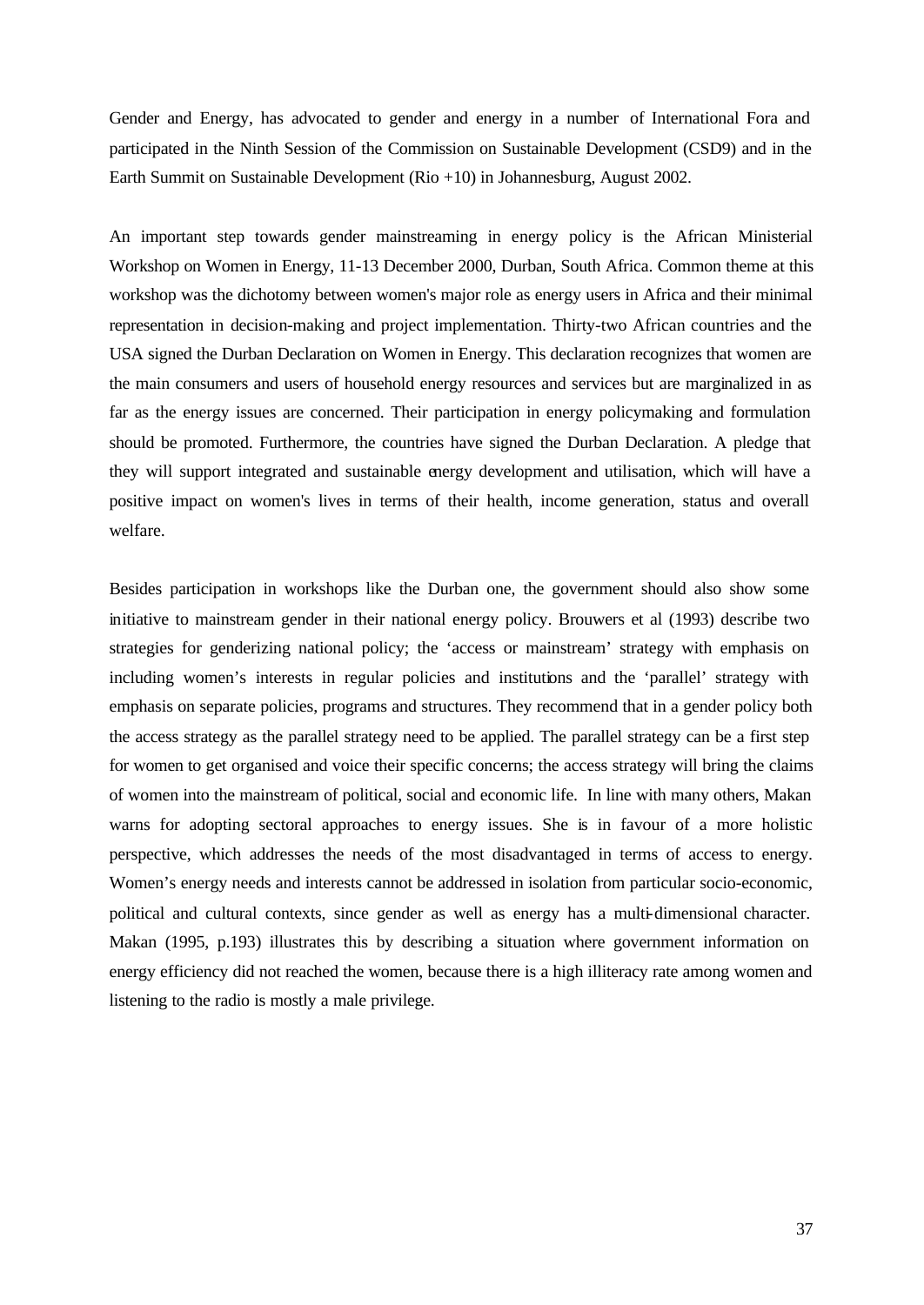In addition to Makan, Wendy Annecke (1999) has identified, based on survey studies in Africa, five aspects to bear in mind when formulating energy policy in a gender-sensitive way;

- 1. Access; intra-community and inter-household relationships may determine access to energy services. These may not be the same for all women or men in the community, and are one of the areas where the differences between gender may be visible. Annecke (1999) points out that status, income, age and stage of life-cycle (whether they have children, work or are sick), as well as individual relationships, may affect access.
- 2. Availability*;* the availability of a variety of energy services, so that women and men can select according to their own criteria which to use, is the ideal.
- 3. Affordability; by definition poor women and men have small, often irregular cash incomes and multiple demands on them, and their choices are constrained by what they can afford. Because of their irregular income alternatives for pay-systems of energy services need to be developed by the government. Also a government can influence energy prices and provide subsidies for poor people.
- 4. Security*;* Annecke identifies two aspects of security. The first is the one of a dependable supply. This is more an availability issue. Women need energy for cooking and income-generating activities. When there is not enough energy available, they cannot prepare food and purify water for themselves and their families. Men will also not be able to generate enough income, if they need energy to do so. Another aspect of security is men's and women's personal security in ensuring a secure environment for them to collect wood and/or conduct their business. Also health impacts by using toxic fuels or high flammable fuels is a danger for men and women who are using them.
- 5. Sustainability; the energy services available to men and women should not only be secure, affordable, accessible and available but also sustainable over time. An energy policy should not only promote the sustainable use of energy but also train men and women how to realize that. Furthermore the promotion of renewable energy sources should be laid down in the energy policy, but women should be consulted what energy option they prefer and they should be trained as well as men how to use and maintain new technologies.

When formulating a gender-aware energy policy, policy-makers should focus on the aspects mentioned above to address within the content of the policy the energy needs of women and men. Working with a multidisciplinary and participatory approach towards energy planning, will give opportunities to integrate gender issues and women's needs in energy policy. In the conclusions below, a combination is made between the five points of Annecke above and the four aspects of energy policy; political, environmental, economical and social.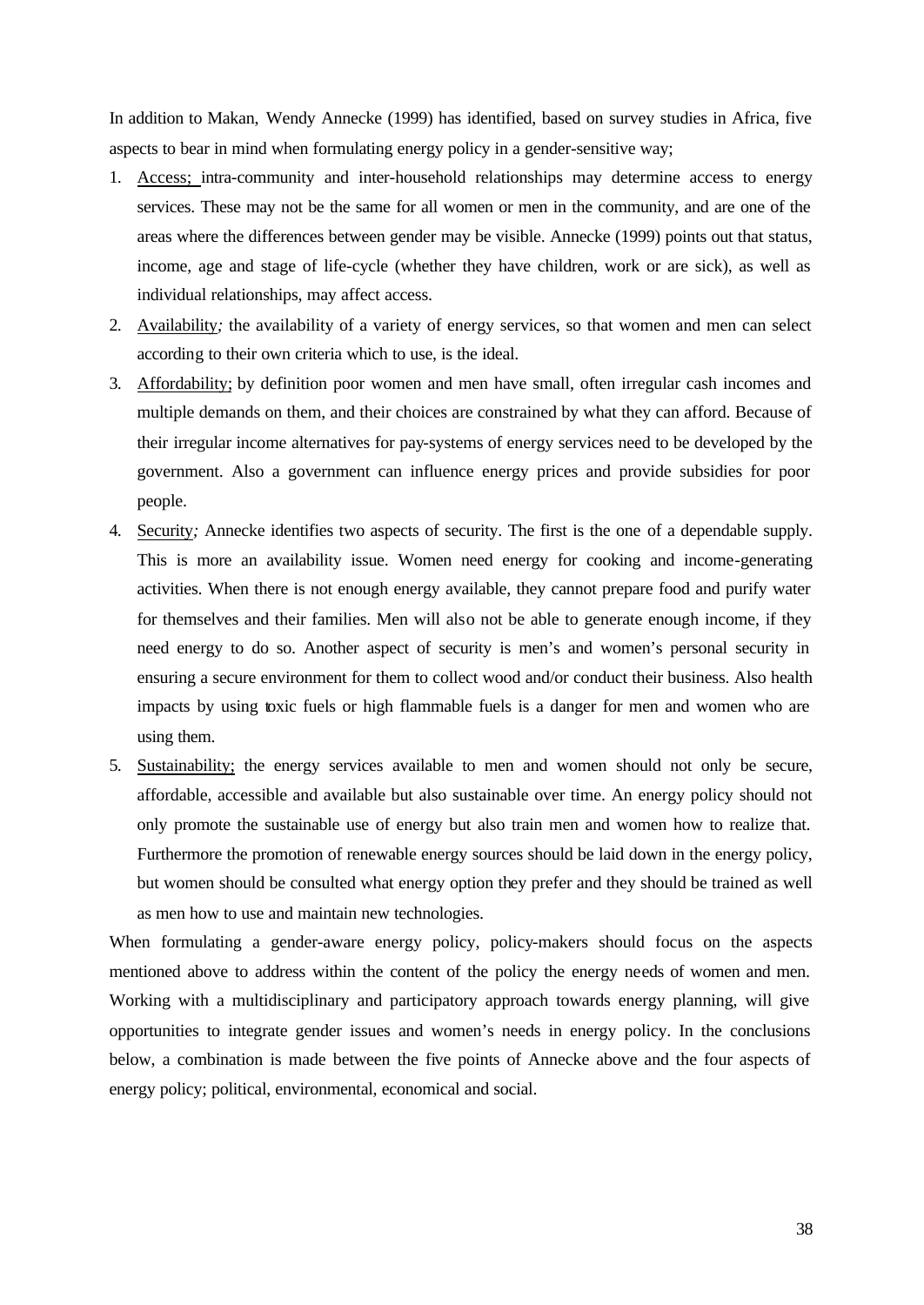#### **2.4 Conclusion;**

#### **The Characteristics of the Content and Process of a Gender-aware Energy Policy**

The aim of this chapter was to answer the first research question by describing the characteristics of gender-aware energy policy. To answer this question some background information was given by defining the concepts and explaining the relation between gender and energy. When describing the relation between gender and energy, a need towards more gender-awareness in the energy sector was identified. In current energy policy, gender-issues are receiving no attention and therefore energy policy can be accused for being gender-blind. To overcome this gender blindness, energy policymakers should try to mainstream gender issues. As described above, gender mainstreaming is a process to ensure that the concerns and needs of both women and men are considered in planning and policy-making and that all policy-makers are aware of the needs of women and men and their roles and responsibilities. A gender-aware energy policy should therefore ensure that the energy needs and energy concerns of both men and women are considered. Within gender mainstreaming of energy policy, five levels of gender equality can be identified; welfare, access, conscientisation, participation and control. These levels are hierarchical related to each other, so the process of gender mainstreaming in energy policy should start with guaranteeing equal material welfare between men and women and ends with equal control over energy sources and services. Gender mainstreaming is the first character of five aspects that characterise the process towards a gender-aware energy policy.

The second characteristic to genderize energy policy is to increase the participation of both men and women in the sector. Besides some exceptions, women are generally under-represented at the decision-making level in the energy sector and are rarely consulted regarding energy projects. When a government chooses to use the integrated energy planning approach for formulating energy policy, they need to focus on the demand-side of the energy sector. As household managers, women are the primary consumers and providers of household energy. To react on women's energy needs and concerns and to react on their demand, the government should consult those women and to let them participate in order to formulate an energy policy that reflects their energy demands. Men, especially male energy experts and energy policy-makers, should also be trained in gender-issues in order to make them more aware of women's energy needs and uses. Furthermore, they should be trained in how to use and apply gender analytical tools.

However, what are the energy needs and concerns of women compared to men and are there besides participation other ways of awareness raising of these concerns by energy policy makers? An answer to this question can be formulated by gender disaggregation. One way to enlarge the knowledge on women's energy use and demand compared to that of men is to collect gender-disaggregated data on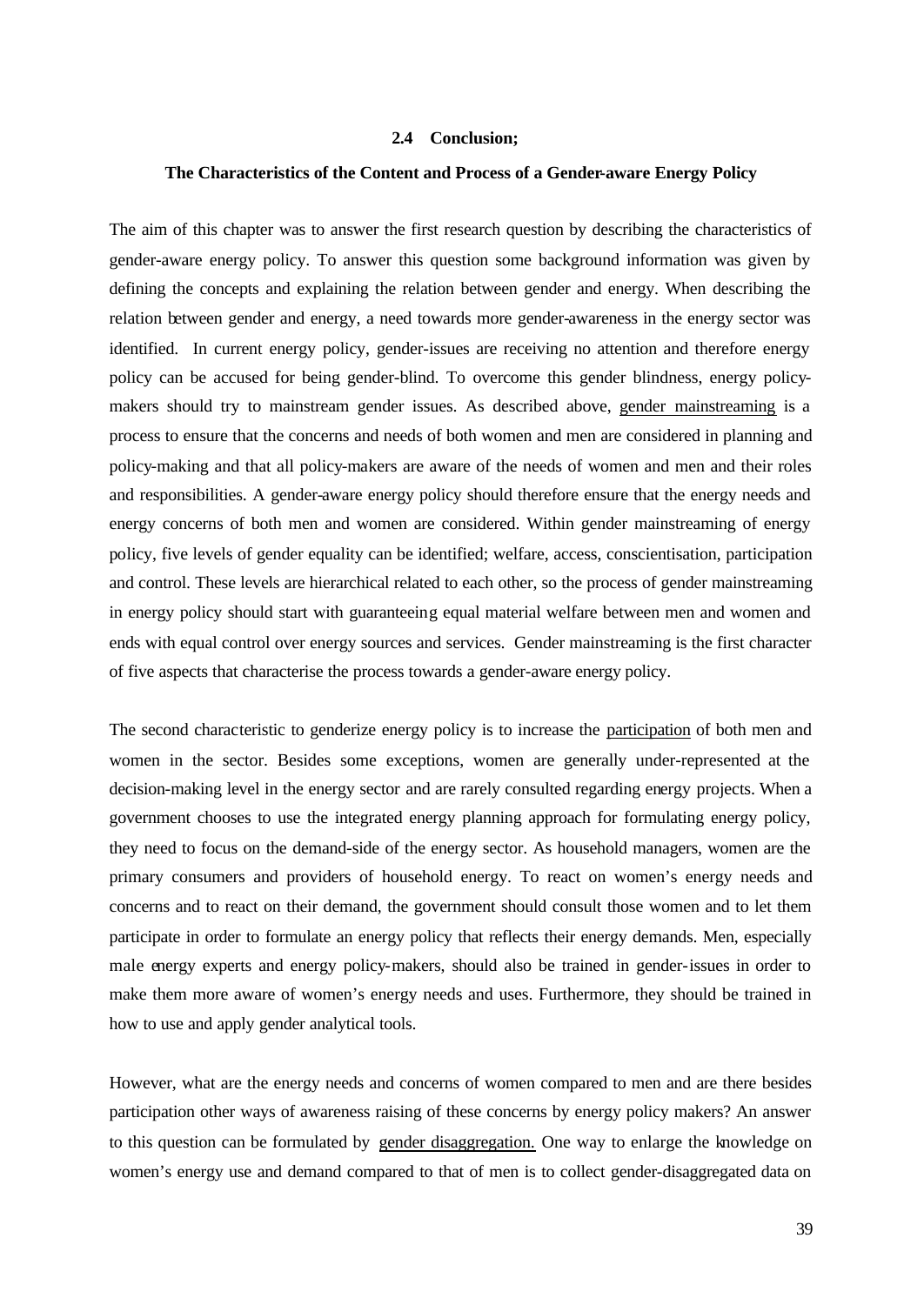male and female energy use. The fact that women are using and collecting fuelwood for household purposes or for small enterprises is not visible in the statistics, since they are not using energy services provided by government or companies. They might be interested in those energy services like electricity or other forms of energy, but since their users pattern is not reflected in statistics, energy planners do not know what women's energy demand is and can therefore not design appropriate energy policies. This third characteristic of the energy policy process seems a contradiction; in order to achieve more gender equality you have to discriminate between men and women. But it is a way to analyse gender relations and to increase knowledge and awareness on gender inequality. It does not imply that it is temporarily measure, that it is not longer useful when gender-awareness and gender equality is realised. Gender disaggregated data is a way to distinguish energy users and to react on energy demands and needs. Demands, needs as well as gender are dynamic concepts that change in time, so gender analysis is a tool to identify and to react on these changes. It is also a useful tool for applying energy pricing and subsidises for disadvantaged users.

The fourth aspect to take into consideration when formulating a gender-aware energy policy is the recognition of women's role in the energy provision and use and their energy needs. Women fulfil a triple role in society; namely; a productive, reproductive and a community role. They will have energy needs according to those roles, like cooking, energy for income generating activities, lighting, etc. This aspect seems to be conflicting with the first character; gender mainstreaming, since gender mainstreaming is about the needs of men and women. But especially in energy, there is gender inequality in the access and control over energy resources and it can be said that women have a special role as household-energy managers. To react on women's role in energy supply and demand, special attention to women's role and their energy needs should be paid in energy policy. Furthermore, it could contribute to overcome the current gender-blindness of the energy sector by increasing awareness on the need to integrate gender issues.

When integrating gender into energy policy, a multi-disciplinary, interactive approach combine with the integrated energy planning approach should be the guideline. As highlighted above, gender is a crosscutting issue and energy also has multi-disciplinary (political, social, economic and environmental) aspects. A multi-disciplinary perspective towards energy policy-making will provide a framework to look at gender and energy from all these different angles and it will help to understand the relation between gender and energy and what the impact of certain energy policy decisions will be on women in relation to men. The interactive, participatory approach will provide ways for women, as mentioned above, to influence energy policy formulation and to advocate for the integration of their needs into the energy policy. Furthermore the main feature of integrated energy planning is the demand-driven approach towards energy planning. This gives an opportunity to react on women's and men's energy needs in energy policy. The fact that IEP recognizes that energy is linked with other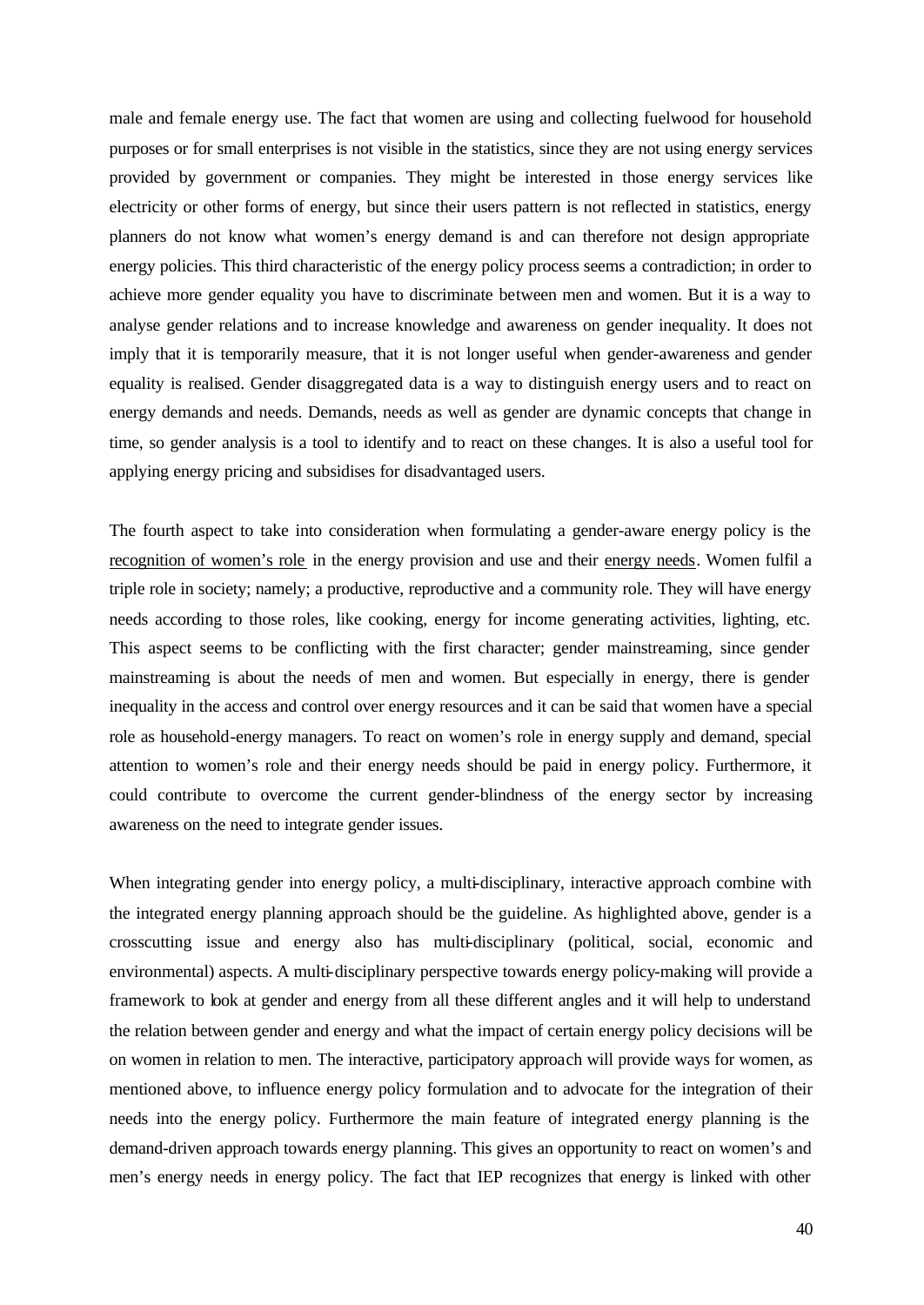sectors of economy and society is an opening for integrating social aspects (like gender) in the energy planning process. Therefore the fifth character of a gender-aware energy policy is a integrated energy planning approach towards the energy policy formulation process.

What can be concluded from above is that in Figure 3 of the process towards a gender-aware energy policy the cell of the characteristics of a gender-aware energy policy can now be filled in.

## **Figure 6:Process to Genderize Energy Policy**



These characteristics should be reflected in the content of a gender-aware energy policy. When formulating a gender-aware energy policy, five aspects are needed to take into consideration; access, availability, affordability, security and sustainability of the energy services. Combine with the multidisciplinarity of energy policy, the following matrix (Figure 7) can be formed. The cells of the matrix contain examples of how they can be interpreted and translated into policy objectives. The matrix can be used as a model of how to reflect gender issues into the content of an energy policy.

| <b>Issues</b>         | <b>Political</b>        | <b>Economical</b>     | <b>Environmental</b> | <b>Social</b>          |
|-----------------------|-------------------------|-----------------------|----------------------|------------------------|
| Access                | Control of resources    | Pricing               | Access to            | Participation in       |
|                       |                         |                       | renewables           | decisionmaking         |
| <b>Availability</b>   | Guaranteeing equal      | Prices reflect supply | Availability of      | Equal distribution of  |
|                       | access and distribution | and demand            | renewables           | energy sources in      |
|                       | of energy resources     | Subsidies for         |                      | society                |
|                       |                         | marginalized groups   |                      |                        |
|                       |                         | in society            |                      |                        |
| <b>Affordability</b>  | Promote affordable      | Pricing and           | Subsidised price     | Subsidising energy     |
|                       | energy services         | subsiding             | of renewables        | services for the poor  |
| <b>Security</b>       | Regulate use of unsafe  | Sanction unsafe use   | Promote use of       | Protect men and        |
|                       | energy sources          | of toxic energy       | non-polluting        | women in collecting    |
|                       | Promote safe energy     | sources               | energy               | energy in unsafe areas |
|                       |                         | Subsidise use of      |                      |                        |
|                       |                         | safe energy sources   |                      |                        |
|                       |                         | (like renewables)     |                      |                        |
| <b>Sustainability</b> | Promoting alternative   | Subsidising           | Energy efficiency    | Gender equality        |
|                       | energy sources          | renewable energy      |                      |                        |
|                       | Enabling (by            |                       |                      |                        |
|                       | legislation) use of     |                       |                      |                        |
|                       | renewable energy        |                       |                      |                        |

**Figure 7: Model for gender-aware energy policy; content**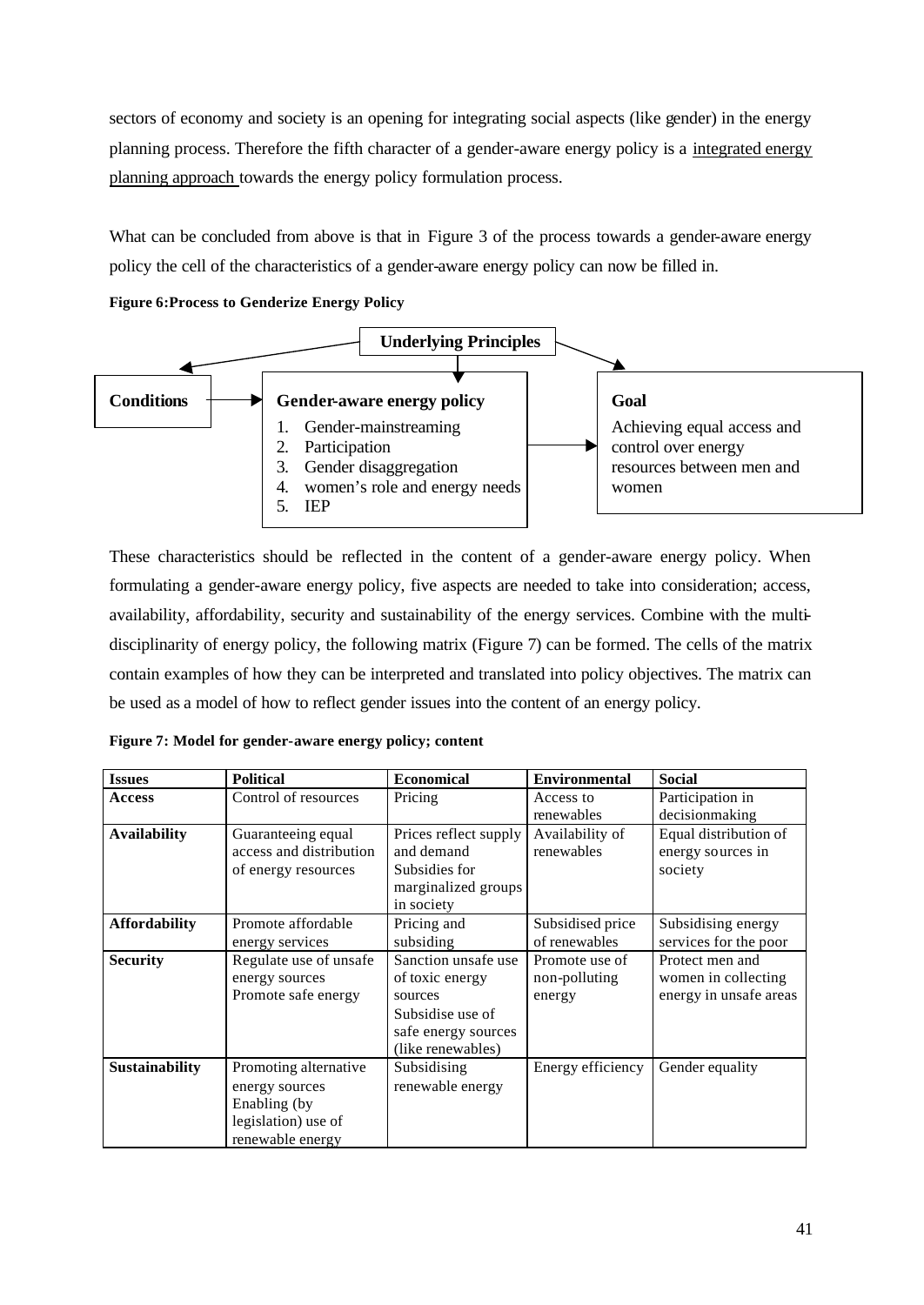## **3 CONDITIONS FOR GENDER-AWARE ENERGY POLICY**

Under which conditions can a gender-aware energy policy be achieved? This is the central research question in this chapter. Based on literature study an answer to this question will be formulated. The conditions for gender-aware energy policy identified in the literature will then be examined in practice during the field studies in South Africa and Uganda in the next chapters. The focus of this chapter is the process towards gender-aware energy policy. However, to describe this process the underlying principles of the different stakeholders to realize a gender-aware energy policy needs to be defined first. Then the conditions that need to be fulfilled to realise gender-aware energy policy will be identified and the trajectory that needs to be followed in achieving these conditions.

### **3.1 The Underlying Principles for Genderizing Energy Policy**

When describing the process of making energy policy gender-aware, it is important to bear in mind what the underlying principles are of different actors. In the literature several aims of gender mainstreaming are identified of which the important ones are equity and equality in gender relations, women empowerment, efficiency and sustainability. Which rationale a government has to implement gender-aware energy policy determines their way of and their underlying reasons for realising that. However, within a government, even within a department of a ministry, several underlying principles can exist simultaneously. Also several stakeholders in a policy formulation process could participate with different (often conflicting) goals they are aiming for. For example, women's organisations could focus more on women's empowerment, donors more on sustainability of energy policies and government more on efficiency of the policy. All these categories provide strong reasons for gender sensitivity in policies. The distinctions are useful in identifying possible obstacle s and opposition, and also instances where particular measures serve more than one goal. It is therefore important to make a distinction between the several goals and to be aware of the differences between them. A main difference between the several objectives is whether they challenge practical or strategic needs. Therefore this distinction is described first.

#### **3.1.1 Gender Needs**

Men and women have different roles in society, do different types of work, have different access to and power over resources and therefore they have different needs. Between the different needs of human beings, a distinction can be made between strategic needs and practical needs. Practical gender needs are needs women and men have coherent to their roles in society. They focus on the basic needs like employment, food, water and health care and, according to a discussion earlier in this study, also energy. The practical gender needs are easy to identify, tend to be short-term and are material. The strategic gender needs are more difficult to identify, because they tend to be long-term and are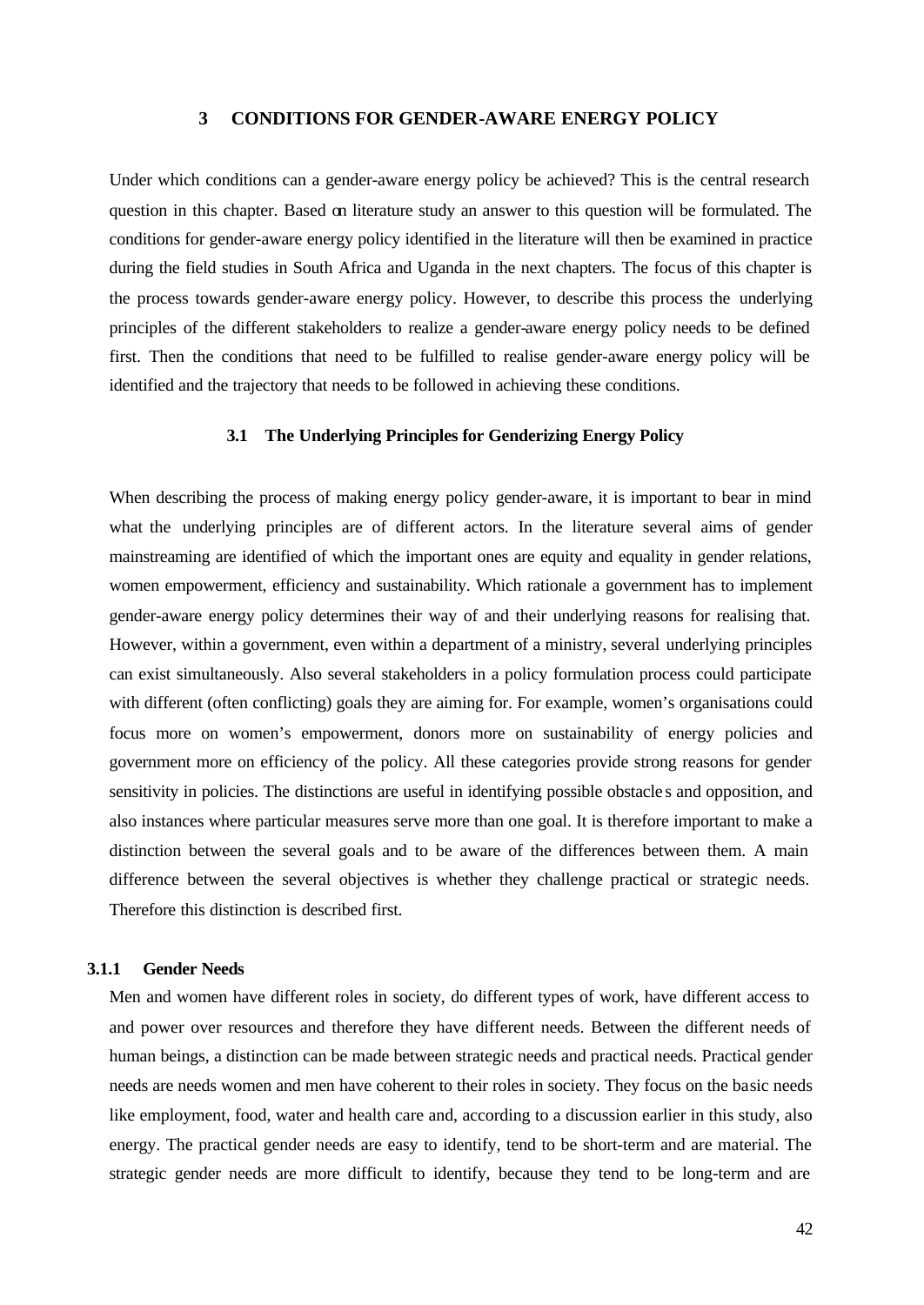ideological. These needs are about improving the unequal position of some gender groups and the need to imply change in power relations between men and women. The table below, based on Lozano and Messner (1995, section 1, p.9) lists the differences between practical gender needs and strategic gender needs.

**Figure 8: Practical and Strategic Gender Needs**

| <b>Practical Gender Needs (PGNs)</b> |                                                   |    | <b>Strategic Gender Needs (SGNs)</b>                         |
|--------------------------------------|---------------------------------------------------|----|--------------------------------------------------------------|
| ??                                   | Represent what people require to get or to have   | ?? | Represent what women or men require in order to              |
|                                      | in order to carry out their gender roles more     |    | equalise their position or status with regard to each other. |
|                                      | easily and effectively.                           | ?? | Tend to refer to social relations between women and men.     |
| ??                                   | Do not require a change in gender roles, only     | ?? | Satisfaction of these needs means that women and men         |
|                                      | coherence between roles and cultural patterns.    |    | are able and free to define their own roles and              |
| ??                                   | Tend to be easy to identify because of the direct |    | responsibilities; that each one's gender is recognised as    |
|                                      | demand of society that women and men live by      |    | holding values and rights, both social and legal; that one   |
|                                      | their gender roles.                               |    | person is not subject to another because of her/his gender.  |
| ??                                   | Addressing PGNs does not ensure that other        | ?? | SGNs are less visible and obvious than PGNs                  |
|                                      | needs will be met, nor that access to meeting     | ?? | Addressing SGNs requires action over the long term           |
|                                      | those needs will be sustained.                    |    | because it demands changes in attitudes, behaviour and       |
|                                      |                                                   |    | power structures.                                            |
|                                      |                                                   | ?? | Addressing SGNs is conductive to greater satisfaction or     |
|                                      |                                                   |    | practical needs.                                             |
|                                      |                                                   |    | Raising these needs or addressing them might bring about     |
|                                      |                                                   |    | resistance from men and women.                               |

The distinction between practical and strategic needs is criticised by Wieringa (1998) because of the following reasons. Firstly, she considers that it is unnecessary to introduce another binary opposition. In social science there are already too much binary oppositions and to introduce the contrast of practical versus strategic needs is not a way of explaining reality but to control and normalise it. Nevertheless, the distinction of practical and strategic gender needs is essential for gender-aware project planning and policymaking. Many development projects and policies are focused on satisfying the practical gender needs and are ignoring the strategic needs. By only satisfying practical needs, it is impossible to contribute to the development process in the long run. Besides planning development projects in a gender sensitive way, sustainable development is also (even more) a requirement for donor-agencies and governments. Therefore, it is important to distinct practical from strategic gender needs to ensure that both needs are considered in their own right and not being blurred.

Secondly, Wieringa thinks that it is impossible to make the distinction empirical and she questions the universality of the analytical approach. The context in which the needs exist and the political motivation to change them, influence the way in which the needs are tried to be improved. To make the distinction between practical and strategic gender needs empirically can indeed be difficult, however there are several analytical tools developed (like the Gender Needs Assessment Framework) for measuring and assessing different gender needs. The universality of the theory can be questioned indeed. Needs, despite whether or not they are strategic or practical, are very individual. So they not only depend on the context in which they exist or the political motivation to change them, they are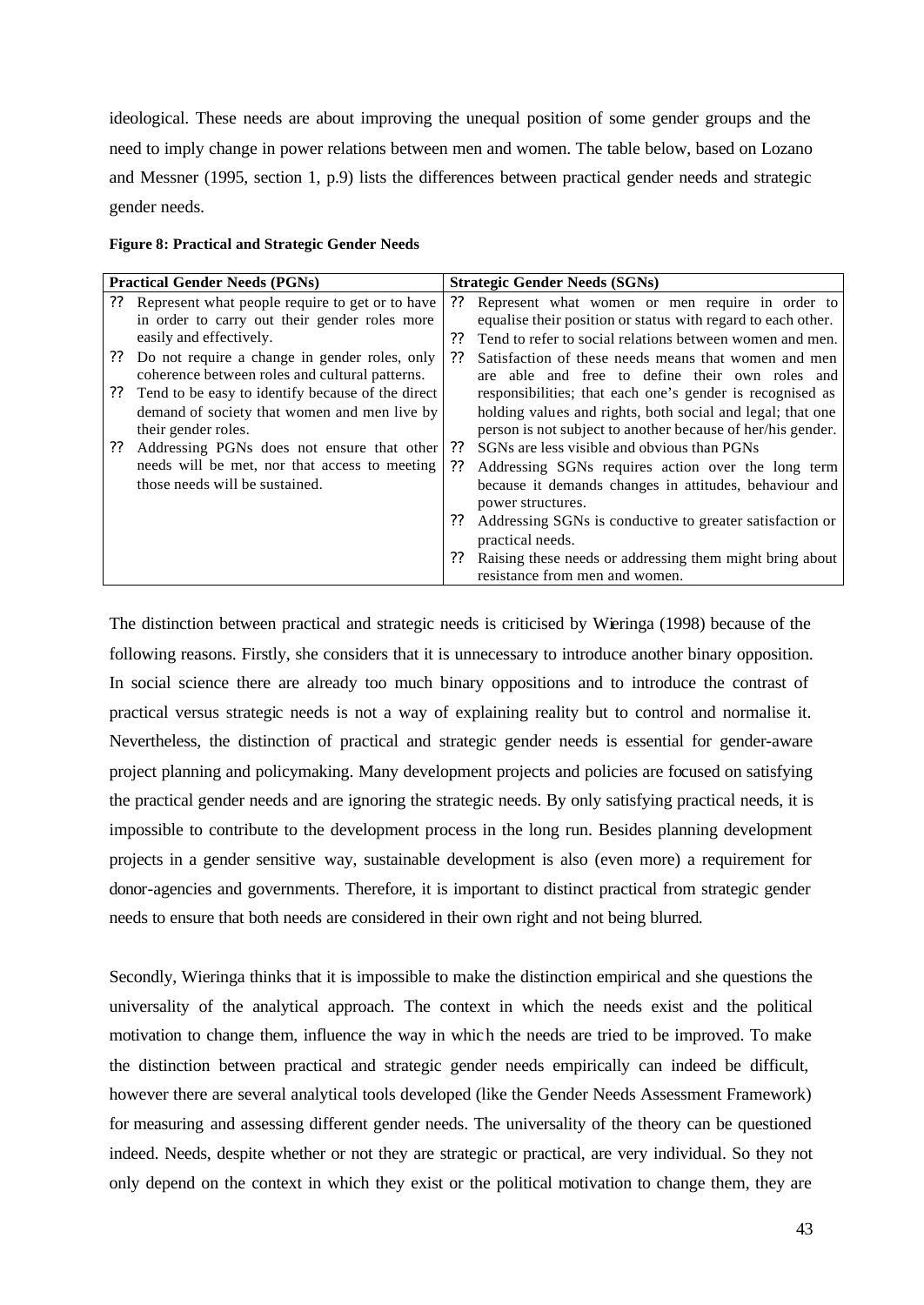also influenced by culture and individual motivations. Nevertheless, by using analytical methods in a consistent way, it might be possible to discover some universal gender needs. Furthermore, gender needs might not be universal, but as gender is socially and culturally determined, within a society and especially within a community with the same cultural background, gender needs might be the same. That means that for a government it might be possible to respond on gender needs within their state. Whether they will address practical or strategic needs depend on the objective they are aiming for.

#### **3.1.2 The Underlying Principle of Genderizing Policy**

## Welfare

Developed in the 1950s, this approach was the first approach in which women were recognised as participants in the developing process. The programs and projects within this approach are focused only on women and do not consider the specific gender relations. The aim of this approach is, according to Skutsch (1998) to increase women's welfare by lightening women's daily problems, but not to change their roles structurally or to open new doors for them. Nevertheless, large changes begins with small steps, so by improving women's welfare could give women the opportunity to empower themselves. For example, building a drinking water facilitation increase women's welfare, because they do not need to spend time by fetching and transporting water. So they could have some more spare time for other activities like education or paid labour, what could empower them.

The welfare approach has some strengths and weaknesses. Its strength lies in the following features. First, it is the earliest policy approach, which concerns women as participants of the developing process. Another feature is that it recognised women reproductive role and tries to visualise women domestic tasks. By seeking to meet practical gender needs, it tries to enlighten women's daily life and women's welfare in general. Because of the traditional point of view of women as mothers and by only seeking to meet practical instead of strategic gender needs, the welfare-approach is nonchallenging. That is the reason of its popularity and why it was accepted during the 1950s. It is political neutral, because it does not questioning women traditional role, and maybe that is still the reason why it is still widely used.

However, the welfare-approach has many weaknesses. It sees women as passive recipients of development rather then participants, which could be involved in the developing process in an active way. It recognised women reproductive role, that is a good thing. But the problem is that is ignores women's triple role and is only focused on motherhood as the most important role of women. It assumption that childrearing is the most effective role for women in all aspects of economic development, is wrong and the reality shows that women contribute to the global economy by all kind of economical activities. Another weakness is that the welfare-approach hinder women's empowerment. Free goods and services are handed out in a top-down way, which created dependency.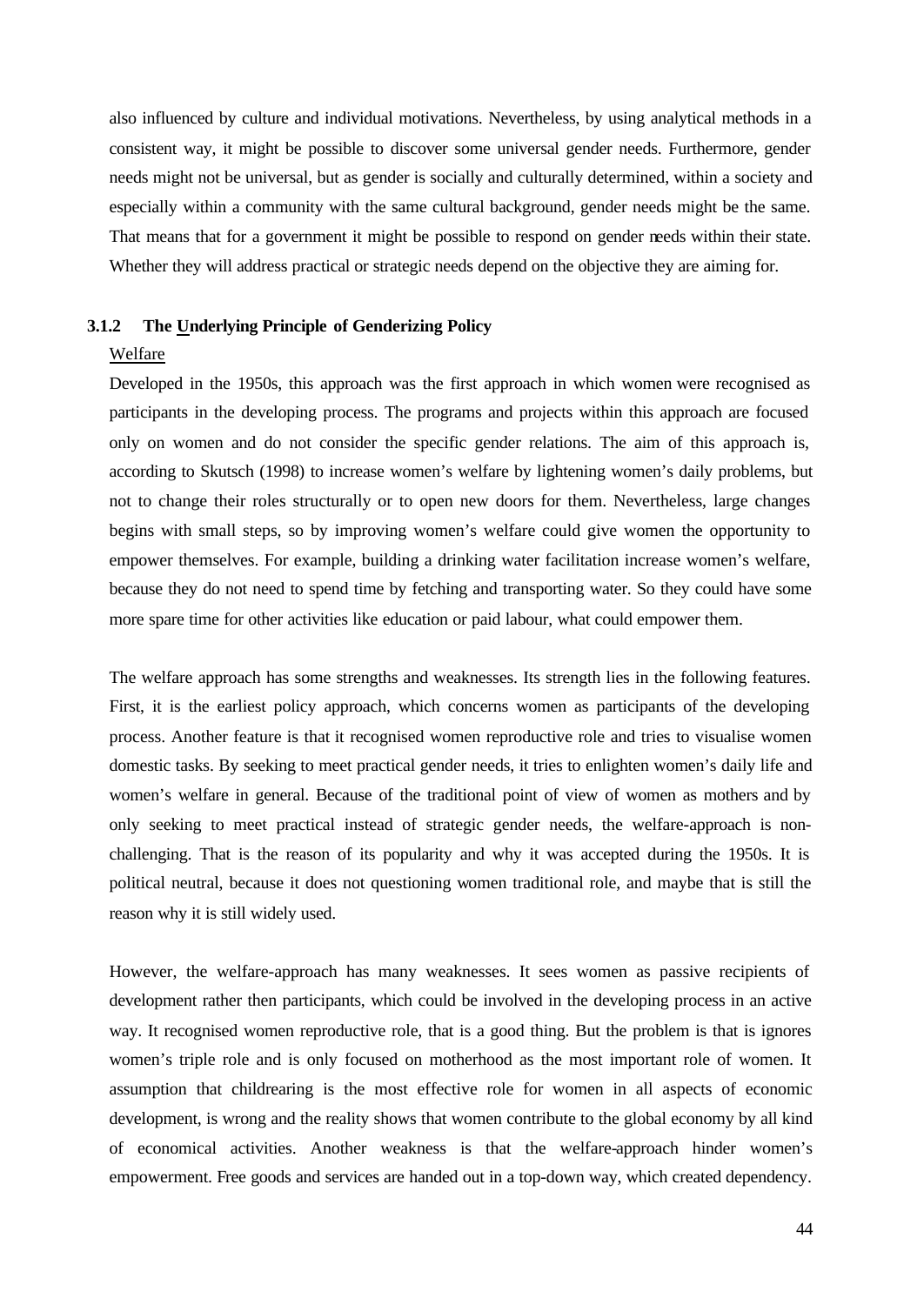On the other hand, by meeting practical gender needs, a start could be making by challenging strategic gender needs. The most important failure of a top-down approach is the lack of participation for the people. Also handing out free good and services, is not a sustainable method for improving welfare in the long term.

The most important concern of the welfare-approach is to guarantee the family physical survival. Women are the targets for improving the family welfare. This is done through training of non-working housewives and mothers, also by food aid and nutrition education. Food aid is off course not a sustainable method for guaranteeing the family welfare and can therefore be criticised. Nevertheless, nutrition education can improve family welfare in the long term. Another program of the welfareapproach is the birth-control-projects. The problem with these projects is the women-centred point of view. Men are not involved by the education in birth control, while they have their contribution in childbearing too. However, birth control can also be realised by education and paid work of women.

A reaction to the welfare-approach, was the in1975 United Nations Women's Year Conference. Other approaches were developed such as the equity, anti-poverty, efficiency and empowerment approaches. The similarities between these approaches are that they share many common origins. That they were formulated during the same decade, that they are not entirely mutually exclusive and that they are categorised together as Women-in-Development-approaches.

### Equity

Equity is the original Women-in-Development-approach, introduce within the United Nations Women's Decade (1975-1985). Its purpose is to gain equity for women in the development process. Skutsch (1998) makes a clear distinction between equity and equality. Equity implies an agreed upon and fair system of distribution of rights, power and money between men and women. Equality implies equal shares of these things. Applied to energy policy, the distribution of and the power over energy resources is not equally distributed between men and women. Men are in general the owners and producers of commercial and non-commercial (like biomass) energy services; women are the consumers. National policy should aim an equal share of (power over) energy between men and women. As Annecke (2001) points out, for a variety of reasons, women have little control over and negotiating power in relation to pricing, production or convenience of the energy services they require. Men, who traditionally work more in the public sphere then in the domestic sphere, make these decisions.

The strengths of the Equity-approach lies in the fact that it puts equity for women in the development process on the agenda. Women need to be seen as active participants in the development process and the women's concern therefore need to be taken into account in gender-aware project planning.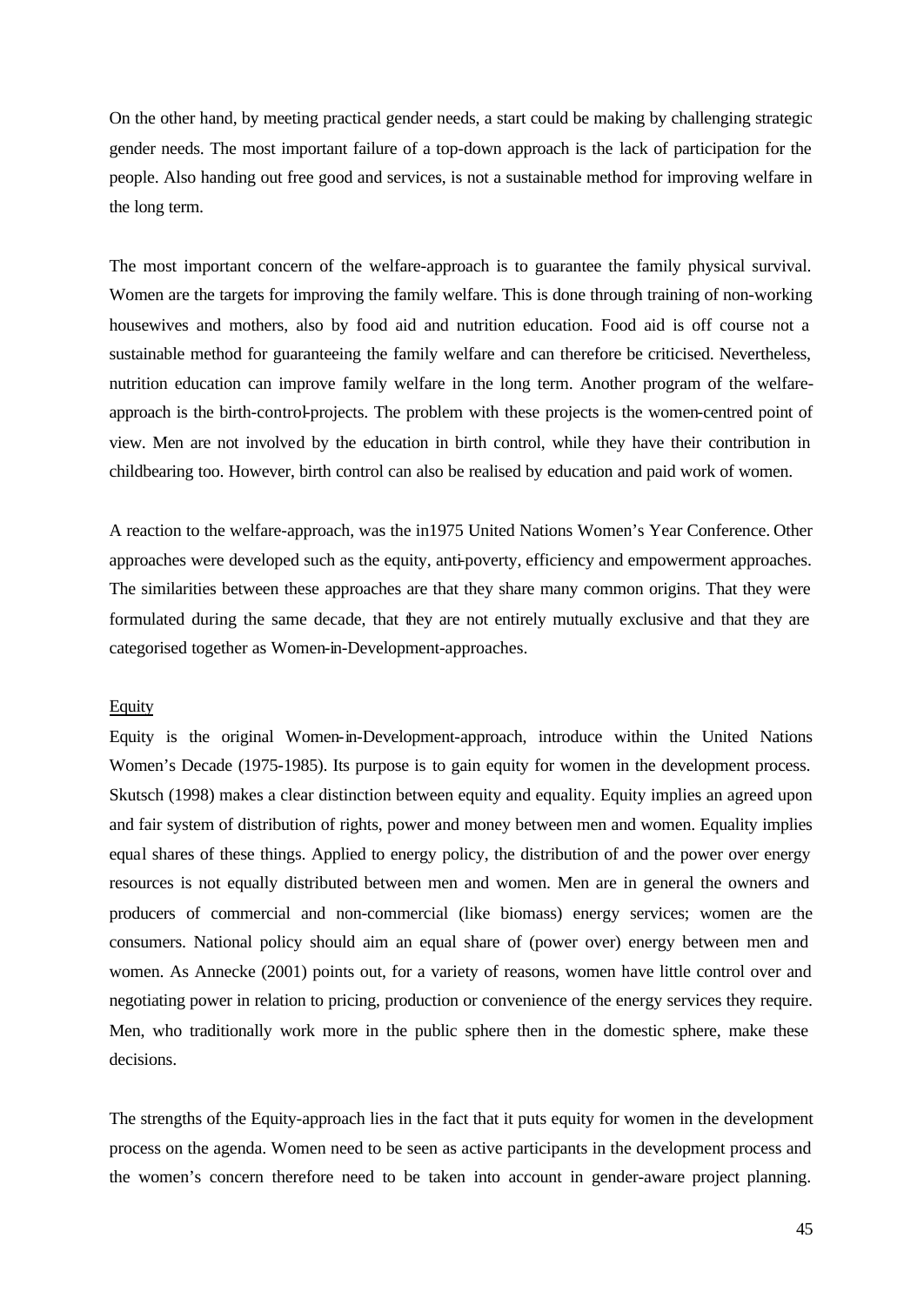Another strength is that it seeks to meet strategic needs through direct state intervention. They want to give women political and economical autonomy and try to reduce women's inequality with men. It is thus the first approach, which really challenges women's subordinated position to men.

It is criticised by governments as Western feminism. To challenge women's subordinated position, makes the equity-approach not political neutral that is why this approach is unpopular by governmental organisations. It is also questioned if it is appropriate to apply western values regarding women's economical and political position in Third World-countries. Another failure of the equityapproach is to acknowledge and utilise women's productive role. It is mainly concentrated as women political position and women's reproductive role. It is even said that the equity-approach reinforces values, which restrict women to the household.

## Poverty reduction

This second Women-in-Development-approach, also called the 'toned down' version of equity, is introduced from the 1970s onwards and is introduced by the World Bank. Its purpose is to ensure that poor women increased their productivity so that they earn more income, which help them to overcome their poverty. The strength of the poverty-reduction-approach is that it tries to ensure to increase the productivity of poor women and that it recognises the productive role of women. It sees women's poverty as a problem of underdevelopment, not of subordination. By not challenging the social position of women, it is a popular approach to apply. Especially in energy policy, poverty reduction of woman-headed households is a reason to integrate gender-issues in a policy, project or programme. The focus on women-headed households has arisen at least in part because of the difficulties in differentiating most household data. Women-headed households have been used to represent the mostly missing gender aspect in energy policy and data. Nevertheless, the category of women-headed households needs to be unpacked to understand the patterns of vulnerability and their causes and to design appropriate policies to deal with them. Budlender (1997, p.527) distinguishes four categories in South Africa; households headed by women who are partnered and where both partners are in the household; woman-headed households where the partner is absent; woman-headed households where the woman is not married; and woman-headed households where the woman head is absent.

The poverty-reduction-approach is criticised because it isolated poor women or poor women-headed households as a separate category. It is not challenging the gender relations and therefore it might improve women's economical situation, but not women's social and political situation. It tries to meet women's practical needs without addressing the strategic gender needs. However, by improving women's economical position, some strategic needs could be met. Income gives women the opportunity to afford all kind of services, like electricity, health-care, education for themselves and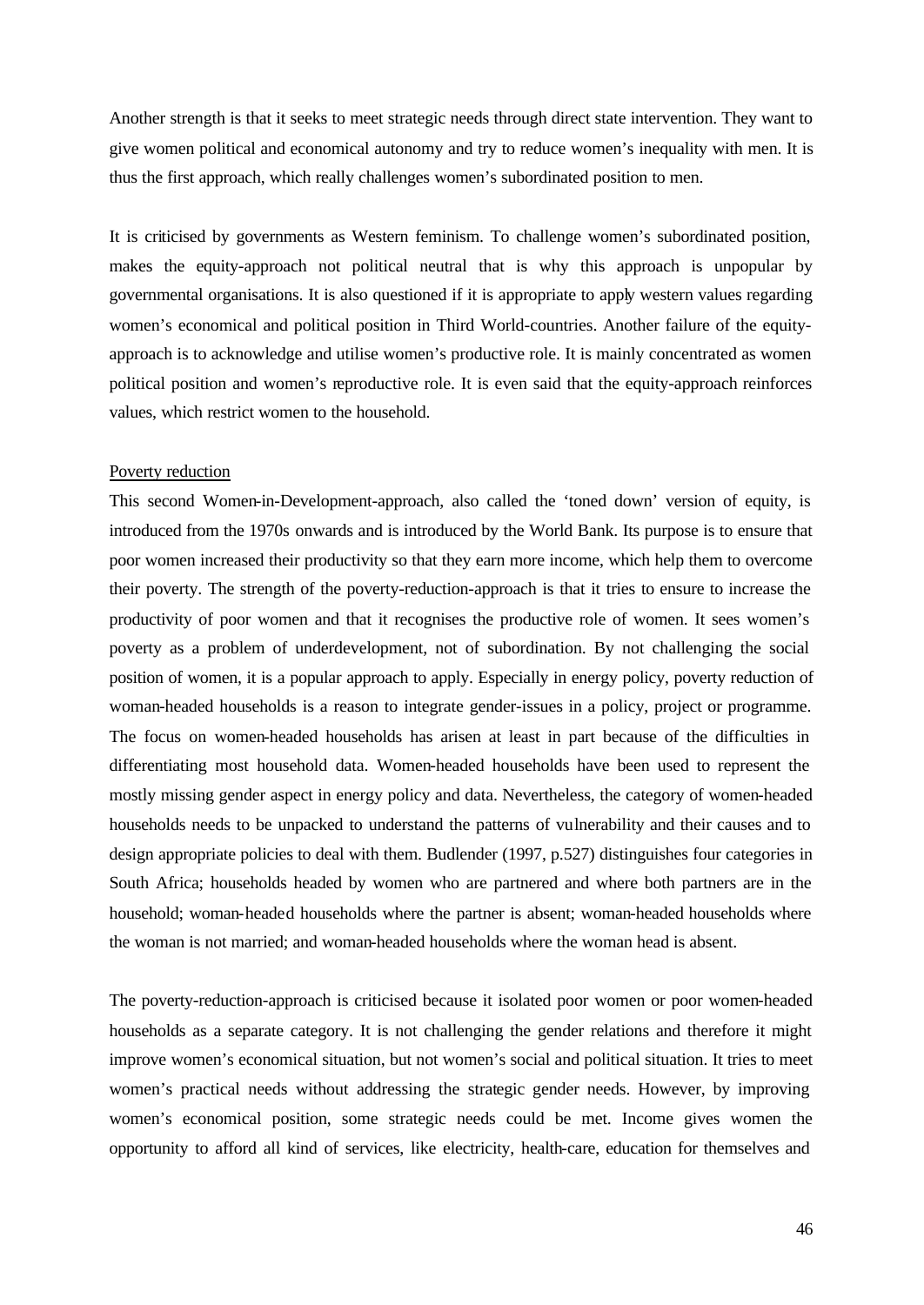their children. Nevertheless, the approach does not recognised women's triple role by concentrating only on women's productive role.

#### **Efficiency**

Efficiency is the third, and the predominant WID approach since the 1980s debt crisis. Its purpose is to ensure that development is more efficient and effective through women's contribution. Its main concern is the efficiency of development projects. A project manager is responsible for meeting the goals of the project within time and within budget. As Margaret Skutsch (1998) point out, awareness that men and women have different perspectives, needs and constraints can lead to a better fit of project intervention with the clients and thus greater management efficiency in terms of transfer. Gender is thus used as an instrument to increase the efficiency of a project or policy. For example, many energy-providing projects have failed because they did not consult the energy-users. What people can and will afford for energy is then assumed, and often miscalculated. And when they did consult energy-users to estimate household-energy-patterns, they mostly approach the men (as head of the household?) instead of the women. The efficiency of the implementation of these projects could have been increased when they had consulted women, because as household-managers they can better estimate domestic energy use pattern then men.

The strength of this approach lies in the fact that it is the first approach, which has the aim to improve project efficiency so that development aid really could make a difference. Another strong point is that it tries to meet practical gender needs in context of decreasing social services by relying on all three roles of women and elasticity of women's time. These projects are trying to give women access and control over resources and empower them by training them how they can manage things. The weakness however is that it not challenges women's strategic needs. A failure is the assumption of the efficiency-approach that women's time is elastic. The hours that women are working do not decrease, but the time is allocated to different activities. The need to have access to resources has forced women to allocate more time for productive and community roles. Reproductive tasks are lifted over to mostly female family members. Therefore, it only meets practical gender needs at the cost of longer working hours and increased unpaid work.

#### Empowerment

Empowerment is the most recent Women-in-Development-approach. Its purpose is to empower women through greater self-reliance translated into skills building and actions on all needs and aspects of life. This approach is articulated by Third World-women who seen the subordination of women not only as the problem of men, but also of colonial and neo-colonial oppression. It is an almost complete approach, by recognising women's triple role and by meeting strategic gender needs indirectly through bottom-up mobilisation around practical gender needs. It is potentially challenging by putting the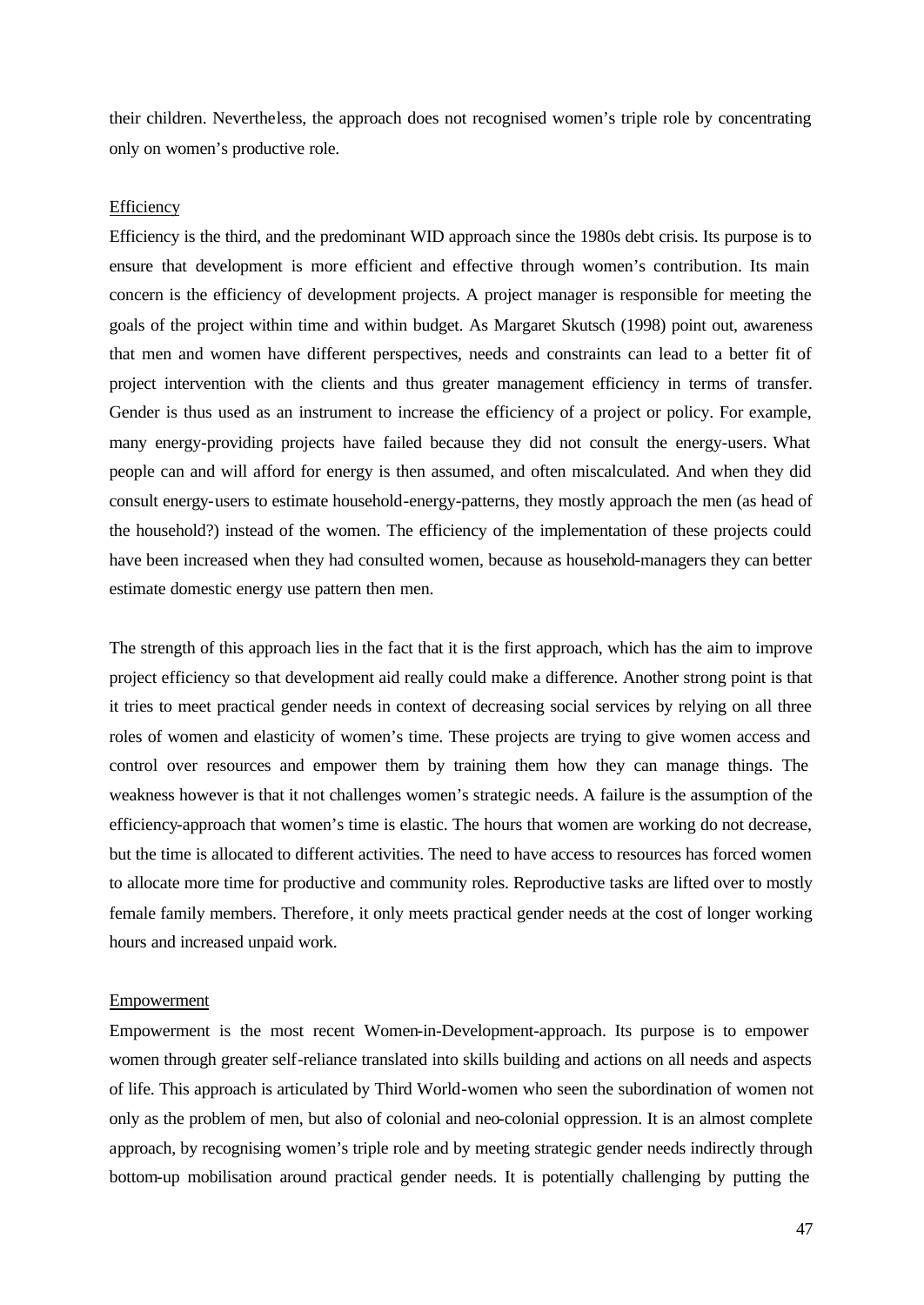subordinated position of women on the agenda. This challenging character is a strength of the empowerment approach, since it The weakness is that it is largely unsupported by governments and agencies because of its challenging character, so empowerment of women could be a long-term process. According to Skutsch (1998) the empowerment approach is rapidly growing world-wide, both at the grass roots, in local women's organisations which are fighting for a greater say for women, and among NGOs and political parties which are striving more generally for human rights and development.

| <b>Issues</b>         | Welfare            | <b>Equity</b>      | Anti-poverty                  | <b>Efficiency</b>             | <b>Empowerment</b>    |
|-----------------------|--------------------|--------------------|-------------------------------|-------------------------------|-----------------------|
| <b>Origins</b>        | Earliest approach; | Original WID       | Second WID                    | Third WID                     | Most recent           |
|                       | residual model of  | approach; failure  | approach; linked              | approach;                     | approach; arose out   |
|                       | social welfare     | of modernisation   | to redistribution             | deterioration of              | of failure of equity  |
|                       | under colonial     | development        | with growth and               | the world                     | approach,             |
|                       | administration     | policy             | basic needs                   | economy,                      | especially used by    |
|                       |                    |                    |                               | emphasis on                   | grassroots            |
|                       |                    |                    |                               | women's                       | organisations         |
|                       |                    |                    |                               | contribution to               |                       |
|                       |                    |                    |                               | economic                      |                       |
|                       |                    |                    |                               | development                   |                       |
| Period (most          | 1950-1970, still   | 1975-1985          | 1970-onward,                  | Post 1980s,                   | 1975-onward, still    |
| popular)              | widely used        |                    | still limited                 | popular in the                | limited popularity    |
|                       |                    |                    | popularity                    | nineties                      |                       |
| <b>Purpose</b>        | To bring women     | To gain equity for | To ensure poor                | To ensure                     | To empower            |
|                       | in development     | women in the       | wo men increase               | development is                | women through         |
|                       | as better mothers  | development        | their productivity,           | more efficient                | greater self reliance |
|                       | (this is seen as   | process, women     | women's poverty               | and effective,                |                       |
|                       | the most           | are seen as active | is seen as                    | women's                       |                       |
|                       | important role of  | participants       | problem of                    | participation is              |                       |
|                       | women)             |                    | under-                        | seen as associated            |                       |
| <b>Needs of women</b> | To meet PGN* in    | To meet SGN* in    | development<br>To meet PGN in | with equity<br>To meet PGN in | To reach SGN in       |
| and roles             | reproductive role  | terms of triple    | productive roe, to            | context of                    | terms of triple role- |
| recognized            | (food aid,         | role-directly to   | earn income in                | declining social              | indirectly through    |
|                       | malnutrion,        | state top-down     | small scale                   | services by                   | bottom-up             |
|                       | family planning)   | intervention,      | income                        | relying on all                | mobilization          |
|                       |                    | giving political   | generating                    | three roles of                | around PGN as a       |
|                       |                    | and economical     | projects                      | women and                     | means to confront     |
|                       |                    | autonomy           |                               | elasticity of                 | oppression            |
|                       |                    |                    |                               | women's time                  |                       |
| <b>Comment</b>        | Women seen as      | Identifies         | Poor women                    | Women seen                    | Potentially           |
|                       | passive            | subordinate        | isolated as                   | entirely in terms             | challenging,          |
|                       | beneficiaries of   | position of        | separate category,            | of delivery                   | emphasis on self      |
|                       | development,       | women in terms     | tendency only to              | capacity and                  | reliance, largely     |
|                       | focus on           | of relations to    | recognise the                 | ability to extend             | unsupported by        |
|                       | reproductive role, | men, challenging,  | productive role,              | working day,                  | governments and       |
|                       | non challenging,   | not popular with   | popular at NGO                | approach both                 | agencies, critized as |
|                       | popular by         | governments,       | level                         | with governments              | Western feminism      |
|                       | traditional        | criticised as      |                               | and multilateral              |                       |
|                       | governments and    | Western            |                               | agencies                      |                       |
|                       | agencies           | feminism           |                               |                               |                       |

|  |  |  | Figure 9: Overview of the different underlying principles for Gender-mainstreaming |
|--|--|--|------------------------------------------------------------------------------------|
|  |  |  |                                                                                    |

PGN\*: Practical Gender Needs, SGN\*: Strategic Gender Needs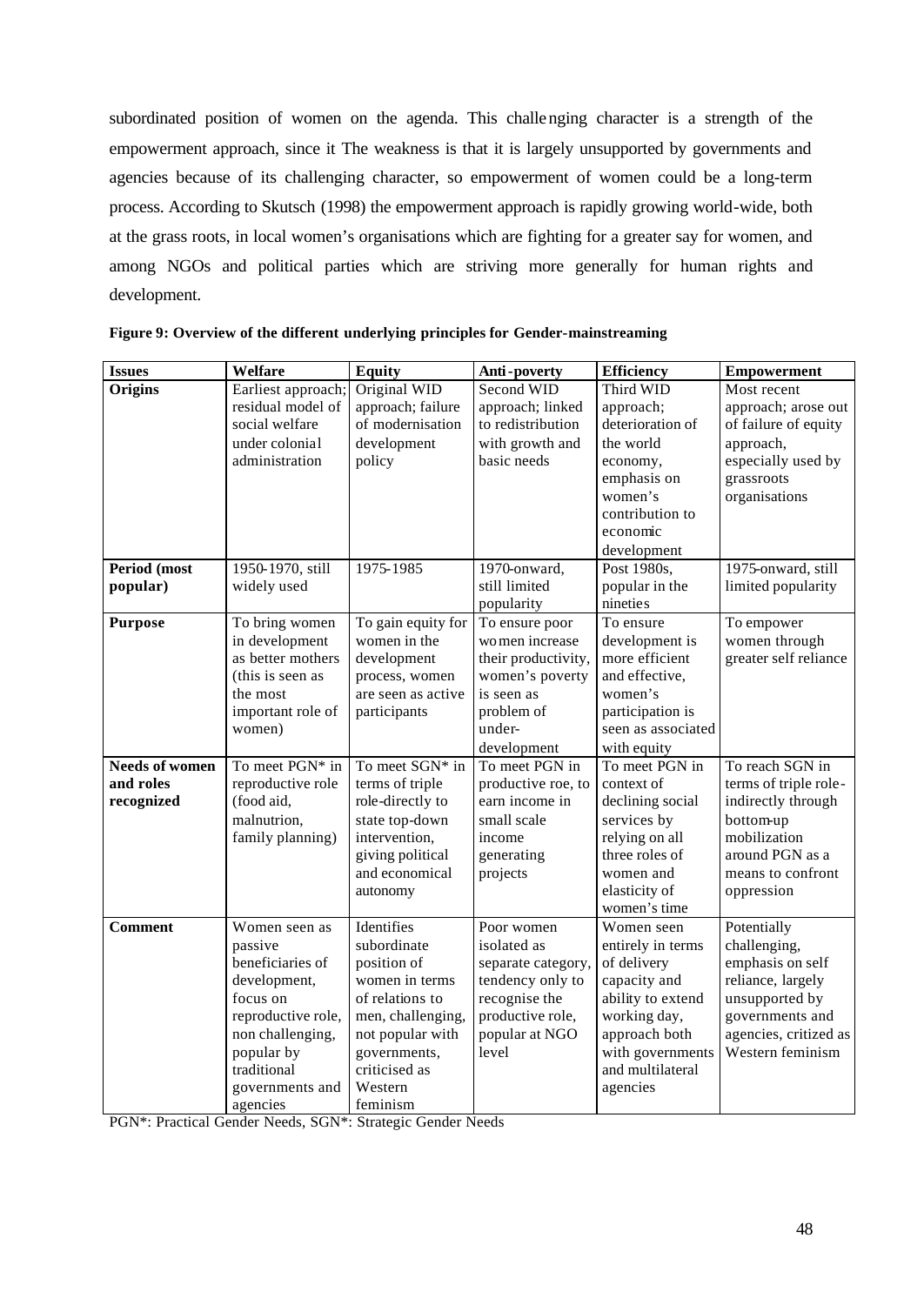Within the literature, there is quite some discussion about how to use and define the different approaches of gender. Especially the efficiency-equity dichotomy receives a lot of discussion. According to Budlender (1997), the equity argument sees women, or people, as the end while the efficiency argument sees them as a means to an end. The equity argument says that justice requires action to ensure that the current gender imbalances are corrected. The efficiency argument is that restricting the opportunities and development of over half the population constraints the development and welfare of the country as a whole. Bina Agarwal (1995, p.271-277) provides an alternative breakdown to the equity-efficiency dichotomy. She distinguishes four interrelated arguments for dealing with gender issues, which she terms welfare, efficiency, equality and empowerment. According to Budlender, the first two arguments (welfare and efficiency) could be seen as different aspects of efficiency. Welfare concerns the benefit to the poorest and most disadvantaged, while efficiency is about the size of overall output irrespective of how it is distributed. Agarwal's second two arguments (equity and empowerment) could be seen by Budlender as aspects of equity. Agarwal's equality can be seen as the promotion of equity in the short term. She defines empowerment as a process that enhances the ability of the disadvantaged (powerless) individuals or groups to challenge and change (in their favour) existing power relationships that place them in subordinate economic, social and political positions.

A more interesting discussion within the context of genderising energy policy, is that of how the motivation for participation can be combined with the underlying principle for a gender perspective. Participation of different stakeholders in the energy policy formulation process is an important character of a gender-aware energy policy (chapter 2). However, as Skutsch et al reveal, the objectives with regard to participation are quite different among the various actors involved. Every stakeholder has its own motivations for participating in the process and their own rationale for integrating gender. Skutsch emphasises that especially the power of some funding agencies should not be forgotten. They exercise their influence in (temporary) adjustment of the formal objectives, strategies, approaches and methods of the other sectors involved (money talks). The benefits of a participatory and gendersensitive approach in terms of equity and empowerment are recognised and supported by the donors and by some NGOs but are rarely supported by local people and their organizations. Their motivations are more focused at increasing welfare of women and efficiency of the project.

## **3.2 Conditions for Gender-aware Energy Policy**

In this section, the emphasis is on how gender-aware energy policy can be realised and under which conditions. Six conditions can be identified to realise gender-aware public policy. These points can be considered not only as a way to create an enabling (political) environment within a country for gender issues but also as conditions for gender-aware energy policy. When these points are realized then the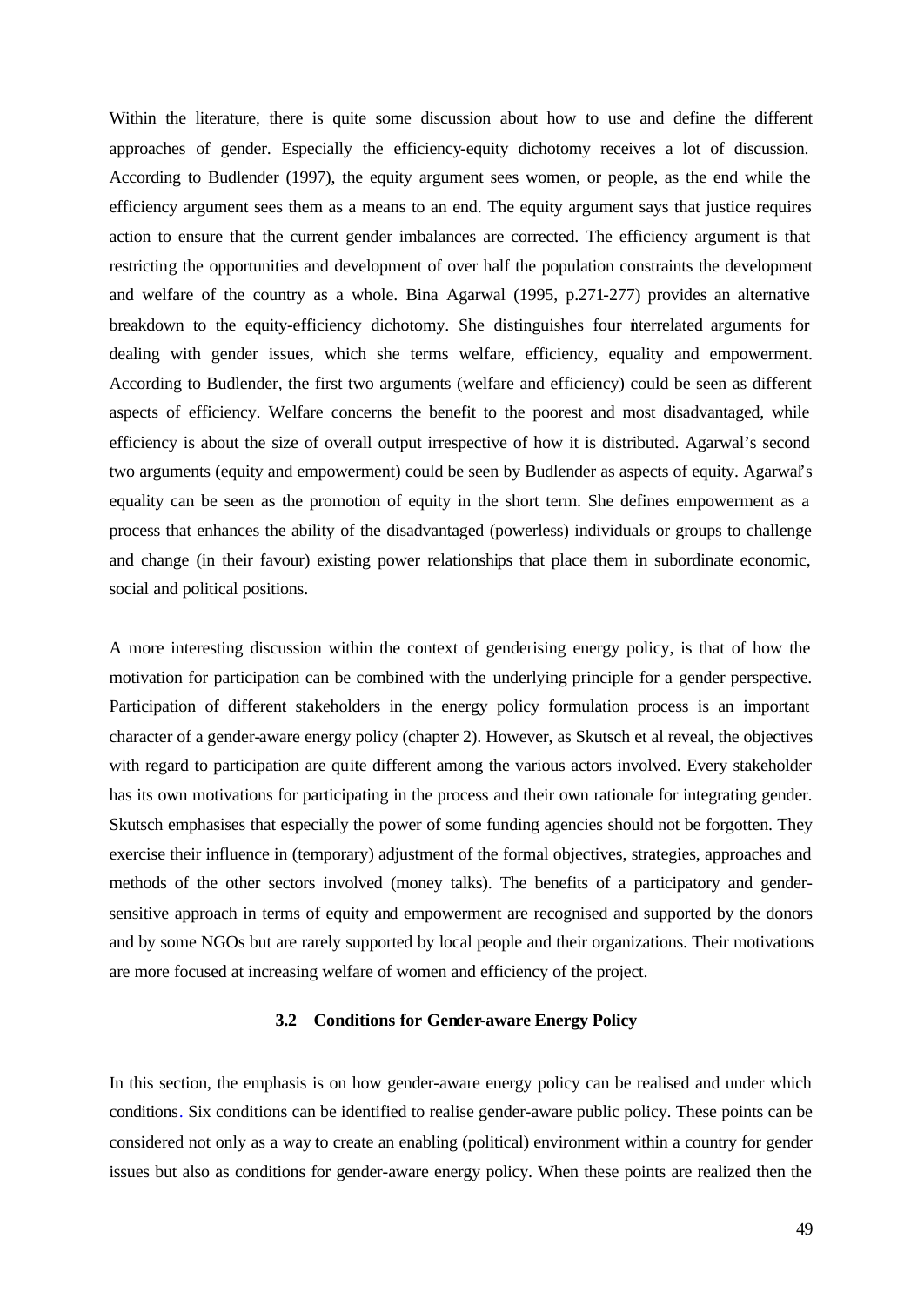circumstances are available to make an energy policy gender aware. A trajectory can be proposed in which order these points should be realised to realise gender-mainstreaming. A possible trajectory is the following;

- 1. A first condition to be realised is a participatory framework; involving beneficiaries in public policy through stakeholders-participation by working in collaboration and participation of government, development organisations, civil society organisations, etc.
- 2. The second step is to create a methodological framework. This is necessary to generate and analyse gender-disaggregated data so that policy-makers can have appropriate data so that they can take action to overcome unequal gender relations. Using gender analysis will also create more gender awareness among stakeholders.
- 3. Gender awareness of a government, can be demonstrated by equalizing opportunities by modifying the legal framework. Is the legal treatment of men and women equal? Are men and women equal before the law? Are gender-issues integrated into the constitution? Part of this legal framework is also the legal and political commitment of governments in international conventions, treaties etc
- 4. The fourth condition that needs to be fulfilled in order to realise gender mainstreaming is the establishment of a political framework for using targeting measures to narrow the gender gap. Gender inequality prevent an economy from realizing its full potential, targeting to women can be an effective strategy for increasing production and output. Another reason is that where gender differences are wide, targeting could capture social gains and increases internal efficiency. Gender targeting is mostly translated into a gender policy, a national action plan for women or an affirmative action policy for women.
- 5. To implement the political framework and to monitor the legal framework, an institutional framework for gender issues needs to be established. For example the creation of a ministry for Women's Affairs or a Gender Ministry, also called national machinery for women.
- 6. Financial framework is crucial for realising gender-aware policies and to demonstrate political commitment to gender mainstreaming by allocating sufficient resources to gender policies. One way to give sufficient financial support is by gender budgeting*.* Gender budgeting gives governments the opportunity to redirecting public policies and expenditure to promote gender equality. In principle, public expenditure on social services and infrastructure are allocated on a gender-neutral basis, in practice, women and men use services differently. Government's budgets should therefore be gender disaggregated.

The six conditions are described and analysed in detail in the section below and whether they are achieved in practice and in which hierarchy they are realised, will be analysed in the case studies of the following chapters.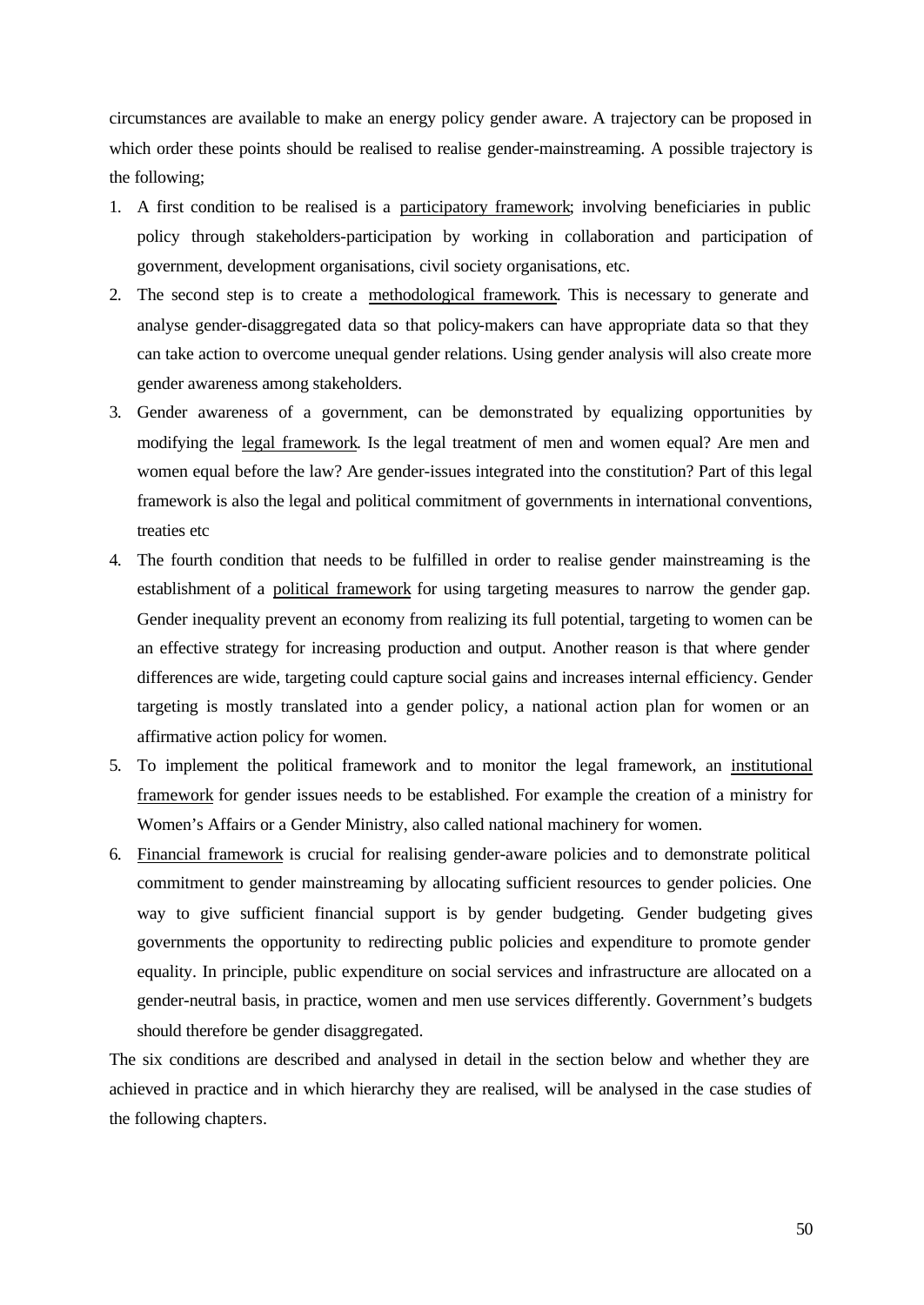## **3.2.1 Participation**

Since gender-awareness is aiming at equal distribution over power between men and women, women should participated in equal numbers as men in decision-making positions. However, women are in general under-represented in decision-making positions. This under-representation could lead to invisibility of women's needs and gender-blindness at policy level. Therefore, an increase of women's participation could lead to more gender-awareness at policy level. There are several explanations for the under-representation of women (identified during interviews Soesterberg). First of all, women have low self-confidence, mostly as a result of a low level of education and a lack of experience. Furthermore, gender biases and cultural constraints hinder women not only to develop their experiences in public life but also to occupy public decision-making positions. The gender biases also result in a heavy domestic workload for women, so that they do not have the time to participate in decision-making processes or in public consultation meetings. Besides, even if they are allowed to participate, there are some financial obstacles as well. They mostly do not have property of their own and they have limited resources so that they are not able to afford public transport to come to meetings or to pay for membership of a political party.

However, increasing women's participation in public positions is not unproblematic. A gender study described by Maude Mugisha (2000) and implemented in 1996/1997, in support of the Lira District<sup>16</sup> Development Plan 1996/2000, noted major constraints that women face in public positions. Among their overall work load when combining a community task with the household/reproductive tasks and the moral pressures and negative attitudes of both men and women towards women in leadership. As a result many women were not willing to accept nominations for leadership positions. The study showed that for women to be able to participate meaningfully in democratic processes, including local politics, more support would be required for candidates for political positions at household at well as community levels. At the household level, women would need support and assistance with domestic chores, like the collection of firewood, in order to release time to participate in local politics. At community level, local councilors be they men or women, would need to better understand the existence of gender biases against women's participation in local participation processes and their role and responsibilities to counter such biases. These findings do not only represent the situation in the Lira District in Uganda, but are applicable for women in many African communities.

From a gender-perspective, decentralization of a public administration opens up new possibilities to stimulate women's participation in local decision-making processes. It is usually easier to familiarize oneself with local issues, thus lowering the threshold for women to step forward and do something about it. Furthermore, decentralization of a public administration means a revision of all standard

l

 $16$  Lira district is a district in the Northern part of Uganda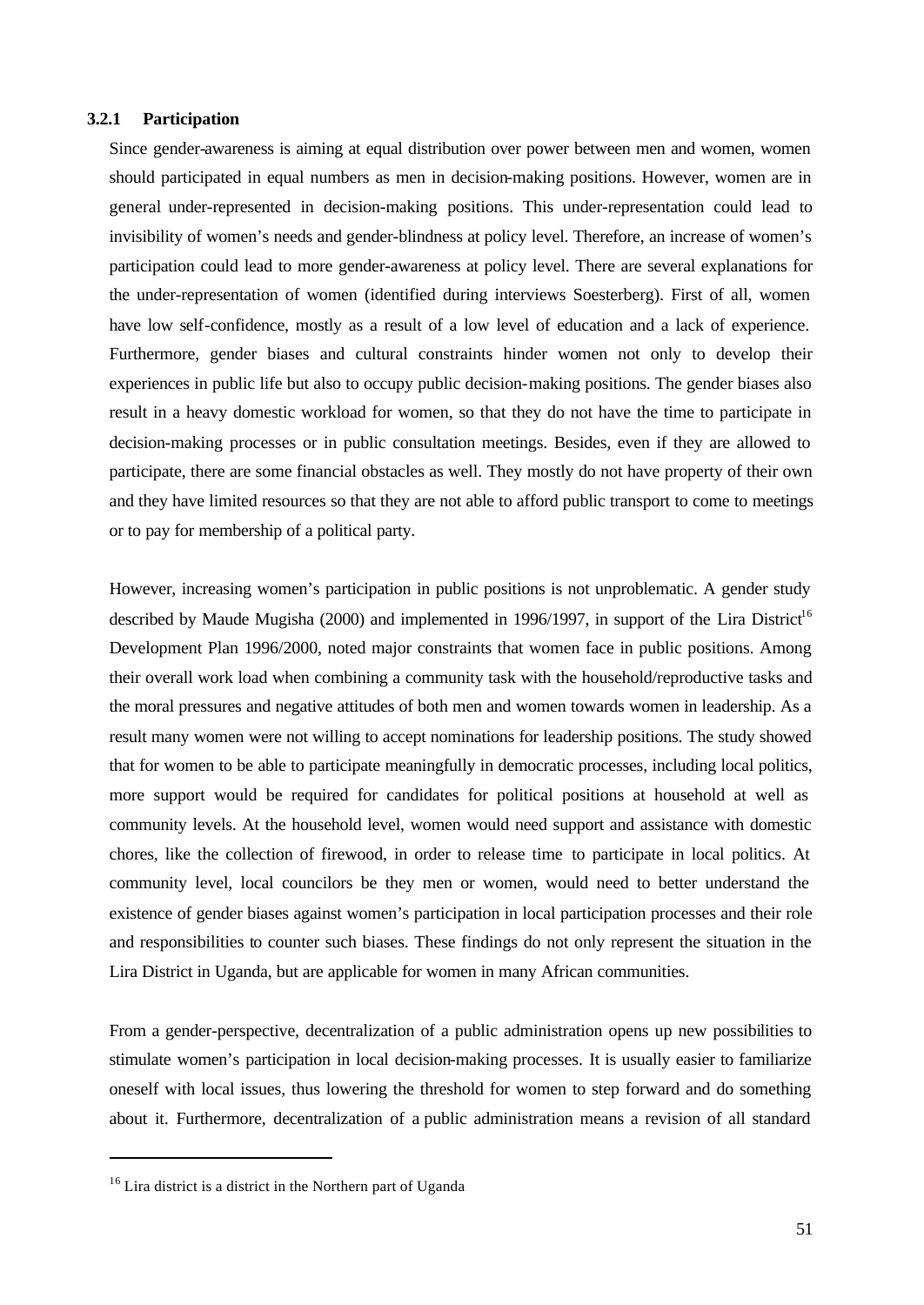administrative procedures, opening up possibilities to integrate gender issues in the planning and implementation processes within administration. Maude Mugisha (2000) reveals in a case study, based on the Gender and Decentralisation Programme implemented in Lira District, that while there were ample opportunities for women to participate in local leadership, there were social, cultural and economical circumstances (as mentioned above) that hamper them to utilize these openings. Cultural and societal impediments prevent women from full participation in political processes. Women expressed a general feeling that they lacked the support and consent of men both at household and community levels in order to participate in local leadership.

As Brouwers et al (1993) state, the objective of participation is to bring individuals and their families into societal life. Through participation new webs of relationships may be woven between groups previously encapsulated in their regional, ethnic or religious communities. This development of civil society has great value in its own right, it broadens and deepens the totality of actors, social layers and institutional dimensions between those who govern and the governed. Thus, participation strengthens the foundation for genuine democracy and equity. Interventions to increase participation have not been very successful, even at micro levels. Brouwers (1993) gave as reasons for this failure; top-down manipulation by governments, political parties and other agents; internal differentiation among the participants themselves; limitation of participation in projects to their implementations rather than in the project cycle as a whole.

### **3.2.2 Methodological Framework**

l

Since the Integrated Energy Planning approach assumes that energy planning should start with an analysis of energy-end-use demand, it becomes important that sufficient resources are allocated to the collection of the necessary data. Emphasis on IEP could lead as Bouille demonstrates, to improved information systems and analytical models.<sup>17</sup> Although, as Codoni describes, it is often difficult to obtain disaggregated data on the full range of energy end-uses or on the use of traditional fuels.<sup>18</sup> This is especially the case for gender disaggregated data. Women's role in the collection and use of traditional fuels is invisible in energy statistics. Traditional fuels, like wood and dung are not included in energy statistics. Women's energy needs and interests are therefore invisible for energy planners and policy makers. One way to make the relation between women and energy visible is applying gender analysis.

<sup>&</sup>lt;sup>17</sup> Bouille, Daniel, 'Integrated Energy Planning in countries with highly skewed incomes and unequal access to basic energy services', in; Eberhard, Anton & Theron, Paul, 1992, pp.53-77

<sup>&</sup>lt;sup>18</sup> Codoni, René, 'Theory and Practice in Integrated Energy Planning; Case Examples in Asia', in; Eberhard, Anton & Theron, Paul, 1992, pp.44-52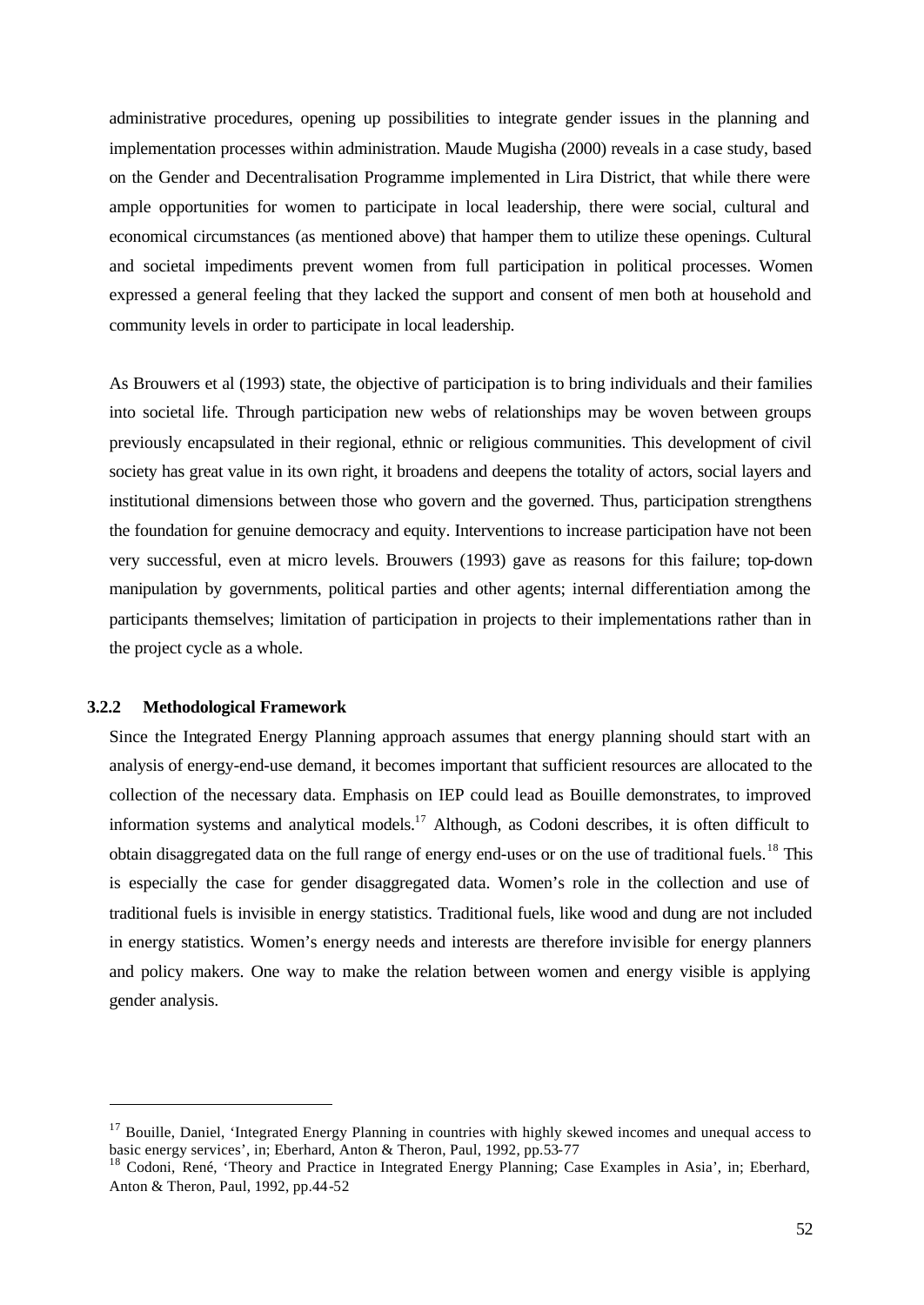The importance of gender analysis is that it makes it possible to generate data that are disaggregated by gender, it enhances the understanding of social issues and relations of production. This understanding of who actually does what, who has access to, controls, and who owns what resources is important in economical policy formulation and development programme design, especially poverty reduction programmes. Gender analysis can also be used to identify gender-specific activities and needs. This enhances accuracy in planning for specific target groups.

Statistics on men and women is a tool for gender sensitisation and advocacy. It is necessary to have a periodical assessment and documentation of the level of involvement of both men and women throughout the development process. It can be monitored through collection, analysis and dissemination of accurate, timely, relevant and user-oriented statistics on the situation of men and women in all areas of human development. The ministry of Gender, Labour and Social Development of Uganda organized in cooperation with the Uganda Bureau of Statistics series of workshops to target data producers and users working in sectors at national and district level on gender statistics to initiate a dialogue between data producers and users.<sup>19</sup> A daily activity profile needs to be drawn, then you have an idea of how much time a specific activity takes, who performs it, what resources are used, who have access to these resources, who controls and who owns them. To draw such a daily activity profile you need to gender analysis.

Gender training is, according to Kakande and Sengendo (2001), after the gender policy the second most common used method to mainstream gender in policy and programmes in Uganda. This is basically due to the fact that gender practioners feel that it is important to teach gender mainstreaming skills to the policy planners in order to enable them to do gender mainstreaming in policies and programmes themselves. Tools used in gender training include; training materials, gender statistics booklets, bulletins or newsletters and case studies. What Kakande and Sengendo have realised is the fact that stakeholders have faced challenges with gender training as the major tools used in gender mainstreaming. Apart from terminology used in the gender discourse, the challenge persists on how to set up an agreed upon definition of the concept gender mainstreaming. Although the national gender policy can be considered as the main tool for guiding gender mainstreaming, most stakeholders pointed out that it is difficult to relate it to what they 'do' in specific sectors. The multi-disciplinality of the sector policies and programmes therefore bring challenges when policy planners and implementers try to visualise gender mainstreaming as a discipline on its own.

Budlender (1997) argues for including time calculations in policies, because it will encourage policies to take into account the value added by unpaid work as well as the burden and constraints it places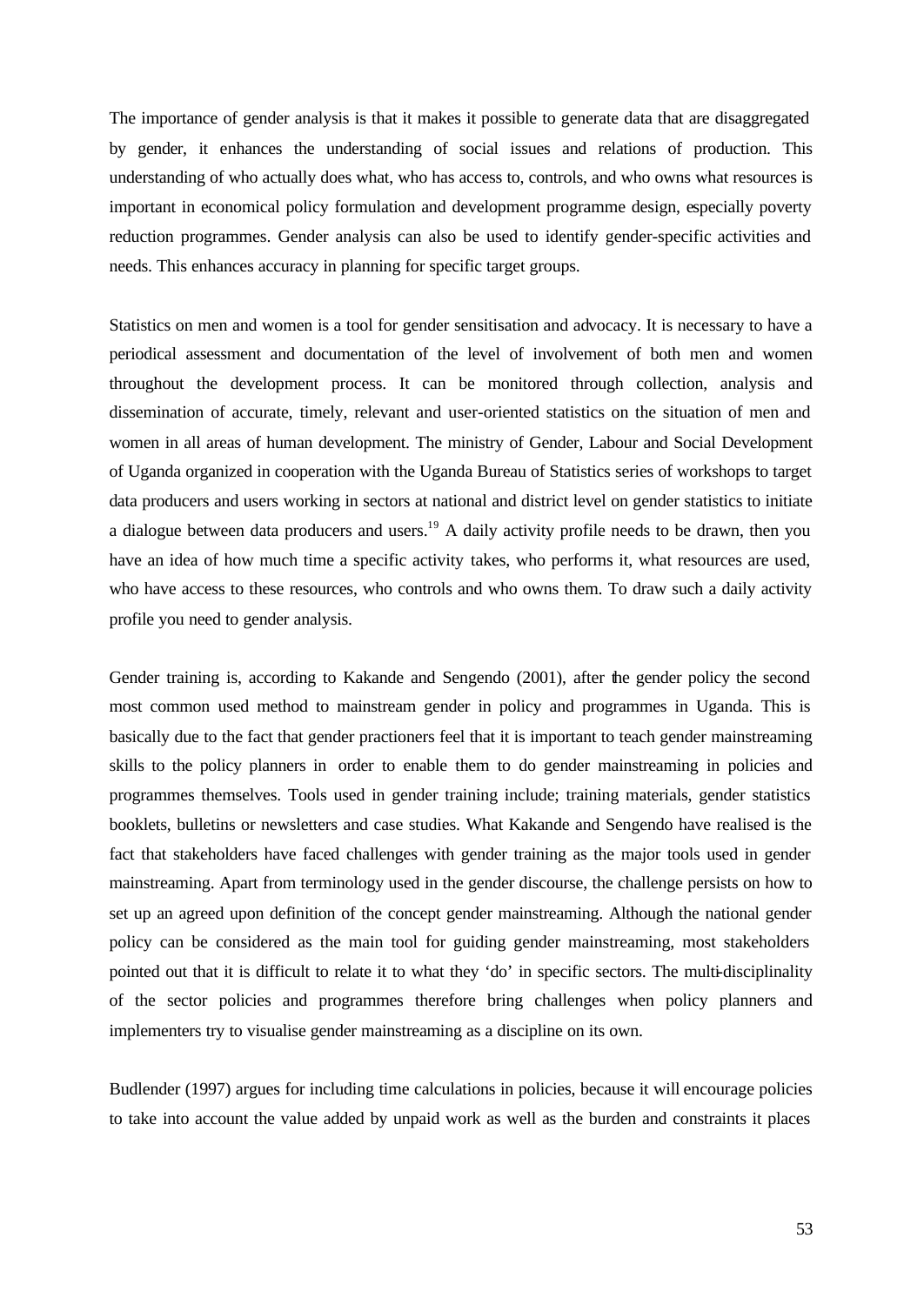upon those who perform it. It will discourage policy-makers from assuming that the supply of such labour is completely elastic. In addition to valuing such work, policies need to take account of current rigidities and imbalances as to who does and can perform it.

#### **3.2.3 Legal Framework**

l

Barbara Mbire-Barungi (1999, p.435) argues that in order to have effective public policy aimed at promoting gender equity and empowerment, national and local politics should embrace the international principles of women's rights as human rights. Western and international feminist movements may have put women on the map internationally for example through the Beijing declaration and Plan of Action; locally there are specific and particular issues that need to be addressed. Therefore there is strong call for national governments to address women's issues and gender inequality. Most women are still not aware of their legal rights embedded in the constitution or in international treaties. Where the customary law conflicts with the statutory laws, women and in some cases men tend to be highly disadvantaged. However, many women are now in a position to do something about  $\dot{\mathbf{t}}$ , since they are more represented in e.g. parliaments, civil society organizations, ministries. Nevertheless, the laws need to be enforced as well, otherwise it will not make a change for women on the grassroots. This law enforcement might be more difficult in the South then in North, since, civil society is weaker in the South then in the North.

The UNCED Conference on Environment and Development (the Earth Summit) in Rio in 1992 led to, according to UNDP (2001), international consensus on the need for sustainable development, which balances economic growth with concerns for social equity and environmental protection. Although it placed energy concerns mainly in the context of climate change, a change in attitude in energy policy can be seen towards more sustainable use. The conference major energy recommendations involved promoting the energy transition, energy efficiency, renewable energy and sustainable transport. Agenda 21 produced by the Rio Conference, called attention to the central role of women in environmental issues. Agenda 21 emphasised that gender should be integrated in all activities, actions, projects and policies arising from the Rio Conference.

In 1995, The United Nations Fourth World Conference on Women in Beijing emphasised the central role of women in sustainable development and the need to promote opportunities for women. At the Conference, also called the Beijing platform of action, a more active role for women within science and technology development is aimed. With regards to energy, governments were stimulated to provide equal access to energy services and to aim for active participation of women in the energy sector. At both conferences, energy policy has been considered as part of gender, science and

<sup>&</sup>lt;sup>19</sup> Ministry of Gender, Labour and Social Development, "Gender Statistics workshop Western Region', Mbarara,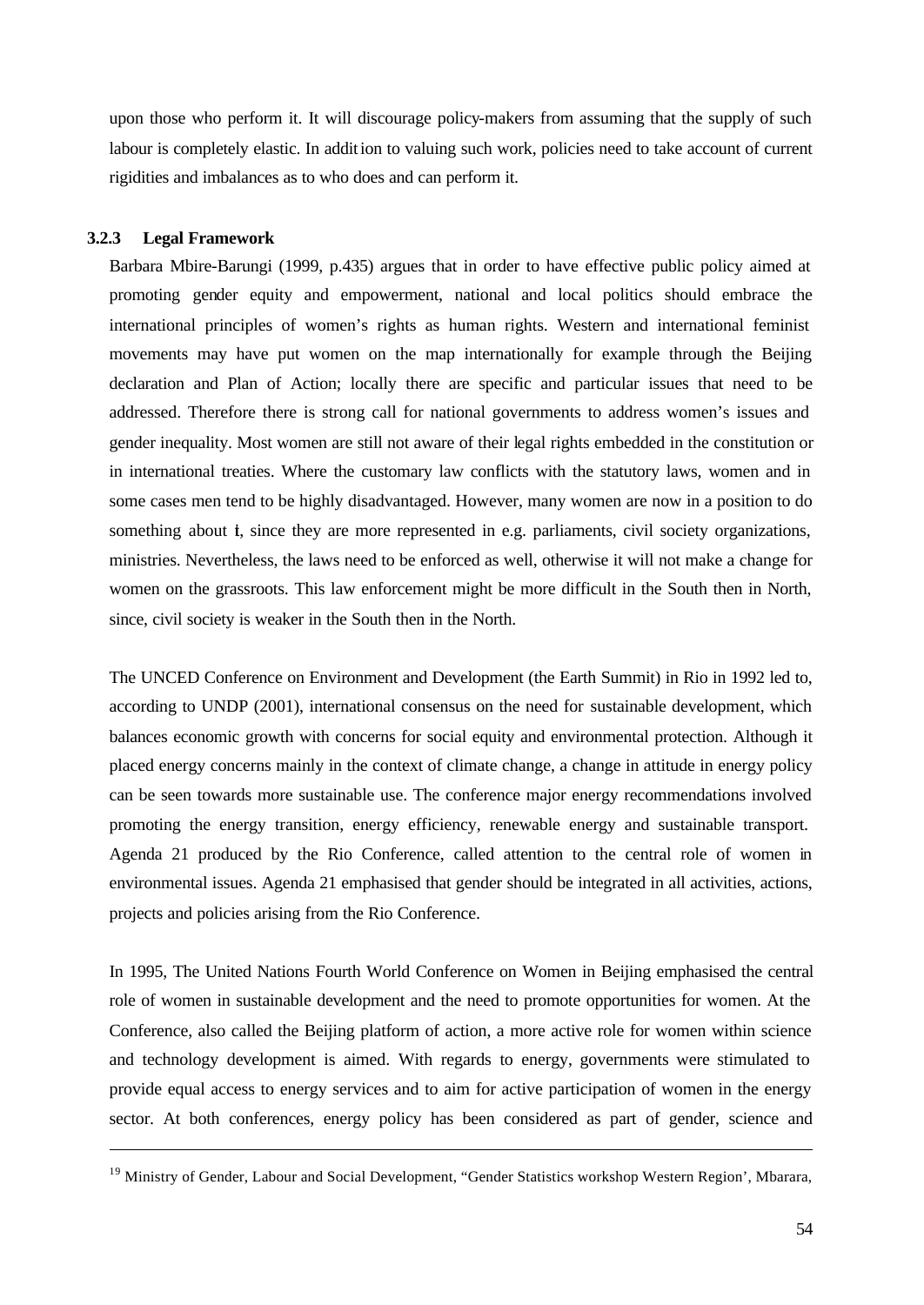technology for sustainable development. The conferences have let to increased recognition within international fora of the linkages between women and sustainable development and there is a growing widespread interest in understanding the issues and formulating appropriate strategies, which relate to women and energy.

### **3.2.4 Political Framework**

To facilitate gender mainstreaming a government could formulate a national gender policy. The Ugandan government has chosen to formulate a National Gender Policy as a tool for realising gender mainstreaming in their country. As set out in the preface of the National Gender Policy of Uganda, *the National Gender Policy is a policy document which prescribes the basic principles of mainstreaming gender in all sectors and sets target areas of action at national, sectoral, district and community level. The goal of the policy is to mainstream gender concerns in the national development process in order to improve the social, legal, civic, political, economic and cultural condition of females and males in the country. As the main guideline for gender mainstreaming in policy and program at national level, the implementation of the National Gender Policy has to be done by all stakeholders in gender mainstreaming. These include all ministries, NGOs, CBOs and communities.<sup>20</sup>* The Ugandan National Gender Policy can be used as an example for other countries that want to formulise a gender policy.

Affirmative action is often seen as synonymous with non-discrimination or with equal opportunity programmes. Non-discrimination or equal opportunity policies work to ensure that people have equal access to appointments, promotions or training irrespective of race, sex or disability; the theory underpinning non-discrimination is that all individuals should be treated equally. On the other hand, the argument behind affirmative action is that to create equality, some people are needed to be treated differently for a period of time, since employment decisions are made within the context of established patterns of discrimination and inequality. In sum; affirmative action is a process or strategy to achieve greater employment equity or equal employment opportunity. According to Ruiters (1994) employment equity is the desired end-result and affirmative action or the advancement of specific groups are strategies to achieve it.

Ruiters also points out that affirmative action can be defined broadly or narrowly. Broad definitions are aimed at accelerated creation of a balanced society, a society where there is equality in participation at all levels in political life, professions, in the economy and in other fields. Narrowly defined definitions focus on employment and employment equity in the workplace. Ruiters warns that affirmative action often generates acrimony and passion and therefore needs to be dealt with in a

1998

l

<sup>&</sup>lt;sup>20</sup> The National Gender Policy, Republic Uganda, preface, 1997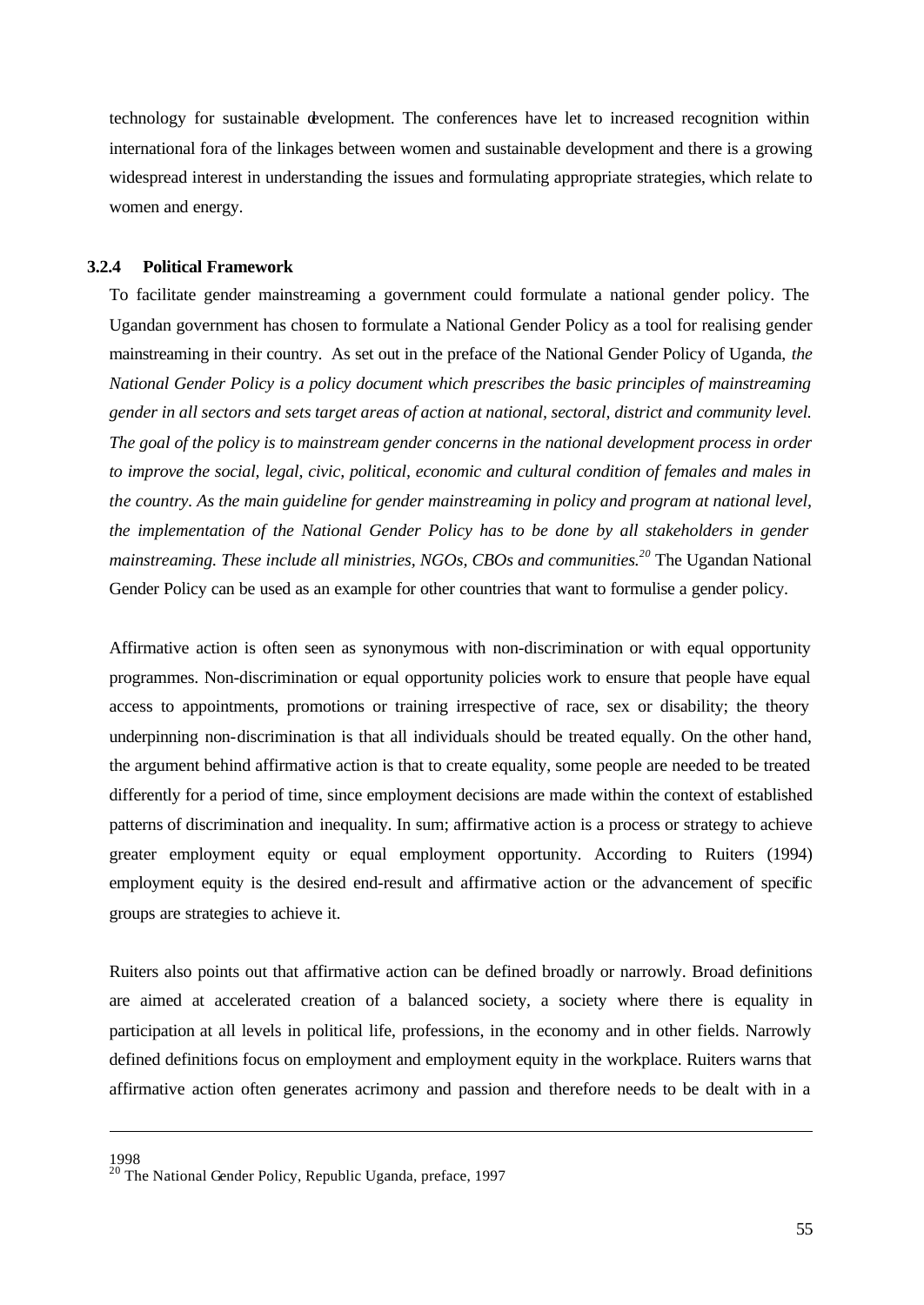sensitive way. All staff need to be sensitized to affirmative action, and communication about the process needs to be happen on an ongoing basis. The more informed people are the less likelihood there is of misinterpretation and irrational aggrievement.

#### **3.2.5 Institutional Framework**

Since the UN Decade for Women, countries started with the formation of a national machinery for gender and mostly women's issues. They have taken the form of Women or Gender Ministries or Women's Desks within a Ministry. According to Beall (1998) the national machineries established under the WID approach were particular fragile. Their main achievement was to raise public and sometimes government awareness of women's welfare concerns, but they failed to persuade government bureaucracies of the need to link those welfare concerns with the major economic, social and political concerns of their countries.

Brouwers et al (1993) state that the impact of a national machinery in terms of changing gender relations varies, but is generally disappointing. A number of factors can be identified which contribute to the lack of success. First of all, national machineries for women often have a low hierarchical status within the government administration system. That means that the decision-making power and the influence of the machinery at policy-making at higher levels are limited. Another result of the low hierarchical status is the lack of resources allocated to the machinery. That limits the number of staff they can afford. The lack of staff and resources can be overcome by giving the women's machinery a higher hierarchical position. As Brouwers et al describe, the machinery is merely installed as an act of good will towards the international community, resulting in women's desks that are placed in the ministries with a low hierarchical status like Social Affairs or Community Development. Denton (interview) agrees with this statement, by arguing that national women's machineries mostly have a cosmetic function rather then a practical one. If a government is really willing to address gender issues, then they have to install a gender machinery with sufficient resources and decision-making power.

However, a single structure for gender mainstreaming is not always preferable. Budlender (1997, p.513) fears that a single structure such as a Gender Ministry could be sidelined or marginalized. Also a single structure could too easily be seen as the only body, which needs to consider gender issues. Gender is a crosscutting issue and every policy area has a gender angle. Therefore every ministry and governmental department should try to integrate gender into their policies. In genderizing energy policy, the problem is that a combination needs to be made between two fields. Some governments have a gender-policy and working on gender-mainstreaming in their social departments, but they do not connect this with the energy sector, which is a separate policy issue in the technological /economic section of public administration.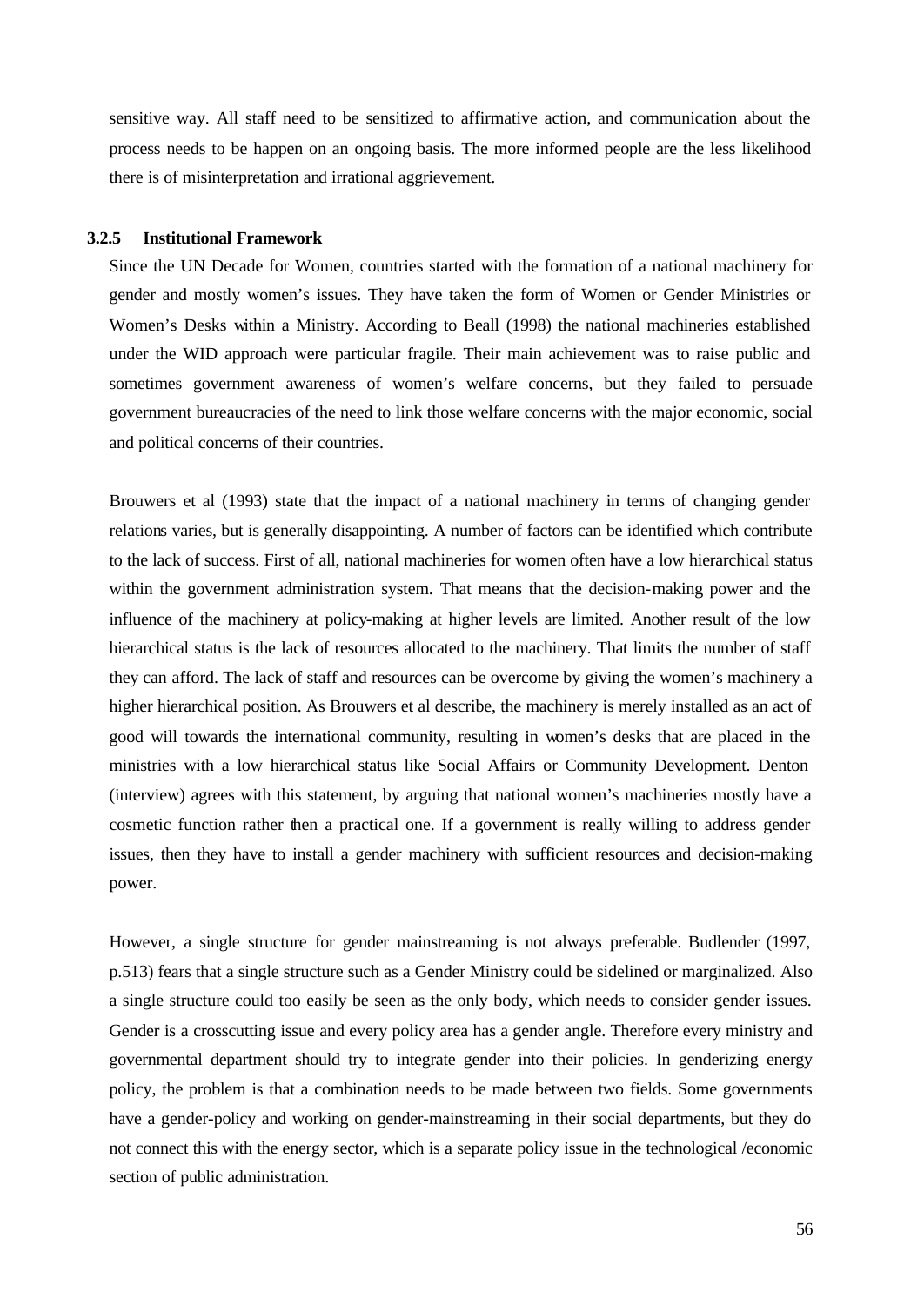#### **3.2.6 Financial Framework**

 Within the financial framework, budget impact analyses are possible. Budget impact analyses examine any form of public expenditure, or method of raising revenues and link national policies and their outcomes to the distribution, use and generation of public resources. By identifying the implications for one group in society (or the economy) compared with another, or one sector (energy) to another (environment) these budget analyses can highlight the gaps between reaching policy goals and the resources committed for their implementation. In fact, analyses of the budget and its impact can help governments to achieve desired outcomes of policy goals by identifying obstacles for reaching objectives stated in policy documents. Budlender (2001) points out that budget analysis sometimes even let to a reprioritisation of expenditures and revenue raising and to a restructuring of the budgetary process.

Budget analysis can also be applied to gender; gender analysis of budget. A gender analysis of budget determines impact on women and men within the context of any given policy outcome or objective. It examines methods of revenue raising, distribution of expenditure and access to resources and opportunity and how these have different impacts on the livelihood and wellbeing of women as compared with men. Gender (responsive) budgeting is a budget process that ensure the inclusion of the gender-related implications and can be carried out at national, provisional and municipal levels and can cover all sectors of the budget. Such initiatives began in Australia in the mid 1980s and was followed by more the 40 countries, of which South Africa and Uganda.

The aim of gender budgeting is to strengthen the capacity of governments to apply a gender analysis to planning, monitoring and evaluating the impacts of revenue raising and expenditure allocation at national, provincial and/or local levels. This process will, according to Budlender (2001), enhance the outcomes of critical social, economic and poverty alleviation programmes for women. Secondly, gender budgeting can develop and implement strategies for women's participation in economic decision-making through their engagement in budgetary processes. Furthermore, the integration of gender in budget can engender economic governance processes by increasing their transparency, holding global and national actors accountable to their policy commitments to women.

### **3.3 Conclusions; the Conditions for realizing a Gender-aware Energy Policy**

In this chapter an answer to the second research question is formulated by identifying and defining the conditions for realizing a gender-aware energy policy. Below a summary of these conditions is given and the elements that they contain (Figure 10). The order, in which they are described, is reflecting a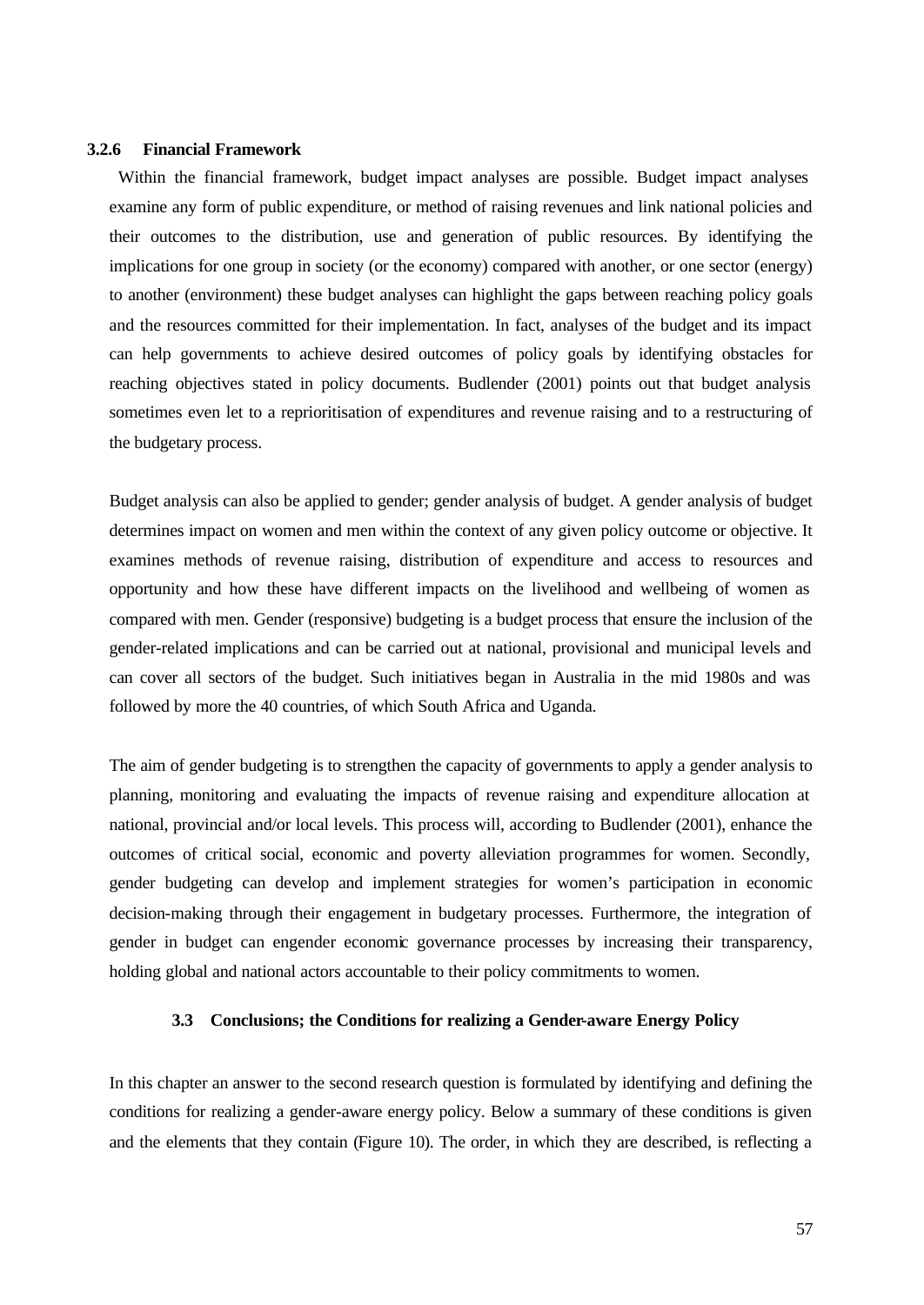proposed trajectory for realising gender-mainstreaming. Whether these conditions will be achieved in practice and in which order, will be analysed in the case studies in the next chapters.

| <b>Condition</b>               | <b>Elements</b>                                                   |
|--------------------------------|-------------------------------------------------------------------|
| Participatory framework        | ?? Number of women working in energy sector                       |
|                                | ?? Participation of women's movements in the political arena      |
| Methodological                 | ?? Gender disaggregated data                                      |
| framework                      | ?? Tools and gender analytical methods                            |
| Legal framework                | ?? Position of gender issues in the constitution                  |
|                                | ?? Signed and ratified international conventions on gender and/or |
|                                | energy issues                                                     |
| Political framework            | ?? Existence of a gender policy and/or affirmative action policy  |
|                                | ?? Policy formulation and implementation                          |
|                                | Integration of gender into energy policy<br>??                    |
| <b>Institutional framework</b> | Existence of a national machinery for women<br>??                 |
| Financial framework            | ?? Gender budgeting; the allocation of resources to gender issues |

**Figure 10: the Conditions for realizing a Gender-aware Energy Policy**

When these conditions are realised, a background is established to create a gender-aware energy policy. Fulfilling the conditions mentioned above will demonstrate a commitment within a society to realise gender-mainstreaming. However, several actors within that society will have their own motivations for aiming at gender-mainstreaming. Therefore, in the beginning of this chapter several underlying principles for genderizing policy are defined and described, namely; welfare, empowerment, equality/ equity, efficiency and anti-poverty. Which underlying principle a government has to implement gender-aware energy policy determines their way of and their underlying reasons for realising that. However, within a government, even within a department of a ministry, several motivations can exist simultaneously. Also several stakeholders in a policy formulation process could participate with different (often conflicting) motivations. Therefore within the case studies, the rationale of the several stakeholders participating in the energy policy formulation process will be identified.

Combined with chapter 2 the energy policy formulation process is now described. Starting with the conditions for an enabling environment, moving on towards the characteristics of a gender-aware energy policy and ending with the goal. The underlying principles of the stakeholders for gender mainstreaming in energy policy are influencing the whole process. The figure is now completely filled in as visualized below.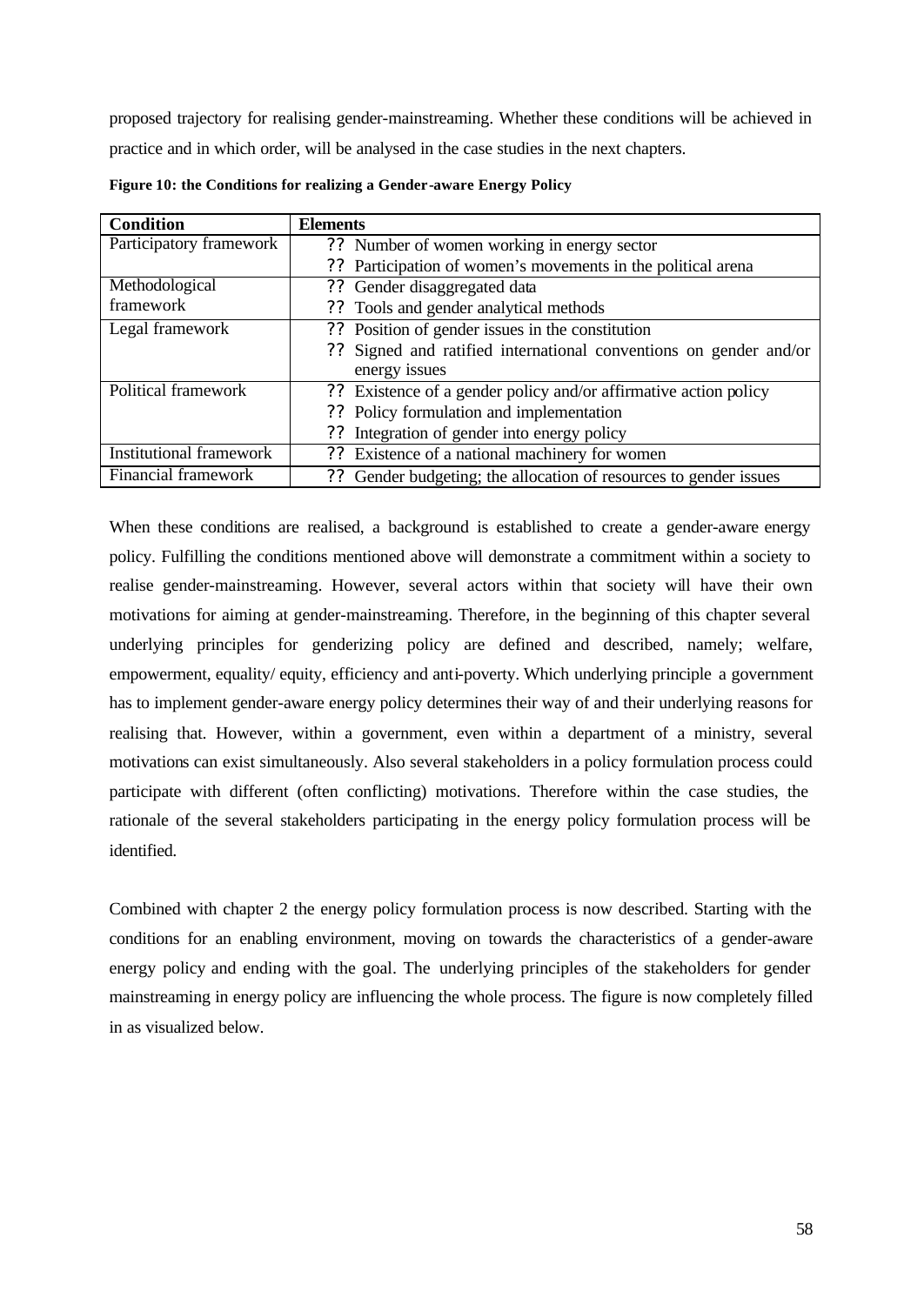

**Figure 11: the Process towards a Gender-aware Energy Policy**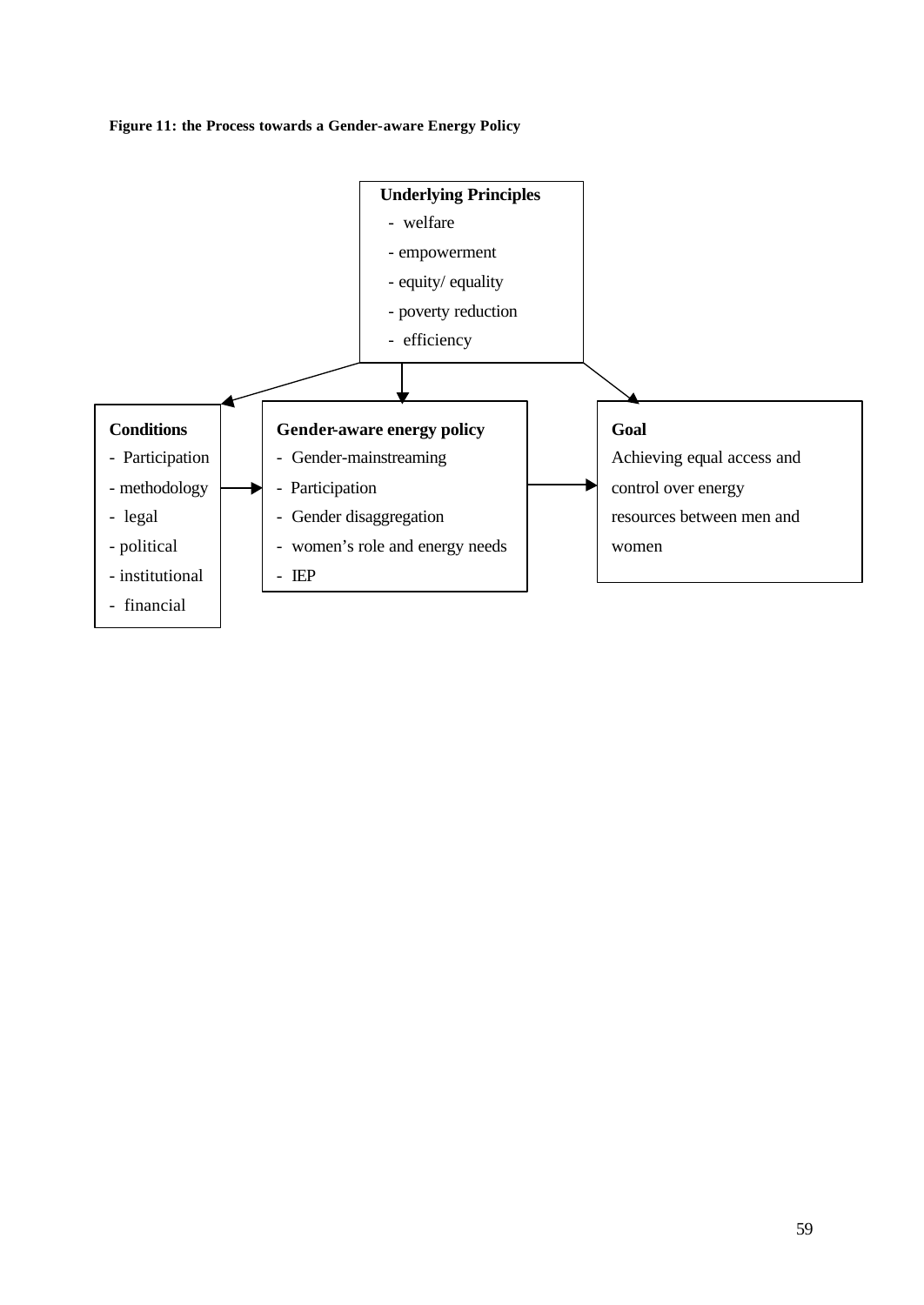## **4 CASE STUDY SOUTH AFRICA**

In this chapter, research question 3 will be answered. What are the experiences of South Africa in genderizing national energy policy and under which conditions is this implemented? The first section will describe the situation of gender and energy in South Africa. The next section describes the condition available in South Africa for realising gender-aware energy policy; the political participation, the institutionalisation of gender issues and the legal, political and financial framework for gender issues. In the last section, the developments in the energy policy towards a gender-aware energy policy are described and analysed. The drafting process of the energy policy will be describes and the attempts to integrate gender into the energy policy.

### **4.1 Introduction**

# **4.1.1 Gender in South Africa**

A central issue in the concept of gender is that it is socially and culturally determined, that means that every community has its own interpretation of gender. In South Africa, the concept gender does not only mean the social relation between men and women, but also the differences in race. During the apartheid-period, the government introduced a hierarchy; white people at the top, Africans (black people) at the bottom and the Indian and coloured community in between. Policies were formulated according to this hierarchy. In apartheid South Africa, policies were designed for the average citizen assumed to be a white male, while the majority of the population is neither male nor white. Not only the assumption that the average South African citizen is white and male is not corresponding with reality, also the assumption that policies should be formulated for an average citizen is not reflecting the differences in a society. As Budlender (1997, p.528) argues, *in reality there is no 'average' citizen. Gender analysis, which does not get beyond a simple dichotomy of 'women' and 'men' is too blunt an instrument with which to shape effective policy.* Did the gender analysis start with a dichotomy of men and women, today it is widely recognized that it is more complex. In order for policies to be responding to differences between people in society, gender needs to be taken into account and policy makers should be aware of what the concept of gender contains in their country, e.g. South Africa.

However, as described above, policy in apartheid South Africa did not reflect different groups in society. This was not only the fact within the government but also the party fighting for liberation of the apartheidsregime, was more focused on racia l and class differences then on differences between men and women. Race and class have always defined the struggle for national liberation in South Africa. Gender inequalities have taken a second place, as Suzanne Williams (1991, p.118) explains; *the place of woman has been to remain alongside her man, supporting him in the struggle, participating in the organisations, serving time in detention-but also almost exclusively responsible for the maintenance of the social fabric of home and children in the face of the terrible destructiveness*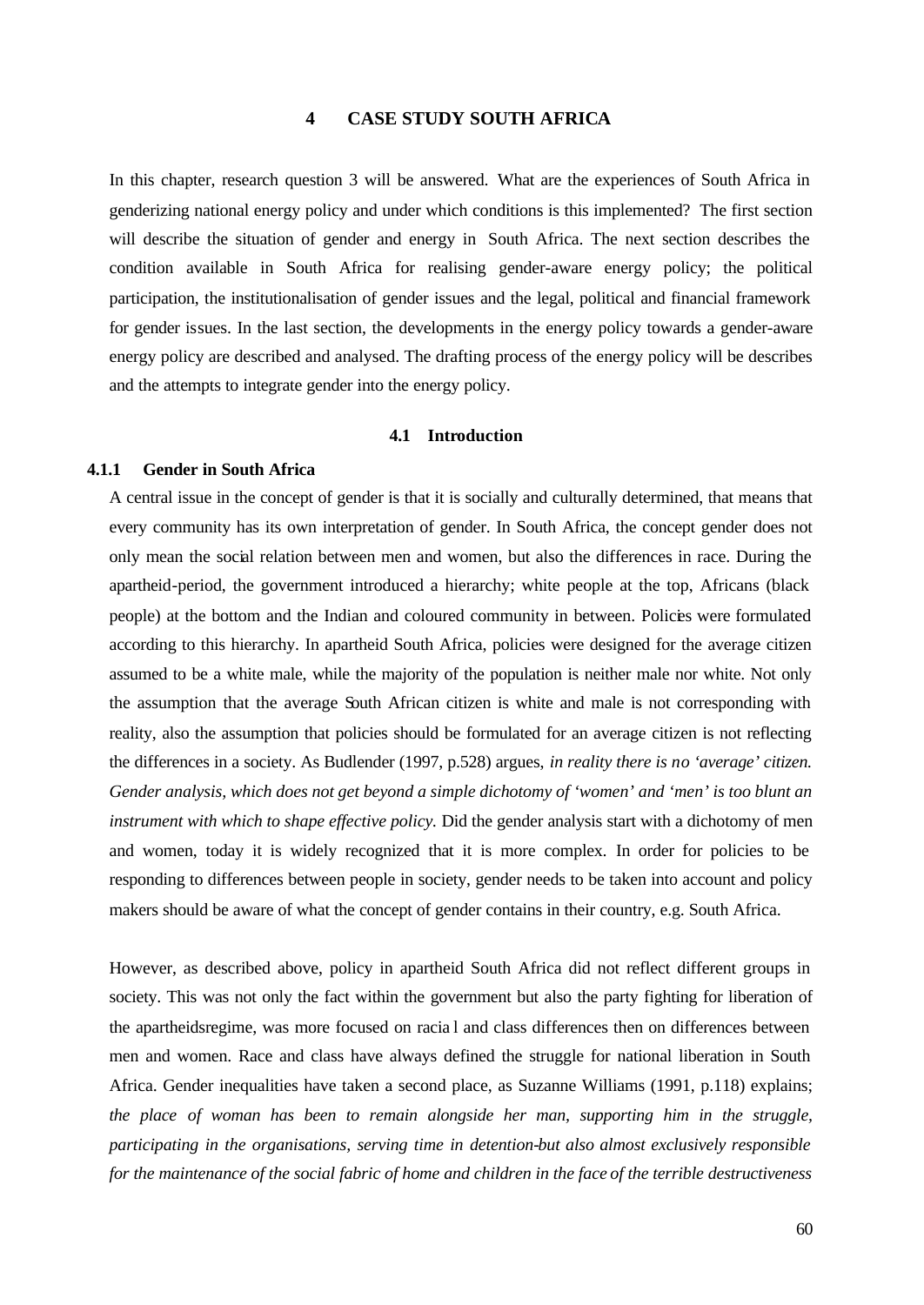*of the apartheid system.<sup>21</sup>* Only in the late 1980s, due to the pressure of women's groups and some international and national recognition of the importance of gender issues in the construction of a democracy, has the term 'non-sexist' been added to the list of aims of the struggle. To proof that the ANC is committed to the emancipation of women in the new South Africa, the ANC Women's League was relaunched in the country in August 1990. Furthermore, the National Executive Committee of the ANC issued a statement on The Emancipation of Women in South Africa in May 1990. This document constituted a break with earlier thinking, reflecting a gender-relations perspective. This provided the foundation for moving the agenda for gender mainstreaming and women's empowerment forward and for unifying women identifying with the ANC Women's League (ANCWL) and the autonomous women's movement.

After the apartheid-period, a series of conferences held from 1992 onwards debated how gender issues might be institutionalised in post-apartheid South Africa. They were strongly influenced by the ANCWL but drew on a wide range of women's organisations and international expertise. The process of consensus building was particular facilitated by the emerge in 1992 of the Women's National Coalition (WNC). This is a broad, autonomous federation, which provided a forum for the articulation of non-partisan gender interests. According to Beall (1998), the WNC managed to position itself strategically as the voice of organized women, despite a range of internal problems related to building an alliance of women's organizations across the divided racial and political spectrum, which characterizes South Africa. Beall writes that the role of the WNC proved to be critical in winning a place for women at the negotiating table and for demonstrating how women's political leverage could be increased through strategic alliances.

#### **4.1.2 Energy in South Africa**

l

South Africa has abundant energy resources. Fossil fuels, such as coal, uranium, liquid fuels, and gas, play a central role in the socio-economic development of the country. They also simultaneously providing the infrastructural economic base for the country to become an attractive host for foreign investments in the energy sector. Despite the high number of connections to the electricity network, biomass still forms the main energy source in the rural household sector. There are some developments in exploring renewable energy sources like solar power, wind power, pumped storage and in hydro-power schemes. The government launched some initiatives to promote energy efficiency.

Much of the economic development of the past 20 years has been based on the comparative advantage enjoyed by South African industry through very low energy prices, especially those of coal and electricity. There are many aspects of the South Africa's economic and energy systems that are

<sup>&</sup>lt;sup>21</sup> Williams, Suzanne, "From 'Mothers of the Nation' to women in their own right; South African women in the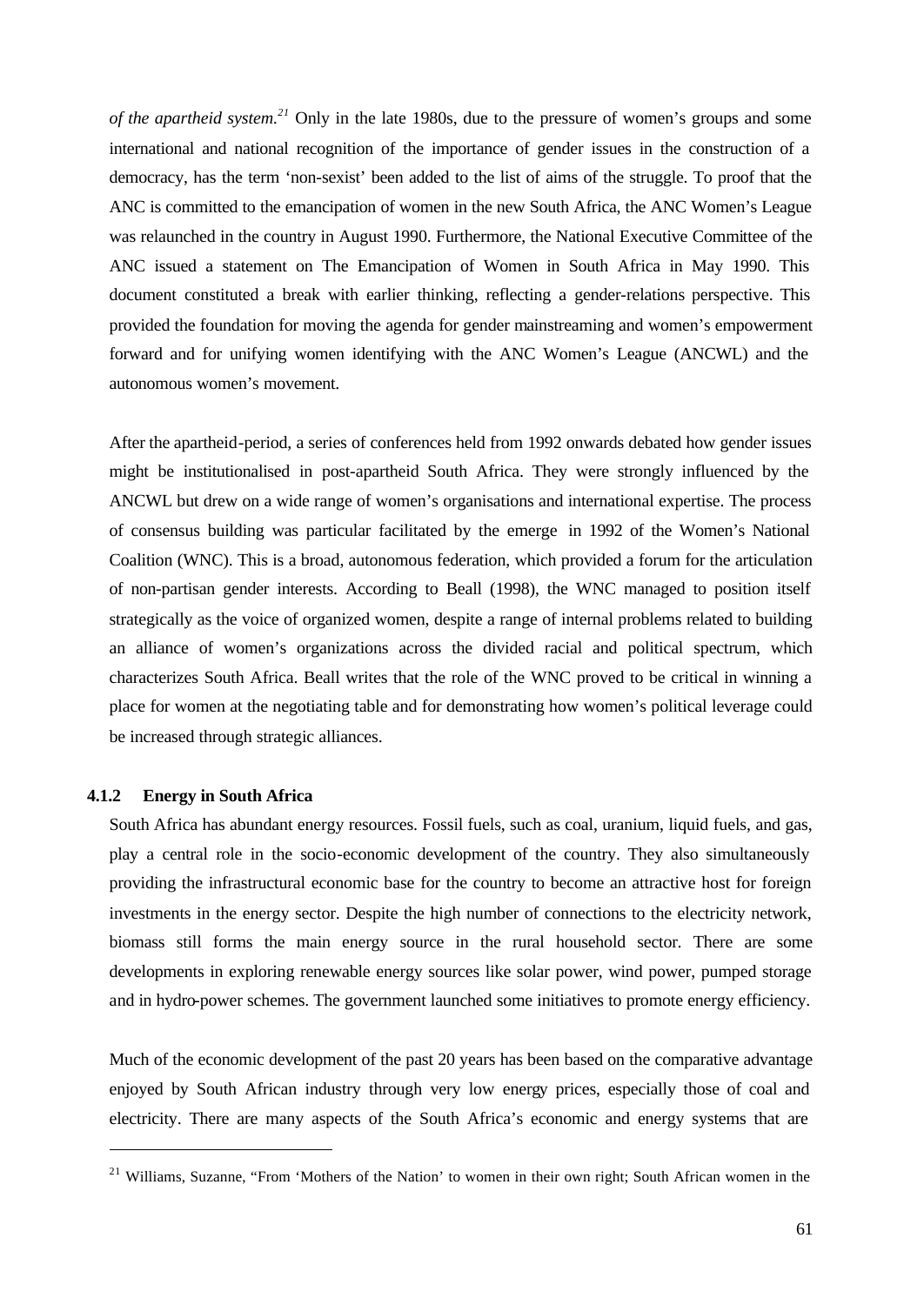distinctive to the country, making international comparisons difficult. In economic terms, the present extreme inequity of income and wealth distribution along race lines is likely change and this will play a critical role in future developments. As a consequence of the legacy of Apartheid, South Africa is a country with the highest levels of inequities in wealth and access to basic services in the world, according to the IEA study. A striking example of this is that while South Africa produces 60% of Africa's total electricity output, the majority of South Africans, over 60% of the population do not have access to this basic service.<sup>22</sup> These factors will also play a critical role in the development of energy trends. The natural wealth of South Africa has made the provision of ample and cheap energy possible to industry and to the privileged part of the population that can afford the use of commercial fuels. That 40% of the population has electricity is high compared to other African countries. However, the majority of the population does not even have access to electricity, because they can not afford it and/or are not connected to the network.

Another legacy of apartheid that the IEA (1996) identified is that energy policy-making was strongly dominated by the objective of energy supply security, mainly for industrial demand and military requirements. Policy-making was generally performed in an informal and non-transparant way, with little or no public debate of the issues, relying to a great extent on the expertise of the large private companies that dominated the sector and requiring little energy policy-making capacity with the government. With the end of the UN sanctions in 1993 and the elections and formation of the Government of National Unity in 1994, the old policy imperatives were replaced by a set of new directions; equitable access for all people to basic energy services, adequately and economic energy supply to industry to facilitate economic growth, and sustainable energy use that minimises environmental impacts.

The fact that energy policy was controlled by the large private energy companies, is demonstrated by the fact that state involvement in the energy sector was consolidated for the first time in 1980 with the creation of the Department of Mineral and Energy Affairs (DMEA). The DMEA is responsible for the promotion of the optimal utilisation of energy resources and its main activities are amongst others to; advice the minister, administer specific energy acts, develop policy and to manage the projects programme. Wrenelle Ruiters (1994) describes that the involvement of the state in the sector was limited to regulation, with the DMEA having jurisdiction over the liquid fuels, electricity and nuclear sub-sectors. The coal sub-sector was regulated until the mid-1980s when the state controlled the pithead, wholesale and retail prices of coal, its distribution and export. In 1987 price control was abolished when the pithead price of coal was deregulated.

l

transition to democracy", in; Wallace T., Candida March (eds), 1991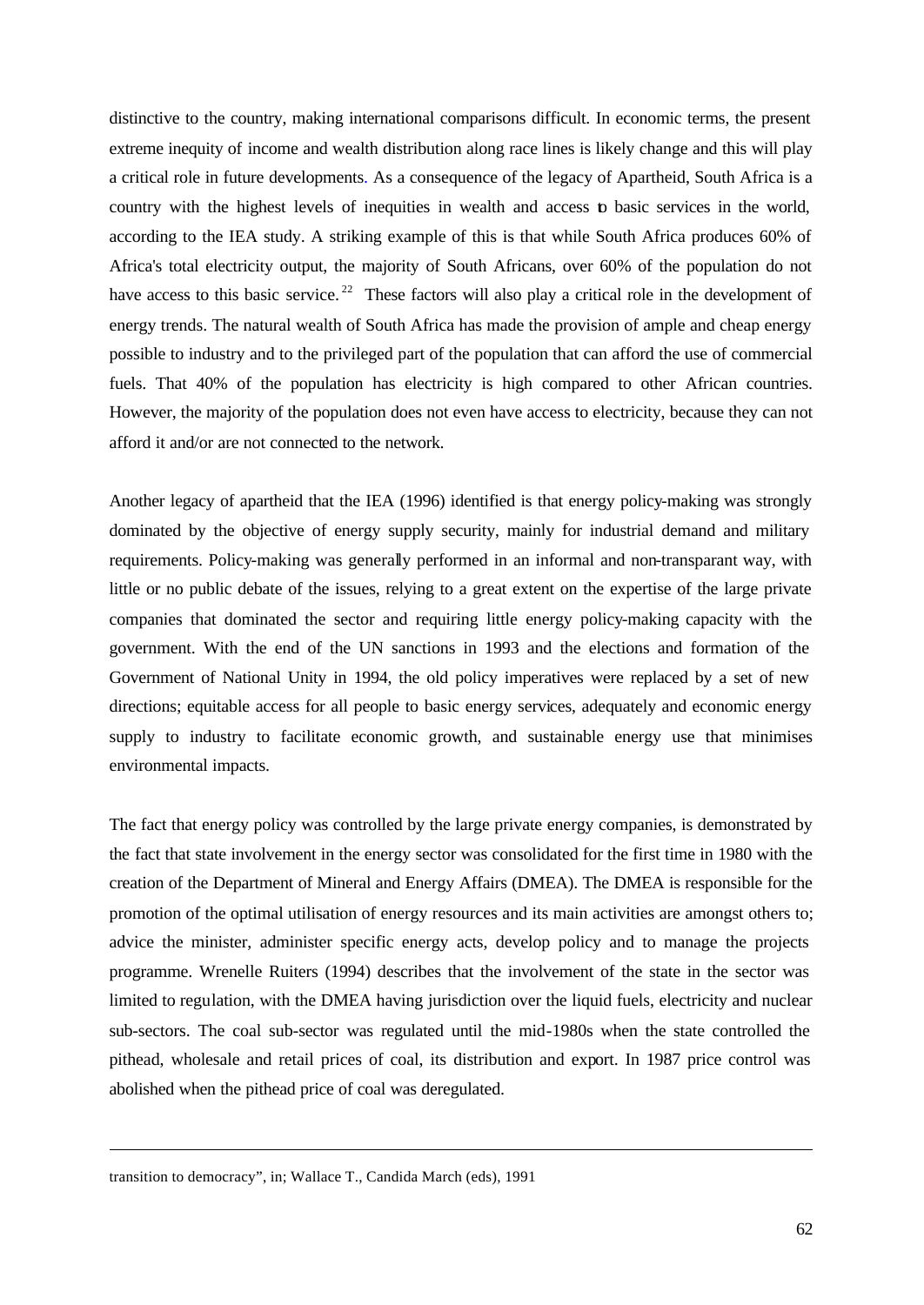### **4.1.3 Gender and Energy in South Africa**

l

During the apartheid, South Africa emerged as a country with a high level of inequality in wealth and access to basic services, like energy and water. The unequal distribution of the energy services can be partly explained by the security-driven and supply-oriented energy policy of the South African government during the apartheid -era. Because of the international trade embargo, they were forced to be self-sufficient. However, the supply-oriented approach, totally disregarded the demands and needs of the majority of the people. After the apartheid-period, the South African government demonstrates its commitment to address socio-economic inequalities through its Reconstruction and Development Plan (RDP). In this plan, the government pledge to provide basic services such as housing, education, health, water, sanitation and energy to the people who previously were denied access. The term 'energy' refers in that plan not only to electricity distribution but also to paraffin (kerosene), gas, coal, wood fuel and renewable energy sources.

The RDP was worked out in sectoral policies, of which energy development plans. In the development of these plans, much effort has been directed to tackle the disparity in access to energy services. These have culminated in a two-year project called the South African Energy Policy Research and Training Project (EPRET). EPRET's primary objective was to design policies, which widen access to adequate and affordable energy services for poor urban and rural households. At the same time, the project was intented on developing energy policy options, which redressed racial and gender inequalities. However, as Makan (1995 ) argues, a shortcoming in the EPRET approach has been the neglect of gender issues. This has resulted in gaps in its policy recommendations. One of the reasons of not integrating gender and women's needs in the energy policy recommendations is that there was hardly any empirical data which advocate for women and energy in South Africa.

To overcome this lack of information, a number of qualitative household studies with a central focus on gender were undertaken in both urban and rural contexts in South Africa during the early 1990s. One of the first studies in South Africa to explore women's energy use and priorities was undertaken by Annecke (1992). Her study confirmed that women are still primarily responsible for managing household energy budgets and the acquisition of fuel and food, but found that women are not unproblematically the primary domestic decision makers with regard to energy, due to the relations of power and authority within the households. Unequal gender relations still exist in South Africa. There are however, some developments towards gender-aware policies and a political commitment towards more gender equity.

<sup>&</sup>lt;sup>22</sup> International Energy Agency, "Energy Policies of South Africa; 1996 Sur vey", OECD, France, 1996, p.33-34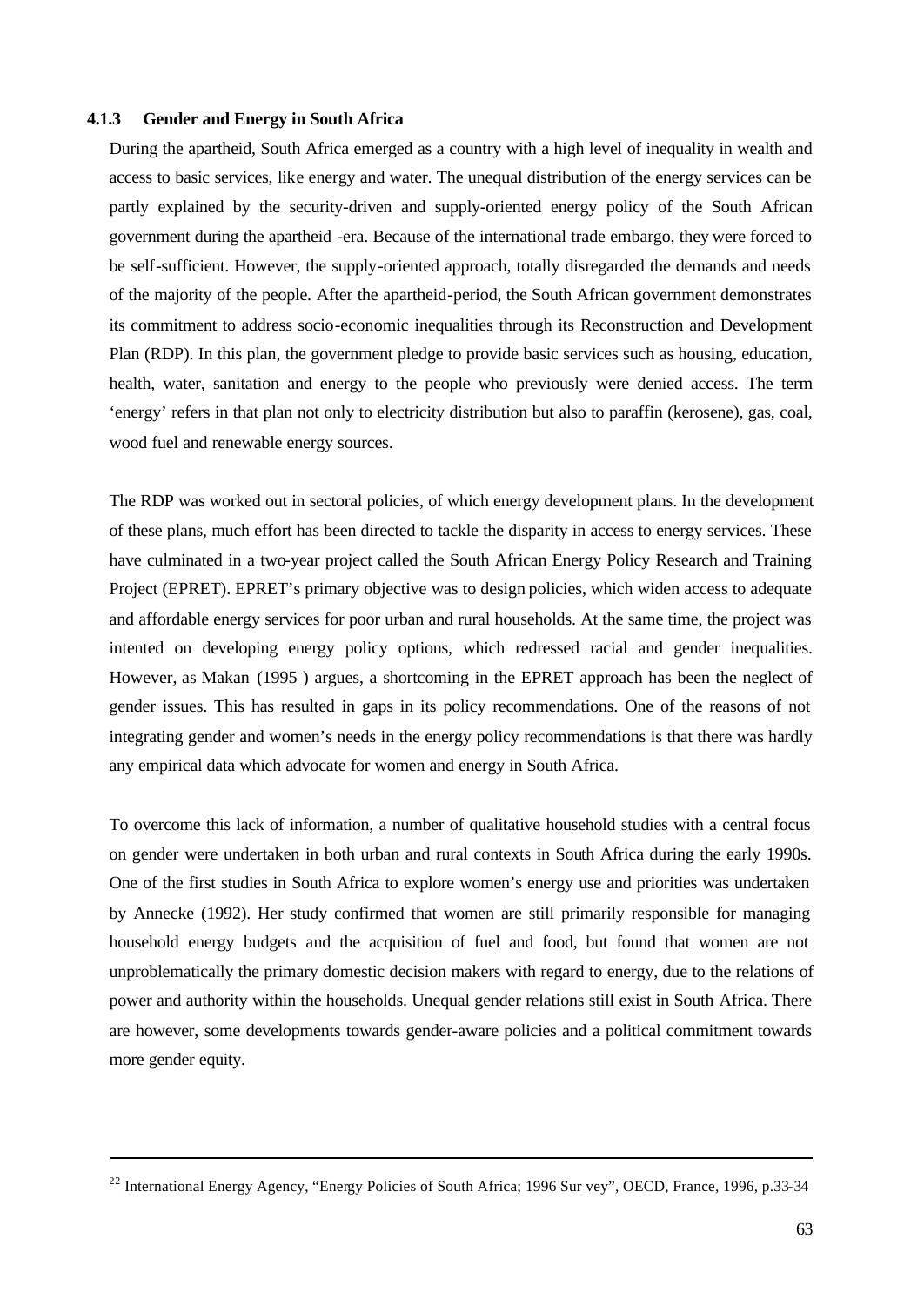For energy policy-makers and researchers, 'equity' concerns the need to redress the imbalances, which have arisen due to apartheid and colonial policies, which neglected to provide electricity and energy to the majority of the people in the country. There are however some remarks to made concerning the use of 'equity' as a policy objective in South Africa. Bronwyn James (1998) argues that, although it is easy to assume that redressing inequality would mean that the same energy service should be provided to all, that is equality in energy services across racial boundaries, the key equity issues do not mean this. As argued earlier in chapter 3, equity should not be confused with equality. Achieving social equity is equivalent to social justice or fairness, while equality refers to being equal or having equal quantity or quality. Furthermore, if energy planning is to aim at equity and sustainable growth, it needs to be particularly sensitive to the needs and interests of black women. In the South African context, this broad category comprises African, Indian and 'coloured' women. Generally, South African black women face multiple oppression by virtue of class, race, gender and on the basis of their own identities. Makan (1995) argues that effective energy planning needs to recognise these complex dynamics and to address the particular needs and interests of women at the grassroots. It should also ensure that women are involved and represented at the policy research, planning and implementation levels.

#### **4.2 Conditions for Realising Gender-aware Energy Policy**

### **4.2.1 Participatory Framework**

According to Tripp (2000), the women in South Africa used their autonomy to minimise differences among themselves in order to build broad movements and coalitions united around common gender concerns. Especially the common cause of women's rights, united many women of divers backgrounds. In the 1940's and 50's women of all races in South Africa, joined in a coalition in the campaign against pass laws for women. Pass laws were laws that allowed the government to control the movement of black people to urban areas. The women's movement in South Africa created multiethnic and multi-racial linkages, what resulted in the 1991 Women's National Coalition. The WNC has 81 affiliated organisations, 13 regional alliances of women's organisations, 3 million women participants in focus groups.<sup>23</sup> One of the outcomes of these focus groups is the Women's Charter of 1994.

Many civil society organizations of which many women's organisations had a close relationship with ANC during the apartheid-struggle. In the transition period, boundaries between civil society and government became blurred, because many activists moved into government. Activists' viewpoints were therefore integrated in the development of new policies. Nowadays, Debbie Budlender (2001)

l

 $23$  Aili Mari Tripp, Spring 2000, p.655-656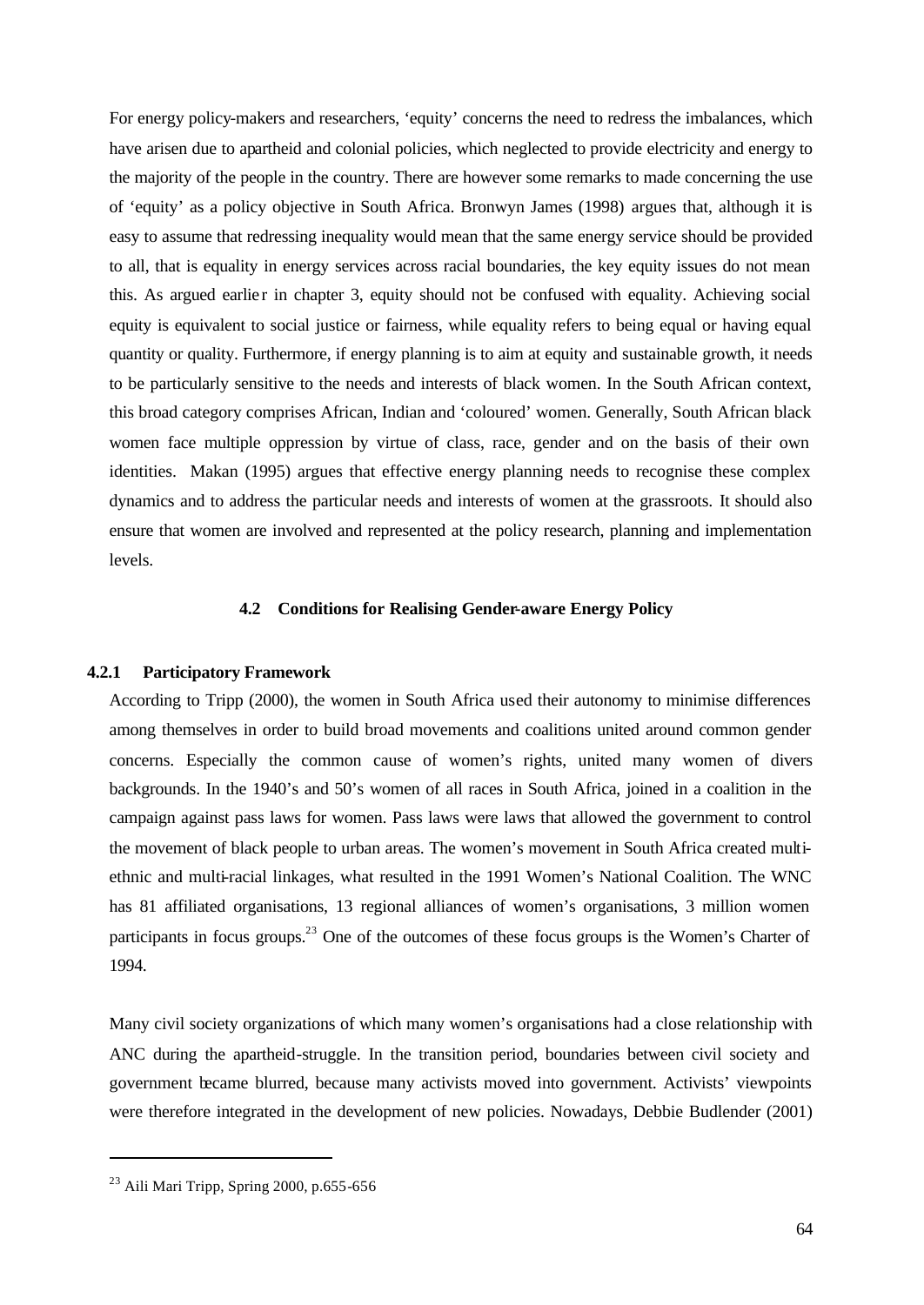argues that possibilities of influencing the government are more limited than they were in the early years of the new democracy. She explains that by using Marion Stevens' term 'soft boundaries' to refer to the easy access, which South African activists had to people in the government and parliament after the 1994 elections given that all had been together in the struggle. Several years later the boundaries have been hardened, and government itself is no longer so willing to do everything differently. Further, as in many other countries, central government officials are struggling to cope with implementing many other new procedures and many have no time for what they see as 'extra's', like putting new issue on the political agenda.

There is a sense that South Africa politics after the anti-apartheid struggle and the transition period is moving into an era in which, as Krista Johnson (2002) argues, clear boundaries are being drawn in between the political and the economic spheres and between political society and civil society. She explains that by describing the distinction of two frameworks to conceptualize relationship between state and civil society; the liberal perspective and the popular school. In the liberal perspective there are clear boundaries between political and civil society and it promotes civil society to act as a counterweight to the state. The popular school focuses on popular organizations and movements in Africa that emerged during the struggle for democracy. It seeks to understand the ways in which the anti-colonial/anti-apartheid struggle attempts to recast the relationship between the state and society and relationship between ruler and ruled. At the moment, the liberal perspective is the most popular. According to Johnson, they stress for a vibrant and independent civil society as the basis for ensuring democracy and holding the state accountable. The end result is to reduce democracy to pluralism plus an accountable state whose task is to balance the various interests in civil society.

There are however some problems with this approach of the role of civil society. Krista Johnson (2002) identifies the following problems; firstly its proponents fail to recognize that a vibrant civil society is perfectly compatible with an authoritarian and bureaucratic state. Furthermore, liberal perspective fails to explain how the state will be held accountable if the people are once again removed from the public domain. Thirdly, by relegating to the state the role of regulating relations between voluntary organizations, national and local government, this framework opens the possibility that the state will become the exclusive definer or guarantor of a general or national interest. Johnson also warns, that given the fact that many of the strongest institutions in civil society operate in the marketplace, there is a danger that the people-driven approach may be overwhelmed by a marketdriven approach to growth and development.

Although, civil society organisations and especially women's organisations are trying to put gender issues on the political agenda, these initiatives are not adequately translated into government policies. Debbie Budlender (2001) identifies as the greatest weakness the lack of advocacy. One reason for this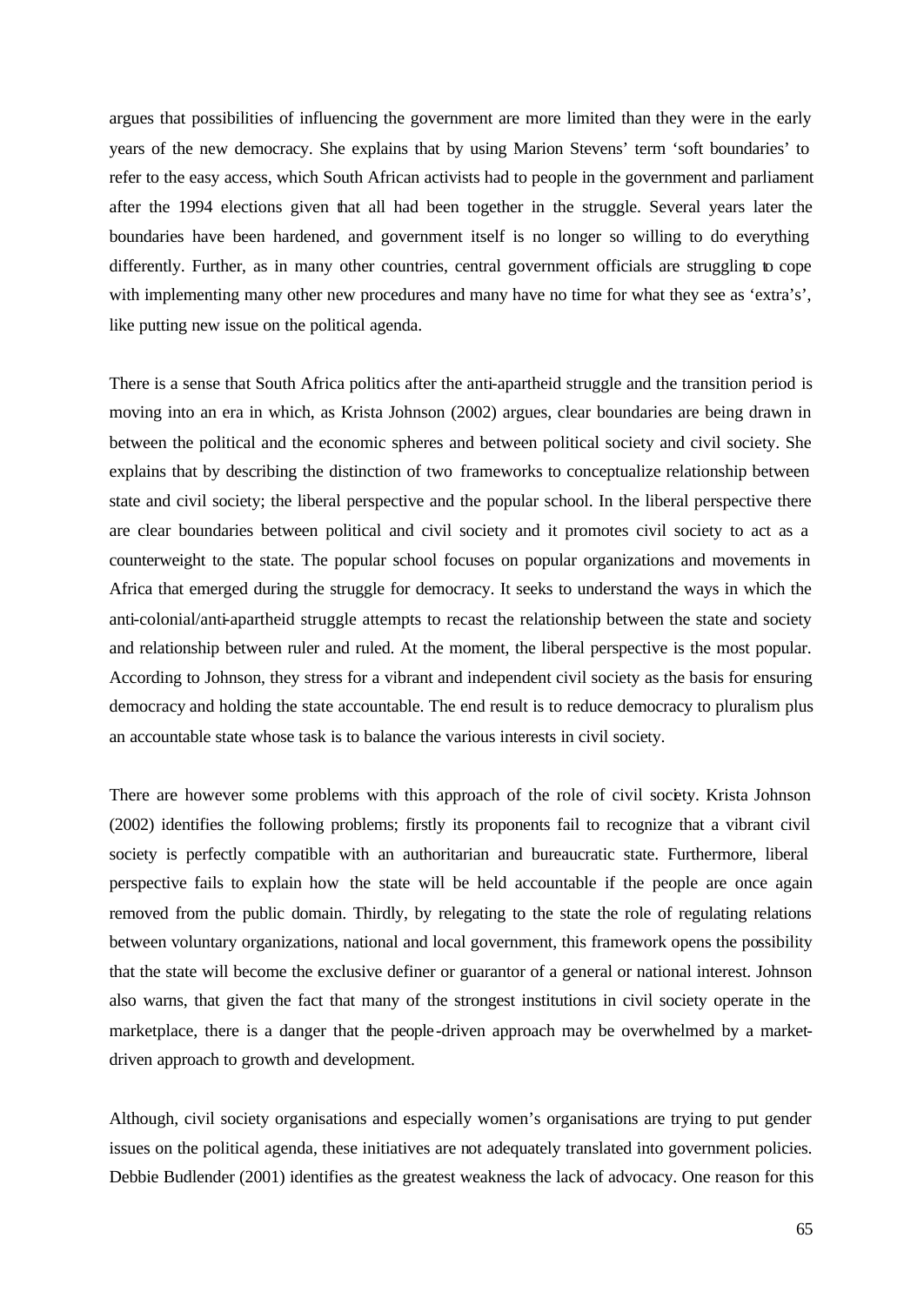may be that the research does not spell out clearly enough a few key issues that could form the basis of advocacy. Secondly, especially during the early years after apartheid, some of the issues were taken up without advocacy when Ministers or officials who had the necessary decision-making power recognized specific issues in the society. A third reason could be a general weakness in civil society in finding ways of influencing policy from outside now that the simple opposition tactics used during apartheid are no longer appropriate. Despite these obstacles for putting women's issues on the political agenda, women in South Africa are participating in high numbers in the political arena. Also women who are not actively involved in politics, show some interests in politics since they voted in high numbers in the past-apartheid elections.

As Jo Beall (1998, p.525-526) describes, women in South Africa voted in the same numbers as men in the 1994 elections. She explains that this was partly because of its status as an historic election and the high hopes they attached to it, and partly because of the massive campaign of voters' education throughout the country, which particularly targeted women. The ANC, which was the majority party, provided for a 25 per cent quota of women on their electoral list (a form of proportional representation). After the election, women entered parliament in unprecedented numbers with 111 of the 400 National Assembly seats, or 27 per cent of the total, being held by women, compared to less than three per cent prior to 1994. Out of a total of 38 ministers and deputy ministers, 4 ministers and 8 deputy ministers were women. They were not only found in the social sector ministries but those concerned with setting the economic policy framework. While non of these women were elected specifically to represent women, many have a background in the women's movement and are actively committed to ensuring that government commitments to gender equality are met.

### **4.2.2 Methodological Framework**

A lack of good data is a major weakness in the energy policymaking process in South Africa and is also hinders transparency in the energy sector. In the past the government severely restricted energyrelated information and statistics prohibited publication or dissemination of information on the source, manufacturing, consumption or stock level of oil products produced or acquired by South Africa. This prohibition appears to have influenced the government's lack of commitment to collect and publish energy data. Although the restrictions were withdrawn in December 1993, only limited data collection takes place, with no laws requiring industry to report. The present system of energy statistics in South Africa is a mix of private and public information gathering and dissemination. Currently no other government body than the Central Statistics Service (CSS) has legislative power to collect energy statistics. While the CSS collect monthly, quarterly and annual energy data, limited resources mean that the level of detail and timeliness of data available from the CSS do not satisfy the needs of energy policy makers, researchers and analysts.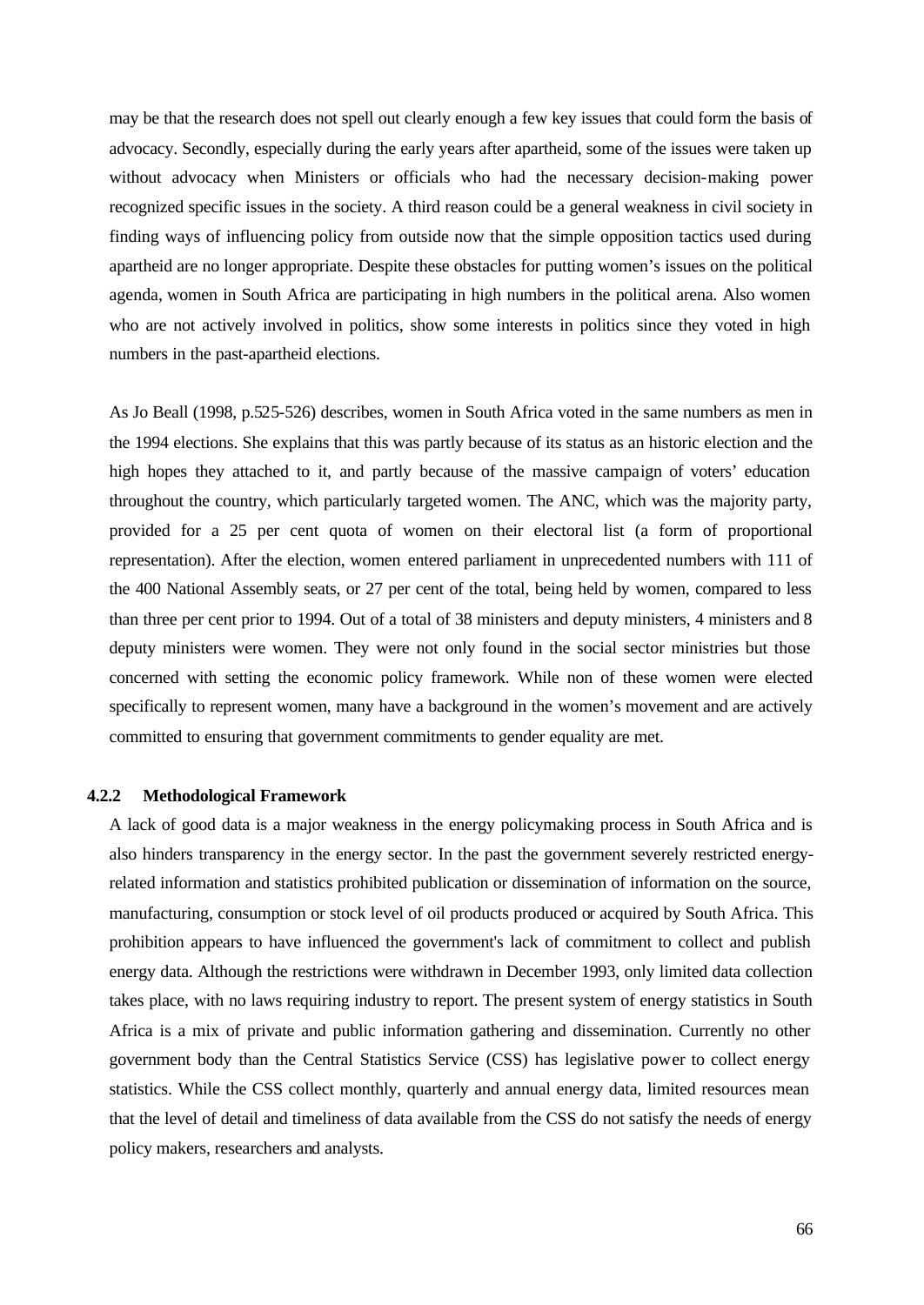The IEA (1996) recommends the South African government that legislation should be enacted to provide the government power to collect appropriate energy statistics, subject to normal confidentially provisions. Appropriate penalties for non-compliance should be included in such legislation, although these should not substitute for an effective climate of co-operation. Widespread agreement on what data should be reported will promote compliance. Government and industry should therefore seek a consensus on the range and detail of data to be reported to meet both public policy and commercial needs. Collection of energy consumption data; the DMEA should develop a programme for regularly collecting data directly from end-users on energy consumption for all fuels and across all economic sectors. In addition, arrangements for the regular collection of prices paid by end-users should be put into place. Concerning the responsibility for collection of energy statistics, the CSS should continue to collect energy data where it is appropriate to do so in conjunction with national economic statistics. However, a separate body, either within or reporting to the DMEA should bear primary responsibility for the definition of energy data requirements and their collection.

# **4.2.3 Legal Framework**

The new Constitution came into effect in February 1997. It provided a basis for the establishment of a society in which equality was a primary and non-negotiable principle. Section 9 (1) of the Constitution of the Republic South Afric a states that *everyone is equal before the law and has the right to equal protection and benefit of the law.* Further section 9(3) declares; *the state may not unfairly discriminate directly or indirectly against anyone on one or more ground, including race, gender, …* This section specifically outlawed discrimination based on sex and provided a legal base for affirmative action to rectify historical imbalances, on the basis of both race and gender

According to Debbie Budlender (1997), the South African Constitution embodies a conception of substantive rather than formal equality. Formal equality attempts to confer equality on those who are the same. Substantive equality recognises that people are not alike, and that measures to promote equality can therefore not always treat them in the same way. Affirmative action can therefore be seen as part of the right to equality. Karthy Govender (1998) argues that affirmative action programs must promote the achievement of substantive equality and be designed to protect and advance people disadvantaged by unfair discrimination. The problem is however, that in apartheid South African the people disadvantaged by unfair discrimination were the African, coloured and Indian people. Affirmative action in South Africa is therefore firstly focused on these groups in community and women (especially 'white' women) are the last that are eligible for these programmes. So the question is if women in South Africa are benefiting of the new openings for achieving equality.

At 8 September 1997, the heads of state or governments of the Southern African Development Community (SADC) of which South Africa is a member, signed a declaration in which they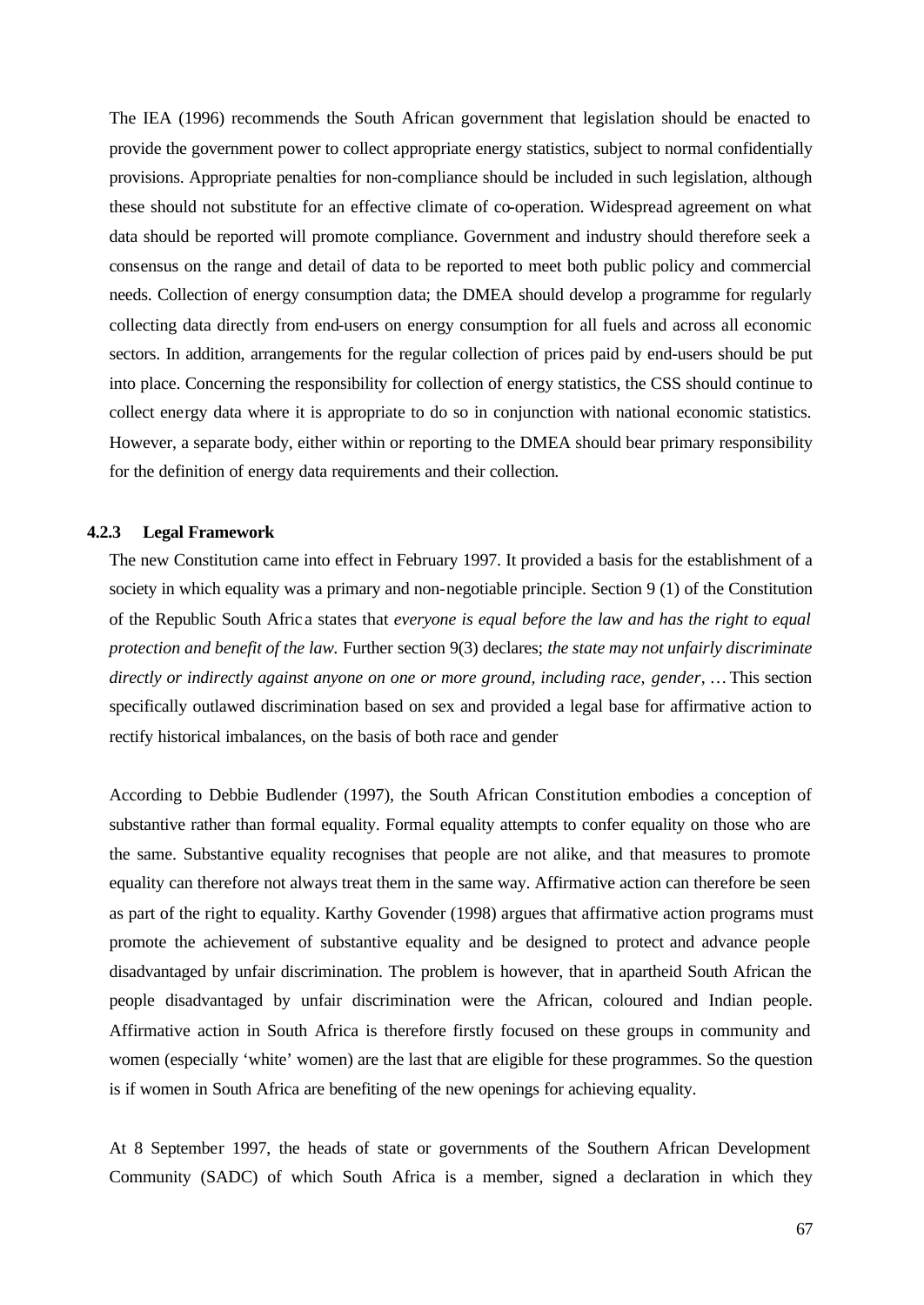recognized that women are the majority of the poor and that disparities between men and women exist in the SADC countries according to legal rights, power sharing, decision-making, access/control over productive resources, education, health. Therefore, in the 1997 declaration, the SADC countries pledged that gender equity is a fundamental human right and in order to support that, SADC countries should sign and ratify CEDAW. South Africa signed the Convention on the Elimination of all forms of Discrimination against Women (CEDAW) on the 29<sup>th</sup> of January 1993 and acceded the Convention on the 15<sup>th</sup> December 1995 and admitted the first report to the CEDAW Committee in 1998. Mavivi Myakayaka-Manzini is representing South Africa as a member of the 23 experts who are forming the CEDAW Committee.

Another statement within the SADC declaration is that gender mainstreaming should be implemented in all SADC programmes. Some attempts are already been realised within the administrative system of the SADC. In 1990, the SADC council of Ministers have given the SACD secretariat the mandate to explore the best ways to incorporate gender issues in SADC programme and work. Since 1996, gender-issues are co-ordinated by the secretariat and in 1997 the SADC gender programme was approved and adopted by the SADC council of ministers. The aim of these developments was to function as a example for the SADC countries to follow up in their own country and to stimulate gender mainstreaming in the region.

Another stimuli for gender-mainstreaming in South Africa was the Beijing Conference and related NGO Conference of September 1995 in South Africa. These conferences provided a focus for much mobilisation of women and gender issues, both before and after the event. On returning from Beijing the delegation leaders asked each ministry to state how it would try to implement the lessons learned in Beijing. According to Budlender (1997,p.517), *the resultant commitments were something of a mixed bag*. Many commitments gave most attention to internal reform of the departments, some were vague, some omitted key considerations, several commitments made magnificent but virtually unfulfillable promises. A few revealed an incorrect understanding of the position of women and men in their sphere of interest. Nevertheless, the commitments provide a starting point both for measuring and for developing better gender-aware policy. Even before these promises were made, several departments introduced policies of significant benefit for women, and others have done so since then.

### **4.2.4 The Political Framework**

There is no national gender policy in South Africa. In early 1995, the Reconstruction and Development Programme (RDP) Office employed a consultant to draw up a gender policy for the government as a whole. Submissions were requested from all departments as well as from civil society organisations. These were collated according to departmental responsibilities and incorporated, together with a discussion of optimal gender machinery, into a draft Women's Empowerment Policy.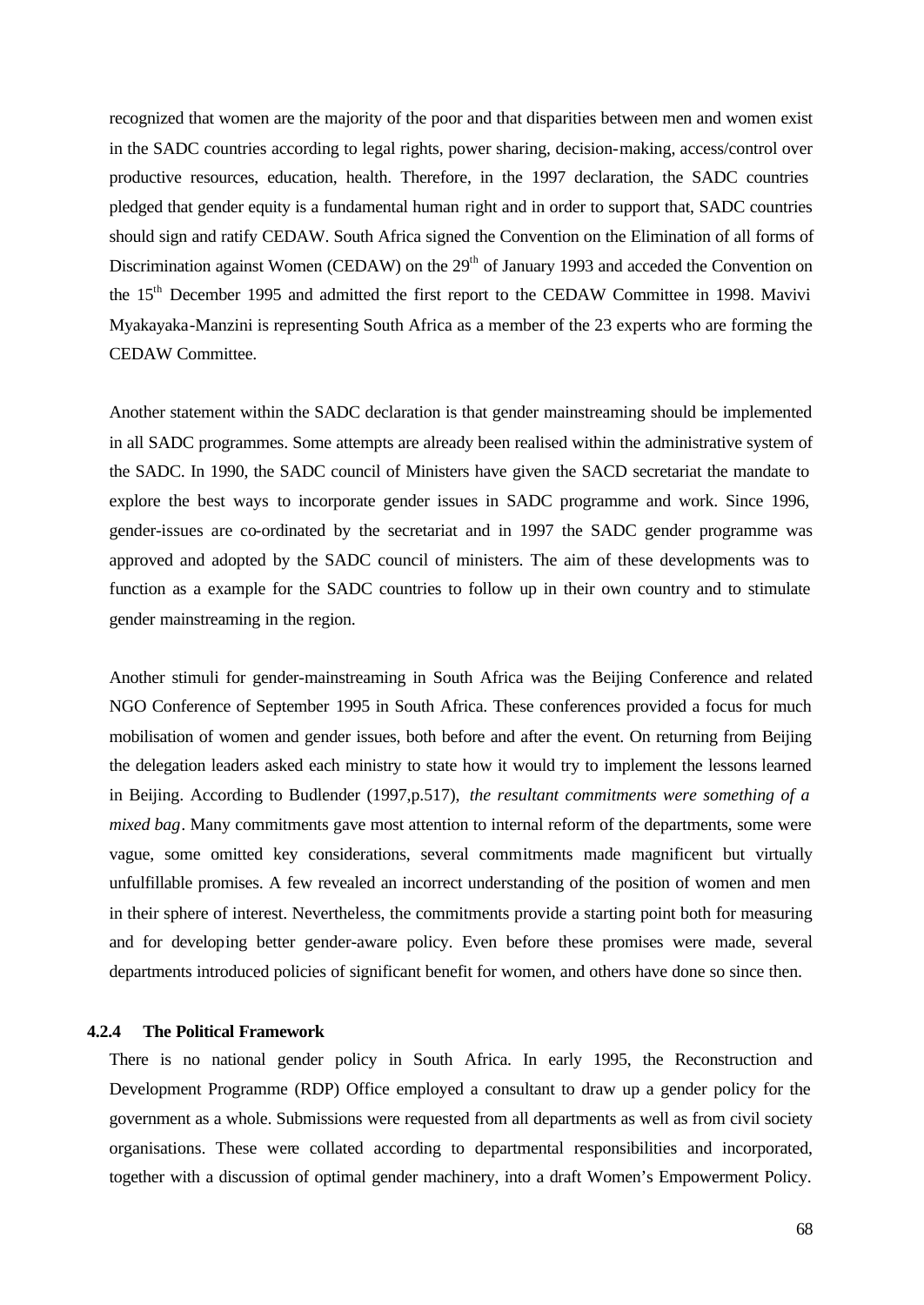However, the policy has not been completed. One of the reasons Budlender (1997) mentions is the closure of the RDP Office and the resultant temporary 'disappearance' of a gender co-ordinating mechanism.

There is however a Green Paper; a conceptual framework for affirmative action and the management of diversity in the public service. Section 195 (1) of the Constitution of the Republic of South Africa, is identified as the affirmative action section for the public service. It demands that: *public administration must be governed by the democratic values and principles enshrined in the Constitution, including the following principles: public administration must be broadly representative of the South African people, with employment and personnel management practices based on ability, objectivity, fairness, and the need redress the imbalances of the past to achieve broad representation.*  The aim of this framework is to attain and maintain a public service, which is marked by the principles of inclusiveness, diversity, responsiveness and equality, which are reflected in the culture of the organisation, the composition of the organisation, human resource management practice, and in the service delivery.<sup>24</sup>

The target set by the White Paper on the Transformation of the Public Service (November 1995) is that within four years at least 30 per cent of new recruits to middle and senior management should be women. However, affirmative action has its limitations. Firstly, having women in high positions does not ensure gender sensitivity, or even sensitivity to women's needs. Nevertheless, a greater number of women in high positions increases the likelihood of some sensitivity to the fact that the majority of potential beneficiaries are very different from the stereotypical and privileged 'citizen' served by most previous policies. Secondly, breakdowns which give the number of black women in such posts would be more useful, according to Budlender (1997), than a female -male dichotomy. Without a race-gender perspective, affirmative action can too easily promote white women and black men, while black women continue to be ignored. Thirdly, the majority of women civil servants will not necessary benefit if public service reform is only concerned with the upper layers, most women working in the public service are working in lower sections with low wages and no decision-making power at all. However, some progress has been made. Before 1994, fewer then 3 per cent of national parliamentarians were women. In 1997, 24 per cent were women.<sup>25</sup>

### **4.2.5 Institutional Framework**

l

Both before and after the 1994 elections there were workshops, conferences, discussions and documents dealing with the ideal 'national gender machinery' to promote and enhance gender

<sup>&</sup>lt;sup>24</sup> A Conceptual Framework for Affirmative Action and the Management of Diversity in the Public Service -May 1997

 $^{25}$  Budlender, Debbie, December 1997, p.515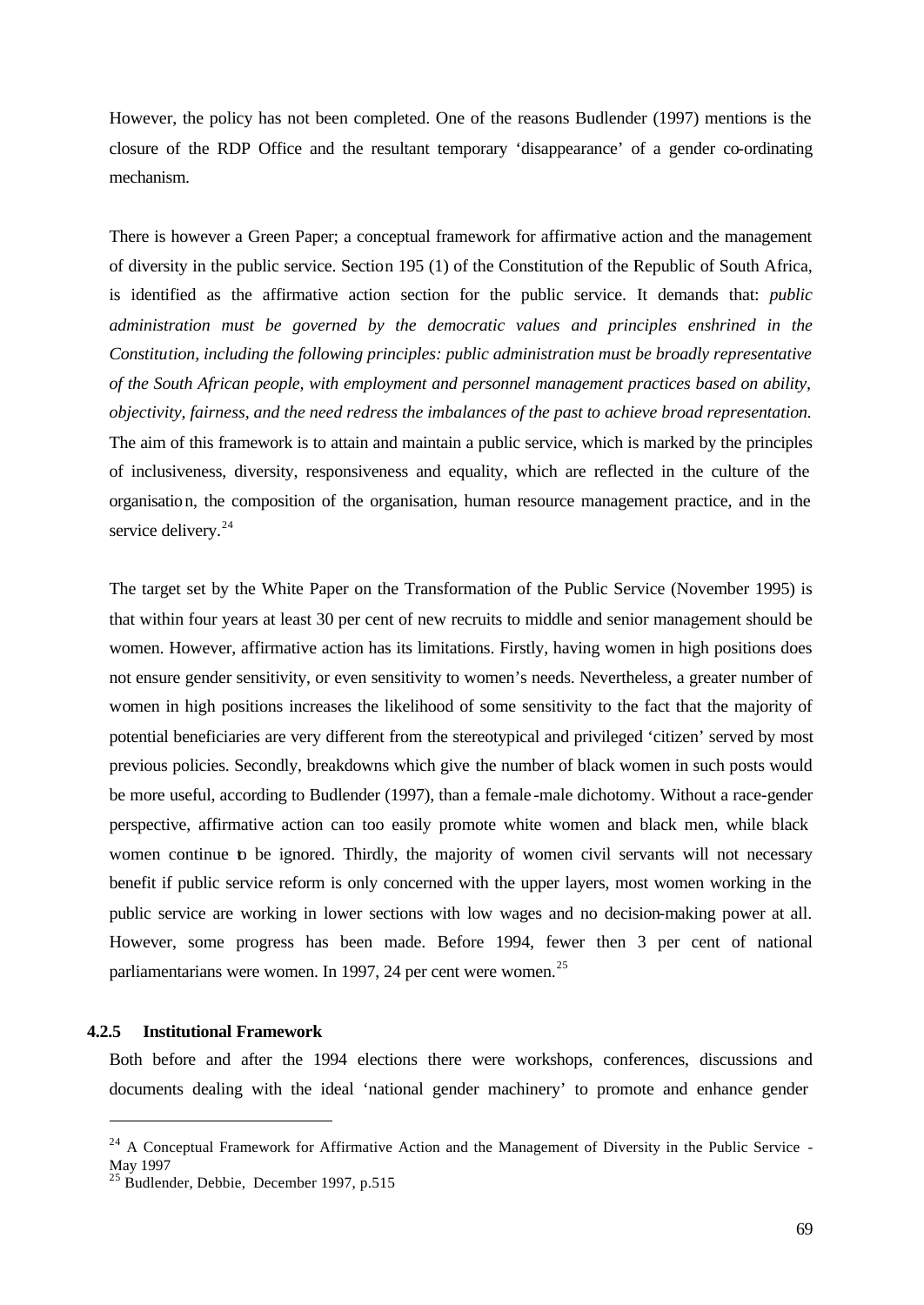equality. According to Debbie Budlender (1997), the overwhelming consensus was that the country should mainstream gender and that a package of institutions rather than a single structure was necessary. The fear was that a single structure, such as a Gender Ministry or a Ministry of Women's Affairs, could be sidelined or marginalized. Also a single structure could too easily be seen as the only body, which needs to consider gender issues. According to these ideas, a structure to promote and enhance gender issues was established. Below some elements of the gender structure within the South African government are described.

The South African constitution provides for a Commission on Gender Equality (CGE). This is an independent monitoring body, appointed by the President and required to report to parliament. According to Debbie Budlender (1997), the CGE provision in the constitution of the South African government was a result of a last-minute horse-trading in the constitutional negotiations. It was given in return for concessions on traditional leaders –most of whom are men. The process of drafting the necessary legislation to establish the CGE and what it's tasks and decision-making power were, dragged out over years. The CGE eventually came into operation in early 1997, with a budget significantly lower than other similar commissions.

Inside the government the central structure concerned with gender is an Office of the Status of Women (OSW). Unlike the CGE, OSW staff members are civil servants. The strength of the OSW is that it coordinates and assists with gender integration in other departments. The weakness is however the lack of staff. Debbie Budlender (1997, p.516) describes that *when posts were advertised in late 1996, there were only two positions available, for a director and an administrative assistant. Such a small staff severely limits –if it does not completely undermine- anything the OSW can achieve.* As Jo Beall described in 1998, the OSW is under-resourced and has been encouraged by government to seek support from international development agencies. She criticises this way of fund raising because it should be government, not donors, committing resources to OSW, on the ground that they should take responsibility for the commitment they made towards promoting gender equality.

Besides the OSW and the CGE, by the end of 1996 most line departments had gender units, or at least individuals responsible for gender issues. However, these gender units are not always able to influence policy and to mainstream gender in their departments. According to Budlender (1997), the main reason for this is the abilities and capacity of the staff working at the gender units. Often these civil servants also have other duties, besides gender issues. They need therefore to divide their time over several other issues. It depends then how much they prioritise gender. Another reason for a lack of policy influence is, that many of these gender unit's staff are not at a sufficiently high level to have an authoritative impact on either policy or budget.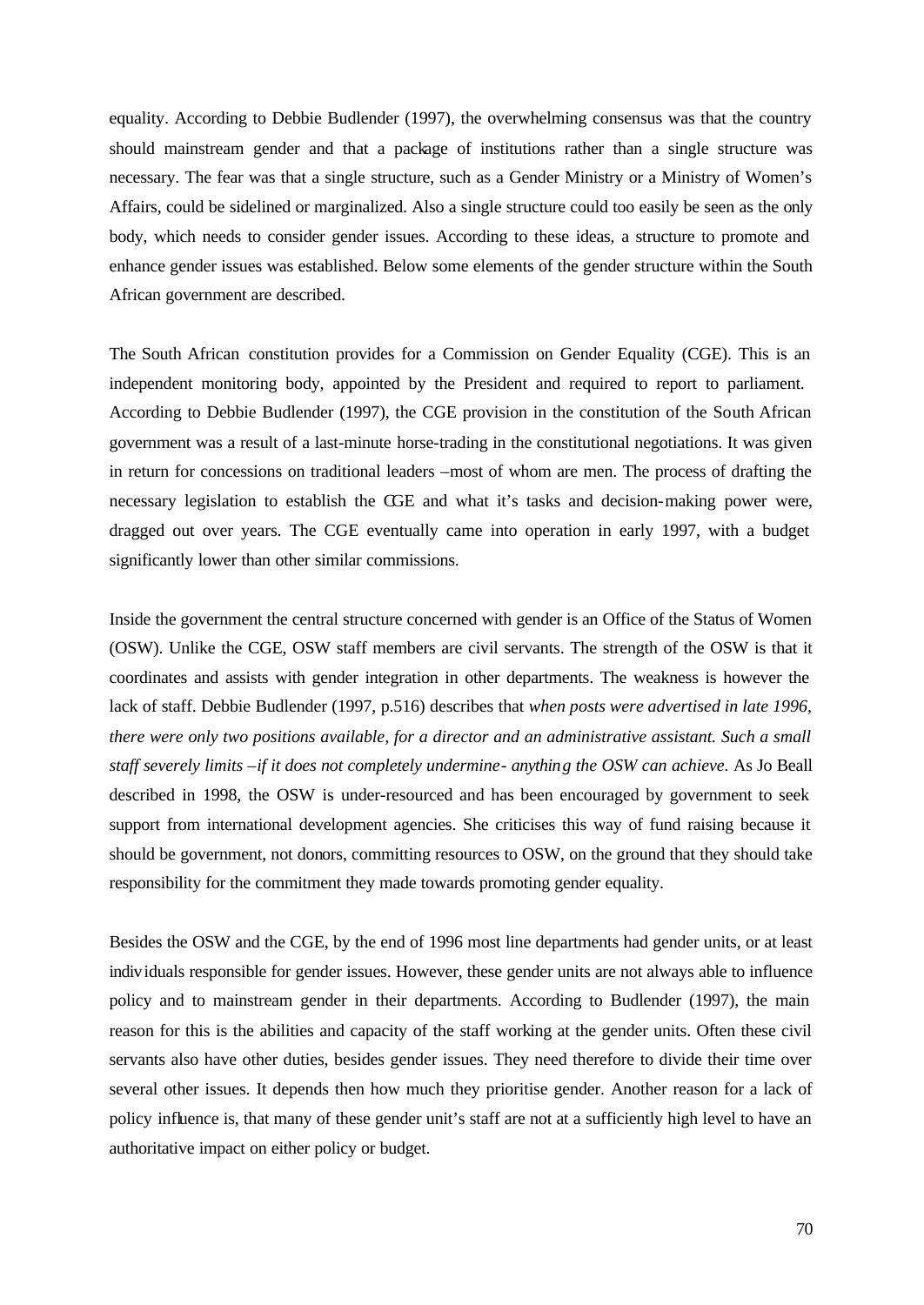### **4.2.6 Financial Framework**

The South African initiatives to gender budgeting are closely linked to the end of the apartheid era and the introduction of a constitution and ethos that put race and gender discrimination among the most important issues to be tackled. The idea of examining budgets from a gender perspective was raised during the negotiations that preceded the first democratic elections. The Women's Budget Initiative (WBI) was established in mid-1995 and is a joint project of the parliamentary Joint Standing Committee on Finance and several NGOs. The initiative analyses the gender implications of national and provincial budgetary allocations and the policies, which they reflect. In looking for the gender implications of department budgets, the Women's Budget Initiative starts with a set of broad questions designed to highlight possible gender imbalances. The key questions are as follows;

- ?? How much is to be spent on what?
- ?? How are services to be delivered?
- ?? Who is going to benefit in terms of access to services and in terms of public sector employment?
- ?? What is the impact on poor women in terms of access to more time, better nutrition, better health and better skills?
- ?? What are the hidden assumptions regarding how society is organised, and what are the implications of these for those who do not conform to the norm?<sup>26</sup>

Government has shown some interest in taking gender initiatives further in relation to finances. In the 1996 Budget Speech Chris Liebenberg, then Minister of Finance, committed the Department of State Expenditure to disaggregation of data by gender, the implementation of targets and indicators of gender equality, and the development of a performance review mechanism with regard to gender. Budlender says that till 1997 none of these has been tackled.

Having started as a state -society initiative, the WBI has moved into government with funding support from the Commonwealth Secretariat. The reason for this funding is that the Commonwealth has chosen South Africa for a pilot study in engendering macro-economic policy and saw the WBI as an important entry point. The funding from outside the government for WBI was necessary, because the government did not allocated enough budget to WBI to function properly. These financial partnerships are common in developing countries. When financial commitment to national machineries and to processes facilitating women in governance on the part of government is poor, the assistance of international agencies is usually sought. Jo Beall (1998) argues that this is not necessarily a problem, but the consequences of leaving donors to fund 'gender mainstreaming' initiatives is to run the risk of leaving the agenda-setting to them as well. Women in governments and civil society organisations need to drive the agendas.

l

<sup>26</sup> Budlender, Debbie, December 1997, p.518-519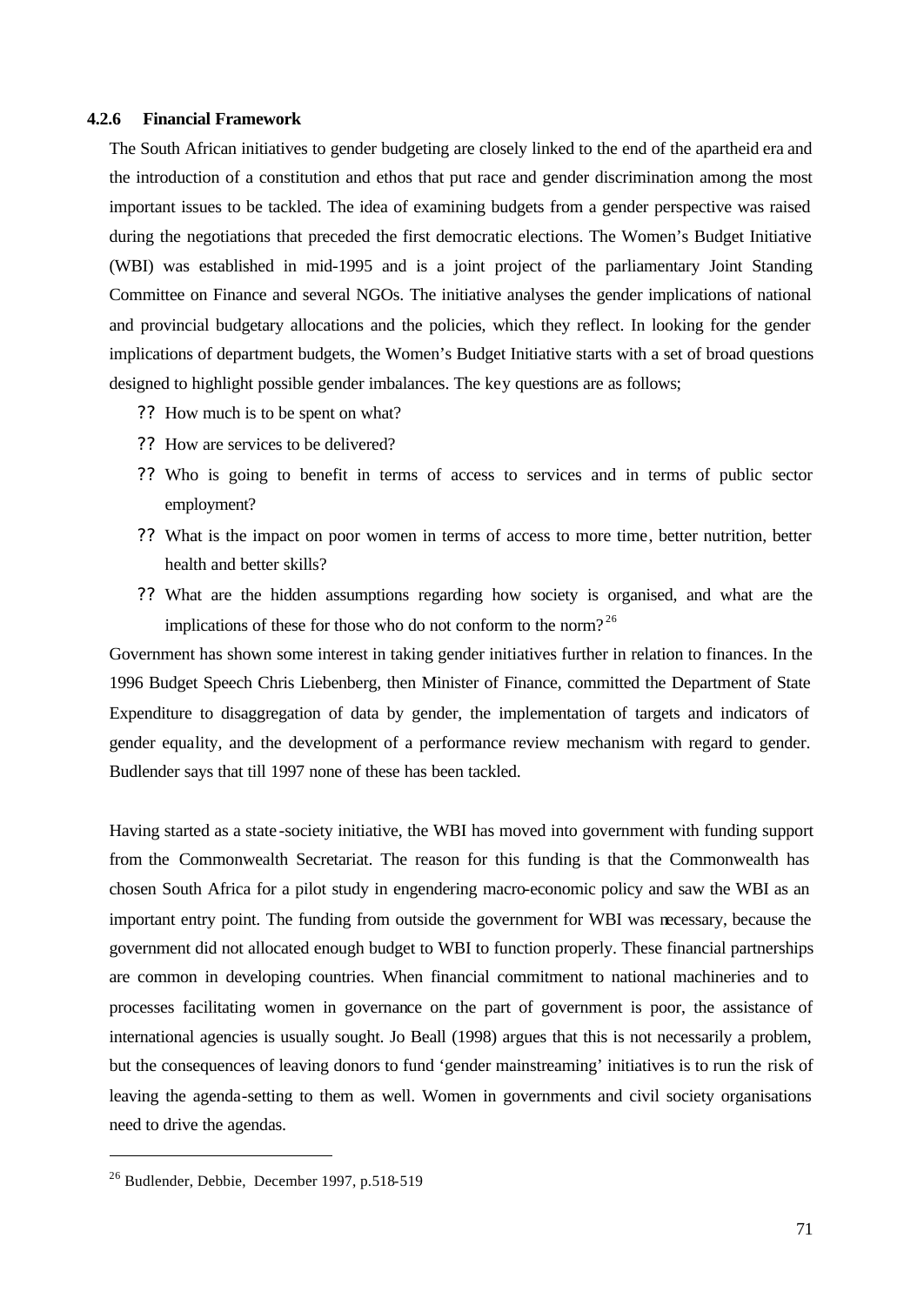#### **4.2.7 What are the Conditions in South Africa for Genderizing Energy Policy?**

What can be concluded from above is that the conditions listed in the figure below were available in South Africa that created a background for gender-aware energy policy. Concerning the trajectory in which gender-mainstreaming was realized in South Africa, the following remarks can be made. Gender-mainstreaming started with participation of different women's groups in the political process. However, since the South African government decided not to use a single structure for mainstreaming gender, initiatives to mainstream gender are not centrally coordinated. For example, the Commission on Gender Equality consists together with the Office of the Status of Women. Besides the existence of an Affirmative Action Policy, a gender policy was developed as well. Therefore it can be concluded that it seems that the South African government did not really follow a trajectory in achieving gendermainstreaming.

| Condition                      | Elements                                                                         |  |  |
|--------------------------------|----------------------------------------------------------------------------------|--|--|
| Participatory framework        | Participation of women's movements in the political arena<br>??                  |  |  |
|                                | Close relationship civil society organizations and government<br>??              |  |  |
|                                | Number of women working in political arena<br>??                                 |  |  |
| Methodological framework       | Lack of gender disaggregated data in energy sector<br>??                         |  |  |
|                                | Tools and gender analytical methods available<br>??                              |  |  |
| Legal framework                | Gender issues integrated in the constitution of 1997<br>??                       |  |  |
|                                | Member of SADC declaration to promote gender mainstreaming<br>??                 |  |  |
|                                | Signed (1993) and ratified (1995) CEDAW<br>??                                    |  |  |
|                                | Participated in the Beijing Conference<br>??                                     |  |  |
|                                | Hosted the Earth Summit (2002) in Johannesburg<br>??                             |  |  |
| Political framework            | Existence of an affirmative action policy since 1995<br>??                       |  |  |
|                                | ??<br>No single gender policy yet                                                |  |  |
|                                | ??<br>Integration of gender into energy policy                                   |  |  |
| <b>Institutional framework</b> | No single structure but more institutions involved in gender mainstreaming<br>?? |  |  |
|                                | Commission on Gender Equality since 1997<br>??                                   |  |  |
|                                | Office of the Status of Women                                                    |  |  |
| <b>Financial framework</b>     | ??<br>Gender budgeting available (since 1995) and reviewed                       |  |  |

**Figure 12: Conditions for realizing a Gender-aware Energy Policy in South Africa**

Remarkable is that despite a strong legal commitment to gender issues, political participation of women and the existence of gender budgeting initiatives, South Africa does not have a single institutionalised structure for gender issues. Furthermore, although there were initiatives to create a gender policy and the fact that there is an affirmative action policy, there is not a gender policy yet. Also remarkable is the lack of gender disaggregated data. Maybe that can be explained by a reluctant position of South Africa towards disaggregation since the Apartheid regime was based on differentiating social groups. However, to achieve gender equality, gender inequality should be identified and in order to do so, gender-disaggregated data can be a tool.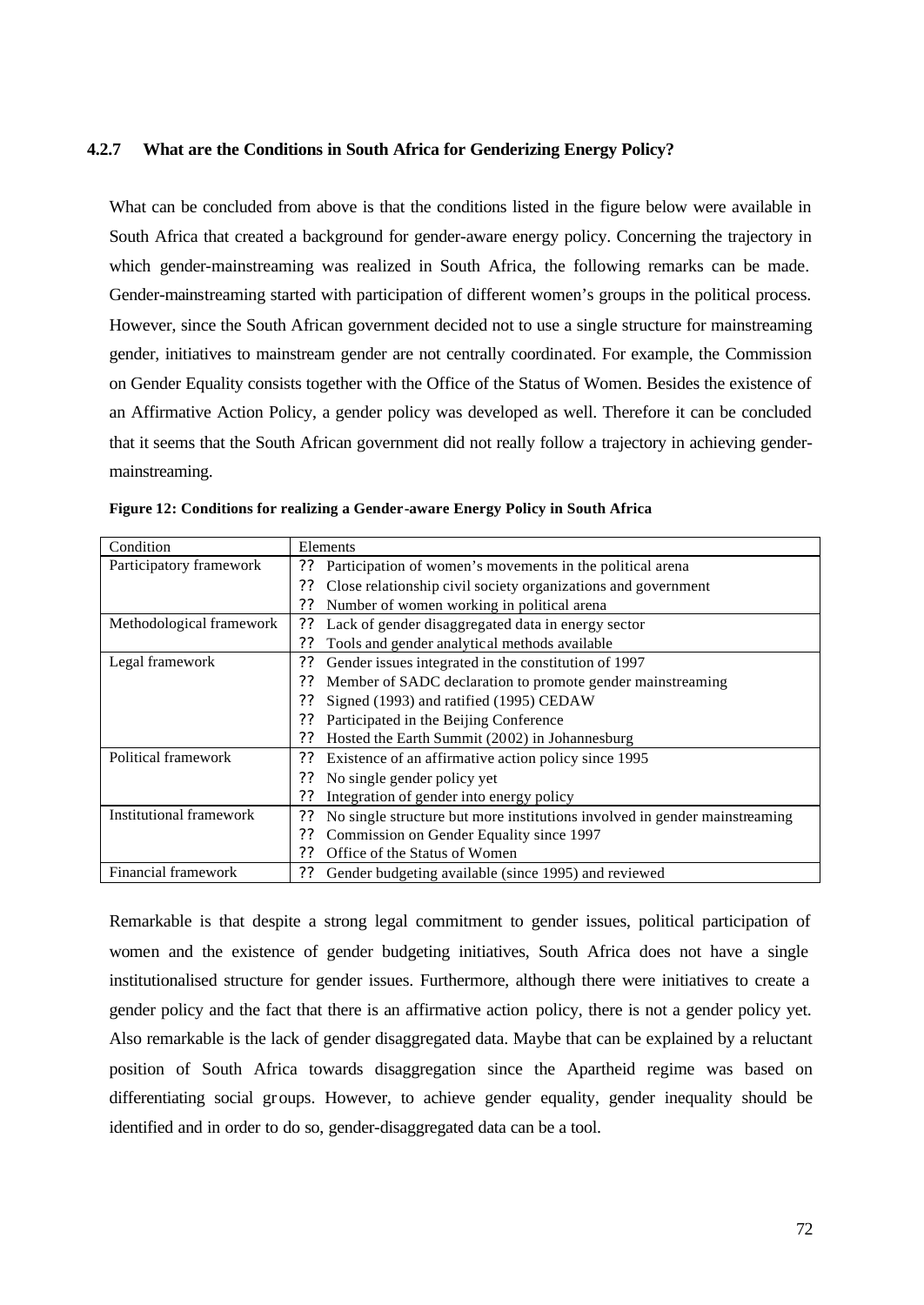# **4.3 Gender and Energy Policy in South Africa**

### **4.3.1 Energy Policy Process in South Africa**

In 1995 the South African energy policy discussion document, better known as the 'Green Paper' was finalised. The 4<sup>th</sup> of June 1998 the draft White Paper was published. The final White Paper on Energy Policy in South Africa became into action in December 1998. The development of a White Paper on energy policy was rather slower and also started later then other policy areas. The first White Papers were finalised in 1993 and are the White Paper on intelligence; reconstruction and development; water supply and sanitation and the White Paper on housing and policy strategy. This demonstrates that the new South African government did not consider energy to be a basic need (like water, sanitation and housing) and did not prioritise energy as they did with intelligence and the Reconstruction and Development White Paper.

The Energy White Paper (December 1998) points out in the preface that *the government is committed to the promotion of access to affordable and sustainable energy services for small businesses, disadvantaged households, small farms, schools, clinics, in our rural areas and a wide range of other community establishments. As provided for in our Constitution, the state must establish a national energy policy, which will ensure that the national energy resources shall be adequately tapped and developed to cater for the needs of the nation. Energy should therefore be available to all citizens at an affordable cost. Energy production and distribution should not only be sustainable, but should also lead to improvement of the standard of living for all of the country's citizens. For this to become a reality, the state should ensure that energy production and utilisation are done with maximum efficiency at all times.<sup>27</sup>*

Governance is defined in the South African Energy Policy Discussion Document (1995, green paper) as *the complex processes and control relationships, which occur between the various players in the energy sector*. In line with the IEA (1996, p.64), the South African government recognises the following aspects of governance. Governance is a process by which policy is formulated and implemented. Furthermore, governance is about how public authorities interact, both at central government level and between the various layers of government. In South Africa the Department of Mineral and Energy Affairs (DMEA) headed by a minister, is the primary government department responsible for energy sector issues. The part of DMEA dealing with energy is the Chief Directorate Energy. The DMEA formulated its mission as followed; sustainable development and growth through minerals and energy resources for the benefit of ALL South Africans. Its mission is to ensure responsible exploration, development, processing, utilisation and management of minerals and energy

l

 $27$  White Paper on the Energy Policy in the Republic South Africa, December 1998, preface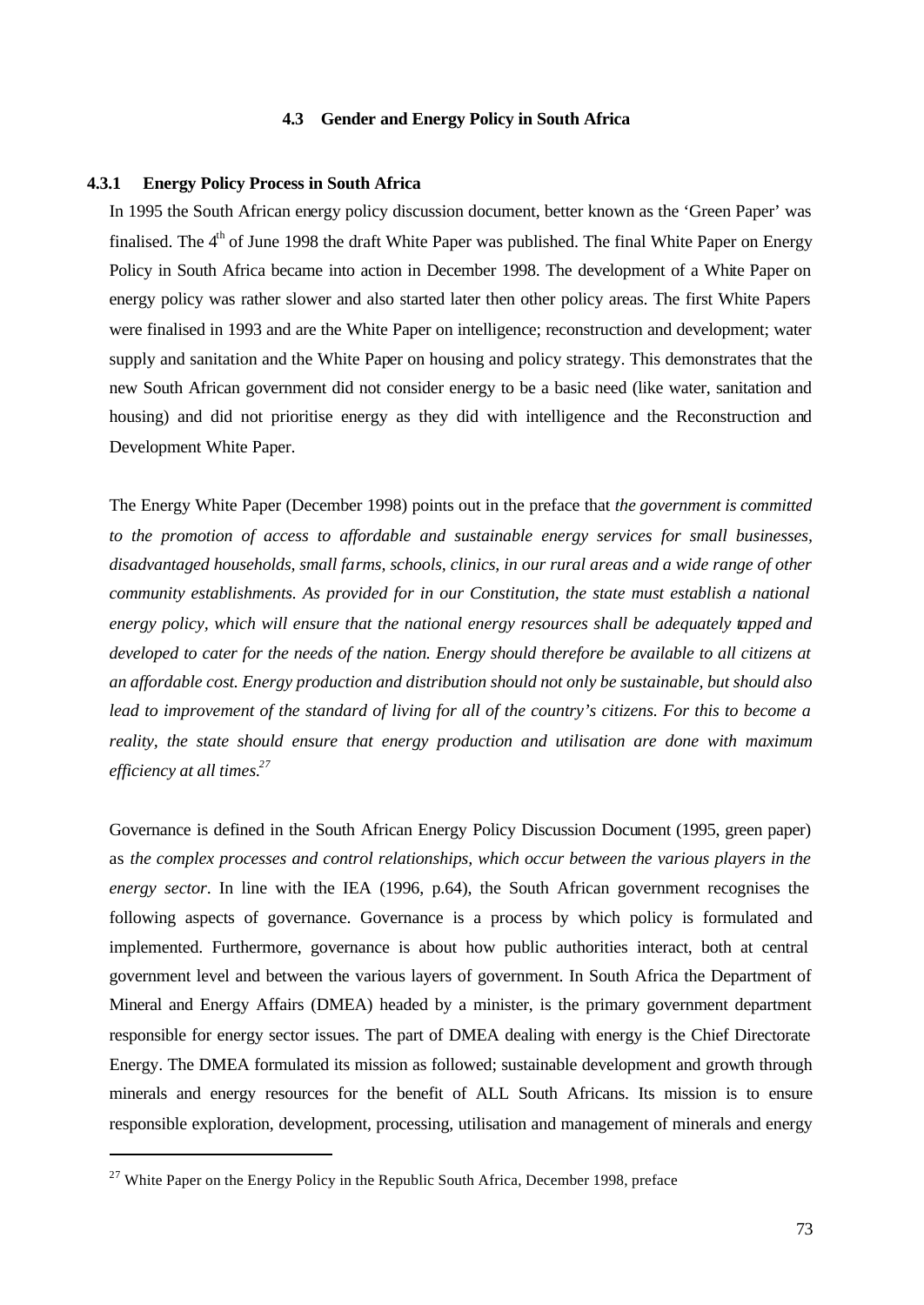resources. Its mandate is the provision of services for effective governance of minerals and energy industries for economic growth and development, thereby improving the quality of life. Some of the key values are integrity and equity. One of the key objectives is to address past imbalances to promote equitable redistribution of benefits from exploitation of minerals and energy resources.

The energy policy making capacity of the DMEA is considered to be weak, in part due to the fact that historically most energy policy making in South Africa has de facto been performed by the energy industry itself. The DMEA is thus not the only stakeholder in the energy policy formulation process. Other government bodies with a say in energy sector matters include among others the departments of constitutional development and provincial affairs (oversees local governments, which are involved in electricity distribution), environment and tourism (develops and administers environmental legislation affecting the energy sector), finance (administers energy sector taxes), transport (has an important say in the liquid fuels sector), housing (administers the RDP housing programmes, in which energy efficiency standards could play an important role), trade and industry (involved in industrial development) and the national electricity regulator.

These stakeholders were also playing a role in the energy policy formulation process. During the policy formulation process, the government created several stakeholders (government/industry/labour) forums to discuss specific issues in the energy sector. The DMEA has organized these forums in an attempt to involve groups with previously little voice in the policy making process, such as small energy users. These groups served as a resource for the consultation process in the energy policy discussion document (green paper). In general, reaction by stakeholders to the new openness has been positive. However, there has been the complaint of consultation fatigue by stakeholders and concern that trying to include everyone's views in the outcome has led to significant delays in taking urgently needed policy action.

Production of the discussion document was primarily carried out by the Minerals and Energy Policy Committee (MEPC) and the Energy for Development Research Centre (EDRC), two of the country's leading non-governmental energy policy think tanks. The EDRC, part of the Energy Research Institute (ERI) at the university of Cape Town, was supported by DMEA to develop into an independent think tank in 1990, with a five-year funding commitment. The Johannesburg-based MEPC, also independent, and with a three-year funding commitment by the Dutch Government, was initially conceptualised within the ANC in exile as a research resource for an incoming government. The initiative to create the MEPC in 1993 was supported by the EDRC.

A shortcoming of the DMEA in the energy policy formulation process identified by the IEA (1996) is that the DMEA's efforts at consultation have not been very effective, due to its inexperience in such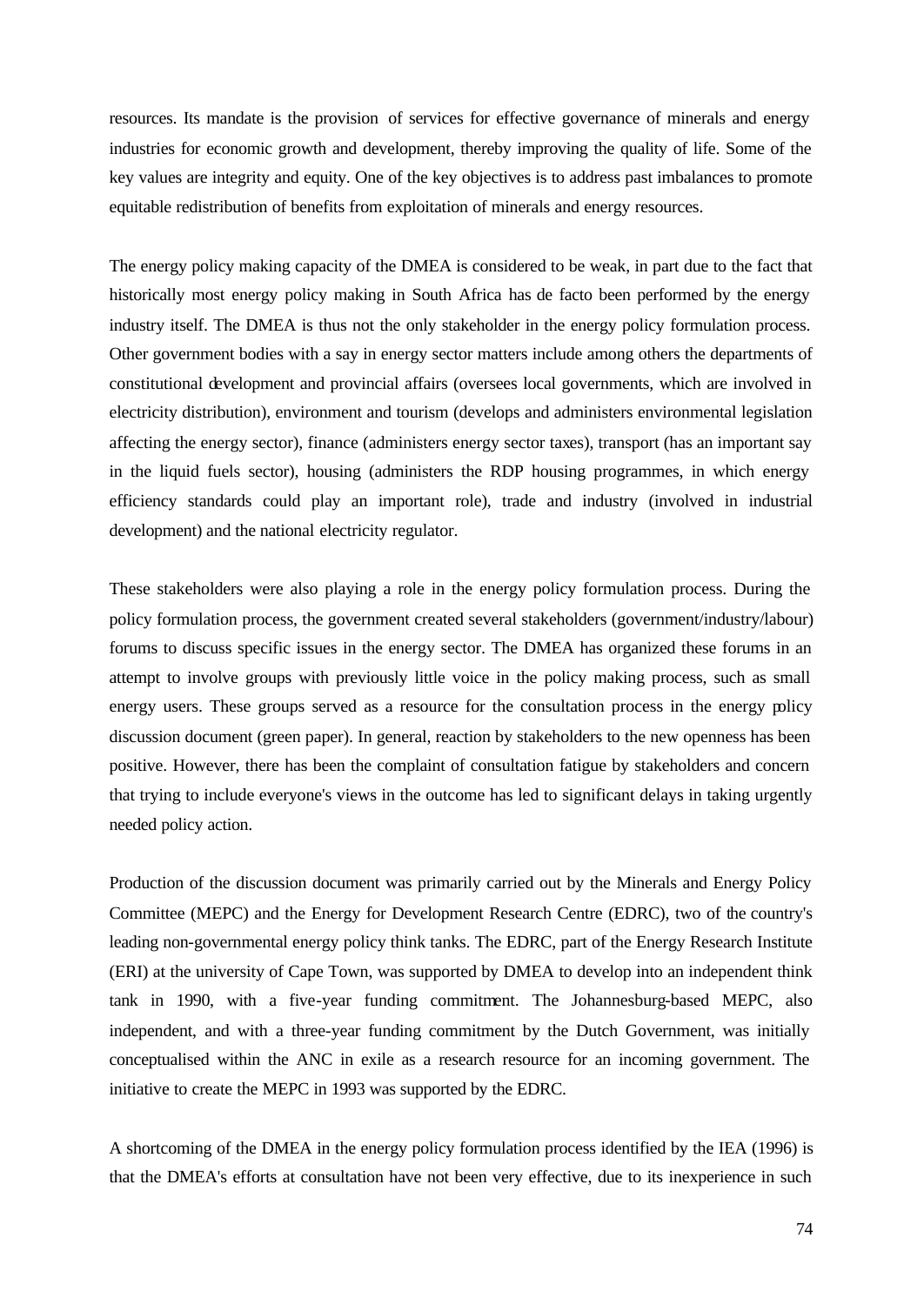activities. Historically, most energy policy making in South Africa has been de facto performed by industry. The large private companies that dominate the sector communicated their wishes to the government in an often informal, non-transparent process. There is therefore a lack of policy-making capacity within the DMEA. The DMEA is understaffed and under-skilled for the policy agenda it faces and for undertaking the policy-making role. This continues to be the case in part because civil service remuneration does not compete with that of industry for qualified personnel. Civil service salaries have been significant lower than those offered by industry. Maintaining this disparity will make it difficult to solve the recruitment problem and serve to continue the dependence on nongovernmental bodies for policy advice. Another reason is the perception that civil service is part of the 'old order'. Moreover, the new politically setting in South Africa is partially the result of consultation between parts of South African society and industry with the then-exiled ANC that necessarily circumvented the civil service and administration.

## **4.3.2 Gender and Energy Policy Process in South Africa**

The Women Energy Group has played an important role in asserting the need to take account of gender issues in the energy sector in South Africa. Initiated by a group of women activists in 1993, WEG aimed; *to ensure that energy provision to 'disadvantaged groups' was gender-sensitive and contributed towards sustainable development; to educate women in communities on the safe and economically sound utilisation of energy; and to address the need for women to gain skills and pursue careers in technical energy fields* (WEG, 1994). While funding was secured for various activities and EDRC allocated space from which WEG could operate, the time of the women involved was not resourced. The success of the organization was largely dependent on the unpaid labour of its chairperson, who held the organization together and co-ordinated its activities. WEG membership drew from a broad spectrum of South African women, including members of poor rural and urban communities, non-governmental organization (NGO) staff, academics, researchers, women working in the energy industry and parliamentarians. This broad association reflected an attempt to link poor rural and urban women with those women engaged in the sector, bridging the gap between research, governance, technology development and the end-users of energy.

As Bronwyn James (1999) describes, WEG made several interventions in regard to the representation of women on policy-making and negotiating forums during 1993 and 1995. WEG also lobbied for women's representation on the boards of decision-making and regulatory bodies. Underlying this strategy was the notion that it was more likely that the energy needs of poor women would be addressed if women were represented on these structures. Attempts were made to ensure that the women who were nominated had an understanding of the energy problems and needs of poor women.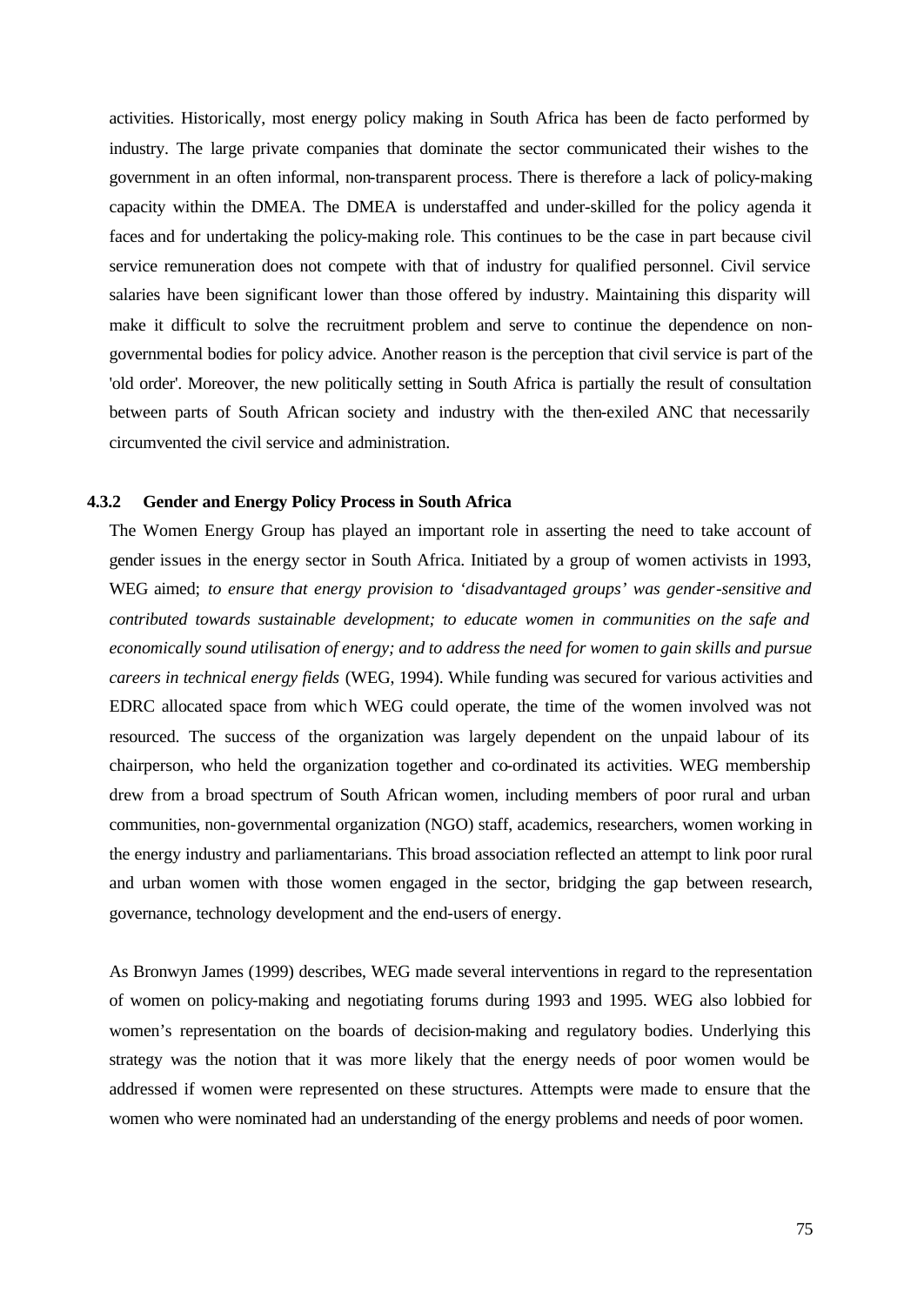Effective energy planning needs to recognise these complex dynamics and address the particular needs and interests of women. It should ensure that women are involved and represented at the policy research, planning and implementation levels. Women should directly influence policy. Another encouraging sign is the fact that the Women Energy Group was housed at the University of Cape Town, which has committed itself to correct gender imbalances in the energy sector. This group sees as its role to advocate women's participation in energy policy formulation. As Flora Mosaka-Wright (1995) points out EDRC *will strive to bridge the gap between energy and technology research and the actual needs of women end-users; act as a resource group to enhance women's capacity and participation in energy planning at the national, provincial and local levels; make energy and technology information women-friendly; and encourage young women to develop careers in technical fields.*

## **4.3.3 A Gender-aware Energy Policy?**

In the conclusion of chapter two, five characteristics of a gender-aware energy policy were identified. One of those is participation. The Women's Energy Group did participate in the Energy Policy formulation process, as did other stakeholders. However, Bronwyn James mentions that there was a naive belief in the notion that an effective process of consultation would result in an energy policy, which would address the interests and needs of the marginalized South Africans. In the face of the complex political processes, which were played out in developing a White Paper, the WEG intervention had a minimal effect on the content of the policy. All versions of the draft White Paper, including the one that was finally published, reflect a significant shift towards achieving goals of social equity. However, as James argues, the policies proposed are not far-reaching enough. The focus is predominantly on supply-side energy policies, despite the commitment to social equity and the lengthy policy statement under the household demand sector.

The recognition of women's role and their energy needs in the energy policy of South Africa is made explicit in some sections of the policy, like *although most household consumers are women, past energy policy has largely ignored their needs (section 3.3.1)*. However, the policy mostly speaks about households and the 'poor'. Considering the fact that the majority of the poor people are women, these sections in the policy are indirectly aimed for women. Furthermore the remark need to be made, that in the South African case 'gender' also means the dichotomy between black, coloured and white people. So when documents or policies are using the word 'gender' it is not always clear if they mean men/women or another dichotomy. The energy policy does recognize women's productive role in promoting affirmative action for women working in the energy sector and it acknowledges women's role in the energy economy.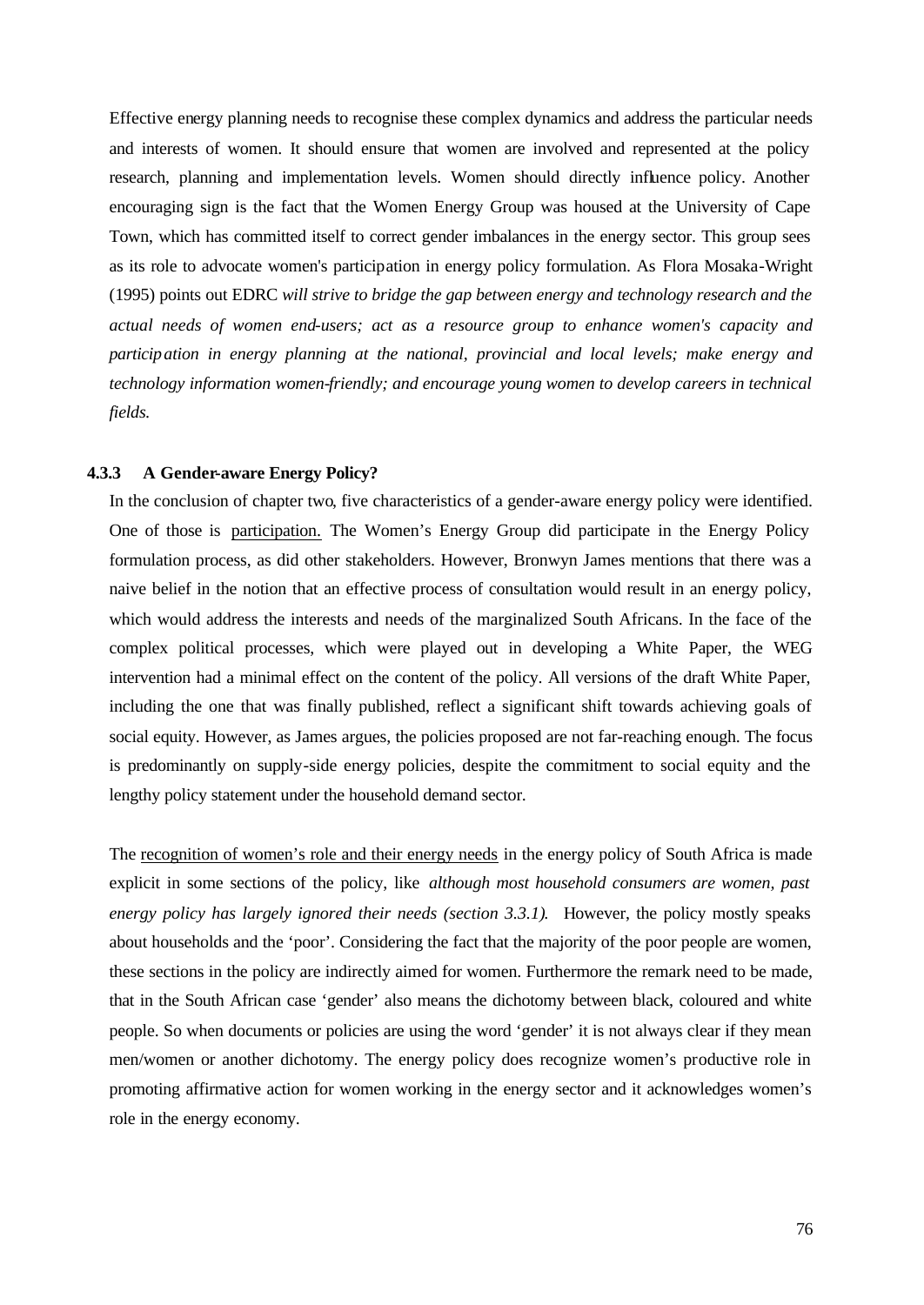The integrated energy planning approach was the leading approach during the energy policy formulation process and is used as the framework for the energy policy. One of the main characteristics of an integrated energy planning is that it is recognized that energy is linked with other sectors of a society and that energy has a multidisciplinary character. Both aspects are recognized within the White Paper on Energy Policy of South Africa, by mentioning the economical (e.g. financing and pricing), social (e.g. human resources), political (e.g. governance and institutional capacity) and environmental (e.g. environment and energy efficiency) aspects of energy policy and by linking it to sectors like agriculture, industry and transport. Since IEP is the framework, there is a need for a database. This need is recognized as well as the lack of disaggregated data and statistic al information in South Africa. In order to improve that, development of statistics and research is promoted in the energy policy.

Looking at the five points (availability, affordability, accessibility, sustainability and security) of Annecke that needs to be taken into consideration when integrating gender into energy policy, they are all mentioned several times in the content of the White Paper on Energy Policy. Section 3.3.1 acknowledged that *basic energy needs must consider costs(affordability), access and health (security).* Concerning the affordability-aspect; the South African *Government will promote access to affordable energy services for disadvantaged households, small businesses, small farms and community services(section3.2.2.1).* One of the sections within the energy policy that is aiming at security is section 3.2.2.4; *Government will promote access to basic energy services for poor households, in order to ameliorate the negative health impacts arising from the use of certain fuels.* Section 7.1.1. (vision for the electricity supply industry) points out that environmental sustainability in both the short and long-term usage of natural resources should be the objective.

# **4.4 Conclusion**

In this chapter, research question 3 is studied; What are the experiences of South Africa in genderizing national energy policy and under which conditions is this implemented? The figure below is visualizing the process of realizing a gender-aware energy policy in South Africa. As analysed in section 4.2, the conditions were available in South Africa to create a background for realising a gender-aware energy policy. Especially the legacy of apartheid contributed to a background in South Africa that encourages gender equality and affirmative action for marginalized groups. This is also reflected in the White Paper on Energy Policy. The content and the formulation process are demonstrating a commitment to realize a gender-aware energy policy.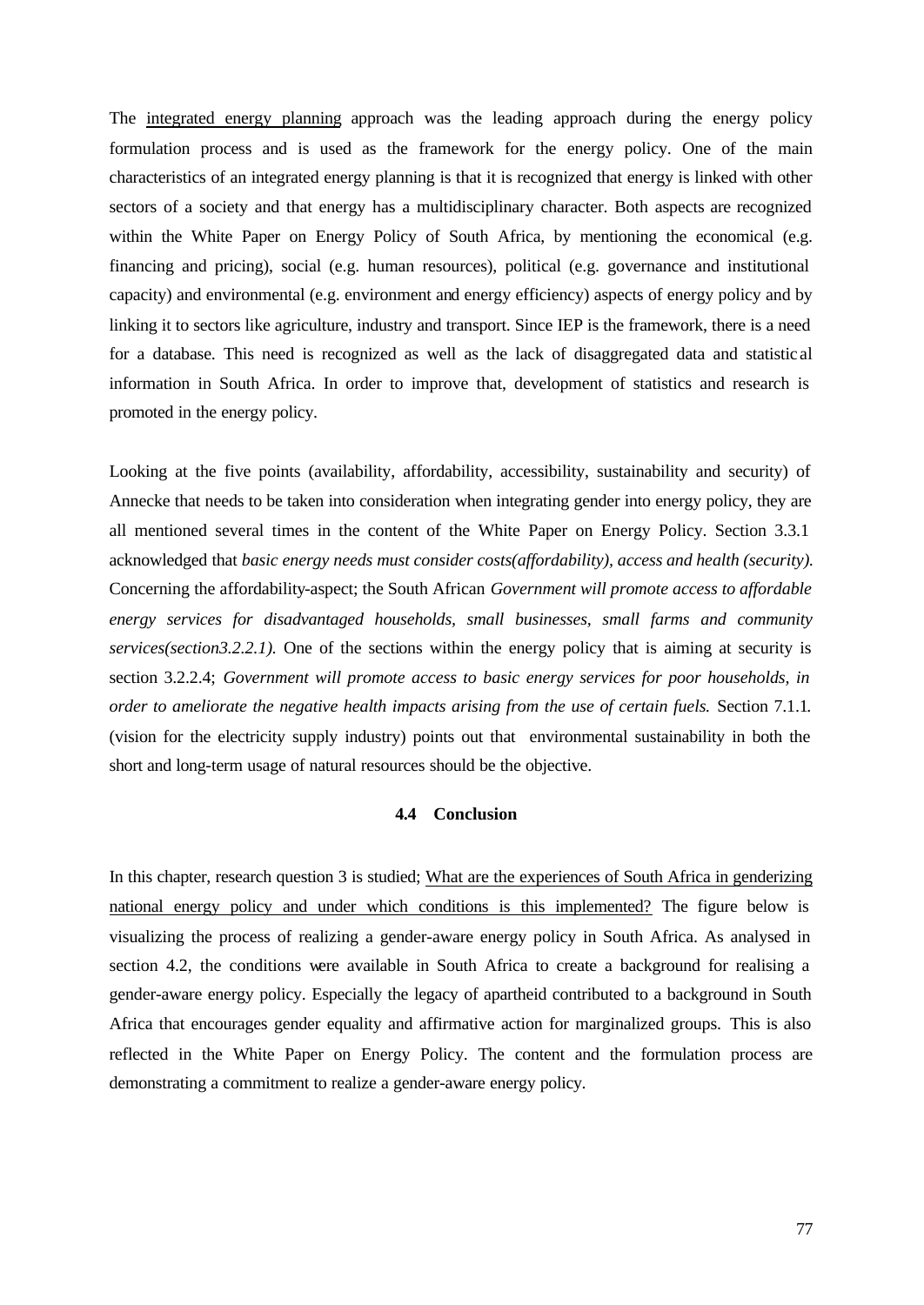



During the apartheid-period, South Africa was a country with a high degree of inequality between men and women, but especially between different groups in society (white, black, coloured people). One way in which this inequality was reflected, was the unequal control and access to energy resources. This was intensified by the supply-oriented approach towards energy planning, since South Africa was economically and politically boycotted by the international community. In the transition-period, there was a close co-operation between several stakeholders in developing new policies to overcome gender-inequality and to promote affirmative action for disadvantaged groups. As a result, an enabling background was created to integrate gender into an energy policy, especially since the Integrated Energy Planning approach became the framework for energy planning. This approach promotes a demand-side approach towards energy planning, which is in contrast to the supply-oriented approach of the apartheids-regime. During the energy policy formulation process, the Women in Energy-Group participated in the stakeholders-forum and advocated for the integration of gender and women's issues in the energy policy. As a result, gender and especially women's role in energy is acknowledged in the White Paper, although it can be questioned whether the results are progressively enough.

However, the legacy of apartheid did not only work as a catalyst for enabling gender-mainstreaming in South Africa. Paradoxically, it also forms an obstacle in achieving gender-equality. Since during the apartheids-regime the society was divided along racial lines, the emphasis is more on differences between white, coloured and black people then on men and women. So in the transition-period after the apartheids-struggle, the emphasis in affirmative action policies were more on black people and black women then on women in general. Gender-equality is one of the major goals for the new government, but the fact that gender contains racial differences as well as differences between men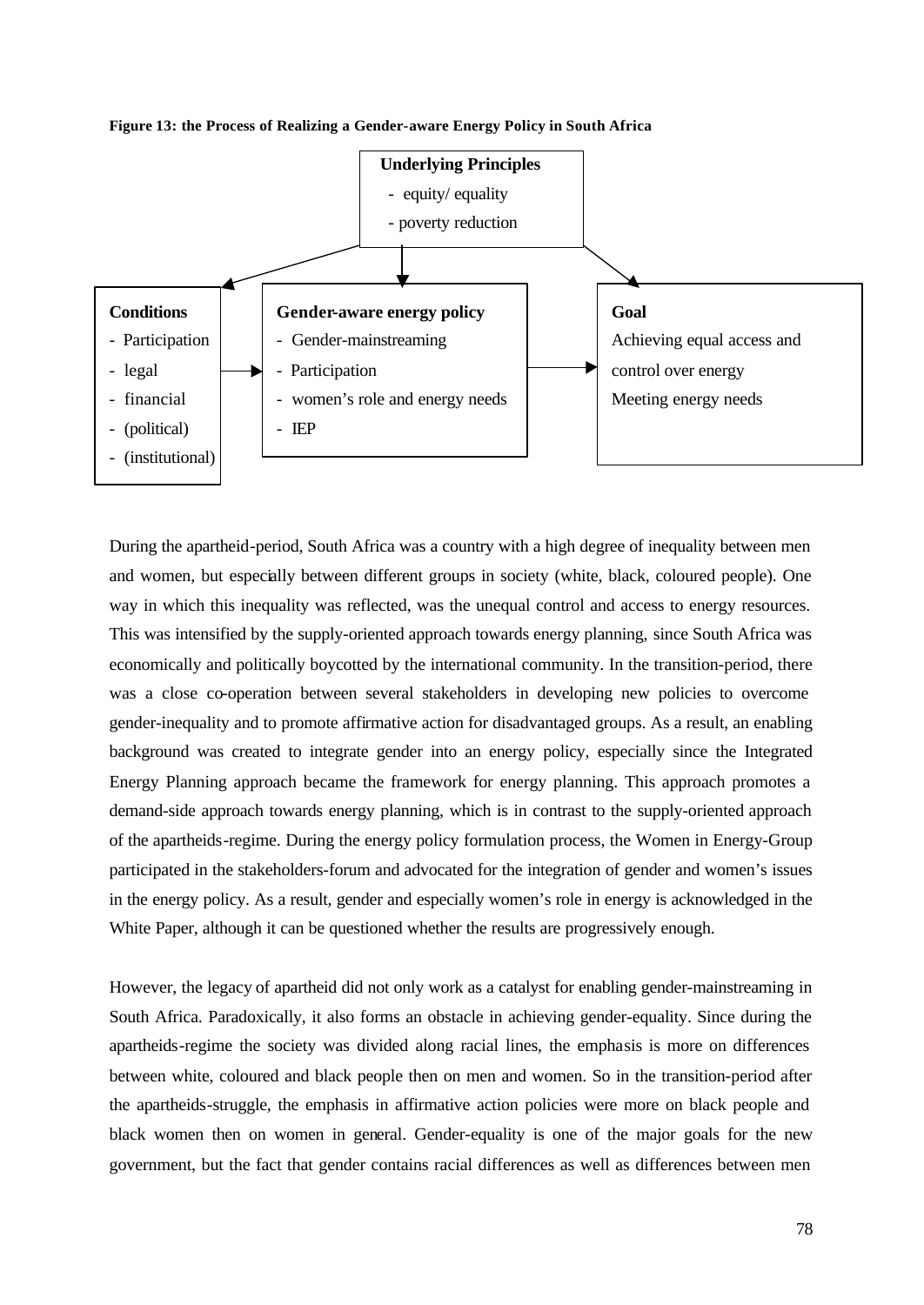and women, is something to take into account when analysing and studying gender-issues in South Africa. Furthermore, the legacy of apartheid is also demonstrated in an inequality in the access and control over basic energy services, like energy. A lack of gender-disaggregated data and statistics on energy use in general are also caused by the apartheids-regime.

What can be concluded is that South Africa has experience in realizing a gender-aware energy policy. The conditions for realizing a gender-aware energy policy are available and the process and content of the White Paper on Energy Policy are reflecting the characteristics of a gender-aware energy policy. However how gender-aware the energy policy is depends for a large part on the implementation of the policy and the elaboration of policy objectives into concrete projects. Within the time-frame and within the scope of this study, it was however not possible to analyse the implementation of the White Paper. Concerning the formulation phase of the energy policy in Uganda, it can be said that the legacy of apartheid worked as a catalyst for realiz ing the conditions and creating gender-awareness in South Africa, that enabled a background for developing a gender-aware energy policy. Paradoxically, the legacy of apartheid also forms a huge obstacle in the realization of gender-equality in South Africa and is identified as an obstacle for the implementation of the White Paper on Energy Policy.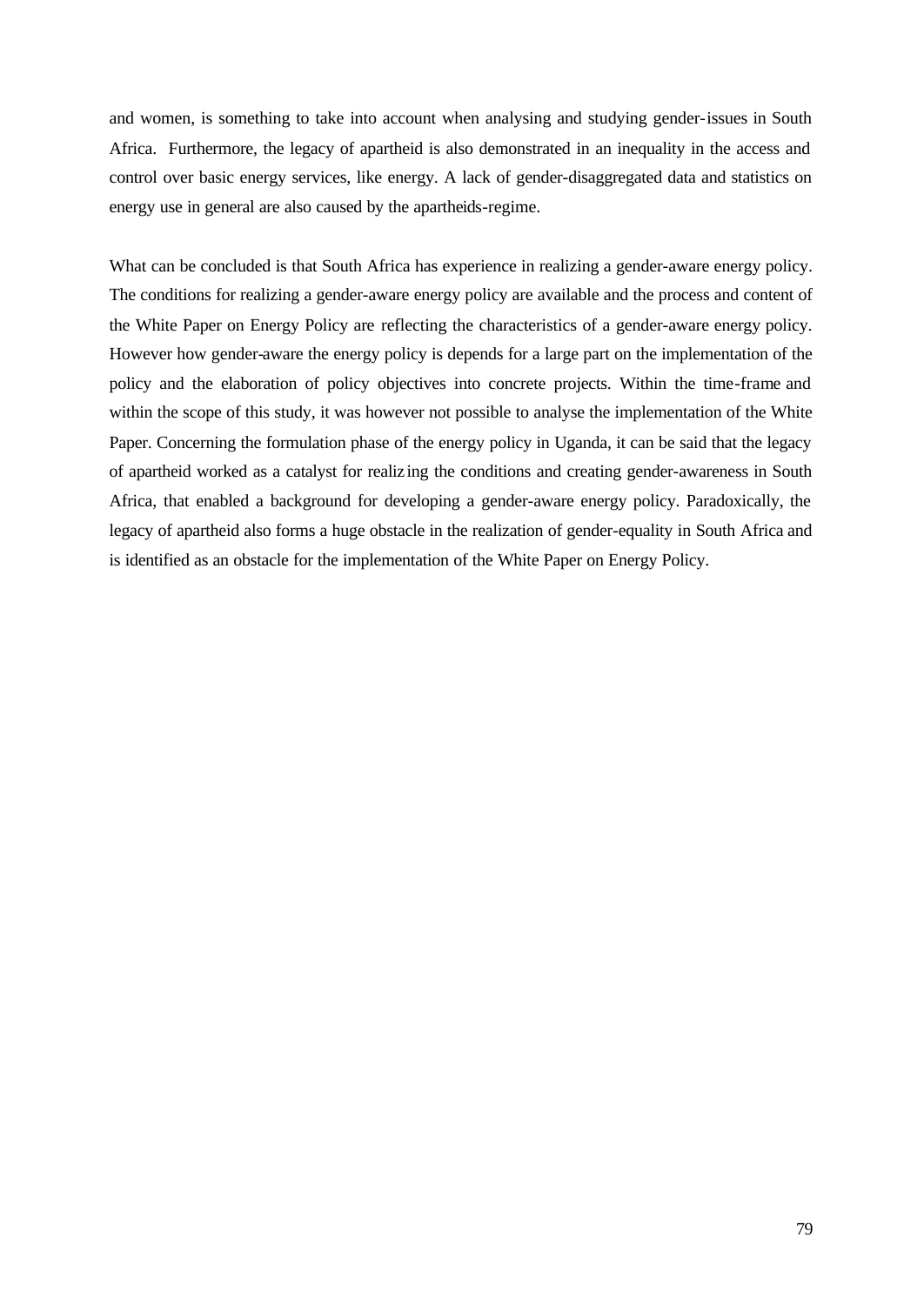## **5 CASE STUDY UGANDA**

In this chapter, research question 4 will be answered. What are the developments in Uganda towards gender-aware energy policy and what conditions the realisation? The chapter describes the status of gender-issues in Uganda, the rise of the women 's movement, the institutionalisation of gender issues into the national machinery of women and the legal and political framework for gender issues, which lead to the development of the National Gender Policy. In the last section the development of an energy policy is described and analysed. Starting with the energy policy formulation process in Uganda, then moving on to the drafting process of the energy policy and the section ends with the attempts to integrate gender into the energy policy.

## **5.1 Introduction**

## **5.1.1 Gender in Uganda**

Since the concept of gender is socially and culturally determined, the concept of gender will have a specific interpretation in Uganda. In line with Barbara Mbire-Barungi (1999), three characteristics of the position of gender in Uganda can be identified. First, there is the guarantee of equality as laid out in the constitution. Second, there is the promotion of women's participation in decision-making from grassroots to national levels through the quota systems within local governing councils. Thirdly, there are entrenched cultural and religious rights and traditional authorities, which implicitly discriminate against women. There is a contradiction between the first two characteristics and the third one. Despite political commitment towards gender issues and increase in gender-equality by the position of genderissues in the constitution and the quota-system to increase women's political participation in Uganda, there are still some constraints related to culture and tradition that hampers gender equality and the participation of women. Patriarchy still exists in the Ugandan society and forms a major obstacle for achieving gender equality and a gender-aware energy policy. Lopez (1991, p.114) states that t*he existence of sexist cultural patterns in the education system, the mass media, religion and other social institutions, created cohesive ideological and cultural pressures which limited the effective participation of women.<sup>28</sup>* Patriarchy is something that exists across the whole structure of society and influences the law, social norms and attitudes, social and economic activities, cultural forms and personal relations.

### **5.1.2 Energy in Uganda**

Looking at Figure 14, some characteristics of energy use in Uganda can be identified. Biomass is the most utilised source of energy in Uganda (93%). Households mostly use biomass, especially for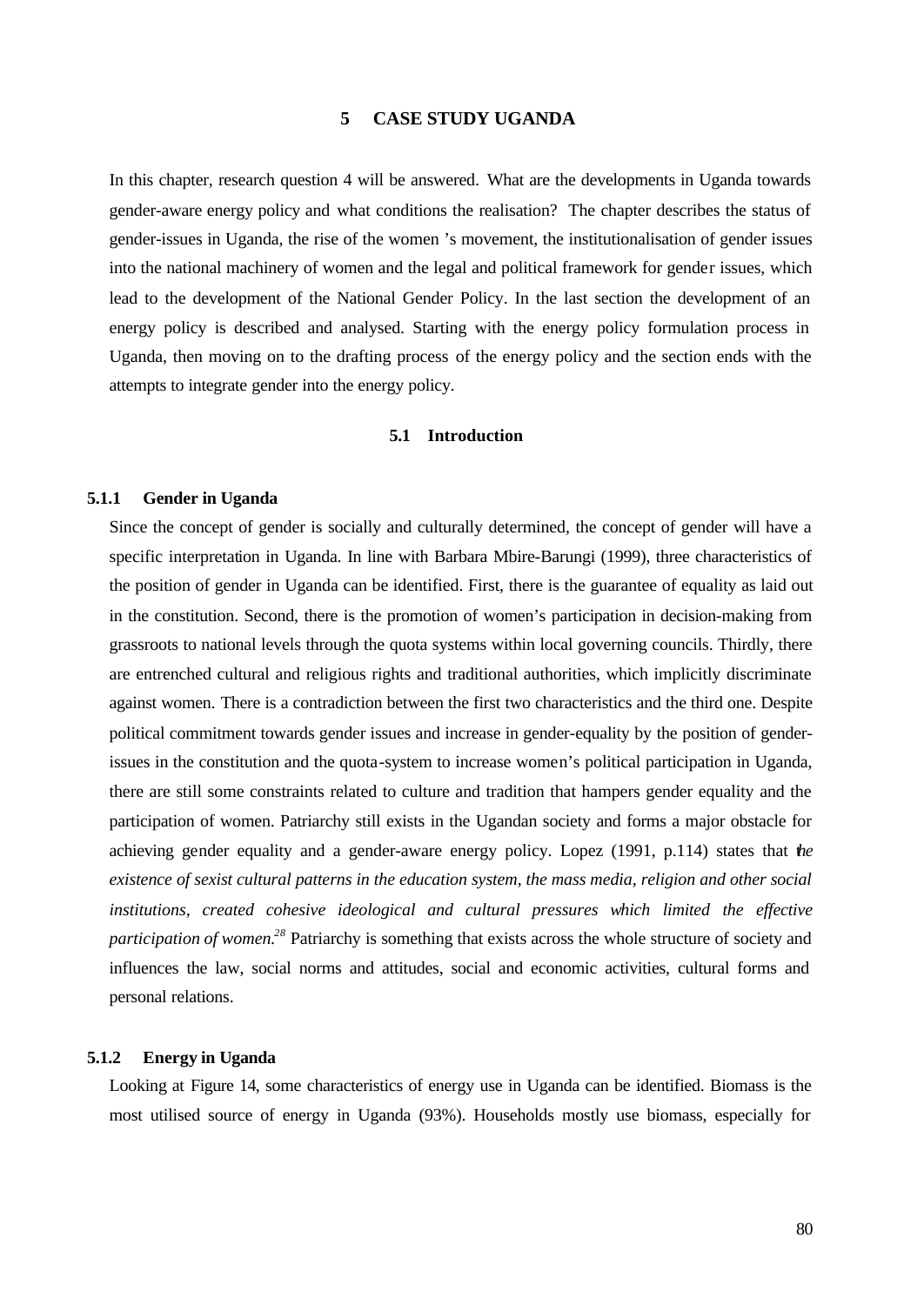cooking (98% of the domestic requirements is firewood for cooking). However, using firewood can cause indoor air pollution and unsafe situations for women and children. Burns from open fires, head and back injuries from caring firewood and lung diseases are only some of the health risks of using biomass. The problem is that especially poor households in rural areas do not have alternative energy sources for biomass. The bulk of energy consumed in rural areas is wood-fuel for cooking and kerosene for lighting. The use of portable solar panels and diesel generator sets for recreational purposes is increasing among rural communities. However, the equipment is expensive and the maintainance costs are high. Most households own radios and would like to power it using electricity other than expensive batteries. However, the rural areas are far from the grid and have therefore no access to electricity. Renewable sources of energy are a possibility, but not without limitations. Hydroelectricity, despite the huge potential, will be less then 5% of the energy consumption by 2015 and requires a lot of technical and financial input as well as skills training. Solar systems can be a good alternative for biomass, but the initial costs are very high and they are not suitable for cooking. Solar PV panels are producing low watt electricity, which does not provide enough capacity for cooking. Solar cookers can be used for cooking but there is evidence that this does not benefit women and could even have a disempowering effect.

| Utilisation energy sources by type:              |                                |
|--------------------------------------------------|--------------------------------|
| <b>Biomass</b>                                   | 93%                            |
| Oil products                                     | 6%                             |
| Electricity                                      | 1%                             |
| Energy consumption per capita (kgOE)             | 307.9                          |
| Commercial energy consumption per capita (kgOE)  | 22.0                           |
| Number of electrified rural households           | 80 000                         |
| Representing of rural electrification rate       | 2.1%                           |
| Number of electrified urban households           | 170 000                        |
| Representing of urban electrification rate       | 21%                            |
| Value of output wood production                  | UShs 15 803 million (in 1988)  |
|                                                  | UShs 17 3477 million (in 1999) |
| Percentage wood consumption for household energy | 60%                            |

**Figure 14: Indicators for the energy sector (based on the Uganda Energy Balance 2000): <sup>29</sup>**

As demonstrated in the figure above, Uganda has an electricity deficit. From the different energy sources available in Uganda, only 1% of the utilization of energy sources is electricity. Electrified rural households are only representing 2,1% of the rural electrification rate and urban households only 21% of the urban electrification rate. To respond to the increasing demand for electricity, the Ugandan government has to extent the electricity-capacity. Besides, as Simonis argues for, more capacity is needed to catch the huge electricity-demand between 6.00pm and 8.00pm. To overcome the power deficit, the Government of Uganda is planning to build a new power-generation dam at the

l

<sup>&</sup>lt;sup>28</sup> Lopez, Eugenia Piza, "Overcoming the Barriers: Women and Participation in Public Life", in; Wallace, T.; Candida March (eds), 1991

<sup>29</sup> Rosetti Nabbumba Nayenga, 2002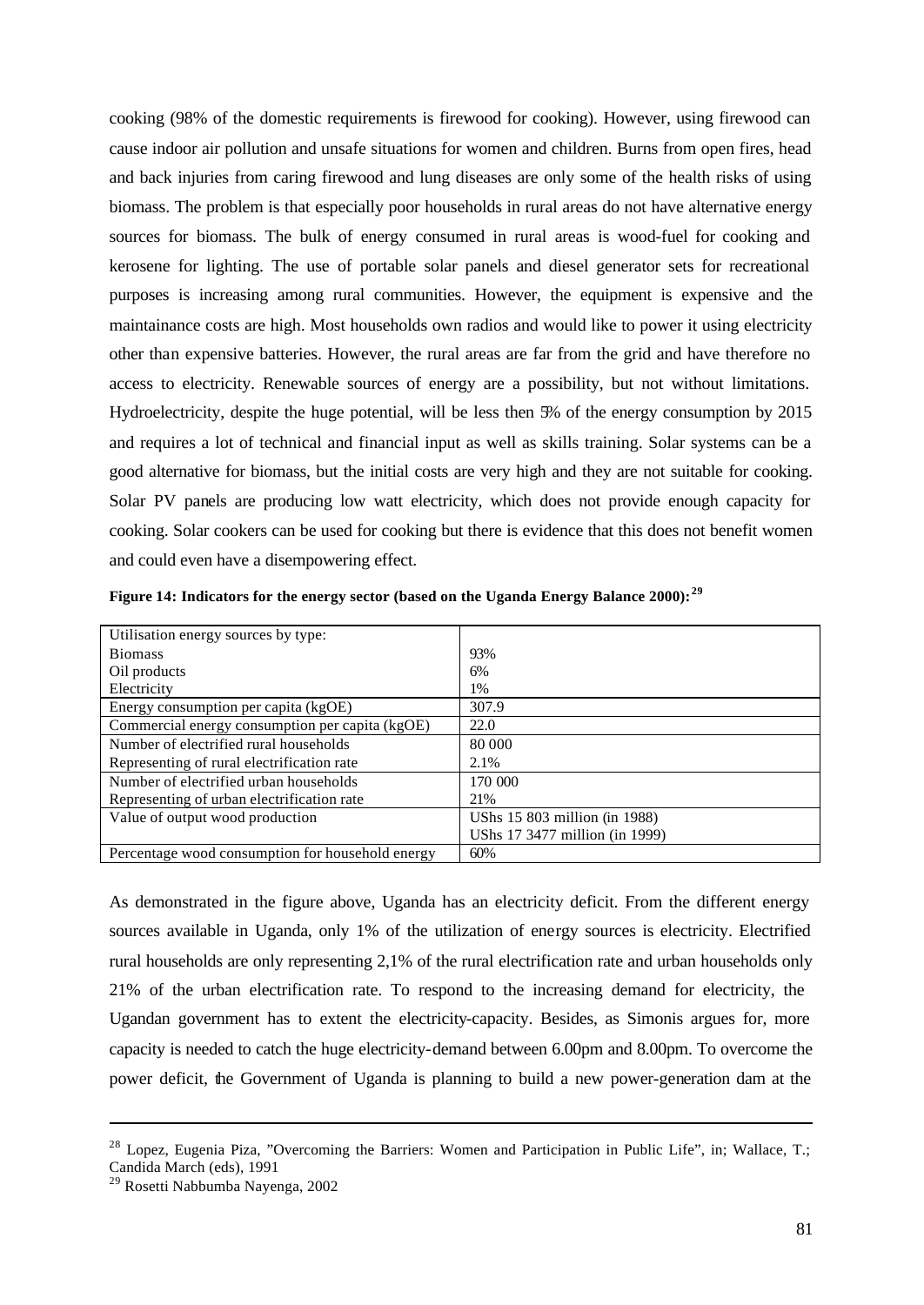Bujagali Falls near Jinja. However, Uganda has a dubious reputation with the construction of dams. For the construction of the extension of the Owen Falls Dam by 20 megawatt an unknown Chinese contractor was assigned, but that company went bankrupt surrounded with bribe scandals. Bribe scandals around the construction of the Bujagali Falls Dam are also on the front page of the Uganda Newspapers. In November 1999, the Government made an agreement with an American company for the construction of the dam. The contract is controversial largely because of the way the parliament has granted its permission. Critical members of parliament were sent away so that they could not participate in the session of approval. Despite the controversy around the construction of the Bujagali Dam, President Musevi is a strong advocate for the building of the dam. He assumes that the dam will increase Uganda's electricity supply and the surplus will be exported, which help to reduce Uganda's poverty.

The building of a new dam will not overcome the energy poverty of the majority of the Ugandan people. The dam will only overcome power deficits in the capital Kampala and the industrial city Jinja. According to Simonis, the main problem with the electricity supply in Uganda is that the location of the power-plants are very centralized in the major cities, and the Northern part does not have a grid-plant at all. Besides, the network that does exist is not developed. In Uganda only 15% of the population are living in the cities and the people living in the rural areas are widespread over the country and are not concentrated in villages. Therefore it is difficult to provide electricity by extending the grid. Alternatives for grid-systems need to be developed, like diesel-generators, micro-hydro and PV-systems. The advantage of these systems is that the power-distribution in a sparsely populated area is not that difficult and expensive. Those stand-alone systems will be sufficient for providing energy in the rural areas, since the consumption of electricity at rural level is very low and basically used for lighting, small income-generating activities, TV, radio's, etc. Nevertheless, using these stand-alone systems for rural electrification is not unproblematically. As mentioned earlier, the initial costs are high and. there is a need to develop a local technical network for the maintenance.

## **5.1.3 Gender and Energy in Uganda**

Simonis (interview) means that energy and gender are closely linked in Uganda. 93% (figure Figure 14) of the energy used in Uganda is consisting of biomass. Household energy use is representing the biggest energy-using sector in Uganda of which women are the main users and providers. Nevertheless, women might be the suppliers and users of the bulk of energy used in Uganda that does not imply that they have access and control over the energy resources. Furthermore, it can be questioning if they have decision-making power over which energy source to use and how to use it. Women and their needs should not only be represented at the policy level in an energy policy, even at community level the integration of gender and women's energy needs is lacking.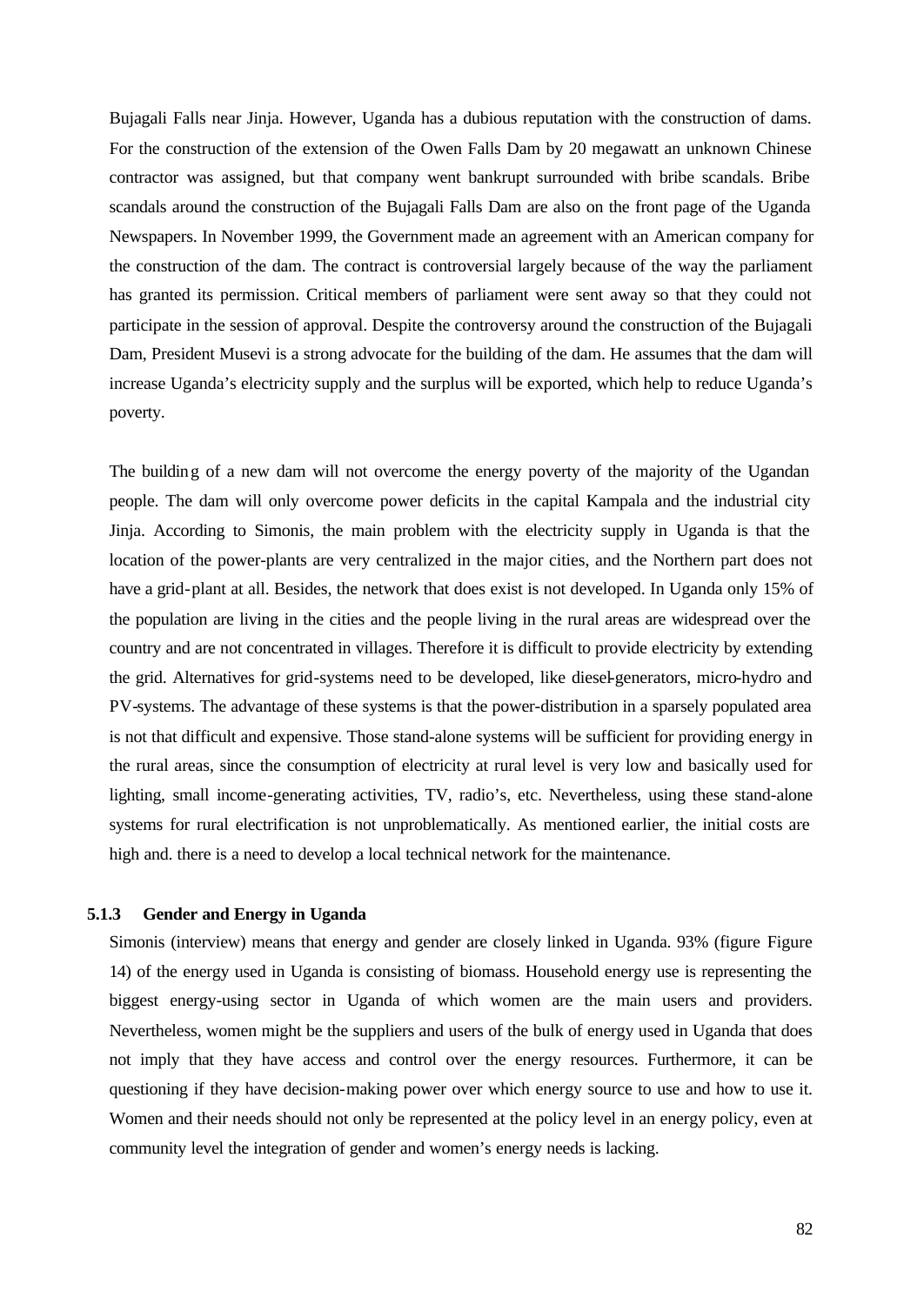Gakwaya (2002) identifies four barriers for women's participation in energy issues in Uganda. First of all, in the Ugandan culture there are energy-related taboos in the home. A survey carried out by the Integrated Rural Development Institute (2000) on factors affecting adoption of fuel-efficient domestic stoves, identified that there are many taboos in different regions of the country that hindering the adoption of these stoves. One taboo is that there are certain activities that are culturally deemed masculine while others are feminine. As a result, women are reluctant to get involved in activities that are according to the cultural norms 'unacceptable' or 'inappropriate' for women. Women are for example not supposed to construct the improved stoves that they have learned to build in a project, because the husband or another men can only make a domestic stove. Since men in general do not prioritise cooking as a household issue, many homes will have to continue using an unhealthy and polluting stove. Another issue that affect the adoption of fuel-efficient stoves is that the taste of the food could change. For example, matooke is the traditional main dish in Uganda. It is made of bananas steamed in banana leaves on a small, low-heat charcoal fire. This dish is difficult to make when using another stove then the traditional one and especially when the fire is to heat. Furthermore, the smoke of the charcoal fire gives the matooke its unique and typical taste.

A second argument why women are overlooked in energy issues is that in general women's income is lower then that of men. As a result, women cannot play an active role in improving the household energy. For example, the initial costs of the installation of biogas is Ushs  $330.000$ ,  $30\%$  which may seem large to men who does not use it and may be impossible to save for rural women. Subsidies from the government or funding from donors could lower the price and make the purchase of improved household energy systems for women better affordable. A third obstacle mentioned by Gakwaya is the lack of awareness on gender and energy issues. Consequently, energy is not high on the agenda of women's organizations and that of donor-agencies. Furthermore, awareness raising on energy issues had largely been left to NGOs, which often do not have the financial and human capacity to sponsor prolonged programmes capable of fostering change. The last obstacle Gakwaya mentioned is policies. The under representation of women at policy level leads to development of technologies that are less acceptable to the majority of women. To overcome these obstacles, gender-aware energy policy could provide an answer. Therefore, the next section will be focusing on how to achieve gender-aware energy policy and specifically which conditions are available in Uganda to realise it.

l

<sup>30</sup> in July 2002, 1 US\$ was 1800 Ushs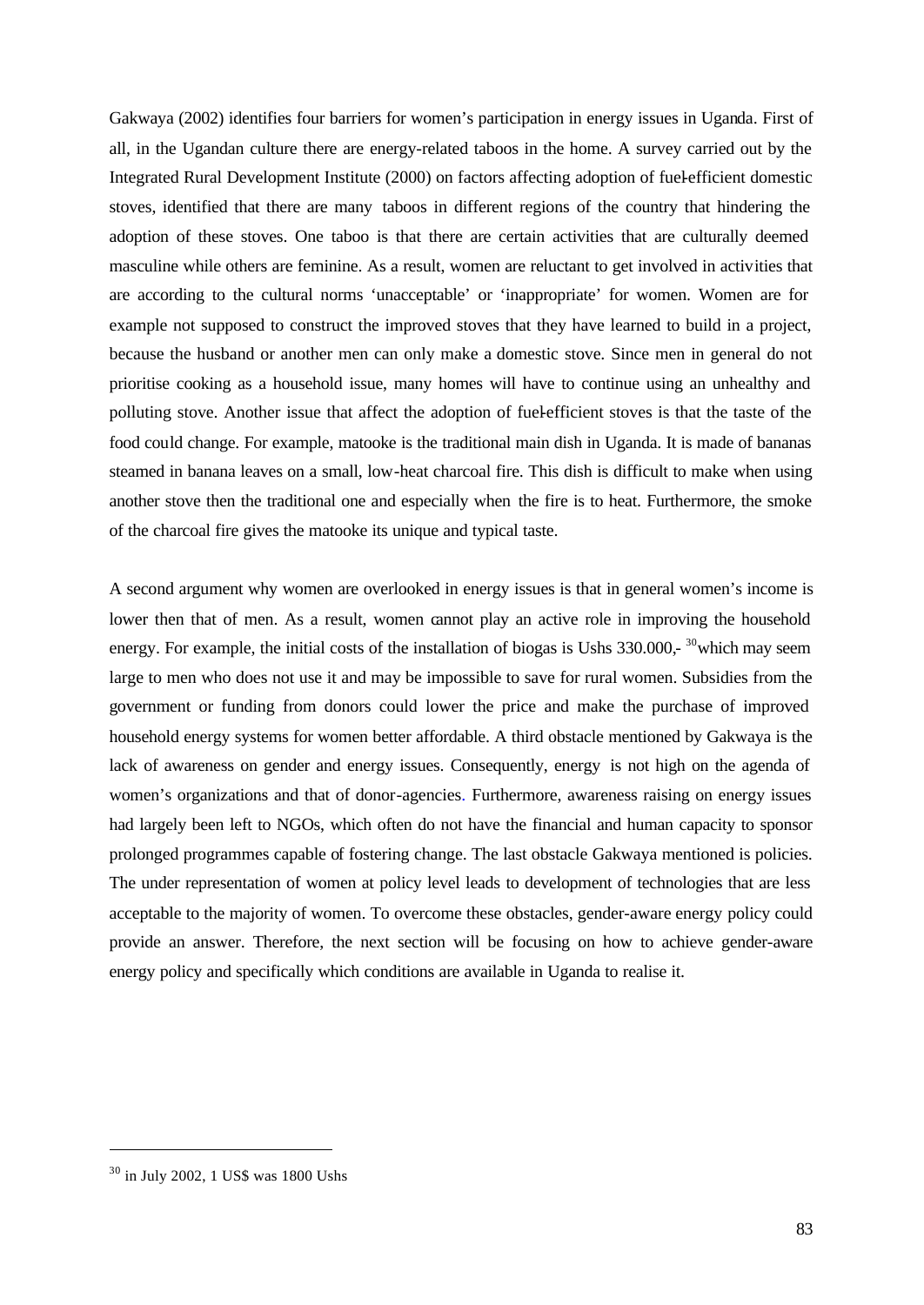### **5.2 Conditions for a gender-aware energy policy**

### **5.2.1 Participatory Framework**

Uganda does not have a feminist movement or a feminist tradition. However, the absent of a feminist tradition does not imply that there is no awareness on gender issues or women's position in society. At present, according to Barbara Mbire-Barungi (1999), addressing the more explicit gender imbalances is a common cause in Uganda. Since 1986 the Women's movement in Uganda is one of the strongest mobilized societal forces. Its history started during the colonial period and they continued to grow after independence under the first Milton Obote regime (1962-1971). Amin suppressed the women's organizations, so they re-emerged under Obote's second regime (1980-1985). When the National Resistance Movement resumes power, the women's movement revived and the National Resistance Movement was willing to listen to them. For example, the women's movement pressured the National Resistance Movement to elevate women for key positions in government. This resulted in the appointment of the first female vice-president in Africa and 18% of the representatives in parliament are women since 1989 and the 1995 Constitution demands that one-third of the local governmental representatives are female. The Women's movement was actually aiming that the enclosure of the onethird percentage was a minimum, but in practice it more used as a maximum.

What Tripp (2000) identifies as the remarkable character of the women's organizations in Uganda, is the minimal importance they attach to religion, race, ethnicity and political affiliation. When they do want to make a difference then the differences mattered are ethnicity, religion and region. Especially ethnicity plays an important role in the patriarchal society of Uganda. However, in rural Ugandan context, local women's groups tend to cut across patriarchal ties partly because married women from patrilineal societies often find it easier then men to form associations that cut across ethnic clan and kinship ties. Tripp gives as a possible reason that women mostly marry men from another clan. They will then become a member from the husband's clan, but will always been an outsider to that clan, because they were not born in that clan. In urban areas, the inter-marriages will even be more because the cities are gathering-places for people from all kind of clans, religions and identities. So the women's organizations need to work across patriarchal ties to influence the political agenda effectively.

Statistics collected by the Uganda Bureau of Statistics (2000) demonstrate that despite an increase in women's political participation and involvement in decision-making, women's participation in political processes and activities related to undertake decisions at various levels is still not equal with that of men in Uganda. An possible explanation mentioned by Tripp (2000) is that women's organizations do not want to be associated with politics and will deny their political involvement.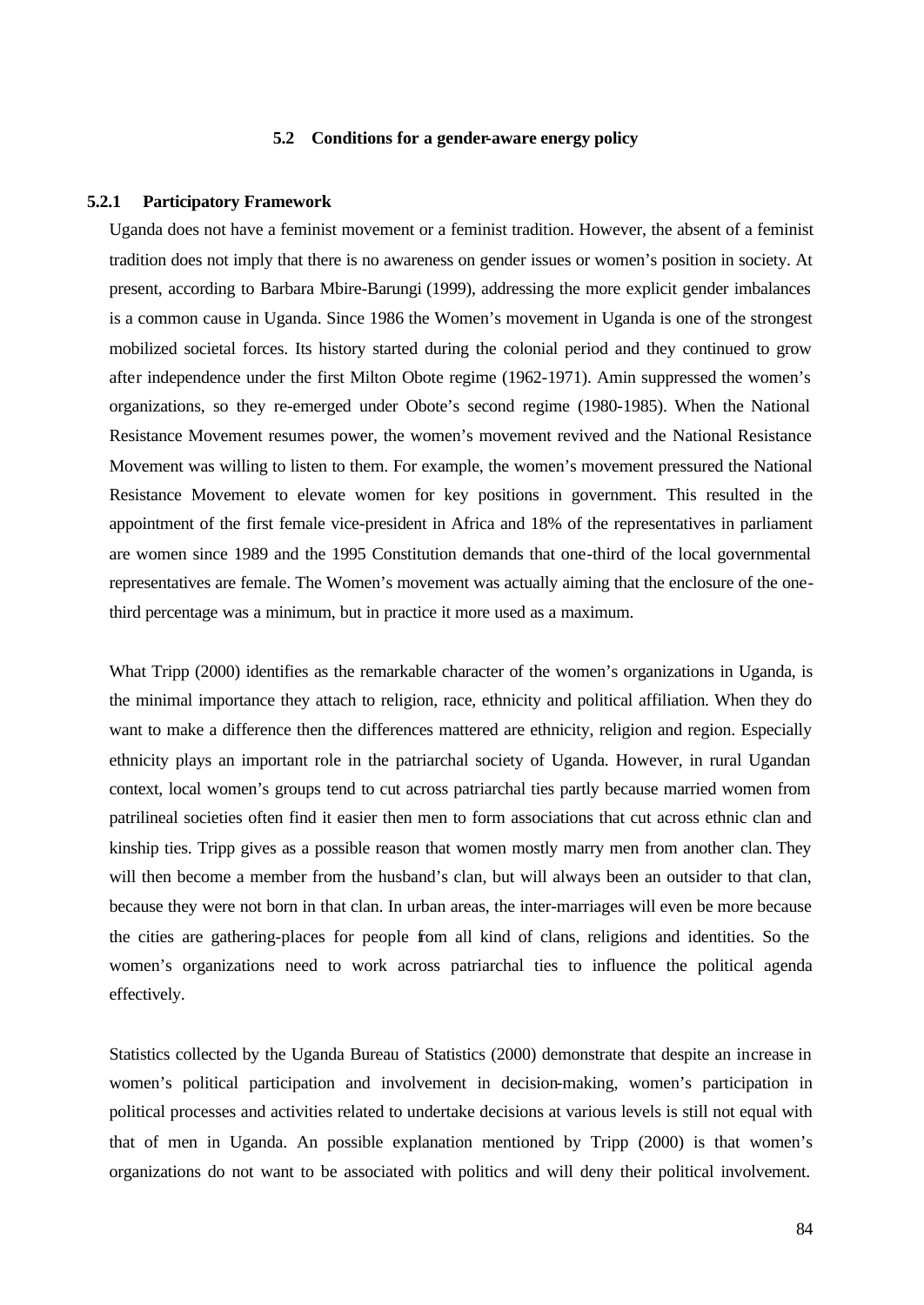Politics in Uganda is still very strongly associated with military, repression, civil war and sectarian fighting and a domain of men. Another obstacle for women to participate in politics is the patriarchal society. The society sets up stereotyped divisions of responsibilities, roles and norms, which marginalize women. To encourage women to participate more, the government issued an affirmative action policy. This was not very successful because few women are able to participate in political positions. Women are facing great opposition from societies where relational attachments determine behaviour. Women politicians are receiving personal attacks and constantly reminded about their reproductive roles and implications of performances of a politician. Furthermore, different opportunities in resource allocation, is the reason that women lack productive resources and have no rights over property. They are not able to pay for political participation, for example the registration fee candidates need to pay. Although, the registration fee for a candidate was uniform for both men and women, it is more difficult for women to raise the amount.

### **5.2.2 Methodological Framework**

To make people aware of gender inequality, a lot has been done to increase this awareness and to enlarge the knowledge on gender issues on all levels; from the grassroots to governmental level. A major tool for awareness raising used in Uganda is training of people on gender issues and the consequences of gender inequality. In the interview with Kabonesa, she told that some of the academics of the Gender and Women's Studies Department of the Makarere University were involved in training of NGOs and CBOs in addressing gender issues in their communities. After these trainings, NGOs and CBOs carried out awareness raising projects and gender training themselves. For example, there is the Federation of Women Layers, who have be heavily involved in awareness raising on women's rights and rights in general and they did not only trained women but also men.

Awareness raising is an important step towards gender equality, recognised by Sara Longwe as the third step out of five; conscientisation. As described in chapter 2, conscientisation or awareness raising is the understanding of the difference between sex roles and gender roles, and that the latter can are cultural and can be changed. When awareness is raised, equal participation of men and women will be the next step towards gender equality. However, as described in chapter three, different actors in the development process have different underlying principles for integrating gender issues. As a result different actors have different approaches towards gender and that is reflected in their training material. For example, the Ministry of Gender, Labour and Social Development has its own training materials in which a specific approach towards addressing gender issues is the guideline. However, some NGO's and international donor organisations have also training programmes and women or gender projects in the country. They could have another approach towards gender issues. For example, some women's organisations are more focussing on women's empowerment while some NGO's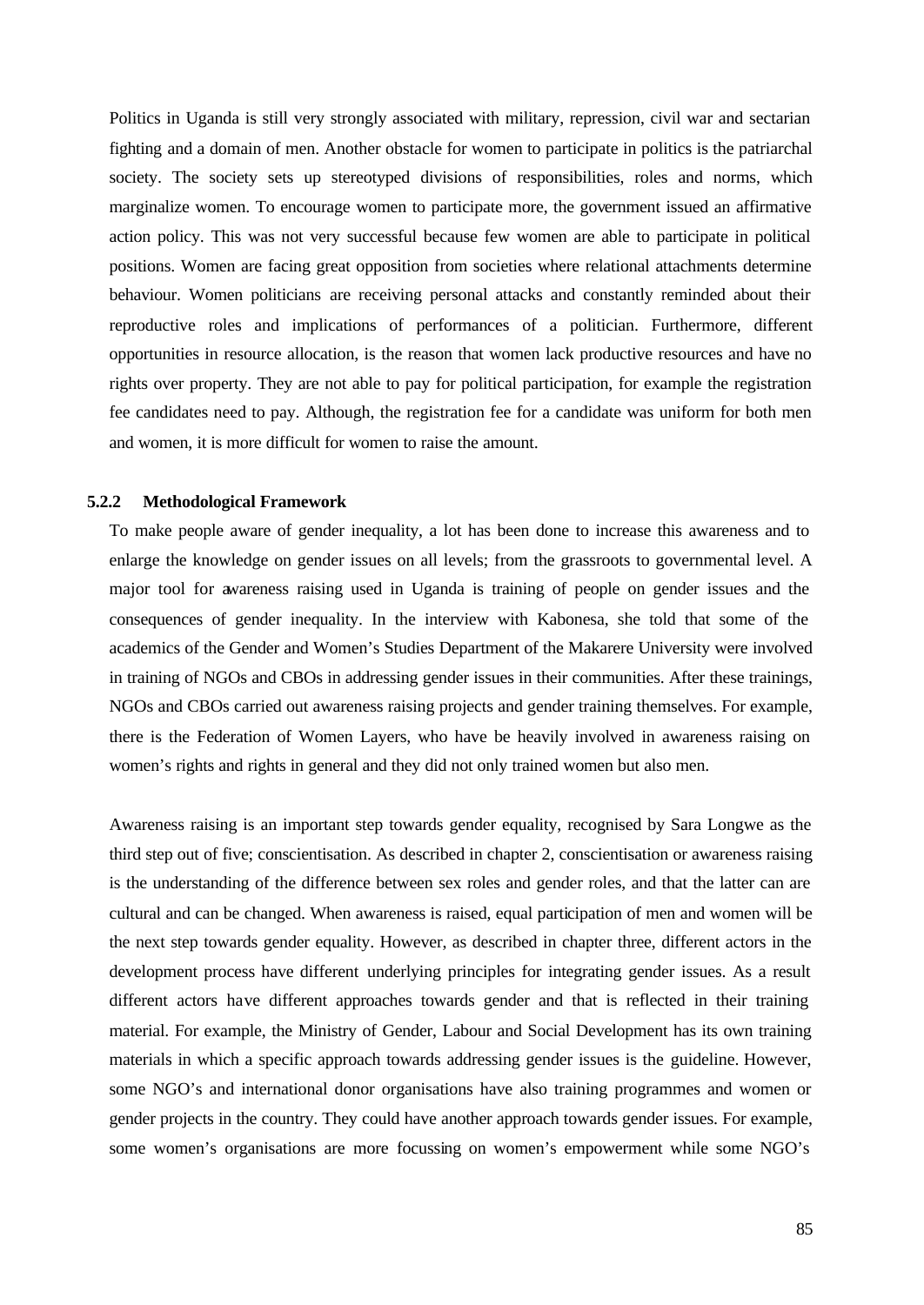dealing with energy issues are more focussed on sustainability or efficiency goals. This could result in confusion by the people who are trained or who participating in projects from different organizations.

Besides training there are other ways to increase more awareness on gender issues. One of the major reasons for a lack of awareness is a lack of knowledge on what gender is and how gender inequality can be overcome. An objective way to create more awareness is to provide gender disaggregated data. The Ugandan government recognised the importance of gender disaggregated statistical information and how this can be used to assess the extent to which equal opportunities for women and men has been achieved. In this regard, the Directorate of Gender in the Ministry of Gender, Labour and Social Development and the Statistics Department initiated a collaborative process for collecting gender disaggregated data on Uganda. In 1998, a national publication was produced entitled 'Women and Men in Uganda; Facts and Figures 1998'. This has been followed by the production of sectoral series booklets, which provided detailed information on women and men in specific sectors studied both at national and district level. These booklets are free available and are also available online.

#### **5.2.3 Legal framework**

l

At national level, the 1995 Constitution of Uganda provides a legal basis for ensuring equality and equity between men and women in all aspects of life. Recognized, as a general and all embracing principle, is women's triple role in society. <sup>31</sup> This principle is to create positive attitudes in society, for it to become fully considerate and just in the treatment of women. The constitution also addresses the protection and promotion of human rights and freedoms. It affirms the equality of all persons, women and men, before and under the law in all spheres of political, economic, social and cultural life and in every other respect. It specifically prohibits any discrimination in the enjoyment of these rights and freedoms based on sex or other considerations.

There is only 'positive' discrimination in the form of affirmative action. Article 32 (1) states that; *notwithstanding anything in this Constitution, the State shall take affirmative action in favour of groups marginalized on the basis of gender, age, disability or any other reason created by history, tradition or custom for the purpose of redressing imbalances which exist against them.* Apart from this provision for affirmative action, every chapter and provision in the constitution applies equally to both women and men. Another achievement of the women's movement is the use of non-sexist, allinclusive language throughout the Constitution. A very important article for women's representation in the constitution is Article 3 paragraph VI, which states that; *the state shall ensure gender balance and fair representation of marginalized groups on all constitutional and other bodies*. This implies that it is unconstitutional to have any public body where women are not fairly represented. Article 78 b

 $31$  Women's 1) reproductive, 2) productive and 3) community roles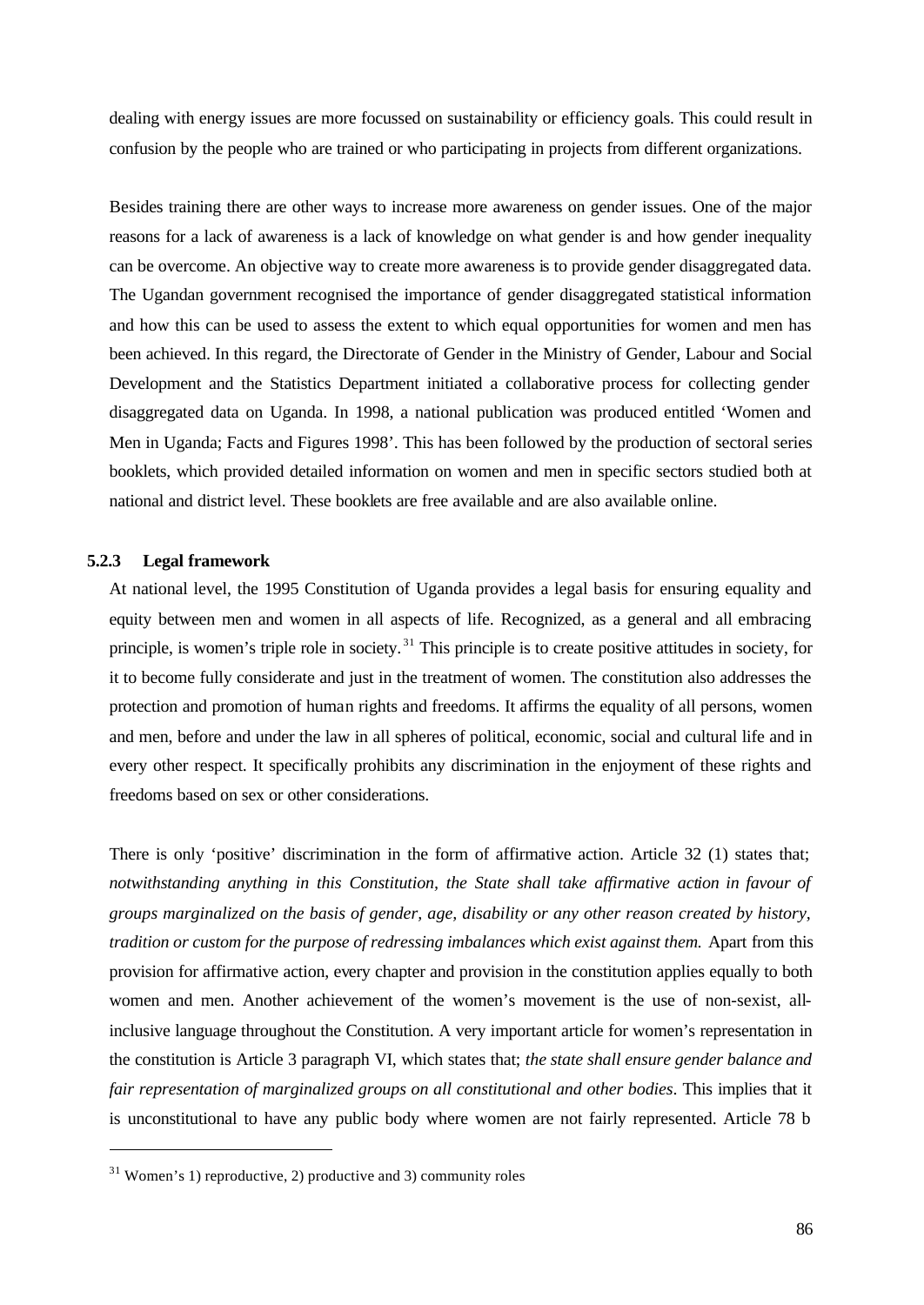allows one woman district representative in Parliament, while article 180 b ensures that one third of the members of each local government council is female.

From the points mentioned above, it could be concluded that the Ugandan constitution provides several opportunities for women. In Maude Mugisha's opinion (2000), this was achieved only through a strong women's lobby and the support of gender sensitive men during the constituent assembly debates. Women's movement major achievement in the constitution-making process is that there is no discrimination in any way against women anywhere in the preamble, the national objectives, the nineteen chapters and seven schedules of the constitution. The achievements are however still in theory and the real test of the value of these provisions for women will be the implementation of the legislation and policies. As Maude Mugisha (2000) points out it still remains a challenge to alter all Uganda's laws written in an all inclusive, non-sexist language. The same challenge is extended to the country's mass media, books, constitutions of associations at all levels, and above all, in books used in schools.

The Uganda government committed itself to several (international) conventions and political statements, which promote the role of women and focus on gender issues. These (international) documents form together a legal and political framework for the empowerment of women and gender equity in Uganda. The first document the Uganda government signed in this respect was the United Nations Convention on the Elimination of all forms of Discrimination against Women (CEDAW) in 1985, they ratified it in the same year without any reservations to the original text. CEDAW prohibited discrimination against women and proposed measures for its elimination in civil, political, economic and social and cultural spheres. It also advocated the need for temporary affirmative action measures to accelerate the equal participation of women and men in public life. When ratifying CEDAW, member states are legally bounded to implement the proposed measures what the Ugandan Government did in their Constitution of 1995.

The Beijing Platform for Action adopted at the Fourth United Nations World Conference on Women in Beijing China in 1995, set out an agenda for removing obstacles to women's active participation in all spheres of public and private life. This was to be achieved through ensuring their full and equal share in economic, social, cultural and political decision-making. The Uganda government participated in the Beijing Conference and showed initiative to follow it up. The Uganda government prioritised 6 areas of concern for women's advancement; poverty, health, education, the girl-child, mechanisms of the advancement of women and legal rights and decision-making for women which they worked out in the National Action Plan for Women (1999).  $32$  This plan has the goal to achieve equal opportunities

l

<sup>&</sup>lt;sup>32</sup> Ministry of Gender and Community Development, UNFPA, December 1995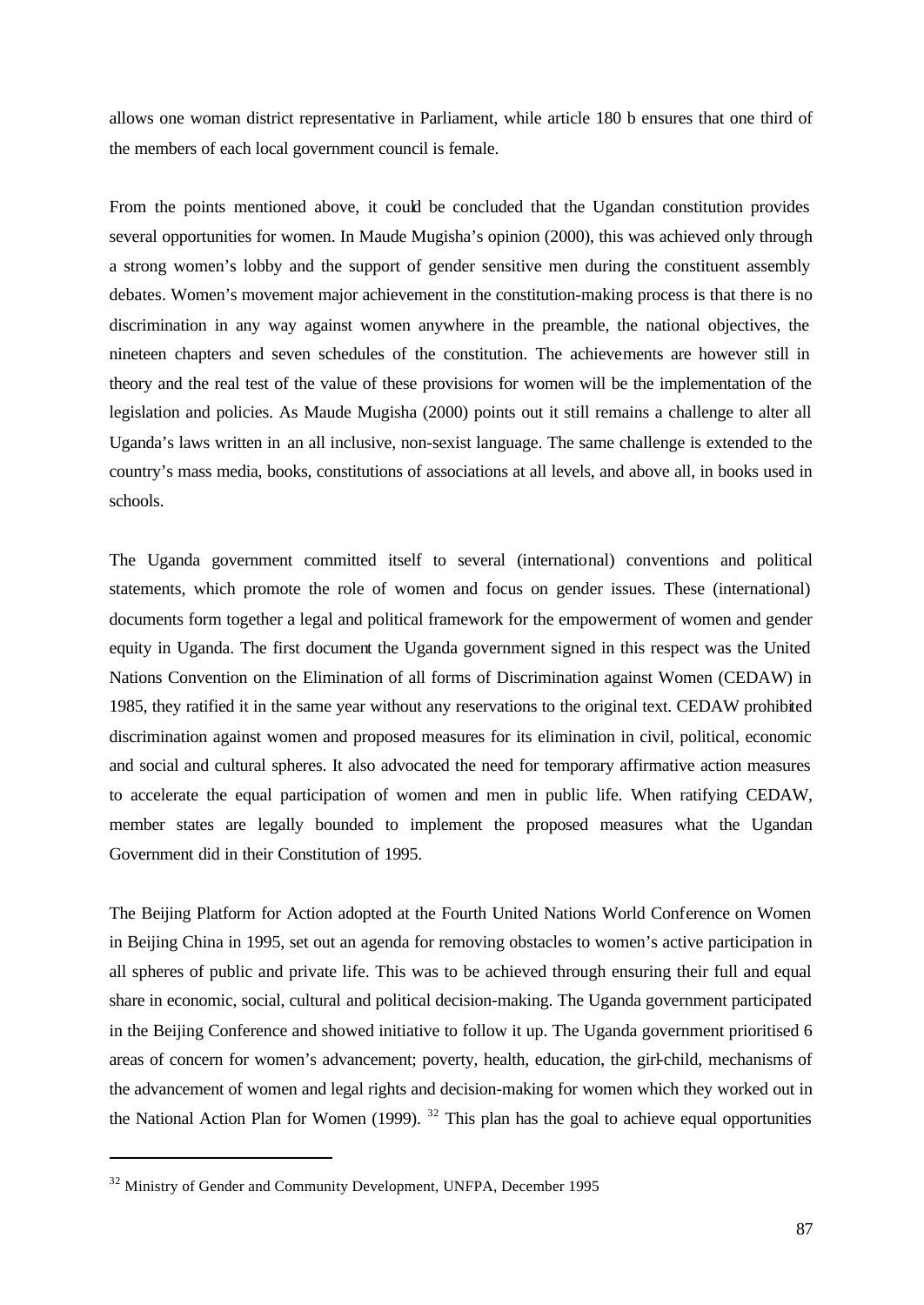for women by empowering them to participate in, and benefit from, the social, economic and political development. It is a five-year plan, which sets out the critical areas of concerns, objectives, actions and indicators to monitor the process of implementation of the Action Plan. It sets priority areas for women empowerment through four priority areas of concern. These include; 1) poverty, income generation and economic empowerment; 2) reproductive health and rights; 3) legal framework and decision-making; and 4) the education of the girl child.

Among the other political or legal bounded documents the Ugandan government signed is the Commonwealth Plan of Action on Gender and Development formulated in 1995, which among others addressed itself to the establishment of Gender Management Systems in member countries and integration of gender concerns into macro-economic policies. Others include the 1994 African Platform for Action  $(5<sup>th</sup>$  regional conference in Dakar); the Rio Conference on Environment and Development (1994), the Cairo Conference on Population and Development (1994) and the Social Summit (1995) all of which reaffirm the centrality of gender issues in all aspects of development. Concerning gender and energy issues, the Ugandan government not only participated in the Rio Conference, but also in the Earth Summit in Johannesburg (2002) and the Durban Ministerial Workshop on Gender and Energy. By identifying with the above international policy/legal instruments, Uganda has committed itself to addressing gender concerns in all aspects of development, of which energy. Although not all documents are binding, the documents provide a basis for policy formulation and legislation.

# **5.2.4 Political Framework**

The National Gender Policy (1997) of the Government of Uganda forms the political framework for addressing gender issues and to increase gender equality. Article 4.1 points out that *the overall goal of the National Gender Policy is to mainstream gender concerns in the national development process in order to improve the social, legal/civic, political, economic and cultural conditions of the people in Uganda in particular women.* The National Gender Policy is a legal document binding for the government, its agencies and institutions. It is a part of the National Development Policy framework. The aim of the gender policy is to guide and direct planning and resource allocation at National, District and Sectoral levels. It emphasizes government's commitment to gender responsive planning and is designed to ensure integration of gender perspectives in all mainstream areas of development.

The policy intends to achieve its objectives through a range of strategies, which include gender sensitisation and training in gender analysis skills, promoting WID and GAD approaches and promoting a holistic, integrated approach to development planning. Remarkable is the fact that the Gender Policy makes a combination of GAD and WID approaches. The gender policy proposes this combination, because projects specifically for women within gender-mainstreaming are still very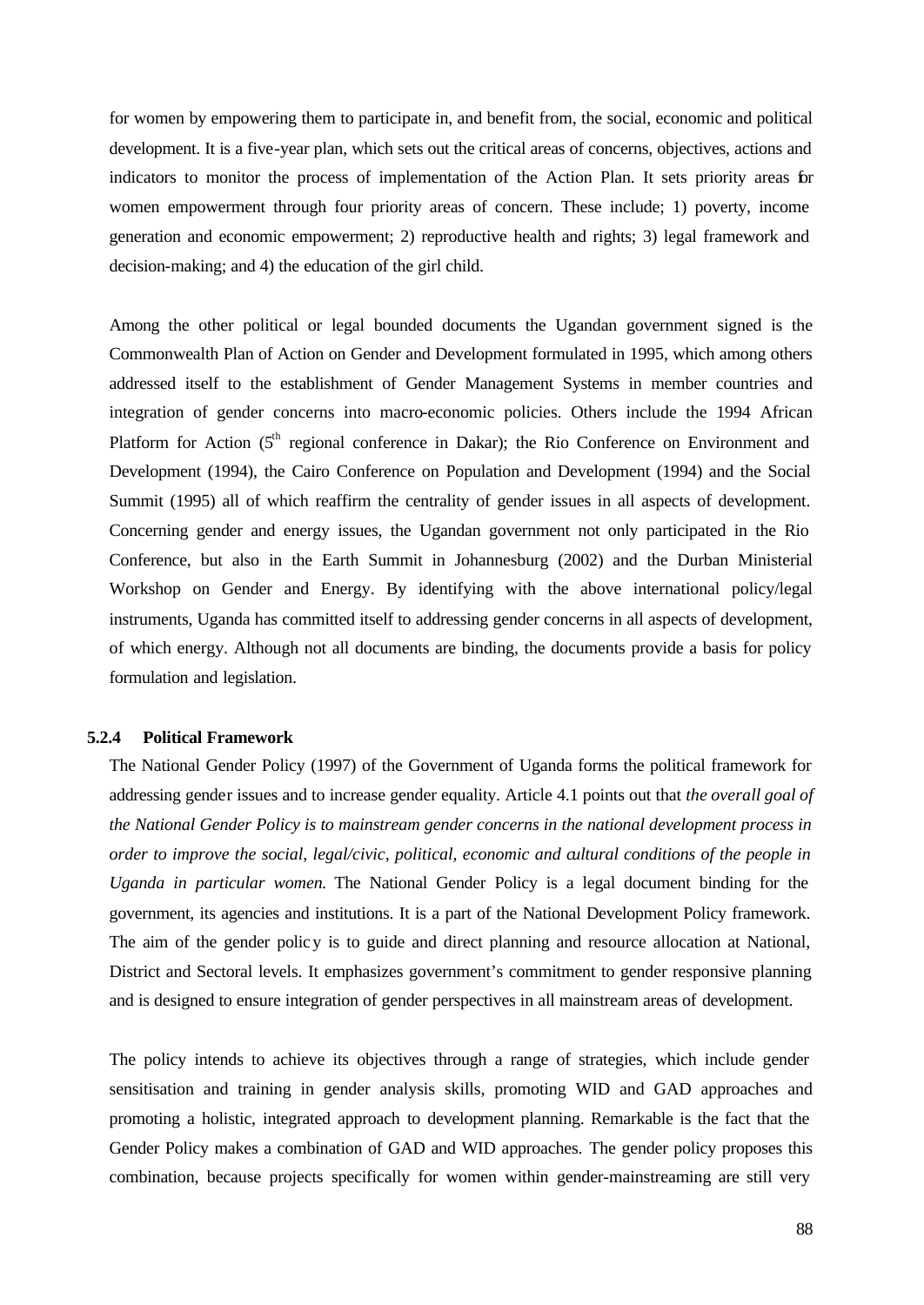important to overcome the gender gap in Uganda. However, the use of these two approaches simultaneously is a weakness of the gender policy. According to Madanda (interview), they say that they are using a GAD-approach but in most cases they are using the WID-approach. So in practice they are mostly talking about women's issues without comparing between men and women.

According to respondents, the gender policy has several strengths. First of all it conceptualizes the main gender-inequalities that exist in the country and to make that the focal point for development. The policy offers a framework within which gender mainstreaming can be implemented within the country. It proposed the Ministry of Gender, Labour and Social Development, the so-called national machinery, to be the steering institution to implement the gender policy. That ministry should work in co-operation with the ministry of finance, planning and economical development to ensure that all development programmes taking into account gender and that resources are provided. Since the Ugandan government is promoting decentralization, the gender policy highlights areas with gender issues for local governments as well. So the policy commits all governmental levels and sectors to gender-mainstreaming.

A second strength of the Gender Policy is that the awareness of the existence and the content of the Gender Policy is available at the governmental level and among academics, development workers and donor organization. They are applying that policy when drafting projects. What contributed to this awareness was the timing of the release of the policy. It is a part of the National Development Policy, which received a lot of international and national attention. It was recognised by different actors that in order to stimulate the development process in Uganda more attention to gender issues was needed. The timing of the release was also positive since the Ministry of Gender was operational and was embedded in the government institutions. The Ministry was not only the initiator of the Gender Policy, they also had enough experience to implement it. Today, the Ministry is revising the gender policy, to examine how the gender policy can be fit into the other programmes the Ugandan Government came up with. For example there is the Poverty Eradication Action Plan, which needs to be bring into the gender policy context to be able to really address the issues of the poor people effectively.

However, a weakness of the gender policy is the lack of implementation. The National Gender Policy acknowledges that its implementation requires an effective, institutionalised monitoring and evaluation system with appropriate feed-back mechanisms. It calls for all sectors to have internal checks and balances to ensure that gender concerns are adequate ly addressed at all levels and in all sectoral activities. However, according to Assumpta Tibamwenda Ikiriza (2001) resource constraints, a heavily reliance on sector wide approaches to planning and rapid policy shifts especially in the decentralised governance have slowed down the implementation of the gender policy. This has in turn led to a lack of gender mainstreaming in ministries. The Ministry of Gender and Community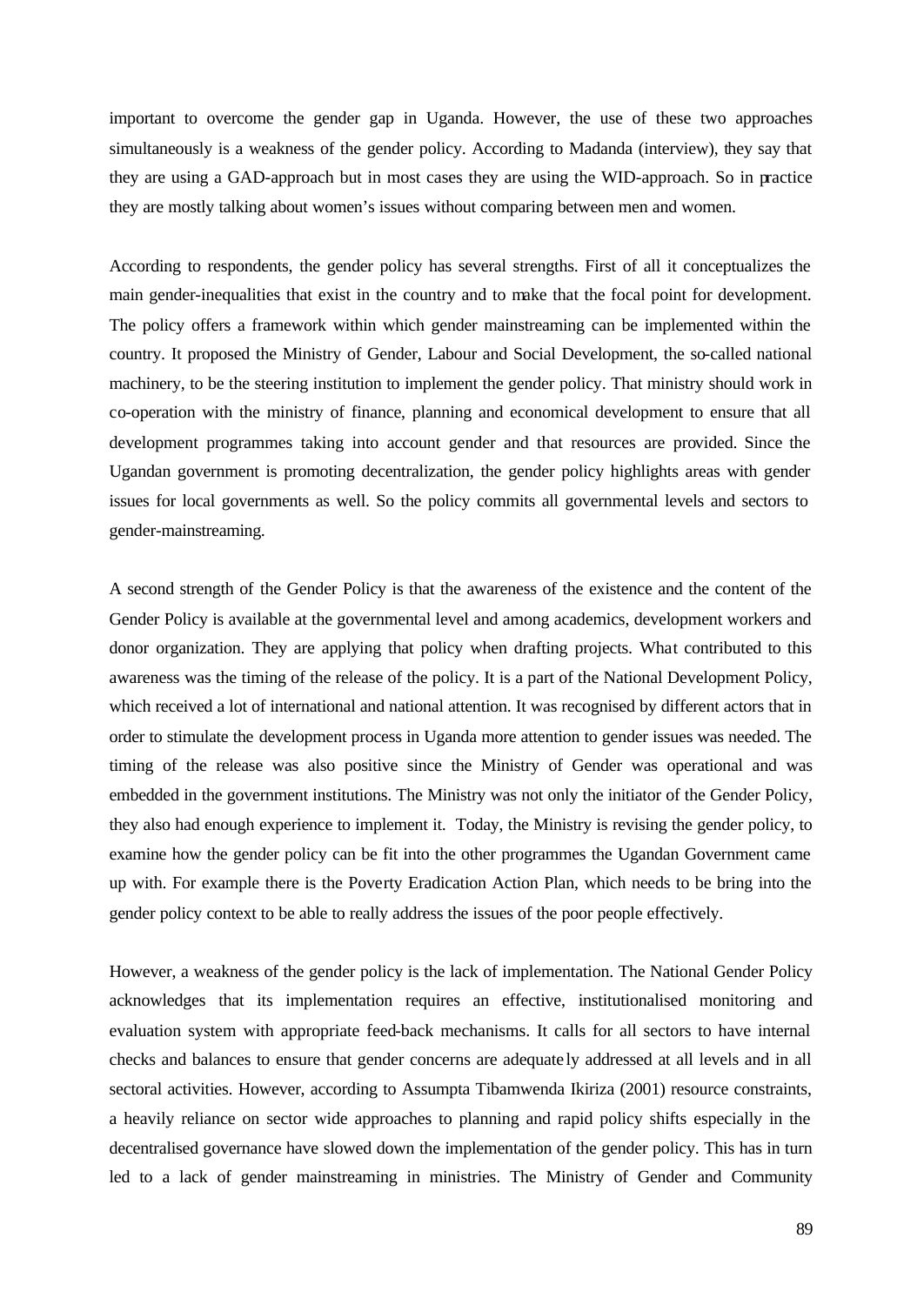Development developed therefore guidelines for monitoring of gender-oriented policies in line with Ministries (February 1997). Among those guidelines are that there will be co-operation between the ministries and the Ministry of Gender in the establishment of gender oriented policies. Furthermore, those ministries should be willing to participate gender-sensitisation training, in which the gender issues that are relevant to their own sectors will be identified. After identifying, the ministries will be able to translate these gender issues into policy statements, or that they will seek the necessary support to do so. A final guideline is that ministries should establish indicators of success or progress for each objective, and determine how this success or progress can be measured and verified.

However there is another obstacle for the implementation of the gender policy; the attitude of people. The problem with a reluctant attitude towards gender issues are not only at grassroots level, even in government institutions there are people, men and women, that are not gender-sensitive and who are not supporting gender mainstreaming. A possible reason for this attitude mentioned in the interviews is the fact that some people in the governmental institutions have been working in those institutions for a very long time. They have a certain style of working and they might consider women's issues and gender issues not positively. There will always be a fear of what will happen when working on those issues. If they are working on gender mainstreaming, they might get criticism from their families who have a traditional opinion towards gender roles and relations. However, when they are refusing to work on gender issues, they might lose their job. So in the end they will be willing to work with gender issues but they still have a negative attitude towards it. One solution to improve this situation is by sensitising governmental institutions. The tendency is that the people at key-positions send their junior-assistant to gender-sensitising workshops. But the juniors are not making the decisions. It is the people in key-positions that need to be gender-sensitive and as long they are not, it is difficult to implement the policy; because those are the people who allocate the budget, who design the projects.

### **5.2.5 Institutional Framework**

The institutional framework for gender issues is in Uganda the Ministry of Gender, Labour and Social Development. Article 6.1 of the National Gender Policy points out that *the National machinery, which is the Ministry of Gender, Labour and Social Development, is charged with the responsibility of spearheading and co-ordinating gender responsive development and in particular ensuring the improvement of women's status*. In Uganda, the national machinery is part of the government. It provides policy guidelines on gender and it gives technic al support in gender mainstreaming to stakeholders. It is involved in the development of gender policies in other sectors, acting both as a catalyst and a facilitator/expert on gender issues. A major task of the Ministry is to organize seminars and workshops to sensitise different categories of policy makers and programme planners to gender issues. The target group is ministers, permanent secretaries, senior officials, members of district development planning committees; men and women.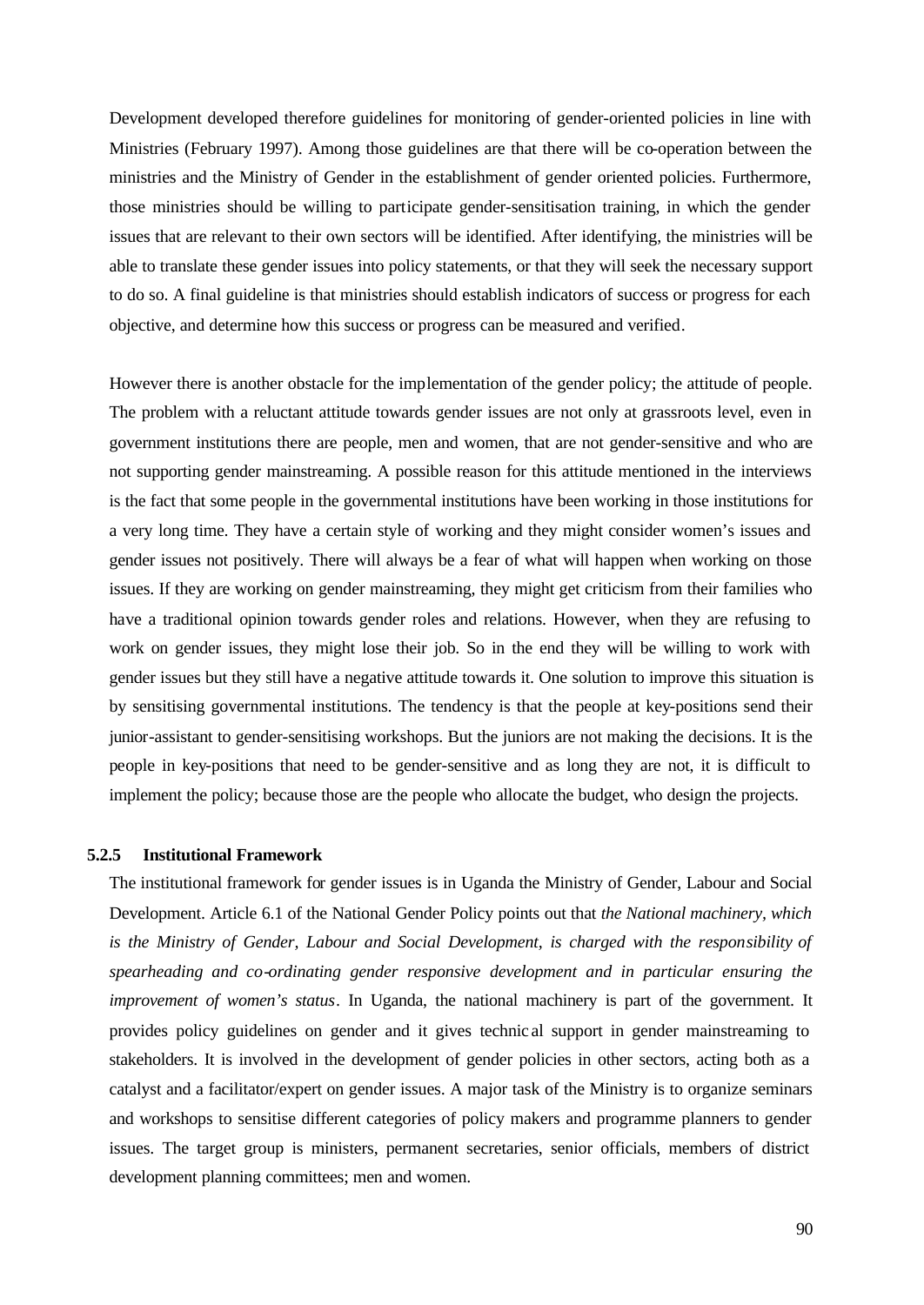#### **Figure 15: The development of the Ministry of Gender, Labour and Social Development**

1987; Women's Desk at NRM secretariat 1988; Department for Women in Development 1991; Department for Women in Development is upgraded to the Ministry of Women in Development, Youth and Culture 1994; creation of Ministry of Gender and Community Development 1998; change to the present Ministry of Gender, Labour and Social Development

As demonstrated in Figure 15, the development of the National Machinery started in 1987 when a women's desk was established at the NRM secretariat. The mandate was to mobilise women and to empower them politically. The task was to raise women's political awareness and to work on the political education of women. Following a strong lobby from National Women Council and women NGO's, the women's desk evolved in a Department for Women in Development. Their mandate was to dismantling all barriers of tradition and the practice of legislation in path of women's advancement to equality. However, when the Ministry was just established, it was facing several difficulties in executing this mandate. Kawesi (1990) mentions the fact that when the ministry was created, the creation was not anticipated in current budgetary provisions. Furthermore there was a need for a comprehensive survey on women's needs before appropriate policies could be formulated. This study has to be aware of the fact that the needs of women in different parts of the country are different, because of the different levels of development and resources.

When the Ministry was just established, the ministry adopted the Women in Development (WID) approach, which focused on the advancement and empowerment of women. However, the ministry realised in line with the international debate that women could not be treated in isolation from men and the overall social context with which they interact. Hence, the Gender and Development (GAD) approach was adopted alongside the WID approach. By adopting the GAD approach, it was possible to work with different sectoral ministries to review existing policies and programmes and formulate sector policies from a gender-perspective. The Ministry, having realised the need for using a combination of the GAD and the WID approach, has two departments, one for gender development and the other for women in development. This institutionalisation ensures that both the 'strategic needs' and 'practical/welfare needs' of women are addressed. However, Kakande and Sengendo mention in their study that the fact that these are mere departments in a bigger ministry has limited the staffing positions in these departments and therefore reduced scope and effectiveness of the planned implementation of activities. With this limited capacity, due to a lack of resources and staff, the national machinery can not provide adequate professional and technical guidance to other stakeholders.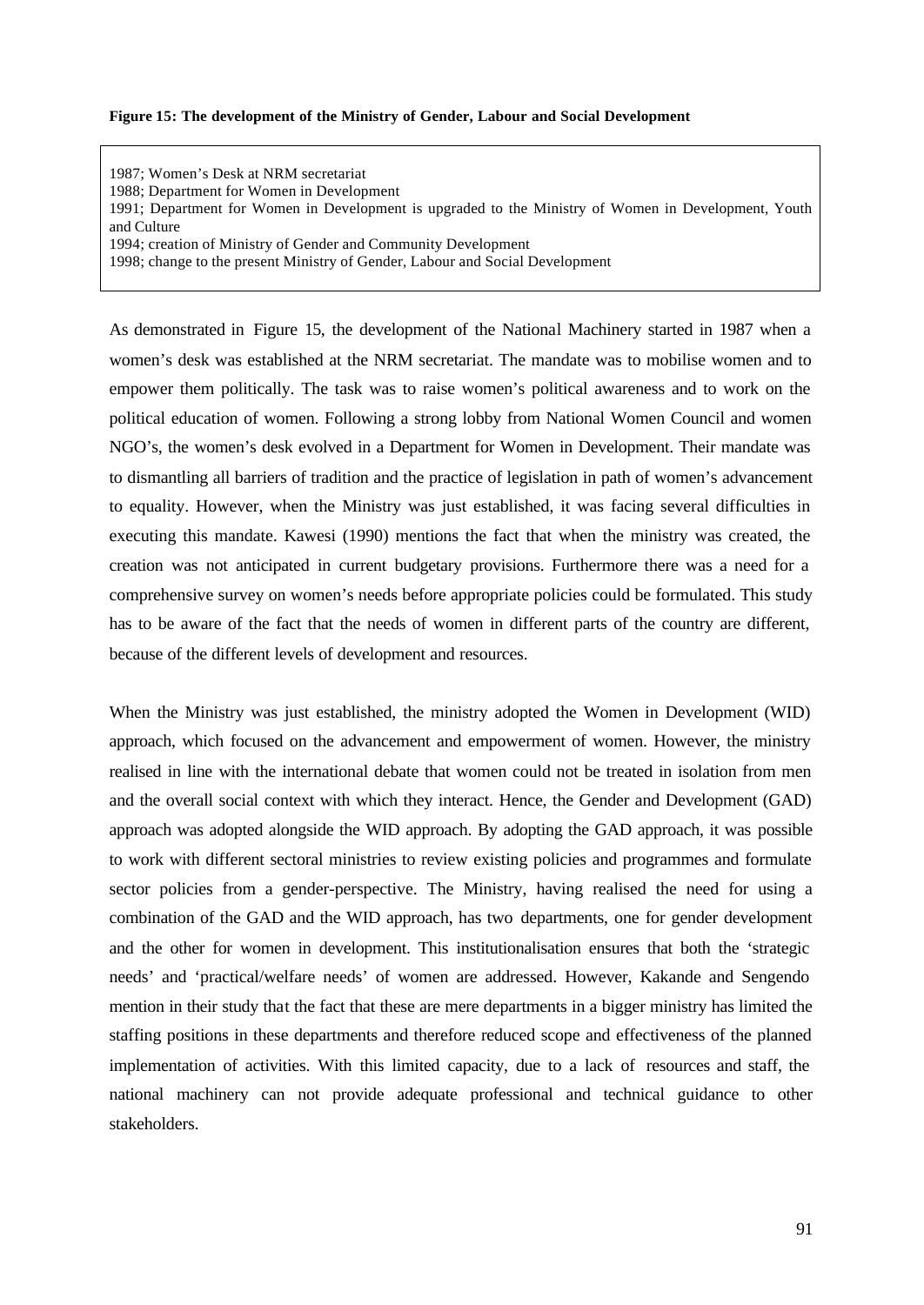## **5.2.6 Financial Framework**

Despite the efforts of the Ministry of Gender, Labour and Social Development to try to implement the policy at all levels in all institutions, it is not implemented yet in all the institutions, in all districts and ministries. According to Kabonesa, besides the reasons mentioned above, the reason for this lack of implementation is that there is a lack of funding. The Ministry does have a lot of initiatives (like the monitoring guidelines) to implement the policy, but they need resources to implement it. The funds they received are not enough to fund all the projects they have. The political will of the Ugandan government to promote gender mainstreaming is there. But that political needs to be supported with sufficient funding as well. At the moment, the gender policy is reviewed and in this reviewing-process the lack of funding is identified as one of the reasons for the hampering in implementation. Hopefully, the government will allocate some funds to implement the reviewed policy. An opportunity for increasing funding for gender issues is a project in the country that is looking at gender budgeting. That project is assessing the national governmental budget and examined how much is going to gender-specific areas. According to Kabonesa, there are a number of ministries that reacted positively on this project. For example the Ministry of Health was very positive. They have implemented some of the recommendations. That could be a good example for the other ministries and could help the effective implementation of the gender policy.

## **5.2.7 Conditions for genderising energy policy in Uganda**

The fact that Uganda has tried to integrate gender into their energy policy is influenced by a political commitment from the government to mainstream gender and also by the National Gender Policy. However, there were other elements as well that conditioned the environment in which the energy policy was formulated. Those elements were put in the framework of chapter three of this study (Figure 10). The trajectory of gender-mainstreaming in Uganda is different then that proposed in chapter three. In Uganda, the process towards gender-mainstreaming started indeed with participation of women's groups, but the next phase was the establishment of an institutional framework, namely the Ministry of Gender. The process moved on with a financial framework, since the Ministry needed resources to operate. The legal framework for mainstreaming gender was embedded in the Constitution of 1995 and a political framework was established with the publication of the National Gender Policy in 1997. One of the issues mentioned in the Gender Policy is gender-disaggregated data. The establishment of a methodological framework was therefore the last phase in the gendermainstreaming process of Uganda.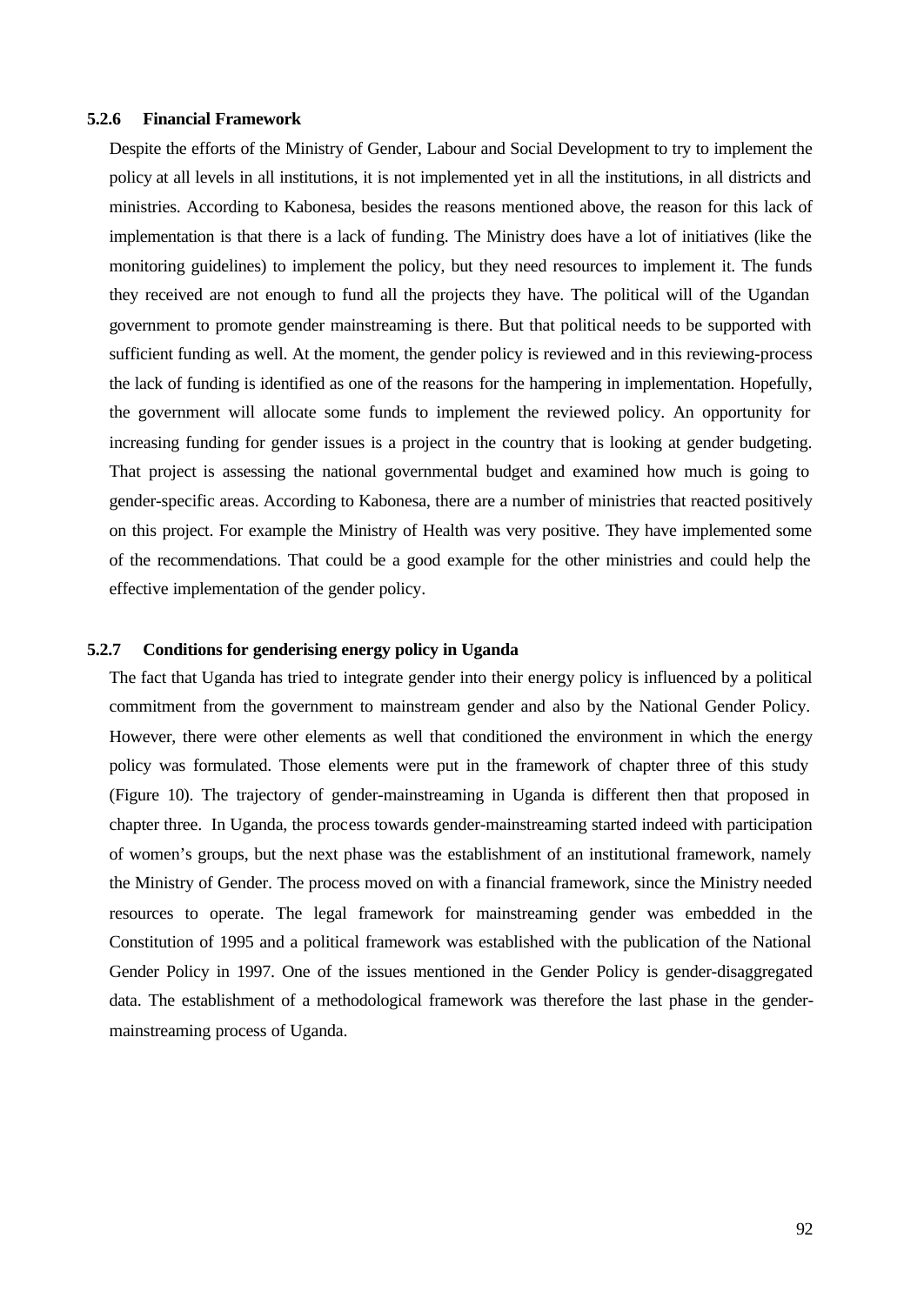| <b>Condition</b>           | <b>Elements</b>                                                                |  |
|----------------------------|--------------------------------------------------------------------------------|--|
| Participatory framework    | Participation of women's movements in the political arena<br>??                |  |
|                            | Participation of gender-sensitive men<br>??                                    |  |
|                            | Strong women's movement<br>??                                                  |  |
|                            | ??<br>The goal of one-third of local government representatives to be women    |  |
| Methodological             | There are gender disaggregated data available and widely published since<br>?? |  |
| Framework                  | 1998                                                                           |  |
|                            | Government staff is trained to use gender analytical tools and methods<br>??   |  |
| Legal framework            | Strong position of gender issues in the constitution of 1995<br>??             |  |
|                            | Signed and ratified CEDAW in 1985<br>??                                        |  |
|                            | Participated in the Beijing Conference<br>??                                   |  |
|                            | Signed the Commonwealth Plan of Action on Gender and Development<br>??         |  |
|                            | in 1995                                                                        |  |
|                            | Participated in the Rio Conference (1992) and in the Earth Summit<br>??        |  |
|                            | (2002)                                                                         |  |
| Political framework        | Existence of a National Gender Policy since 1997<br>??                         |  |
| Institutional framework    | Existence of a national machinery for women since 1987 and since 1994<br>??    |  |
|                            | a separate Ministry of Gender                                                  |  |
| <b>Financial framework</b> | Budget is allocated to the Ministry of Gender and to the implementation<br>??  |  |
|                            | of gender policies and programmes                                              |  |

**Figure 16: the Conditions for realizing a gender-aware Energy Policy in Uganda**

## **5.3 Gender and Energy Policy Uganda**

## **5.3.1 The Energy Policy Process**

 In the early 1990s the Ministry of Energy and Mineral Development identified areas in the energy sector that needed extra attention. One of these areas was electricity. The main focus of the Ministry was first to develop a policy framework dealing with the supply and demand of electricity. This was necessary because the Ugandan government had an ambitious economic recovering programme with a lot of economic development projects and economic reforms, especially in the industrial sector. When the recovering was going on and with more private sector involvement, there was a lot of pressure on the electricity supply capacity that was available. As a consequence of the years of political instability in the country, the whole infrastructure of the power sector was destroyed. With the pressure of the economic recovering programme, there was a need to develop policies and guidelines to increase the power supply. As a result, the ministry started with the development of the Power-sector Strategy Plan in the mid 1990s, which provided the framework for the policy, strategy and action plan for the powersector. The main issues in this action plan were the increase of the power generation, the development of new power plants and the privatization of the Uganda Electricity Board. The plan was based on an already existing power strategic plan, but several stakeholders in the energy policy process found that that plan not sufficiently covered all the problems in the power sector, like involving the private sector in the energy supply and distribution.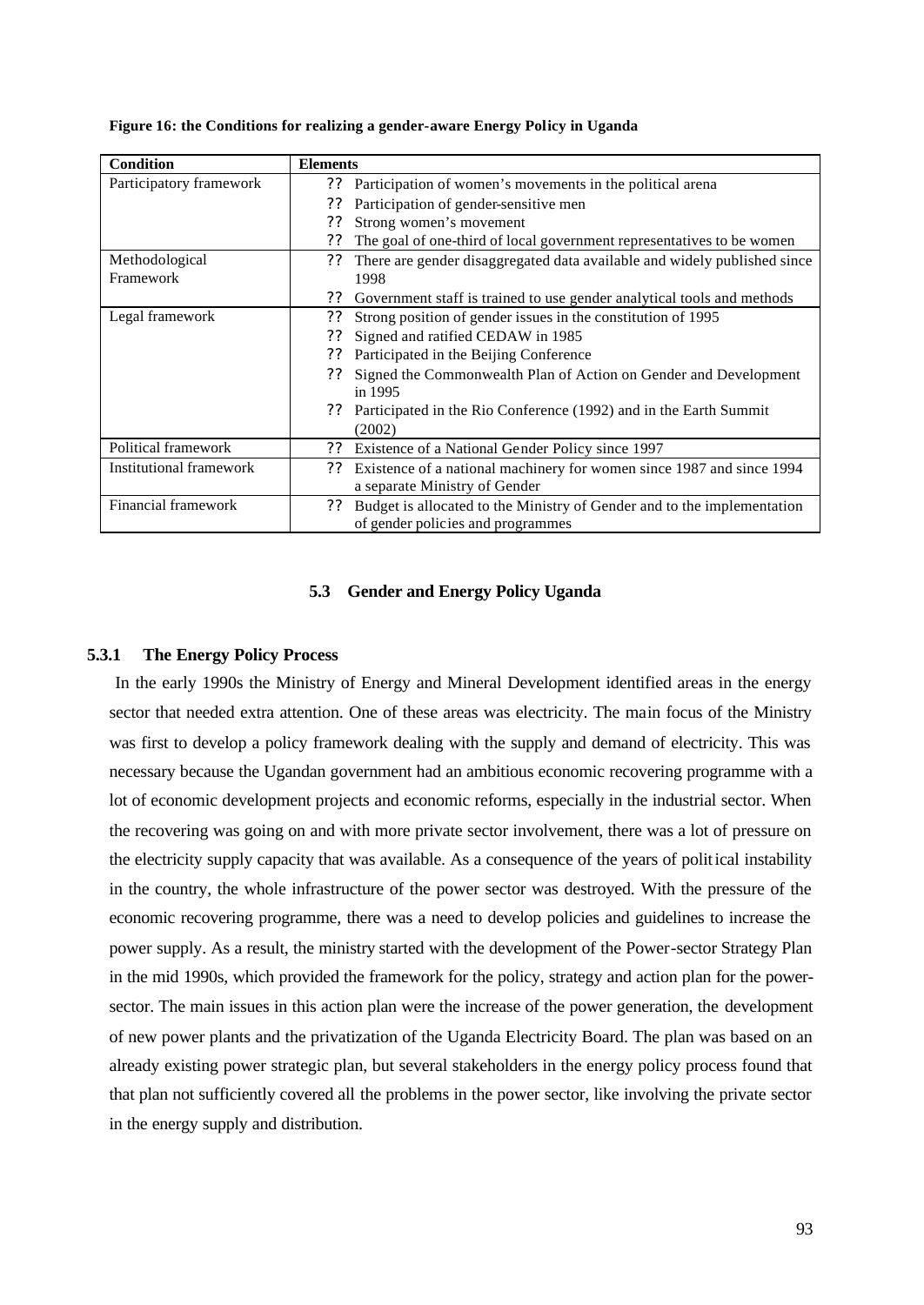Around 2000, with the assistant of consultants from GTZ, they started with developing a National Energy Policy. Previously, annual ministerial policy statements have driven Uganda's energy sector on the budget. However, the importance of the energy sector in the economy requires the adoption of a long-term planning approach for energy development. In particular, the liberalization of the energy sector, in line with the overall macro-economic policies, required the availability of a clear, long-term policy to encourage project development and to harmonize sector activities. The need for an appropriate energy policy is also recognized by the Constitution, which states that; *the State shall promote and implement energy policies that will ensure that people's basic needs and those of environmental preservation are met.* The Energy Policy should therefore support the governments Poverty Eradication Action Plan (PEAP), which recognizes energy as having a direct impact on poverty alleviation. As a result, an integrated energy policy was developed, not only looking at one sector of energy, but at all the sectors related to energy; petroleum (both upstream and downstream), supplies, new and renewable sources of energy, energy efficiency.

The energy policy formulation process was driven by the experiences and knowledge available in the ministry. Various groups of expertise within the ministry formed a task force, which collected data by stakeholders through participation and consultation on rural energy, power, electrification, petroleum also including several aspects of gender, like access to resources and energy use of men and women. After consulting the stakeholders, the taskforce discussed priority issues and started formulating a first draft. The latter was carried out mainly by members of staff of the Ministry for Energy and Mineral Development and the Ministry of Finance and Planning. Then a couple of workshops with the taskforce and some operators in the sector were organized to put the findings in a rapport and send the draft of the energy policy to the stakeholders for comments. After receiving the comments from the stakeholders, the draft version of the energy policy was adjusted to the comments. The final document what publicized in September 2002. Through the stakeholders participation it was possible to achieve an inclusive type of document, but the problem with the energy sector is that it is so divers, that it is difficult to collect all the information and to reflect the interests of all stakeholders.

Looking at the obstacles for the formulation and eventually the implementation of an energy policy Simonis mentions as a challenge the linkages of the energy policy with other policies. From a ministry point of view, one of the problems that were faced in the formulation of the energy policy is the fact that there is no single officer who is in charge of the energy policy at the district level. There are people in charge of water, education, environment, etc. but nobody for energy. Looking at the district plan, energy is not mentioned. So despite the decentralization policy of the Ugandan government, it is difficult to involve the decentralized governmental levels in energy policy. Another challenge for the Ministry for Energy and Mineral Development is to see how to integrate energy into the development plan as a whole. Energy stands high on the PEAP, and it is recognized as having a direct impact on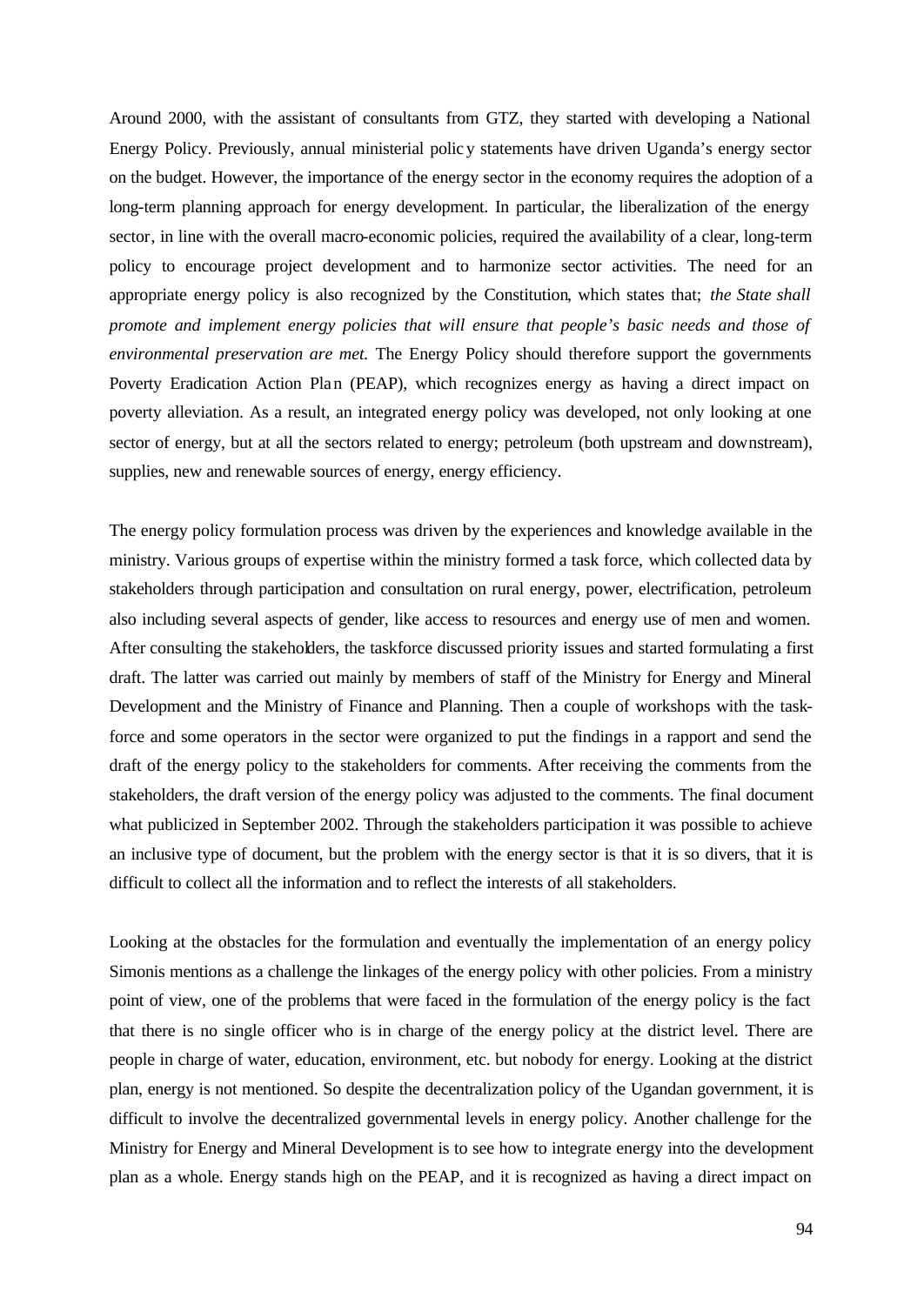poverty alleviation. Furthermore, the Ministry should also identify how the National Energy Policy could be linked with the National Gender Policy. Some of the attempts are described in the section below.

## **5.3.2 Genderizing Energy Policy learning from the Gender Policy**

One of the strong points of the National Gender policy, according to Mubarak, is that it calls upon everybody, everywhere in addressing gender inequality. All governmental levels and all sectors within the Ugandan society should mainstream gender. It is fixed on women-in-development-approaches, those that are focussing on women alone in order to accelerate a place where gender equality is achieved. Under the WID-approach, special interventions that address women only are possible. But it also aims at mainstreaming gender in the development process. Especially the mainstreaming approach can be considered as strength of the gender policy in the sense that it is trying to achieve this result through several actors. *If you have strategies that are focussing on women only and within one specific institution, then you are not achieving considerable results. But at the moment you are talking about gender mainstreaming, then you are making anyone accountable to address gender inequality.<sup>33</sup>* Paradoxically, the strength of the Gender Policy is also its weakness. By focusing on everything and everywhere could turn out to be ambitious. That can be in itself be a weakness, because the volume of work then becomes enormous. Coupled with the fact that not all people working in the public sector have skills in gender analysis. Not everyone has the capacity to be able to identify gender issues and design appropriate interventions to address them.

A major obstacle in the implementation of the gender policy what also will be an obstacle for gender aspects in the energy policy is culture; Uganda is a patriarchy society. *When you go to the grassroots, when you are talking about gender equality, people thing that you are challenging patriarchal* values.<sup>34</sup> Even some people who need to implement the policy do not believe in equality of women and men and give it therefore minimal attention. The problem is also that most of the decision-makers are men. Not to say that all men are gender insensitive or that all women are gender sensitive In Mubarak's opinion, the concerns about gender inequality are adequately addressed at national level. With the new decentralisation policy, at the national level there are only a few high-level goals left like policy formulation, capacity building, support supervision, monitoring implementation. The rest is the responsibility of the local governments. They are closer to the communities, so they might know better what the concerns are at a local level. The problem is however, that at the local level people are strongly cultural patriarchal.

l

<sup>33</sup> interview Mubarak

 $34$  interview Mubarak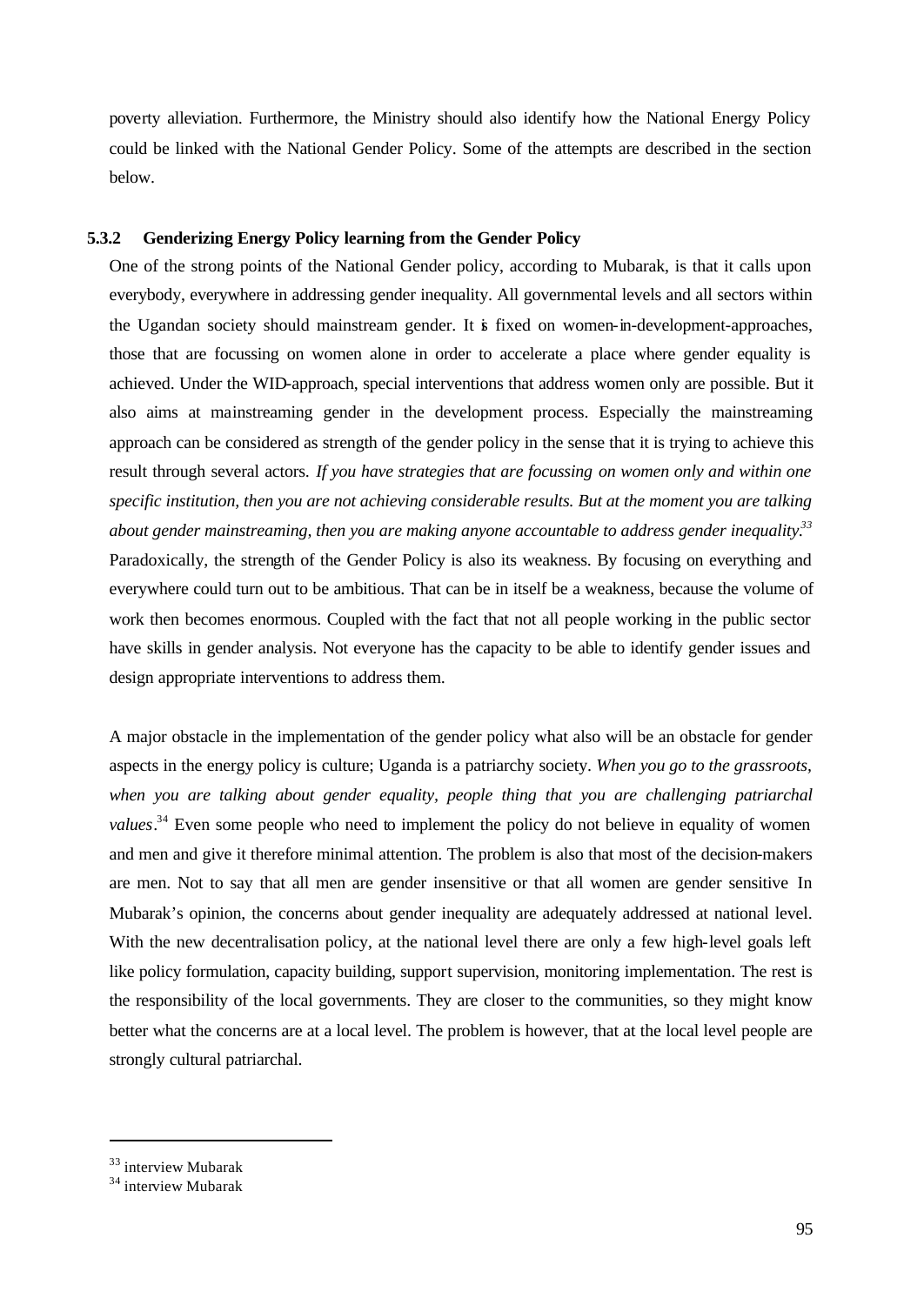### **5.3.3 A Gender-aware Energy Policy?**

Looking at the five characters of a gender-aware energy policy identified in chapter three, the following remarks can be made. First of all, stakeholders were able to participate during the energy policy formulation process, since they were consulted about all the aspects within the energy policy. These stakeholders were not only public institutions, but also international development organizations, NGO's, CBO's and private companies dealing with energy issues. One of the stakeholders was the East African Energy Technology Network. They participated with as one of the objectives to integrate gender and women's issues into the policy. However, specific organizations aiming at women empowerment or gender equality did not participated in the consultation process. Furthermore, although the Minister of Energy and Mineral Development is female, there are hardly women who work in decision-making positions within the Ministry of Energy and Mineral Development. The knowledge on gender issues was nevertheless available as well as awareness on gender and energy issues.

Since the household sector is the biggest energy-using sector in Uganda and women are the primary users and providers of household energy, an energy policy should react on this situation by acknowledging women's role in the energy sector. Furthermore, since they are the main users of energy sources, they represent the demand side of the energy sector in Uganda. Formulating energy policy from an integrated energy planning perspective, what the Ugandan government has done, emphasis is on the demand side. The recognition of women's role and energy needs in the energy policy of Uganda is made explicit in some sections of the policy, but mostly the policy speaks about households. Considering the fact that women are the main users and providers of household energy, these sections in the policy are indirectly aimed for women. However, women's productive role is neglected in the energy policy. Furthermore since the electricity rate is very low in Uganda, the main energy source used in households is biomass and wood. Since it is women's task to collect this firewood and since cooking is women's responsibility, some people working in the Energy Ministry considered an energy policy in Uganda as gender-sensitive in nature. However, it is not that simple. Women's role and their energy needs according to that are needed to be explicitly mentioned in an energy policy. An energy policy will be the framework for designing energy programmes and projects. To ensure that these projects are implemented in a gender-sensitive way and that they integrate women's needs, the role of gender according to energy is needed to be mention very clearly in an energy policy document.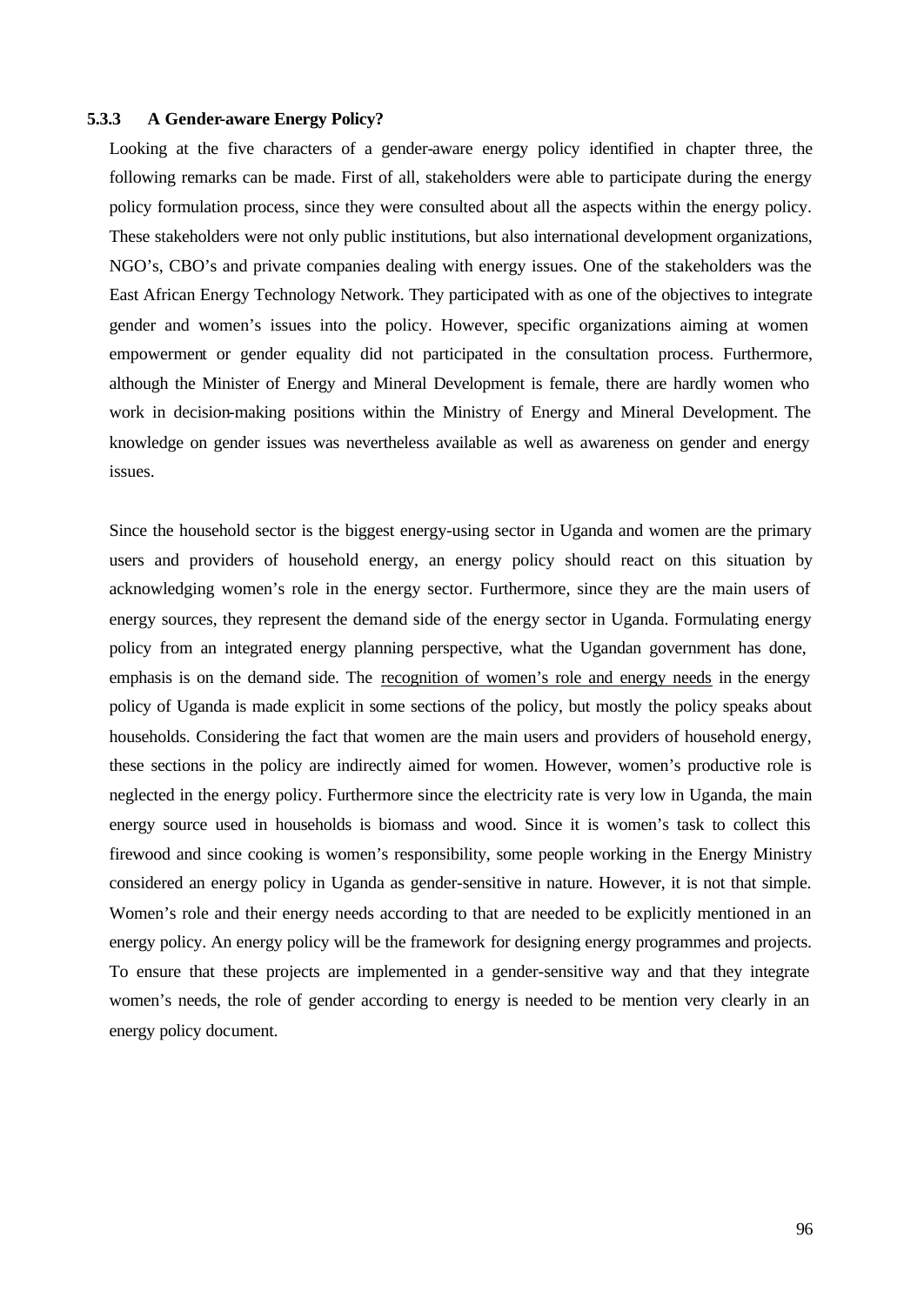Looking at the five points (availability, affordability, accessibility, sustainability and security) of Annecke that needs to be taken into consideration when integrating gender into energy policy, the following is achieved within the content of the energy policy. The main policy goal in the energy sector is *to meet the energy needs of the Ugandan population for social and economic development in an environmentally sustainable manner.* This main goal is worked out in five objectives of which objective 1 is *to establish the availability, potential and demand of the various energy resources in the country.* Objective 2 is *to increase access to modern affordable and reliable energy services as a contribution to poverty eradication.* To combine these objectives with the points of Annecke, they are all mentioned in the energy policy (the words in bold). Also the multi-disciplinarity of energy policy is acknowledged by mentioning not only the political side of energy policy but also the economical, environmental and social aspects (the underlined words). The matrix proposed in the conclusion of chapter two could now be used to translate these objectives into concrete policies for implementation.

# **5.4 Conclusion**

In this chapter, research question 4 is studied; what are the developments in Uganda towards genderaware energy policy and what conditions the realisation? The figure below is visualizing the process of realizing a gender-aware energy policy in Uganda. As analysed in section 5.2, the conditions were available in Uganda to create a background for realising a gender-aware energy policy. Especially the existence of a National Gender Policy is a demonstration of the political commitment towards achieving gender equality. According to the National Gender Policy, all governmental levels and sectors need to encourage gender-mainstreaming. An energy policy should therefore acknowledge gender and women's issues. Although women are hardly mentioned in the National Energy Policy, the content and the formulation process are however reflecting the characteristics of a gender-aware energy policy.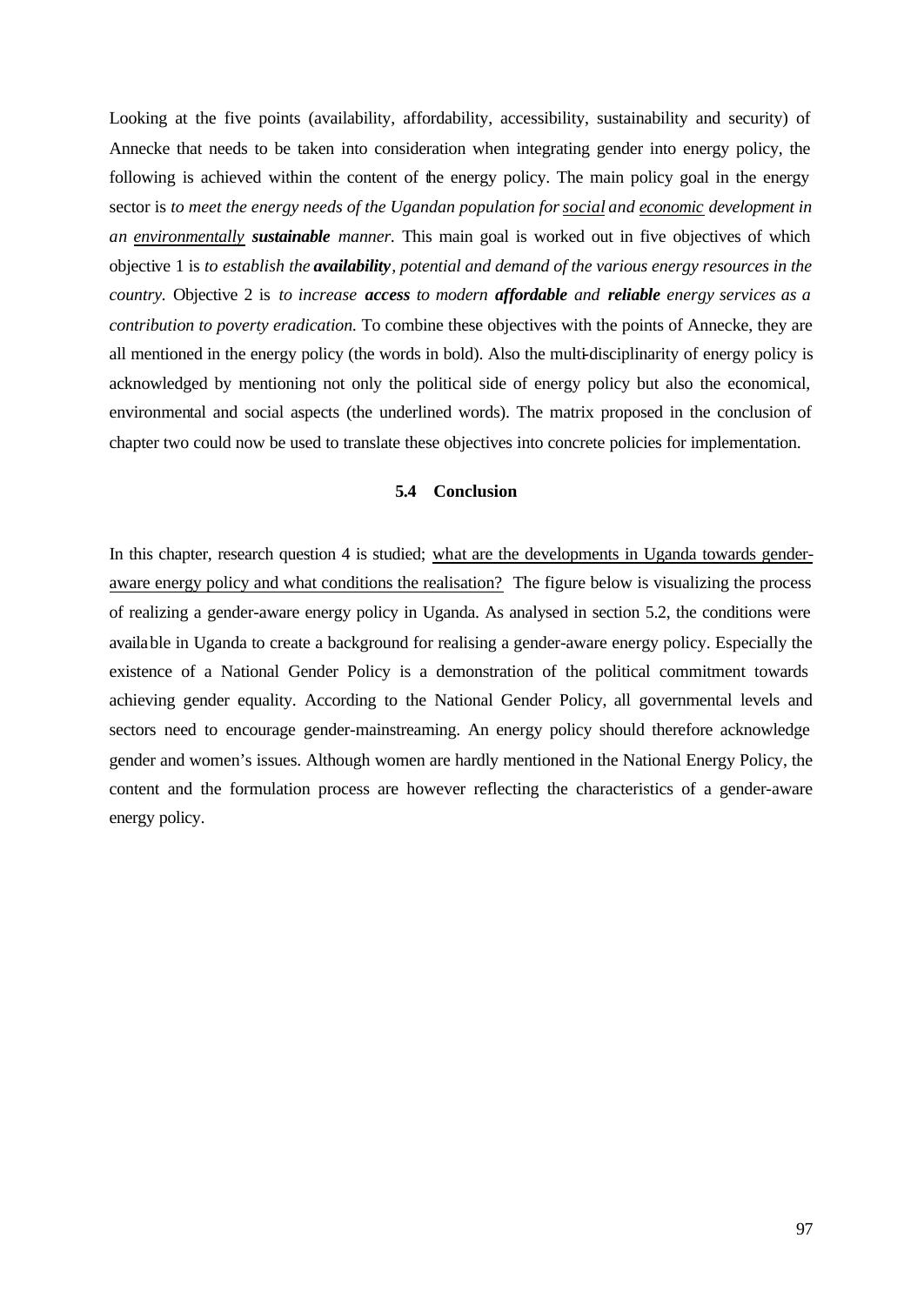

**Figure 17: the Process of realizing a Gender-aware Energy Policy in Uganda**

The National Gender Policy was the result of a number of processes. It was in line of several commitments of the Uganda government. In the first place, it is committed to improve the situation of vulnerable, marginalized groups. The government has ratified several international conventions on human rights and the rights of marginalized groups. Among these groups, women were identified as one of the marginalized ones. As a response to these international requirements and also to the domestic recognition of the importance of the role of those documents, women's rights and gender equality are laid down in the constitution of Uganda. That makes the constitution the domestic implementation of government's recognition of gender equality and women's subordinate position. In order to realise gender mainstreaming, the government has realized several initiatives. In the first place, they established a Ministry on Gender, Labour and Social Development with the concern to implement and monitor gender-mainstreaming. There is a tendency to emphasize women, because empirical statistics are showing that women have a disadvantage position compared to men. So when the Ugandan government is talking about gender-mainstreaming, the emphasis is on women just to address the imbalance, which cannot be addressed by being gender neutral. Furthermore, statistics show that women do not have equal access to and control over productive resources. The government recognises that that inequality has negative implications for the government and the country in general. Hence, the government is committed to make considerable progress in promoting the social and economic development of women. As a result, the National Gender Policy is adopted in 1997,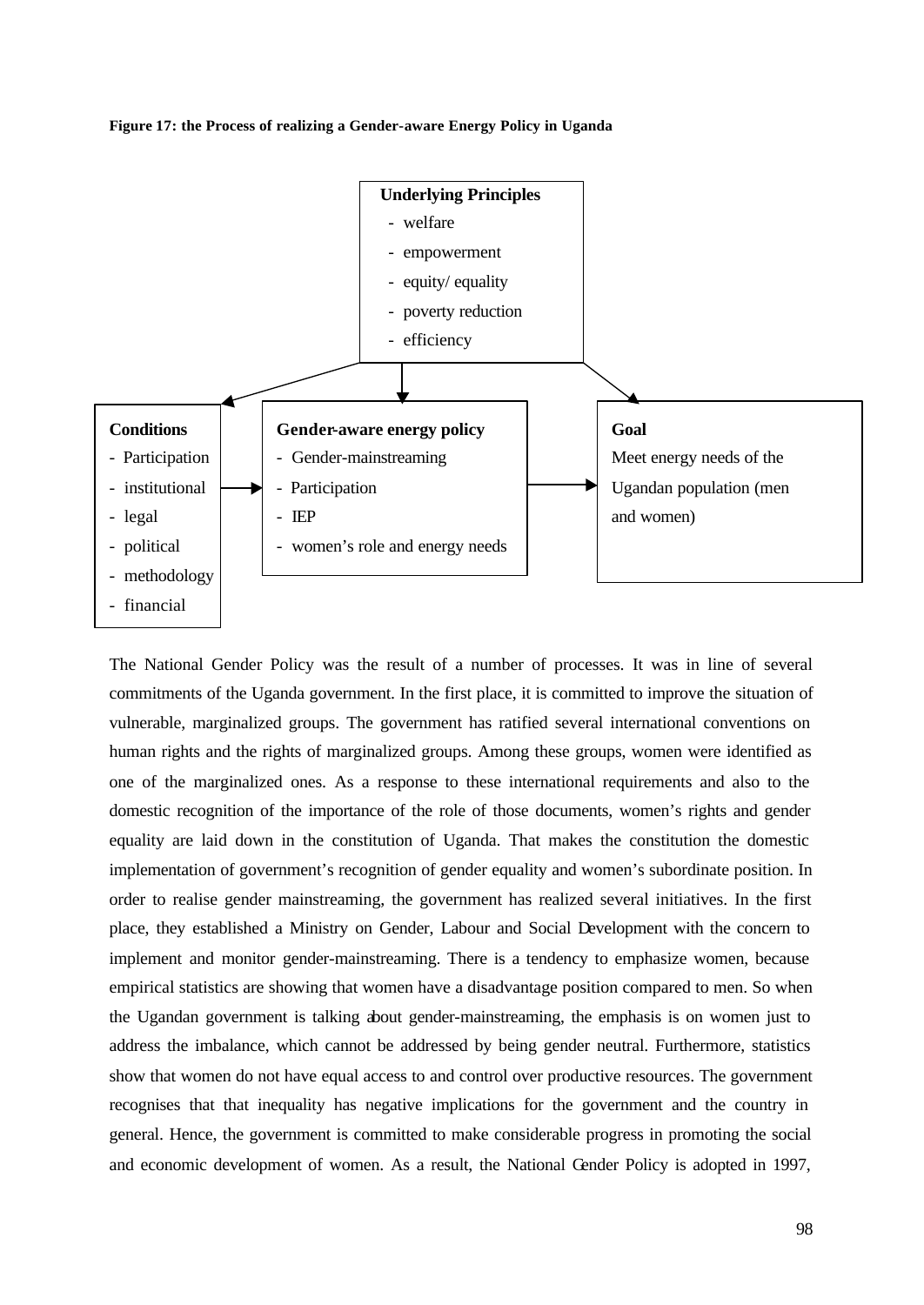which is part of the National Development Policy and the development of an institutionalised policy framework to address gender and women's issues. Consequently, the issue of gender-inequality is no longer a matter of a few interests groups, NGOs, or women's organizations, but it became a matter of national policy. The National Gender Policy is a cross-cutting policy, all actors in the development process are required to take action in those specific areas that address gender inequality. It is policy that has a crosscutting relevance and application and therefore an energy policy should also integrate gender issues.

During the field study it was observed that there is quite some awareness on gender issues in Uganda, especially on governmental level and among academics and development workers from NGO's and international donor organizations. This gender awareness is more expected by organizations working on gender-issues, but the field study reveals that gender awareness also existed in organizations working on energy. Even some private companies dealing in solar energy equipment were aware of women's energy needs and were trying in their way to contribute to a more equal distribution of energy resources between men and women. They organise for example training for men and women in installing and maintaining solar energy equipment and offer credit-schemes to men and women who want to buy solar energy equipment. However, as explained in chapter three of this study, different actors are participating in gender-mainstreaming of an energy policy with different underlying principles.

Private companies in Uganda consider women as potential customers and an extension of their market. So their motivation for integrating gender is to increase efficiency. The underlying principle of the government, reflected in the National Gender Policy, to realize gender mainstreaming is to achieve gender equality or equity. This seems to be the underlying principle to integrate gender into the Energy Policy. However, anti-poverty is also a motivation of the government. Empowerment is a principle mentioned by NGO's and especially of Women's Organizations. International (donor) organisations reflected something of a mixed bag concerning their underlying principles. Gender equality and poverty reduction were often mentioned as reasons to integrate gender into energy policy. Efficiency could be a motivation as well, however this motive was mostly not mentioned directly by international organizations.

What can be concluded is that the developments towards a gender-aware energy policy are promising in Uganda. The conditions for realizing a gender-aware energy policy are available and the characteristics of the National Energy Policy (process and content) are reflecting the characteristics of a gender-aware energy policy. However, how gender-aware the energy policy is depends for a large part on the implementation of the policy and the elaboration of policy objectives into concrete projects. Since the Ugandan Energy Policy is only recently finalized (September 2002), they are just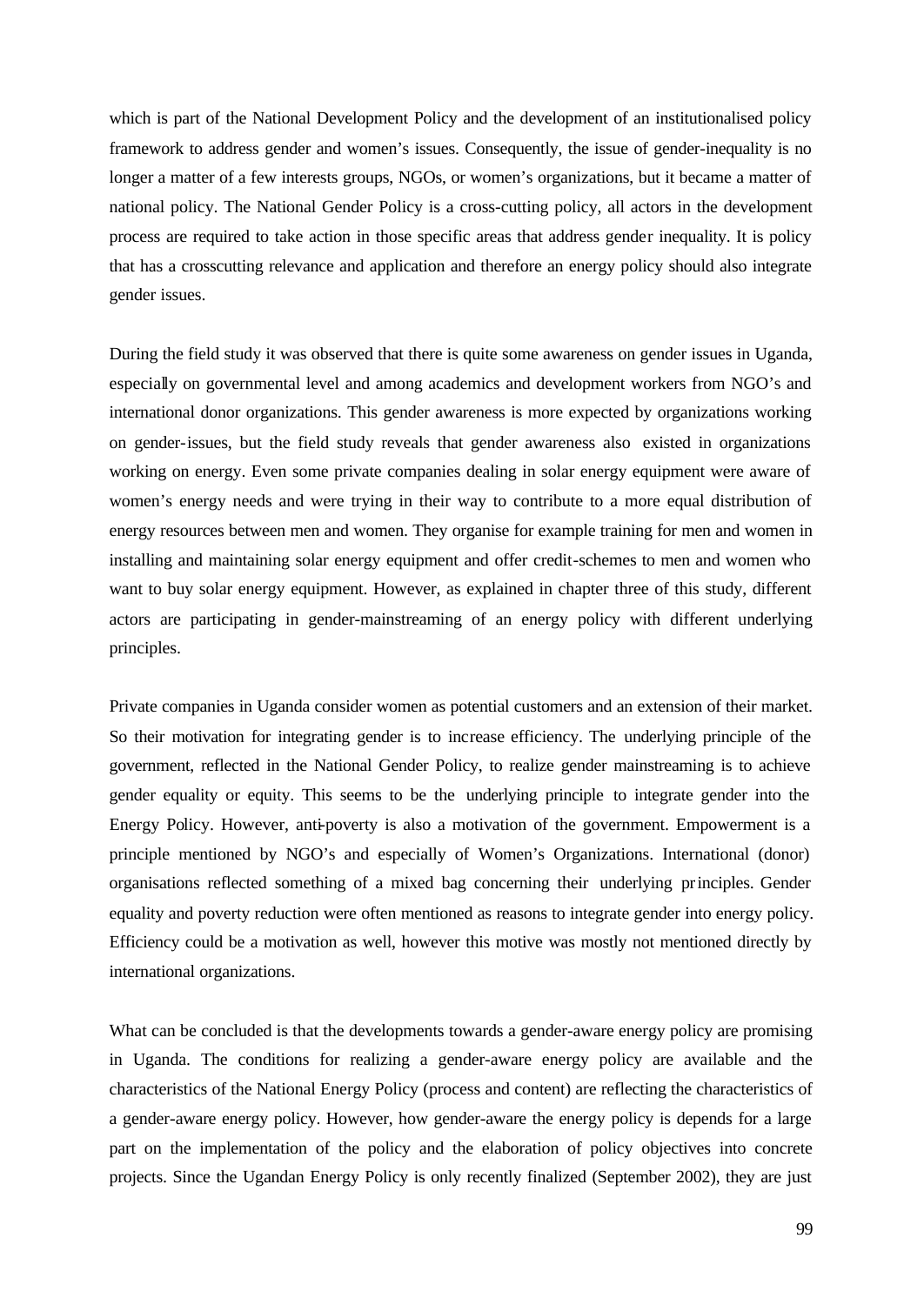started with the implementation phase, so it is not yet possible to analyse that phase. Concerning the formulation phase of the energy policy in Uganda, it can be said that the availability of a National Gender Policy worked as a catalyst for realizing the conditions and creating gender-awareness in Uganda, that enabled a background for developing a gender-aware energy policy. However, patriarchy forms a huge obstacle in the realization of gender-equality in Uganda and is identified as an obstacle for the implementation of the National Gender Policy. Consequently, it can be expected that patriarchy will form an obstacle for the implementation of a gender-aware energy policy and some stakeholders already identified patriarchy as an obstacle in addressing gender-issues in the energy sector.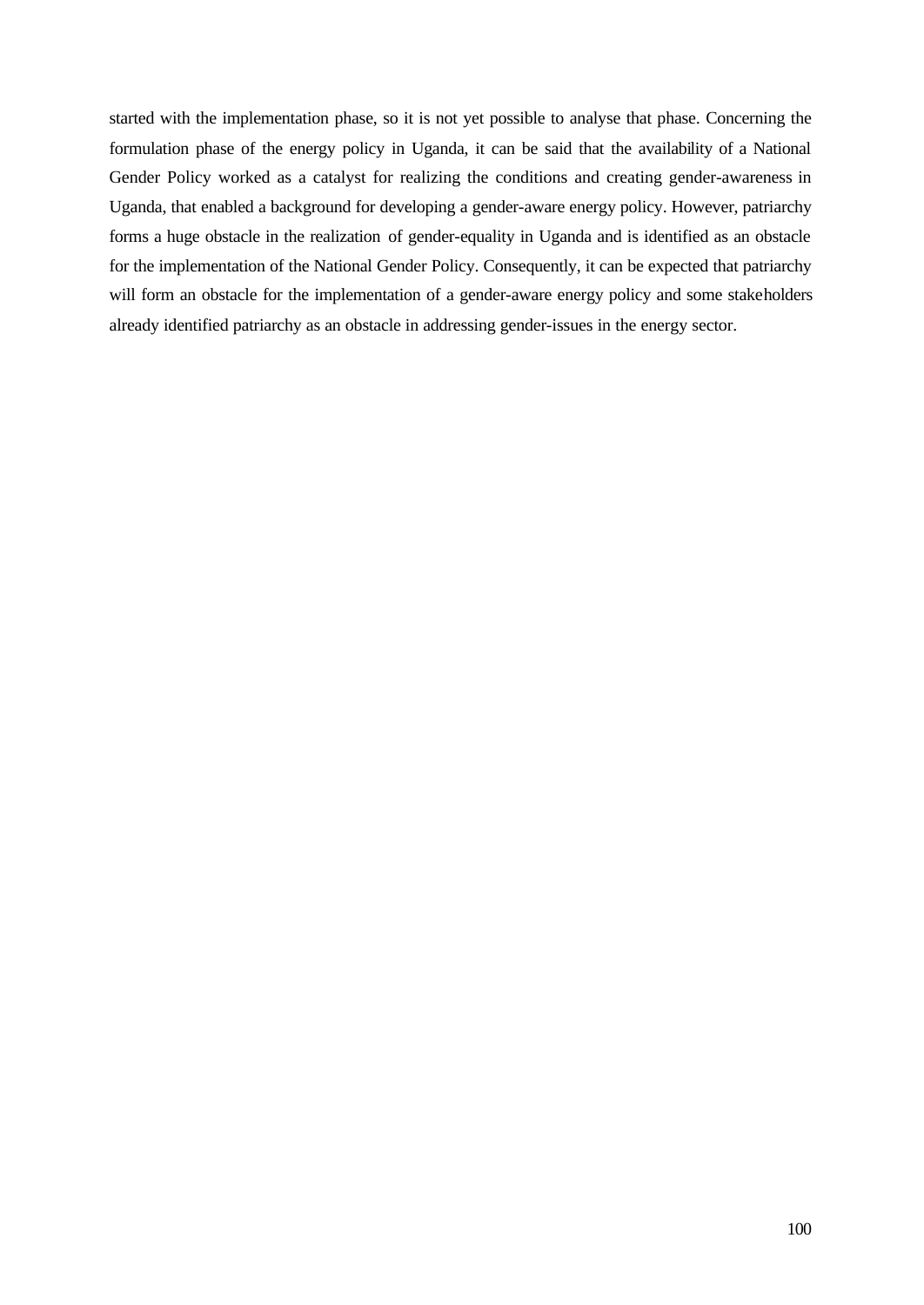### **6 CONCLUSIONS AND RECOMMENDATIONS**

Despite the efforts of South Africa and Uganda to genderize their energy policy, a clear idea what engendering energy policy is about is still lacking. There is not much knowledge on what the main characteristics are of such a policy and how national governments can genderize their energy policy. Governments, civil society and development organisations, do not know how to realise gender mainstreaming in this area. The experience of South Africa in genderizing their energy policy and the attempts of the Ugandan government to integrate gender in their energy policy document could provide an example for other governments. The main objective of this study is therefore to contribute to the formulation of a gender-aware energy policy, which could help to overcome gender-inequality in national energy policy by developing and defining the main characteristics of a gender-aware energy policy and analysing under which conditions such a policy can be realised. To realise this objective, the main research question of this study was formulated as followed; What are the characteristics of a gender-aware energy policy and which conditions, based on the experience of South Africa and the developments in Uganda, enable the integration of gender in a national energy policy?

### **6.1 Conclusions**

### **6.1.1 The Characteristics of a Gender-aware Energy Policy**

First of all, five characteristics of a gender-aware energy policy were identified. The first characteristic is hidden in the name; gender-awareness. When describing the relation between gender and energy, a need towards more gender-awareness in the energy sector was identified. In current energy policy gender-issues is receiving no attention and therefore energy policy can be accused for being gender blind. To overcome this gender blindness, energy policy-makers should try to mainstream gender issues. Gender mainstreaming is a process to ensure that the concerns and needs of both women and men are considered in all planning and policy-making and that all policy-makers are aware of the needs of women and men and their roles and responsibilities. A gender-aware energy policy should therefore ensure that the energy needs and energy concerns of both men and women are considered. In South Africa as well as in Uganda, this was the case during the energy policy formulation process. Both governments were aiming to improve unequal control and access over energy resources and to reflect the energy demands of men as well as women in their energy policy. Also bound by their constitution in which gender equality was laid down, both governments were committed to realize gender equality in all sectors and at all levels of society. As a result, gender-mainstreaming should also be realized in the energy sector and be reflected in the energy policy.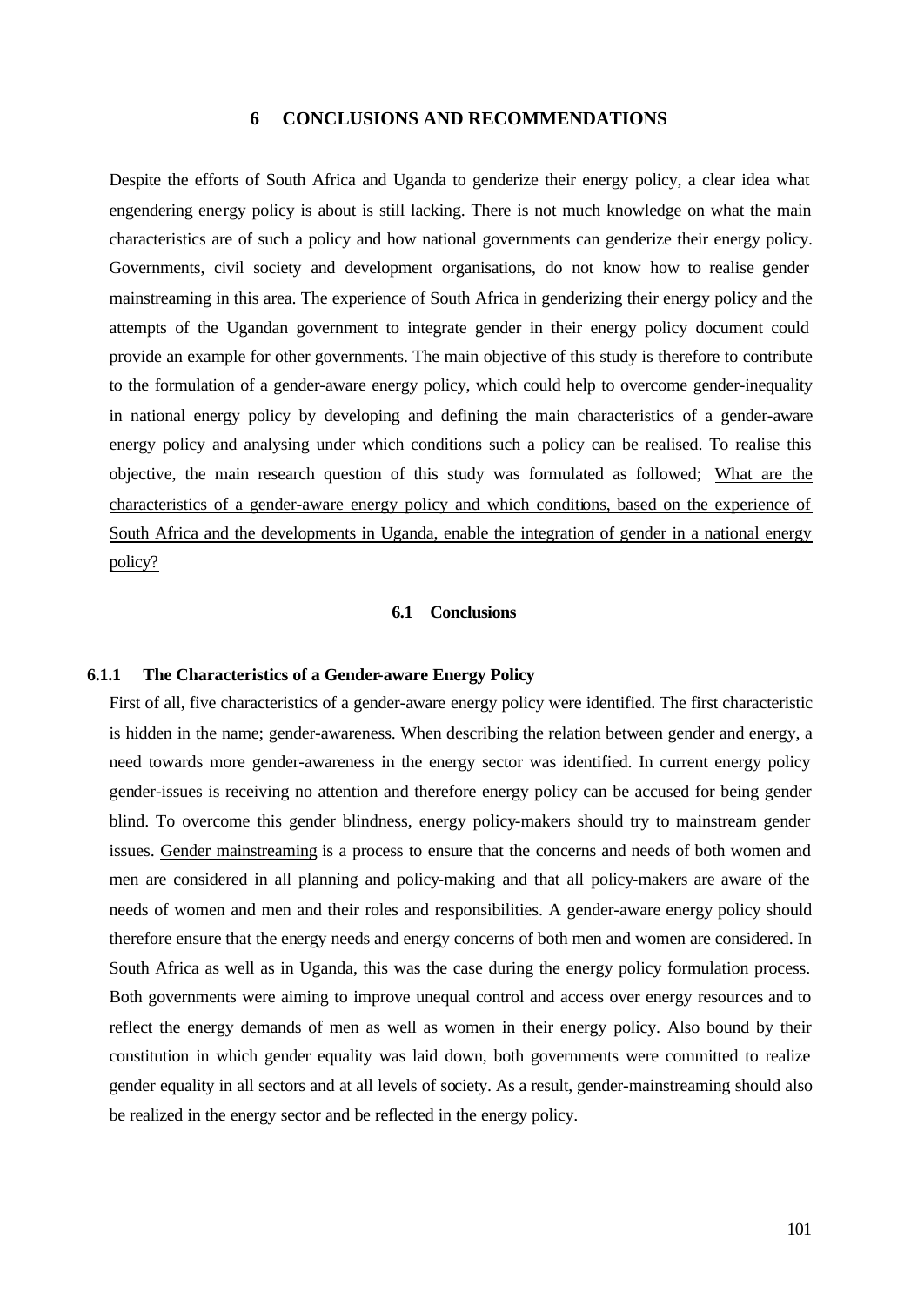The second characteristic of mainstreaming gender into energy policy is to increase the participation of women and men in the sector. Besides some exceptions, women are generally under-represented at the decision-making level in the energy sector and are rarely consulted regarding energy projects. When a government chooses to use the integrated energy planning approach for formulating their energy policy they need to focus on the demand-side of the energy sector. As household managers women are the primary consumers and providers of the household energy. To react on women's energy needs and concerns and to react on their demand, the government should consult those women and to let them participate in order to formulate an energy policy that reflects their energy demands. In South Africa, the Women's Energy Group did participate in the Energy Policy formulation process, as did other stakeholders. All versions of the draft White Paper, including the one that was finally published, reflect a significant shift towards achieving goals of social equity. However, the focus is still predominantly on supply-side energy policies, despite the commitment to social equity. In Uganda stakeholders were able to participate during the energy policy formulation process, since they were consulted about all the aspects within the energy policy. These stakeholders were not only public institutions, but also international development organizations, NGO's, CBO's and private companies dealing with energy issues. However, specific organizations aiming at women empowerment or gender equality did not participated in the consultation process. Furthermore, although the Minister of Energy and Mineral Development is female, there are hardly women who work in decision-making positions within the Ministry of Energy and Mineral Development.

A gender-aware energy policy should furthermore recognise women's role in the energy provision and use and their energy needs. Women fulfil a triple role in society; namely; a productive, reproductive and a community role. They will have energy needs according to those roles, like cooking, energy for income generating activities, lighting, etc. The recognition of women's role and their energy needs in the energy policy of South Africa is made explicit in some sections of the policy. However, mostly the policy speaks about households and the 'poor'. Considering the fact that the majority of the poor people are women, these sections in the policy are indirectly aimed for women. Furthermore the remark needs to be made, that in the South African case 'gender' also means the dichotomy between black, coloured and white people. So when documents or policies are using the word 'gender' it is not always clear if they mean men/women or another dichotomy. The energy policy does recognize women's productive role in promoting affirmative action for women working in the energy sector and it acknowledges women's role in the energy economy. The recognition of women's role and energy needs in the energy policy of Uganda is made explicit in some sections of the policy, but mostly the policy speaks about households. Considering the fact that women are the main users and providers of household energy, these sections in the policy are indirectly aimed for women. However, women's productive role is neglected in the energy policy.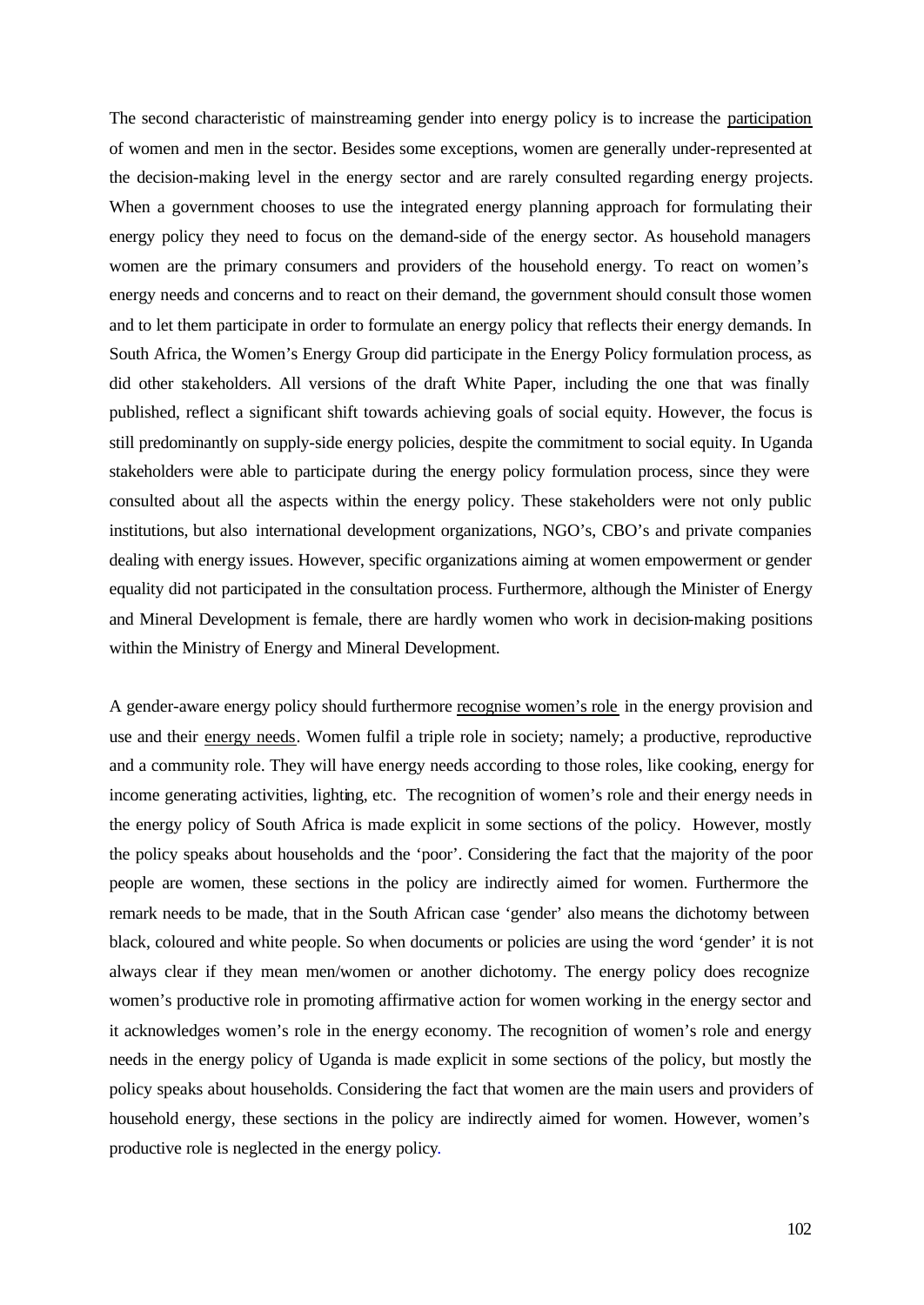When integrating gender into energy policy, an integrated energy planning (IEP) approach should be the guideline. Gender is a crosscutting issue and energy also has multi-disciplinary (political, social, economic and environmental) aspects. A multi-disciplinary perspective towards energy policy-making will provide a framework to look at gender and energy from all these different angles and it will help to understand the relation between gender and energy and what the impact of certain energy policy decisions will be on women in relation to men. Furthermore the main feature of the integrated energy planning is the demand-driven approach towards energy planning. That gives an opportunity to react on women's energy needs in energy policy. Also the fact that IEP recognizes that energy is linked with other sectors of economy and society is an opening for integrating social aspects (like gender) in the energy planning process. The integrated energy planning approach was the leading approach during the energy policy formulation process in South Africa and is used as the framework for the energy policy. One of the main characteristics of an integrated energy planning is that it is recognized that energy is linked with other sectors of a society and that energy has a multidisciplinary character. Both aspects are recognized within the White Paper on Energy Policy of South Africa, by mentioning the economical (e.g. financing and pricing), social (e.g. human resources), political (e.g. governance and institutional capacity) and environmental (e.g. environment and energy efficiency) aspects of energy policy and by linking it to sectors like agriculture, industry and transport. The Ugandan Energy Policy also recognized the multi-disciplinarity of energy in several sections of their energy policy and used IEP as their framework.

One way to enlarge the knowledge on women's energy use and demand is to collect genderdisaggregated data on male and female energy use. The fact that women are using and collecting fuelwood for household purposes or for small enterprises is not visible in the statistics, since they are not using energy services provided by government or companies. They might be interested in those energy services like electricity or other forms of energy, but since their users pattern is not reflected in statistics, energy planners do not know what women's energy demand is and can therefore not design appropriate energy policies. Since IEP is the framework for the development of an energy policy in South Africa and Uganda, there is a need for a database. In South Africa, this need is recognized as well as the current lack of disaggregated data and statistical information on energy use. In order to improve that, development of statistics and research is promoted in the White Paper on Energy Policy. In Uganda, there are gender-disaggregated data available and published, however, not on energy issues. There are statistics available on energy, but these are only very general and not disaggregated at all. Within the Ministry of Energy and Mineral Developments, as well as in the National Energy Policy the need for more detailed and gender-disaggregated data is recognized.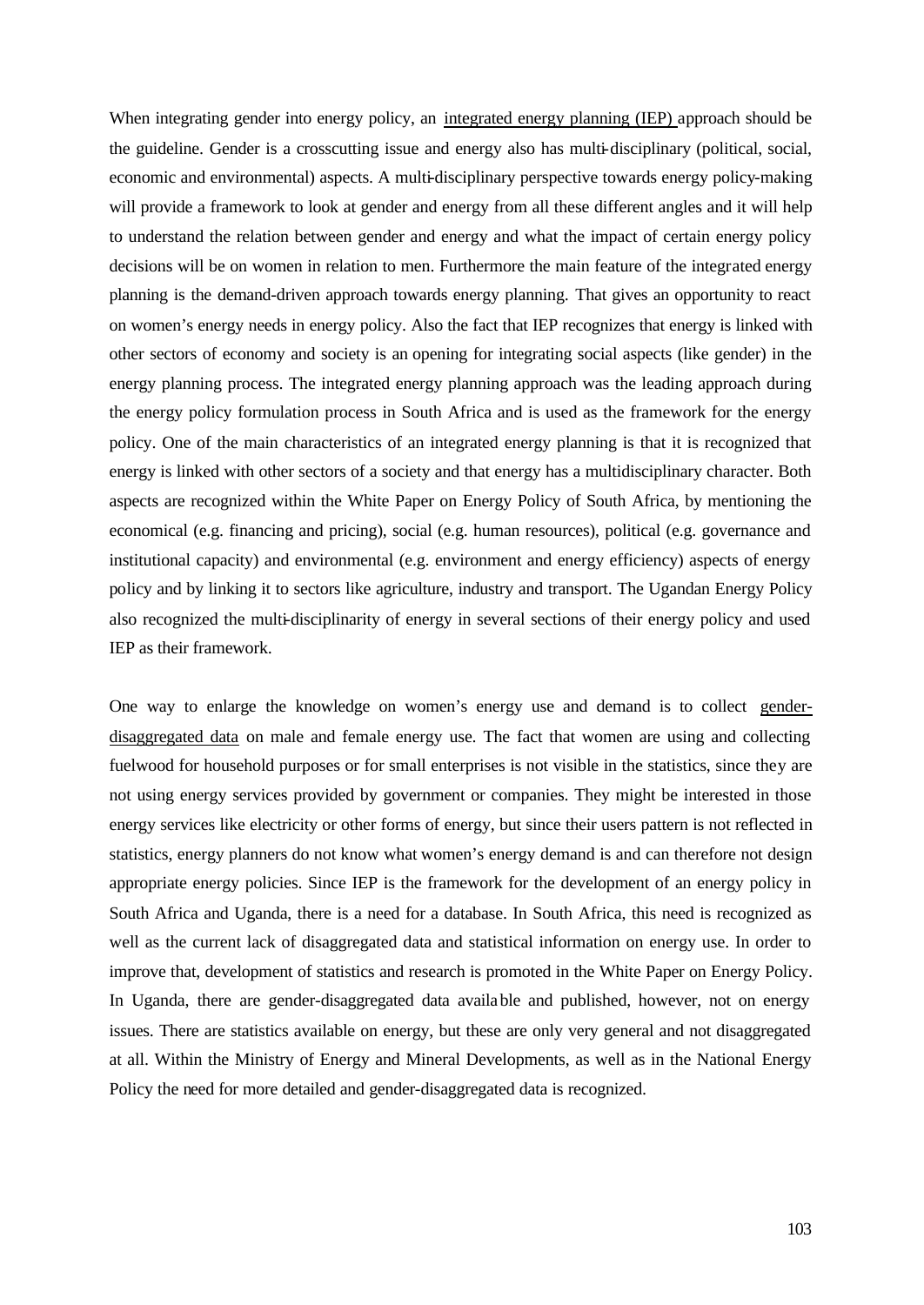## **6.1.2 The Conditions for realizing a Gender-aware Energy Policy**

Six conditions can be identified to realise gender-aware public policy and in the case studies of Uganda and South Africa it was analysed whether these conditions were achieved.<sup>35</sup> A first condition to be realised is a participatory framework; involving beneficiaries in public policy through stakeholders-participation by working in collaboration and participation of government, development organisations, civil society organisations, etc. In South Africa during the apartheids-struggle and the transition-period there was a strong women's movement, which participated in the political arena. The political participation of women and the existence of a women's movement were also available in Uganda. Furthermore, in both countries there were affirmative action policies to increase the number of women in several sectors in the society and within the governmental institutions.

A second condition is the availability of a methodological framework. This is necessary to generate and analyse gender-disaggregated data so that policy-makers can have appropriate data so that they can take action to overcome unequal gender relations. Using gender analysis will also create more gender awareness among stakeholders. This condition is lacking in South Africa, but existing in Uganda. In Uganda several booklets are publicized with fact and figures on the status of men and women in Uganda. These publications are containing gender-disaggregated data, so there is a methodological framework in Uganda. The importance of gender-disaggregated data should not be underestimated. It is an important tool to demonstrate gender-inequality and to make policy-makers and other decision-makers aware of the importance to integrate gender into their policies. Furthermore, it is also a framework for monitoring the process towards gender-equality.

Gender awareness of a government, can be demonstrated by equalizing opportunities by modifying the legal framework. Is the legal treatment of men and women equal? Are men and women equal before the law? Are gender-issues integrated into the constitution? A positive answer to these questions can be given in the case of Uganda and South Africa. Both countries forbid discrimination and committed themselves to gender-equality. Part of this legal framework is also the legal and political commitment of governments to international conventions. Both countries signed and ratified CEDAW and participated in the Beijing Platform of Action and the Earth Summit in Johannesburg (2002).

The fourth condition that needs to be fulfilled in order to realise gender mainstreaming is the establishment of a political framework for using targeting measures to narrow the gender gap. The South African government started with the development of a gender policy, but did not finalize it yet. They do however have an affirmative action policy to promote people from disadvantaged groups. Uganda however, has a National Gender Policy since 1997. The existence of a National Gender Policy

l

<sup>&</sup>lt;sup>35</sup> the appendix contains an overview-figure (figure nr. 19) of the conditions realized in Uganda and South Africa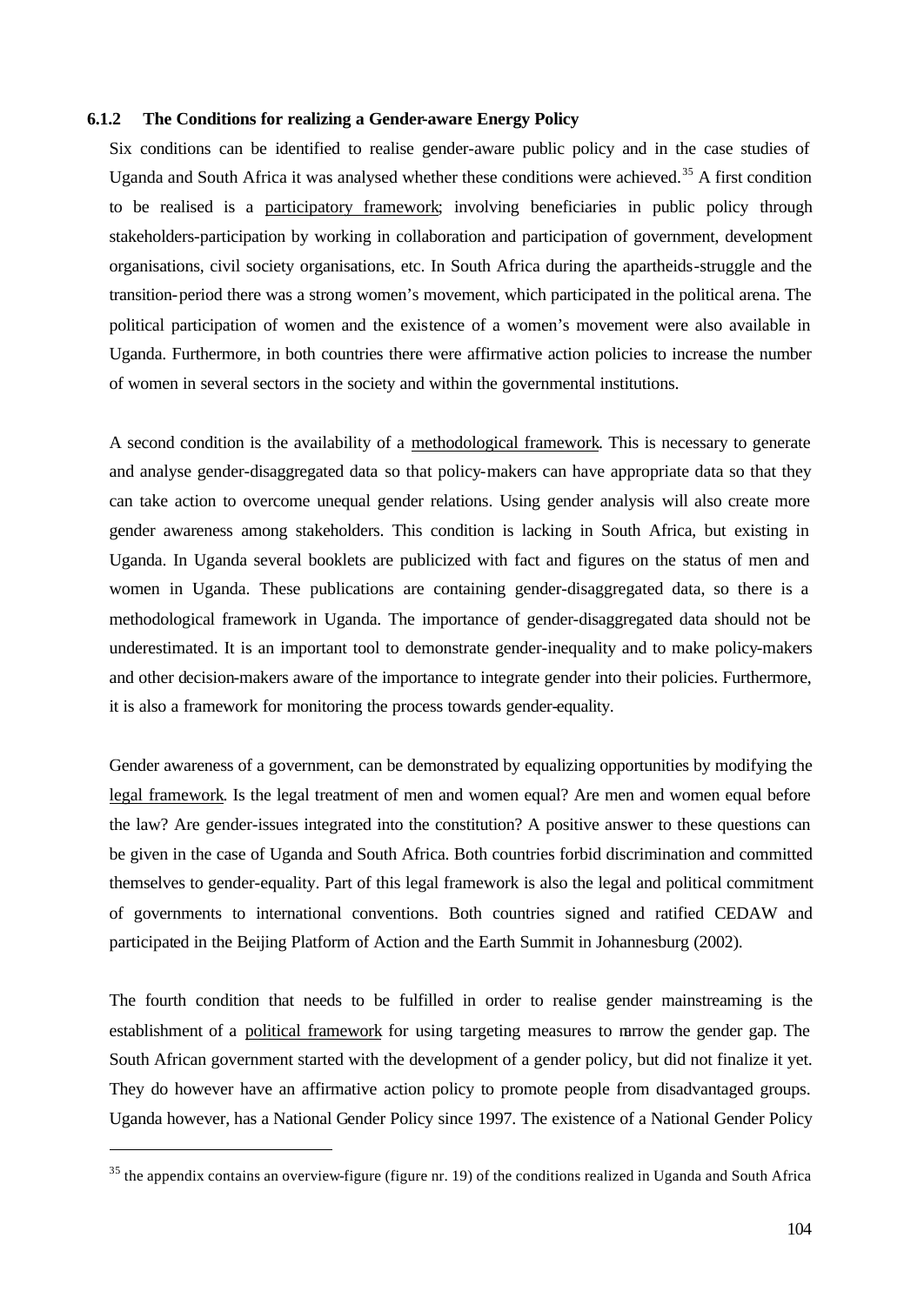is a demonstration of the political commitment towards achieving gender equality. According to the National Gender Policy, all governmental levels and sectors need to encourage gender-mainstreaming.

To implement the political framework and to monitor the legal framework, an institutional framework for gender issues needs to be established. For example the creation of a ministry for Women's Affairs or a Gender Ministry, also called national machinery for women. The South African government decided not to use a single structure for mainstreaming gender; as a result initiatives to mainstream gender are not centrally coordinated. For example, the Commission on Gender Equality consists together with the Office of the Status of Women. In Uganda since 1987, there is a separate institution with the concern to implement and monitor gender-mainstreaming; the Ministry on Gender, Labour and Social Development.

Finally, a financial framework is crucial for realising gender-aware policies and to demonstrate political commitment to gender mainstreaming by allocating sufficient resources to gender policies. One way to give sufficient financial support is by gender budgeting*.* Gender budgeting gives governments the opportunity to redirecting public policies and expenditure to promote gender equality. In principle, public expenditure on social services and infrastructure are allocated on a gender-neutral basis, in practice, women and men use services differently. Government's budgets should therefore be gender disaggregated. In South Africa and in Uganda there are initiatives to realize and implement gender-budgeting.

These conditions can be considered as trajectory to create an enabling (political) environment within a country for gender-aware energy policy. When these points are realized then the circumstances are available to make an energy policy gender aware. A trajectory can be proposed in which order these points should be realised to realise gender-mainstreaming. A possible trajectory is the following; participation, methodological framework, legal, political, institutional and financial framework. Concerning the trajectory in which gender-mainstreaming was realized in South Africa, the following remarks can be made. Gender-mainstreaming did started with participation of different women's groups in the political process. However, since the South African government decided not to use a single structure for mainstreaming gender, initiatives to mainstream gender are not centrally coordinated. It seems that the South African government did not really follow a trajectory in achieving gender-mainstreaming. In Uganda, the process towards gender-mainstreaming started indeed with participation of women's groups, but the next phase was the establishment of an institutional framework, namely the Ministry of Gender. The process moved on with a financial framework, since the Ministry needed resources to operate. The legal framework for mainstreaming gender was embedded in the Constitution of 1995 and a political framework was established with the publication of the National Gender Policy in 1997. One of the issues mentioned in the Gender Policy is gender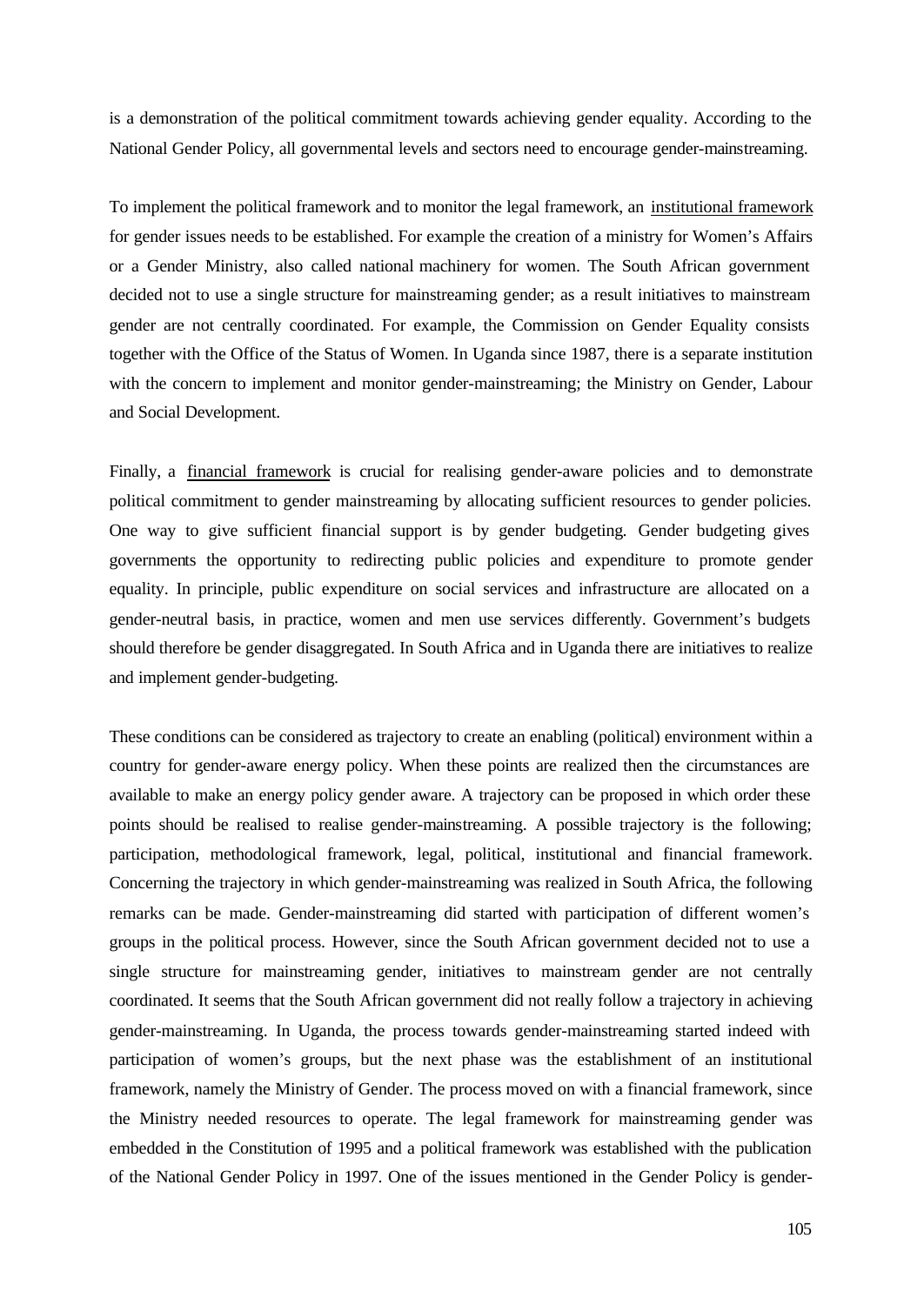disaggregated data. The establishment of a methodological framework was therefore the last phase in the gender-mainstreaming process of Uganda.

When these conditions are realised, a background is established to enable the creation of a genderaware energy policy. Fulfilling the conditions mentioned above will demonstrate a commitment within a society to realise gender-mainstreaming. However, several actors within that society will have their own underlying principle for aiming or opposing gender-mainstreaming. Therefore, several underlying principles for genderizing policy are identified, namely; welfare, empowerment, equality/ equity, efficiency and anti-poverty. Which rationale a government chooses to implement gender-aware energy policy determines their motivations and their underlying reasons for realising that. However, within a government, even within a department of a ministry, several motivations can exist simultaneously. Also several stakeholders in a policy formulation process are participating with different (often conflicting) motivations. The case studies revealed that in general private companies are more participating with an efficiency-motive, while NGO's (especially women's organisations) are more aiming at women's empowerment. International (donor) organizations do have different underlying principles for genderizing energy policy, of which poverty reduction and gender-equality. The South African and Ugandan government had as their main motivation for realizing a gender-aware energy policy gender equity/equality and this motivation is also reflected in their energy policy. Because of the differences between motivations of stakeholders, it can be questioned whether multi-stakeholderparticipation is effective.

# **6.1.3 The Process towards a gender-aware Energy Policy**

Since the aim of this study is to offer insights in the process to genderize energy policy, the elements of the research questions can be visualised in a process starting with the conditions for realising a gender-aware energy policy, moving on to the policy itself and what characterises it and ends with the final goal; equal access and control over energy resources. Furthermore, several stakeholders are participating in the process and they have their own underlying principle for genderizing an energy policy. These underlying principles are influencing the whole process. The process for realizing a gender-aware energy policy is therefore as followed;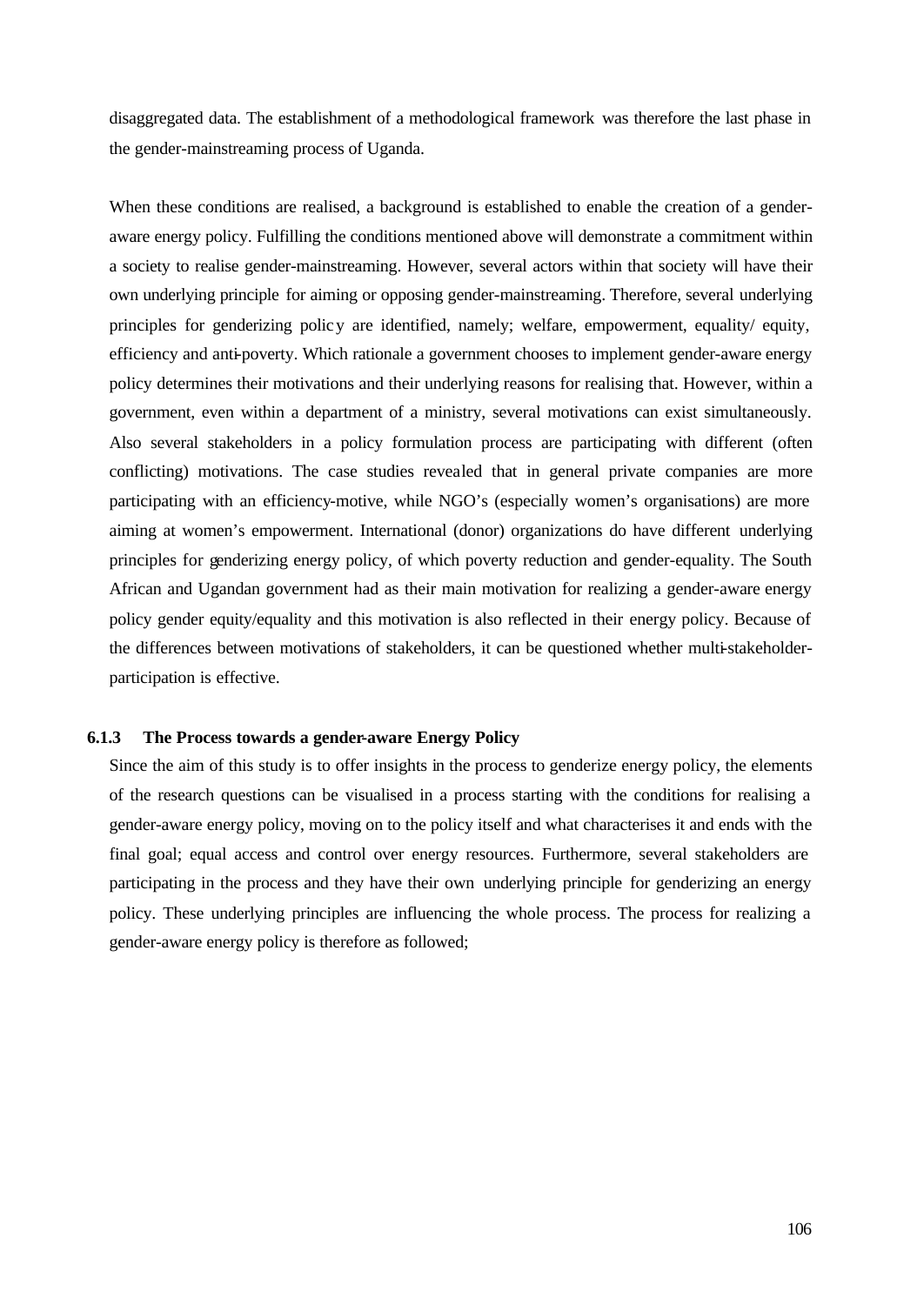

**Figure 18: the Process for realizing a Gender-aware Energy Policy**

Identified in the case studies is the effect of catalysts and obstacles. The legacy of apartheid worked as a catalyst for enabling gender-mainstreaming in South Africa. After the apartheid-struggle the government was committed to increase gender-equality and to empower the during the apartheid marginalized groups Paradoxically, the legacy of apartheid also forms an obstacle in achieving genderequality within the energy sector. Concerning the formulation phase of the energy policy in Uganda, it can be said that the availability of a National Gender Policy worked as a catalyst for realizing the conditions and creating gender-awareness in Uganda, that enabled a background for developing a gender-aware energy policy. However, patriarchy forms a huge obstacle in the realization of genderequality in Uganda and is identified as an obstacle for the implementation of the National Gender Policy. Consequently, it can be expected that patriarchy will form an obstacle for the implementation of a gender-aware energy policy and some stakeholders already identified patriarchy as an obstacle in addressing gender-issues in the energy sector.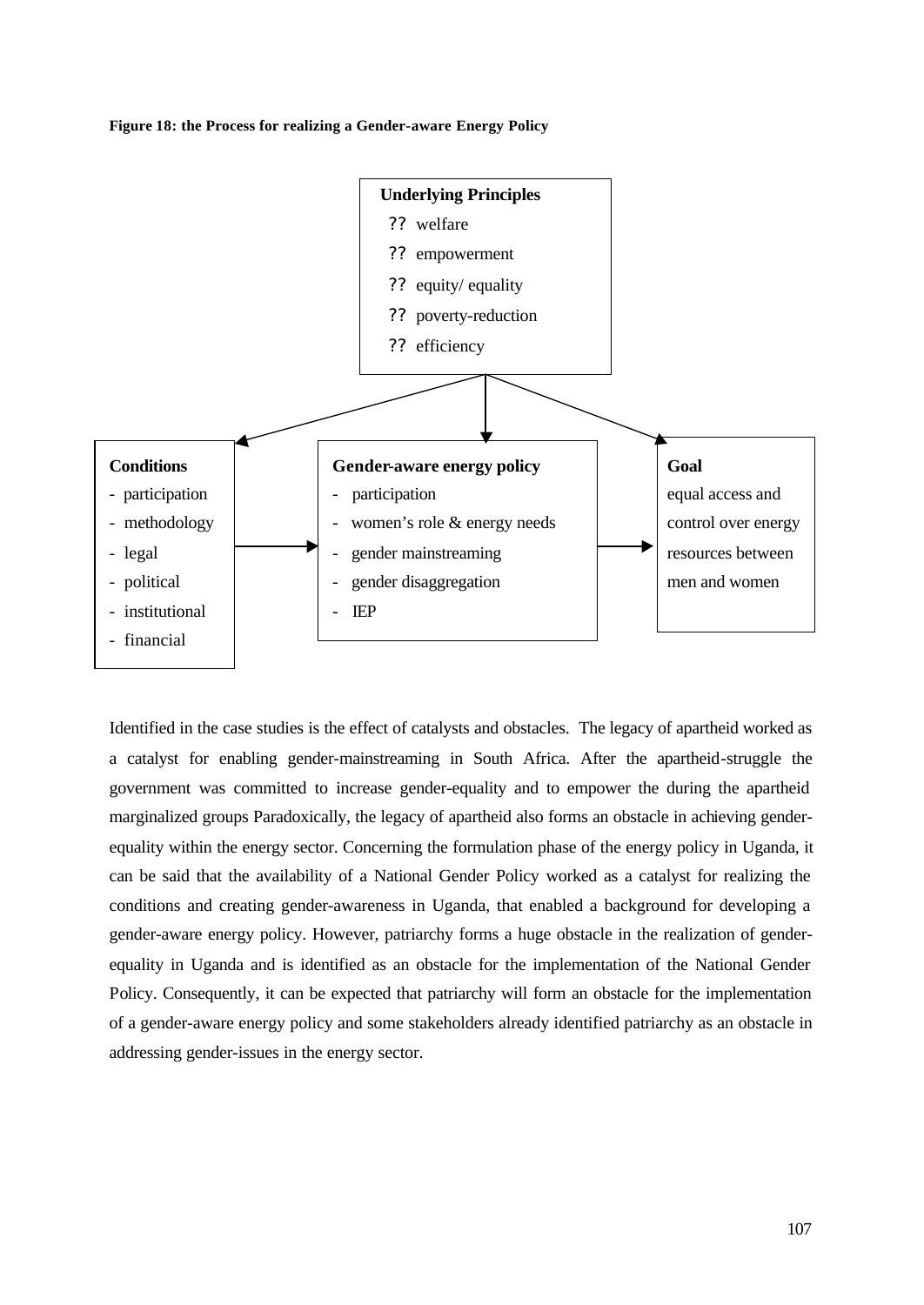#### **6.2 Recommendations**

First of all, what can be recommended is to do more case studies in order to assess whether the findings of this study can be applied to other countries as well. There might be countries with a gender-aware energy policy that have other characteristics or other conditions that forms the background in which it was formulated. Case studies of countries without a gender-aware energy policy is also interesting, because more in-depth knowledge is needed on why a gender-aware energy policy is needed and what hinders the formulation of a gender-aware energy policy. It would also be interesting to compare countries with a gender-aware energy policy with countries that do not have such a policy, but do have considerable gender-equality in their energy sector. It is assumed in this study that in order to realize equal access and control over energy resources between men and women, a gender-aware energy policy is necessary. But maybe, there are other ways to achieve that.

Since the scope of this study was on the formulation phase of the energy policy process, no conclusions can be drawn on the success or failure of the implementation of a gender-aware energy policy. A policy can be looking good on paper, but implementation will prove whether policy objectives will be achieved. Looking at the five points (availability, affordability, accessibility, sustainability and security) of Annecke that needs to be taken into consideration when integrating gender into energy policy, they are all mentioned several times in the content of the White Paper on Energy Policy of South Africa and also in the Energy Policy of Uganda. However, these five points should also be considered when transforming policy objectives into concrete projects or programmes to implement the energy policy. Combine with the multi-disciplinarity of energy policy, the matrix of Figure 7 can be formed. The cells of the matrix contain examples of how they can be interpreted and translated into policy objectives. The matrix can be used as a model of how to reflect gender issues into the content of an energy policy.

During this study more questions arise then could be answered. Genderizing energy policy is multidimensional since gender and energy have different aspects (social, economical, political, legal, cultural). When analysing an energy policy on its gender awareness, more in-depth research is necessary on these aspects. How do they contribute to the gender mainstreaming an energy policy and how are they reflected within the policy? This study focuses on the formulation stage of the energy policy process. A next study should also try to assess what the experiences are of implementing a gender-aware energy policy. Also the relation between gender mainstreaming and the existence of a gender-aware policy needs to be analysed then. Maybe it is possible to implement policies that are not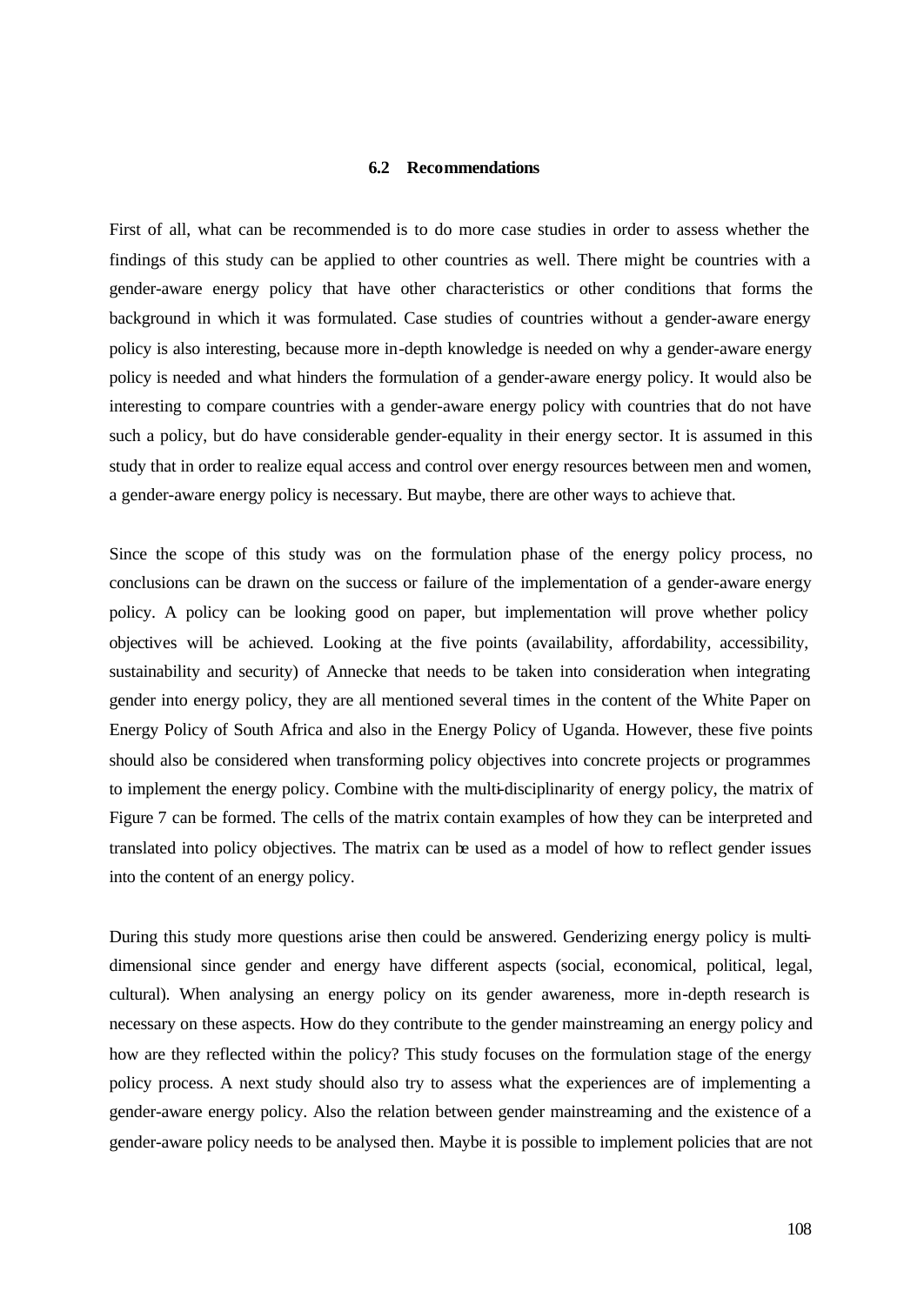explicitly gender-aware by projects that are gender-aware, so that the end goal of gendermainstreaming is still realised.

Finally, what are the underlying principles of the different actors to aim for a gender-aware energy policy and can these be realized? Does the situation of poor rural women improve when there is a gender-aware energy policy? Is giving them a say in the policy process, a guarantee of the reflection of their needs and interests in a national (energy) policy? Is providing women with sufficient, safe and affordable energy services a release of their burden or is it just one part? Do women and men really prioritise energy issues and do they really care whether a national energy policy is reflecting their needs and interests or are they more worried how to feed their kids, how to take care of the businesses or which soccer-team will win the game? An article in a newspaper, neverthele ss demonstrated that energy has a high priority in Uganda. In a major accident with a bus and a petrol-truck, 78 people died. The journalist mourned the victims, but also regretted the loss of so many litres petrol. This does not prove that life and energy are giving equal priority; it does demonstrate however that energy is recognized as a basic need, at least by one journalist!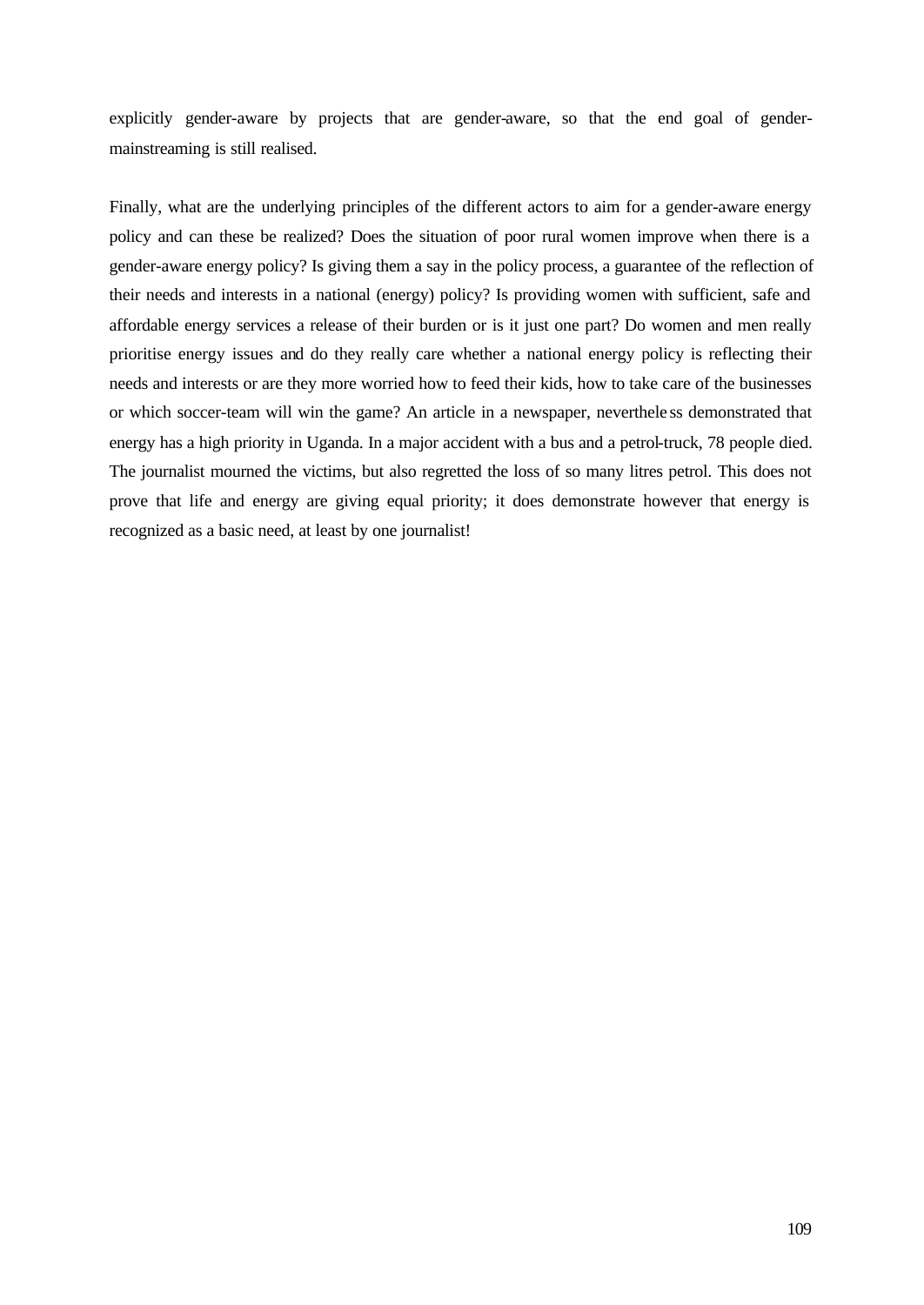# **BIBLIOGRAPHY**

- ?? Agarwal, B., "Gender, Property and Land Rights; bridging a critical gap in economic analysis and policy" in; Kuiper, E.; J. Sap (eds), *Out of the Margin: Feminist Perspectives on Economics*, Routledge, London, 1995
- ?? Annecke, Wendy, "We are so poor; an investigation into the lives of 10 women living in an informal area in Durban functional region, with particular reference to the role of domestic fuels", unpublished master-thesis, University of Natal, Durban, South Africa, 1992
- ?? Annecke, Wendy, "Concept paper for Energy and Women: Lessons Learned", EDRC, University of Cape Town, South Africa, 1999,
- ?? Annecke, Wendy "A View from the Sky: Globalisation, Gender, Development and the Energy Sector", presentation on the EADI *Workshop Gender and Globalisation: Processes of Social and Economic Restructuring*, 20-21 April 2001, Noordwijkerhout, The Netherlands,
- ?? Annecke, Wendy, "Impact of Women's Energy Group on National Policy; South Africa", contribution to *Generating Opportunities; Case Studies on Energy and Women*, UNDP, 2001,
- ?? Bachou, Salim A., "New Approaches to the Development and Utilization of Renewable Energy Resources in Uganda", in: *AFREPEN; Issues in Planning and Practice,* 1990
- ?? Bank, L. "Basic Needs, Energy Policy and Fuel-use Cultures: an Anthropological Perspective", in; *Journal of Energy in Southern Africa*, vol.10, no.4, pp.128-133, November 1999
- ?? Beall, Jo, "Trickle -down or Rising Tide? Lessons on Mainstreaming Gender Policy from Colombia and South Africa", in; *Social Policy and Administration,* vol. 32, no. 5, December 1998, pp. 513-534
- ?? Bock, Gisella; Susan James, "Beyond Equality and Difference; Citizenship, Feminist Politics and Female Subjectivity", Routledge, London, 1992
- ?? Brouwers, R., O. Van Cranenburgh, F. Wils and N. Schulte Nordholt, "Gender Matters in Participatory Development and Good Governance", paper presented at the OECD/DAC Meeting on Participatory Development and Good Governance, 14-15 september 1993, Paris
- ?? Budlender, Debbie, "Women, Gender and Policy-making in the South African Context", in; *Development South Africa*, vol. 14, no. 4, December 1997
- ?? Budlender, Debbie, "Review of Gender Budget Initiatives", Community Agency for Social Enquiry, 2001
- ?? Cecelski, Elizabeth, "From Rio to Beijing; Engendering the Energy Debate", in; *Energy Policy*, Vol. 23, No. 6, pp. 561-575, 1995
- ?? Cecelski, Elizabeth, "Gender Perspectives on Energy for CSD9", position paper on behalf of ENERGIA and the CSD NGO Women's Caucus, 16-27 April 2001, New York, online available at www.ENERGIA.org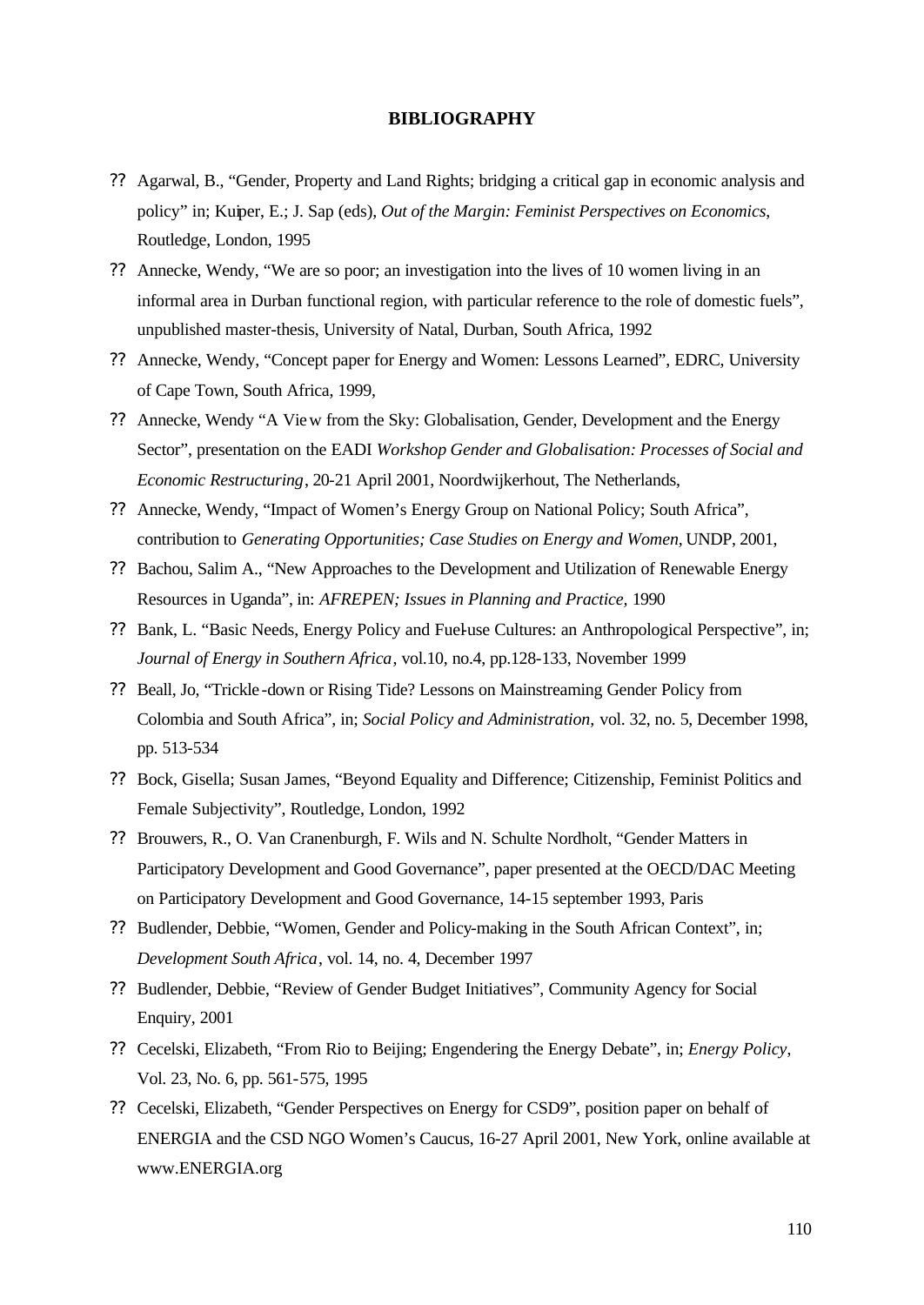- ?? Clancy, Joy, "Policies, Projects and the Market Empowering Women? Some Initial Reactions to Developments in the Energy Sector", paper presented at Workshop ENERGIA *Improving Women's Access to Energy; Policy, Projects or the Market?*, November 2-3, 1999, University Twente, Enschede, the Netherlands
- ?? Davis, Kathy; Monique Leijenaar, Jantine Oldersma (eds), "The Gender of Power", Sage Publications, London, 1991
- ?? EAETDN, Ministry of Energy and Natural Resources, "Local Manufacture and Installation of micro-hydro Turbines and mini-grids in rural Areas of Uganda", Energy for Rural Transformation, Rural Electrification Programme 2002-2012, draft version
- ?? Eberhard, Anton; Paul Theron, "International Experience in Energy Policy Research and Planning", Elan Press, Energy Research Institute University of Cape Town, 1992
- ?? Eberhard, Anton; Clive van Horen, "Poverty and Power; Energy and the South African State", University of Cape Town Press, 1995
- ?? EDRC, "Rural Electrification in South Africa; Research Summaries from EDRC", EDRC, University of Cape Town, 1998
- ?? Fakira, Hamida, "Energy for Micro-enterprises", paper no.12, South African Energy Policy Research and Training Project; Widening Access to Basic Energy Services for the Urban and Rural Poor, EDRC, 1994
- ?? Gakwaya, Hellen, "Women's Role in Adopting of Sustainable Energy", in; *Environment Concern*, Issue 13, March 2002, a publication of the Integrated Rural Development Initiatives, pp.6-8
- ?? Geurts, Peter, "Van Probleem naar Onderzoek", University Twente, The Netherlands, 1999
- ?? Goetz, A. (eds), "Getting Institutions Right for Women in Development", Routledge, London, 1996
- ?? Govender, Kathy, "The Equality Provision, Unfair Discrimination, and Affirmative Action", in; *Indicator South Africa,* autumn 1998, pp.79-84
- ?? Gregor, Karen Mac, "The Politics of Empowerment; Women in Parliament", in; *Indicator South Africa,* Vol.16, No.3, Spring 1999, pp.26-32
- ?? Hanekom, S.X., "Public Policy; Framework and Instrument for Action", Southern Book Publishers, South Africa, first edition 1987, fourth impression 1995
- ?? Hansen, Christopher, "Regulatory Change and Competition in the South African Electricity Supply Industry", in; *Development Southern Africa*, Vol.17, No. 3, September 2000, pp.339-356
- ?? Hofmanner, Alexandra, "An Anthology of Research; the first ten years, Energy and Development Research Centre", Elan Press, UCT, South Africa, 1999
- ?? Ikiriza, Assumpta Tibamwenda, 'Gender inclusion in decentralised governance; the case for district development project Uganda', presentation at the Decentralisation and local government in Africa conference, Cape Town, 26-30 March 2001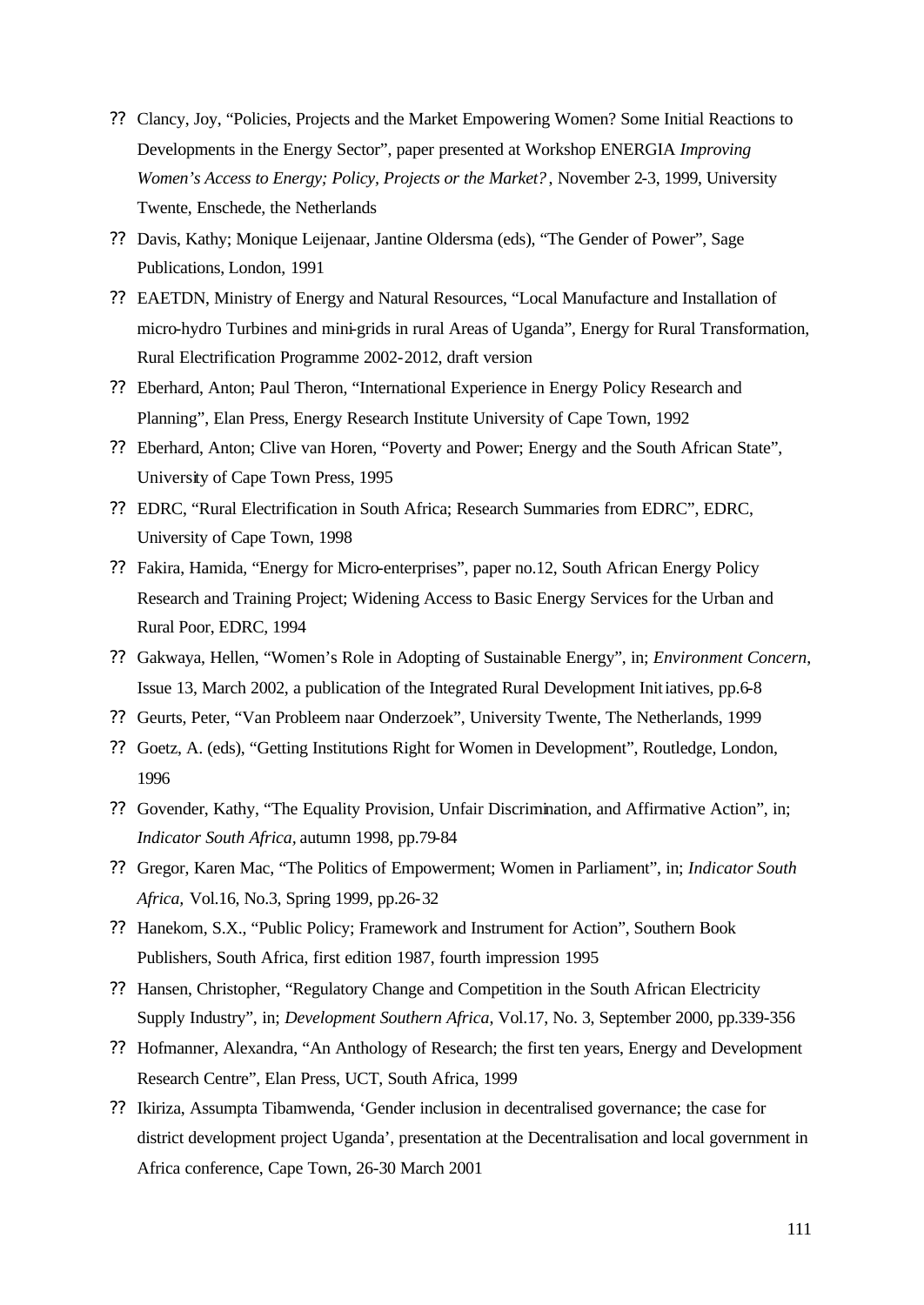- ?? International Energy Agency, "Energy Policies of South Africa; 1996 Survey", OECD, France, 1996**,**
- ?? Isaac, Shafika, "An Affirmative Action Laboratory", in; *Indicator South Africa,* Vol.17, No.4, December 2000, pp.36-45
- ?? James, Bronwyn, "Equity and Empowerment: Possible Outcomes of the Rural Electrification Programme?", EDRC, University of Cape Town, 1998
- ?? Johnson, Krista, "State and Civil Society; Redefining the Rules", in; *Indicator South Africa,* Vol.19, No.1, March 2002, pp.37-43
- ?? Kabwegyere, Tarsis Bazana, 'People's Choice, People's Power; Challenges and Prospects of Democracy in Uganda', Founta in Publishers, Kampala, 2000
- ?? Kakande, Margaret M.; May C. Sengendo, "Study on Mainstreaming Gender Concerns in Development Policies and Programmes: Uganda's Experience" (draft), July 2001
- ?? Kawesi, D., "Government policy and plans for Women in Development: an official statement from the Ministry of Women in Development", in: *Abidi, Syed A.H., "Ugandan Women in Development"*, African Development Series No 1, Foundation for African Development, 1990, pp.33-38
- ?? Kleinpeter, Maxime, "Energy Planning and Policy", UNESCO Energy Engineering Series, 1995
- ?? Longwe, Sara, "Gender Awareness: The Missing Element in the Third World Development Project" in: Wallace, Tina/March, Candida (Eds.): Changing perceptions, Oxfam, 1991
- ?? Lozano, I, L.A Messner, A.R. Parker*,* "Gender Relation Analysis; a Guide for Trainers"*,* 1995
- ?? Lund, Francie, "Who's in and Who's out? The Effects of Poverty and Inequality on Participatory and Institutional Development", Avocado (A Very Open Collection of Articles on Developing Organisations) Series no.2, Olive; Organization Development and Training, 1998
- ?? Lyons, Michal; Carin Smuts, Anthea Stephens (Eds.) "Integrating Participation; Participatory Development in Post-apartheid South Africa", South Bank University, London, UK, 2000,
- ?? Makan, Amita, "Power for Women and Men; towards a gendered approach to domestic energy policy and planning in South Africa", TWPR, Volume 17, number 2, p.183-198, 1995
- ?? Matovu, Norah, "Women's participation in the democratisation process in Uganda", in: Friedrich Ebert Stiftung, 'Empowerment of Women in the process of democratisation: experiences of Kenyq, Uganda and Tanzania", international conference, dar es salaam, 5-6 September 1994, pp.47-49
- ?? Mbire-Barungi, Barbara, 'Ugandan Feminism: Political Rhetoric or Reality?' in *Women's Studies International Forum*, vol. 22, no.4, pp435-439, 1999
- ?? Michie, Jonathan; Vishnu Padayachee, "The Political Economy of South Africa's Transition", the Dryden Press, Great Britain, 1997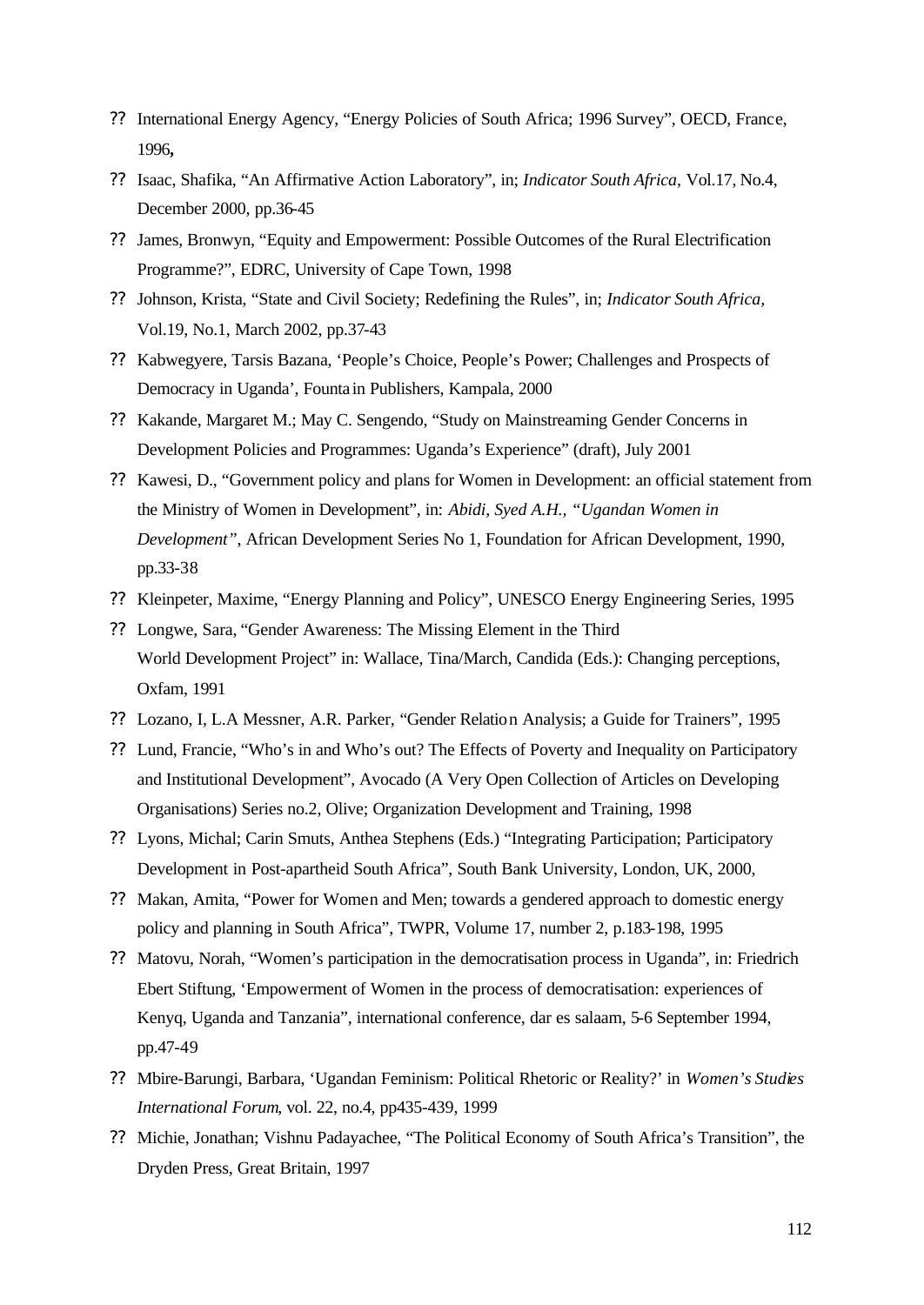- ?? Ministerial Workshop on Women in Energy, 11-13 december 2000, Durban, South Africa
- ?? Ministry of Women in Development, Culture and Youth, Serefaco Consultants lts., "Consultancy service for development of a gender-oriented national development policy', technical proposal, November 1991, Kampala,
- ?? Ministry of Gender and Community Development, UNFPA, "Post-Beijing Workshop Report", Kampala, December 1995
- ?? Ministry of Gender and Community Development, "Budget Policy Statement 1996/1997', August 1996,
- ?? Ministry of Gender, Labour and Social Development, "Gender Statistics Workshop Western Region', Mbarara, 1998
- ?? Ministry of Gender, Labour and Social Development, Government of Uganda, 'The National Action Plan on Women', Kampala, 1999
- ?? Mosaka-Wright, Dr. Flora, "Women's emPOWERment in South Africa", in: *Renewable Energy for Development*, vol.8, no. 4, December 1995, SEI; Stockholm Environment Institute
- ?? Moser, Caroline O.N., "Gender Planning and Development; Theory, Practice and Training", Routledge, London, 1993
- ?? Mubarak, Mabuya, "Government Policy on Gender: Questions and Answers", paper presented at a Gender Awareness Workshop, 20<sup>th</sup> May 1998, Kampala, Uganda
- ?? Mugisha, Maude, 'Gender and Decentralisation: Promoting Women's Participation in Local Councils. Case Study Lira District, Uganda', October 2000
- ?? Nabbumba Nayenga, Rosetti, "Poverty monitoring and impact indicators; possible examples for energy related work", training presented to EAETDN-Uganda, 8 march 2002
- ?? Nassuna, Sarah, "Could Biomass be the panacea for future energy requirements?", in; *Environment Concern*, Issue 13, March 2002, a publication of the Integrated Rural Development Initiatives, pp.4-6
- ?? Nsibambi, Apolo (eds), "Decentralisation and civil society in Uganda; the Quest for Good Governance", Fountain Publishers, Kampala, Uganda, 1998
- ?? Nelson, N.; S. Wright, "Power and Participatory Development; Theory and Practice", Intermediate Technology Publications, London, UK, 1995
- ?? Oloka-Onyango, J. (eds), 'Constitutionalism in Africa; Creating Opportunities, Facing Challenges', Fountain Publishers, Kampala, 2001
- ?? Parikh, Jyoti K., "Gender Issues in Energy Policy", in; *Energy Policy*, vol. 23, no. 9., pp. 745-754, 1995
- ?? Republic of Uganda, "National Gender Policy", Kampala, Uganda, 1997
- ?? Republic of Uganda, "Rural Electrification Strategy and Plan; covering the period 2001 to 2010", Kampala, February 2001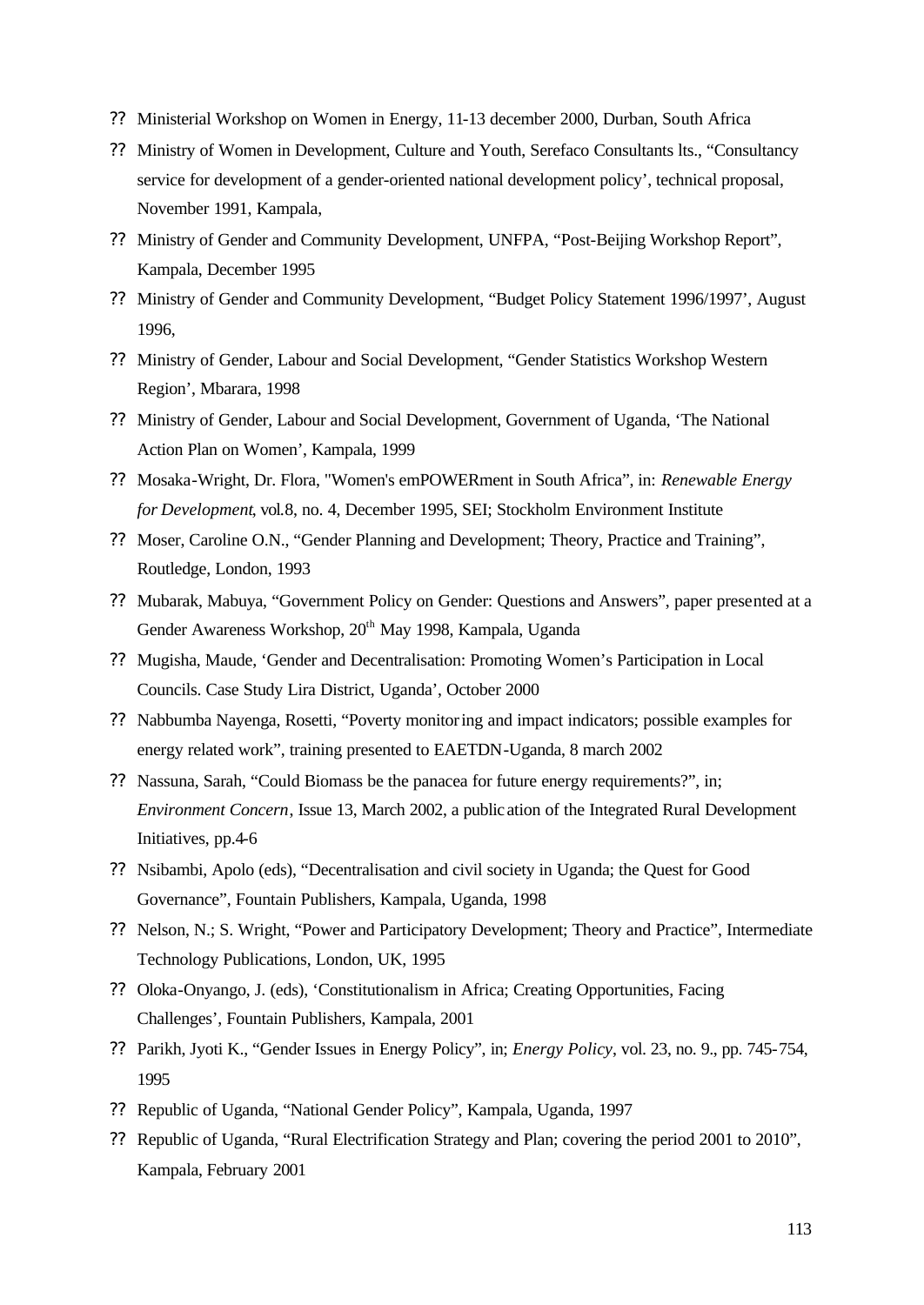- ?? Republic of Uganda, Ministry of Energy and Mineral Development, "The Energy Policy for Uganda", Kampala, Uganda, September 2002
- ?? Republic of South Africa, "White Paper on the Energy Policy of the Republic of South Africa", South Africa, 1986
- ?? Republic of South Africa, "Green Paper; South African Energy Policy Discussion Document", Developed by the Department of Minerals and Energy, South Africa, July 1995
- ?? Republic of South Africa, "Draft White Paper on the Energy Policy of the Republic of South Africa", Developed by the Department of Minerals and Energy, South Africa, June 1998
- ?? Republic of South Africa, "White Paper on the Energy Policy of the Republic of South Africa", Developed by the Department of Minerals and Energy, South Africa, December 1998
- ?? Ruiters, Wrenelle, "Affirmative Action in the Energy Sector", EDRC paper no.21, University of Cape Town, 1994
- ?? Skutsch, Margaret M., "The Gender Issue in Energy Project Planning Welfare, Empowerment or Efficiency?", in; *Energy Policy*, Vol. 26, no. 12, pp. 945-955, 1998
- ?? Skutsch, M.M., I van der Molen, J.S. Clancy, "Equity versus Efficiency; Gender versus Participation. Contest in the arena of donor paradigms", paper presented at the EADI General Meeting, Gender and Development Workshop, 22<sup>nd</sup>- 25<sup>th</sup> September 1999, Paris
- ?? Touray, Sharif, "Financing energy and power projects in Africa; legal reforms and other improvements', in: *African Energy*, February/March 1999, vol.1, no.1, p.29-31
- ?? Tripp, Aili Mari, "Rethinking Difference; Comparative Perspectives from Africa", in; *Signs,*  Vol.25, No. 3, Spring 2000, p.649-675
- ?? Tulya-Muhika, Prof. Sam "A Review of the Energy Sector in Uganda", International Development Consultants, African Development Bank, August 1992
- ?? Uganda Bureau of Statistics, Ministry of Gender, Labour and Social Development, "Women and Men in Uganda Fact and Figures. Sectoral Series; Decision Making", Kampala, Uganda, November 2000
- ?? Uganda Bureau of Statistics, Ministry of Gender, Labour and Social Development, "Women and Men in Uganda; fact and figures 1998", Kampala, Uganda, march 1998
- ?? UNDP, "Generating Opportunities; Case Studies on Energy and Women", 2001
- ?? Wallace, Tina; Candida March (Eds.), "Changing Perceptions; Writings on Gender and Development", OXFAM, 1991
- ?? WEG, WEG Constitution, South Africa, 1994
- ?? Wieringa, Saskia E., "Rethinking Gender Planning; a critical Discussion of the Use of the Concept of Gender" in; *Gender, Technology and Development*, Vol. 2, no.3, 1998, pp. 349-371
- ?? Young, Gay; Bette J. Dickerson, "Color, Class and Country; Experiences of Gender". Zed Books, London, 1994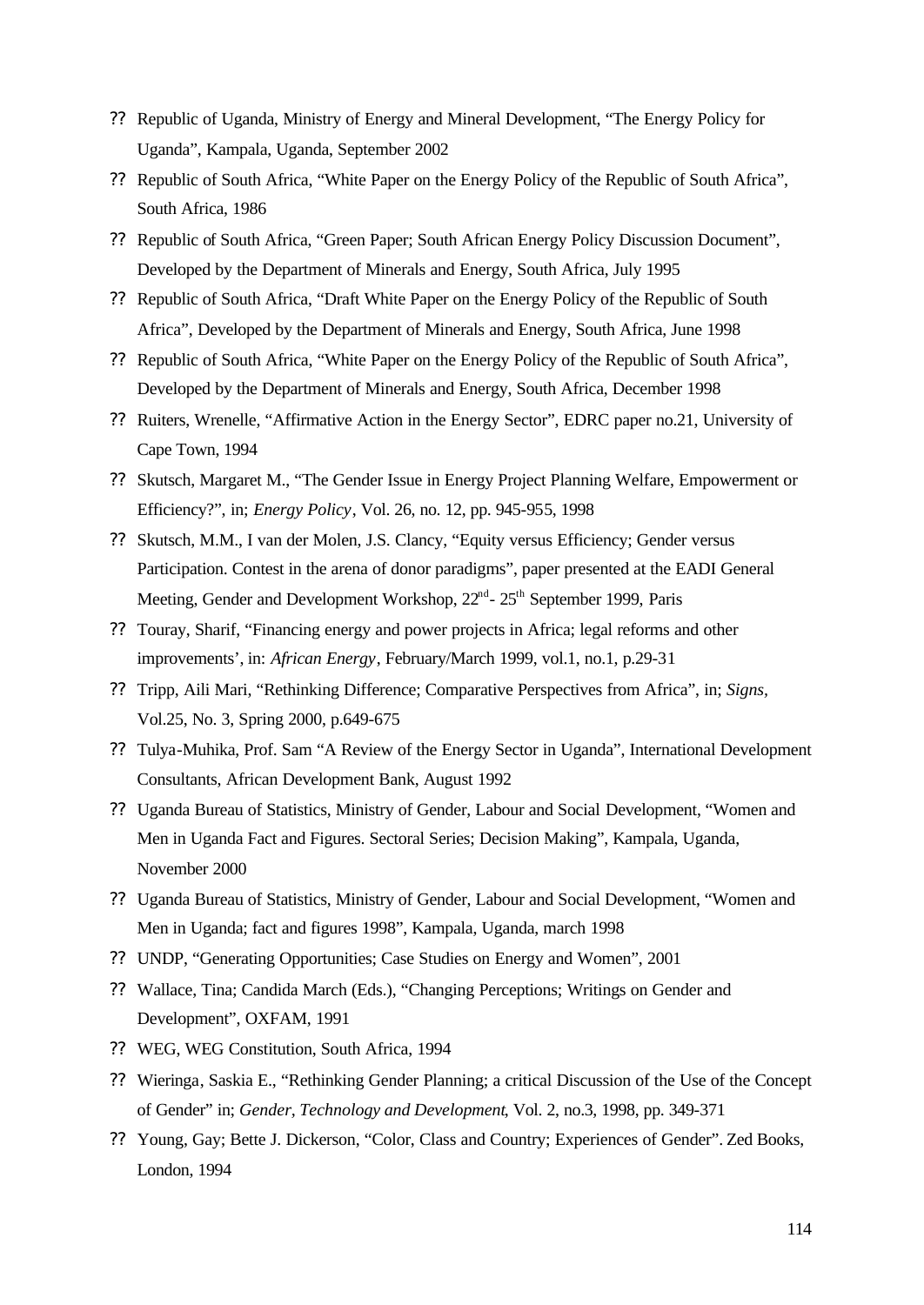## **APPENDIX**

#### **List of interviewed persons:**

- ?? Ms. Wendy Annecke, PhD on Women, Gender and Energy in South Africa, EDRC, Cape Town, South Africa
- ?? Mr. Moses Byamhanga, Coordinator Energy Development Programme, Uganda Rural Development and Training (URDT), UGANDA
- ?? Dr. Fatma Denton, Researcher and Project Coordinator Energy Programme, Enda Tiers Monde (ENDA), Dakar, SENEGAL (interviewed in Soesterberg)
- ?? Ms. Jane Ekapu, Ministry of Gender, Labor and Social Development, UGANDA
- ?? Dr. Mr. Jessen, Senior Expert, GTZ, Ministry of Gender, Labor and Social Development , UGANDA
- ?? Dr. Ms. Consolata Kabonesa, Gender and Human Development Specialist, Makarere University, Department of Women and Gender Studies, UGANDA
- ?? Mr. Richard Kanyike, General Manager, Solar Energy Uganda ltd., UGANDA
- ?? Ms. Sheila Khan, Programme Officer, UNDP-Uganda, UGANDA
- ?? Mr. Josh Mabonga-Mwisaka, Manager, Uganda Renewable Energy Association (UREA), UGANDA
- ?? Mr. Musooka Kiwanuka A., General Manager, Solar Energy for Africa Ltd., UGANDA
- ?? Mr. James Macbeth, Senior Expert, GTZ, Promotion of Children and Youth, Ministry of Gender, Labor and Social Development, UGANDA
- ?? Mr. Aramanzan Madanda, Assistant Lecturer, Makarere University, Department of Women and Gender Studies, UGANDA
- ?? Mr. Mabuys Mubarak, Ministry of Gender, Labor and Social Development, UGANDA
- ?? Mr. Eng. Paul Mubiru, Assistant Commissioner for Energy, Ministry of Energy and Mineral Development, UGANDA
- ?? Mr. Elisha Mutyaba, Vice-President of EAETDN Uganda, UGANDA
- ?? Prof. Dr. Jyoti Parikh, Senior Professor at the Indira Gandhi Institute of Development Research (IGIDR), New Delphi, INDIA, (interviewed in Soesterberg)
- ?? Ms Makereta Sauturaga, Project Manager Department of Energy, Suva, FIJI ISLANDS (interviewed in Soesterberg)
- ?? Mr. Philippe Simonis, Energy Advisor, GTZ, Ministry of Energy and Mineral Development, UGANDA
- ?? Mr. Godfrey Rweihunga Turyahikayo, Commissioner for Energy, Ministry of Energy and Mineral Development, UGANDA
- ?? Ms. May Segendo, Chairperson EAETDN-Uganda and lecturer at the Makarere University, Department of Women and Gender Studies, UGANDA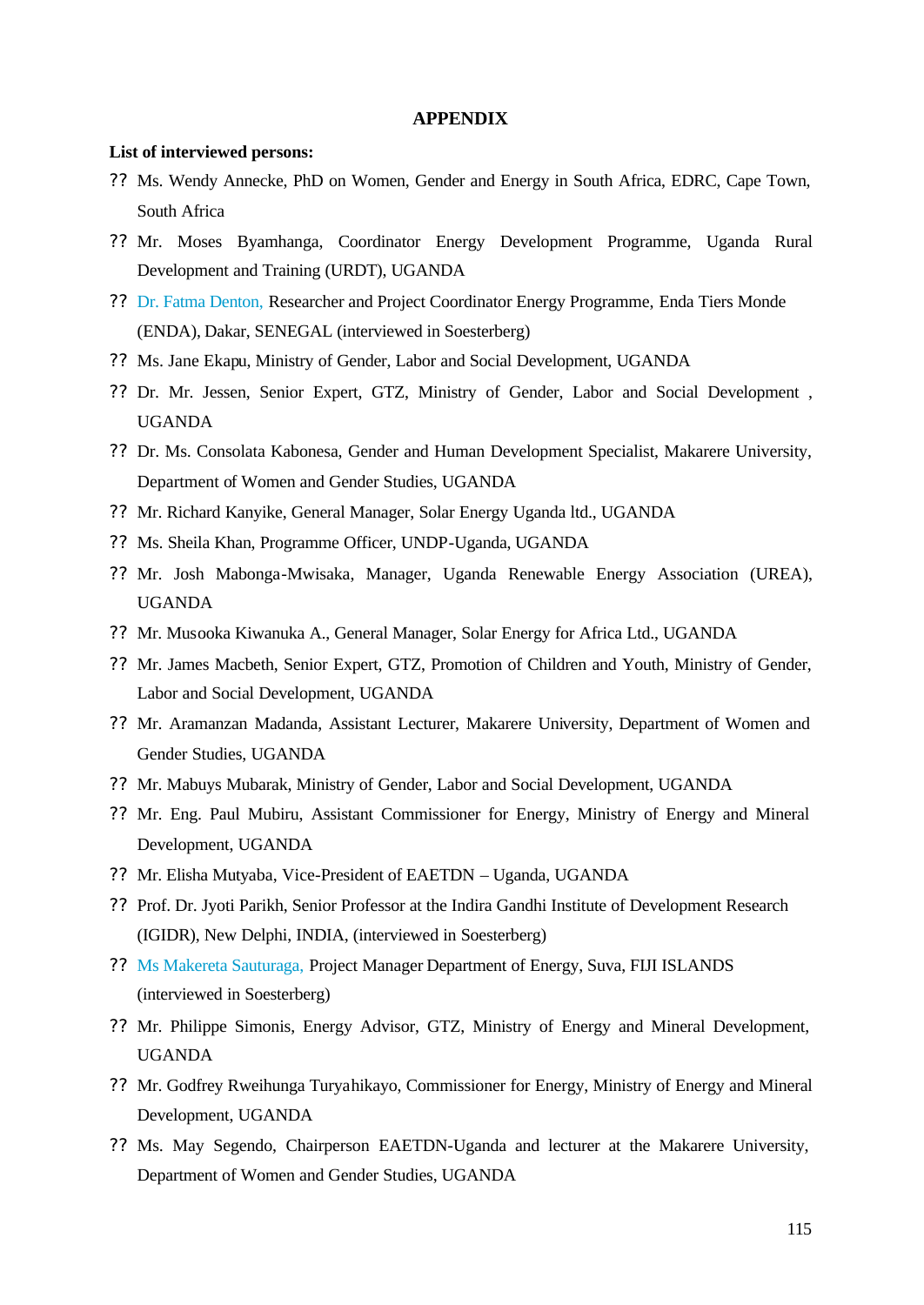?? Mr. John Turyatembe, Coordinator Gender and Education, Uganda Rural Development and Training (URDT), UGANDA

## **Visited Organisations:**

### **In Uganda;**

- ?? CEEWA-Uganda; Council for Economic Empowerment for Women in Africa
- ?? EAETDN-Uganda; East African Energy Technology and Development Network
- ?? FIDA; Association of Uganda Lawyers
- ?? GTZ-energy, GTZ-gender
- ?? IRDI; Integrated Rural Development Iniatives
- ?? ISIS-WICCE; Women's International Cross Cultural Exchange
- ?? Kilembe Mines Ltd.
- ?? Makarere University; Department of Women and Gender Studies, Faculty of Social Science, Department of Public Policy, Forestry Department
- ?? Ministry of Energy and Mineral Development
- ?? Ministry of Gender, Labor and Social Development
- ?? Solar Energy for Africa Ltd.
- ?? Solar Energy Uganda Ltd.
- ?? UNDP Uganda; United Nations Development Programme
- ?? URDT; Uganda Rural Development and Training
- ?? UREA; Uganda Renewable Energy Association
- ?? UWTPM; Uganda Women's Tree Planting Movement
- ?? WETSU; Women Engineers, Technicians and Scientists in Uganda
- ?? Worldvision Uganda

# **In South Africa;**

- ?? African Gender Institute, University of Cape Town
- ?? Energy and Development Research Center, University of Cape Town